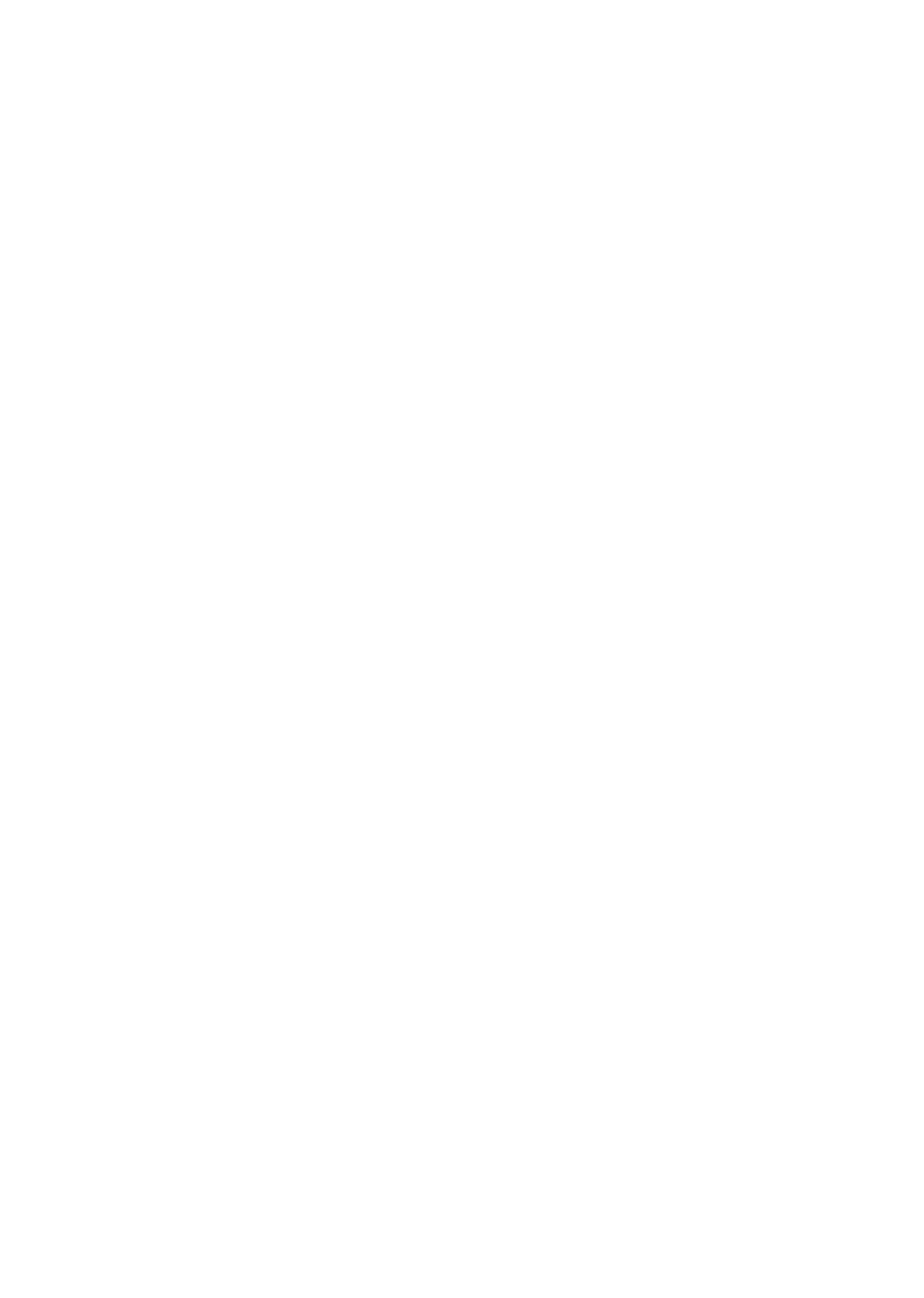# **TH 34 ANNUAL REPORT**

# **SARTHAK GLOBAL LIMITED**

# **2018-19**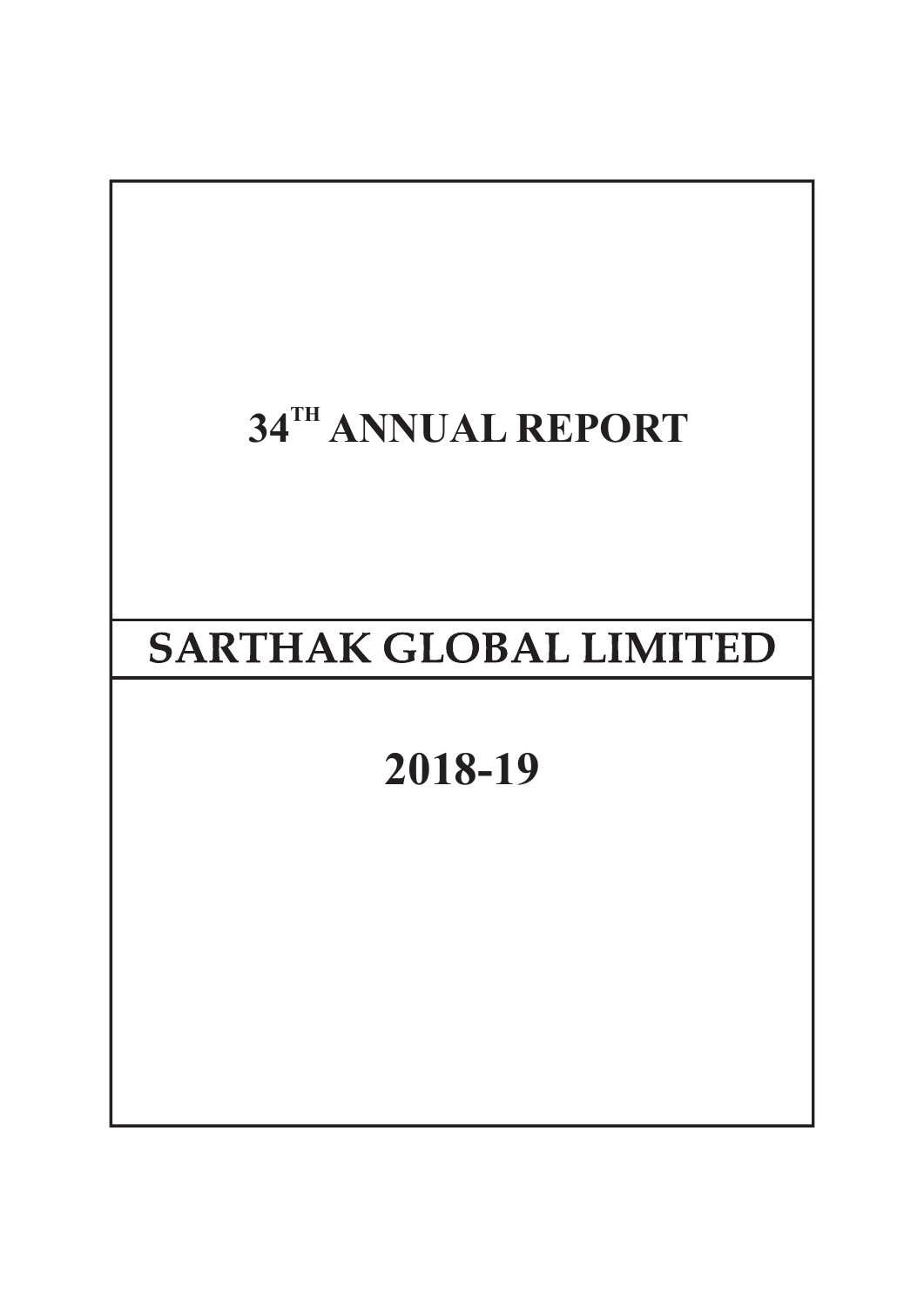#### **BOARD OF DIRECTORS**

Mr. Sunil Gangrade **Mr.** Sunil Gangrade **- Whole-time Director** Mr. Ritesh Sinvhal **Mr. Ritesh Sinvhal** - Independent Director

L99999MH1985PLC136835 Mr. Pinkesh Gupta

**STOCK EXCHANGE LISTING COMPANY SECRETARY**

- 
- Mr. Yogender Mohan Sharma  **Independent Director**
- Mrs. Swati Sudesh Oturkar Non-Executive Director

**CIN CHIEF FINANCIAL OFFICER**

**SARTHAK GLOBAL LIMITED**

The BSE Limited CS Pratibha Joshi (Resigned w.e.f. 30.04.2018) CS Ragini Chaturvedi (Appointed w.e.f. 01.05.2018)

#### **REGISTERED OFFICE BANKERS**

609, Floor 6, West Wing Tulsiani Chambers, State Bank of India Nariman Point, Mumbai-400021 (M.H.)

#### **STATUTORY AUDITORS**

M/s. Palak Vaid & Company Chartered Accountants, 47/B, Nemi Nagar, Jain Colony, Kesar Bagh Road, Indore -452018 (M.P.)

#### **ADMINISTRATIVE SECRETARIAL AUDITORS**

**& CORPORATE OFFICE** M/s. Gangrade Purviya & Associates 170/10, Film Colony, The Colony of the Practicing Company Secretaries R.N.T. Marg, **B-4, Sonal Apartment**, Indore-452001, (M.P.) Sapna Sangeeta Road, Indore (M.P.)

| <b>CONTENTS</b>                         | PAGE NO. |
|-----------------------------------------|----------|
| Notice of the Meeting                   | 2        |
| Board's Report                          | 10       |
| Management Discussion & Analysis Report | 34       |
| Report on Corporate Governance          | 36       |
| Auditors' Report                        | 50       |
| Balance Sheet                           | 58       |
| Statement of Profit & Loss              | 59       |
| Cash Flow Statement                     | 60       |
| Changes in Equity                       | 61       |
| Notes on Financial Statements           | 62       |
| Proxy Form                              | 76       |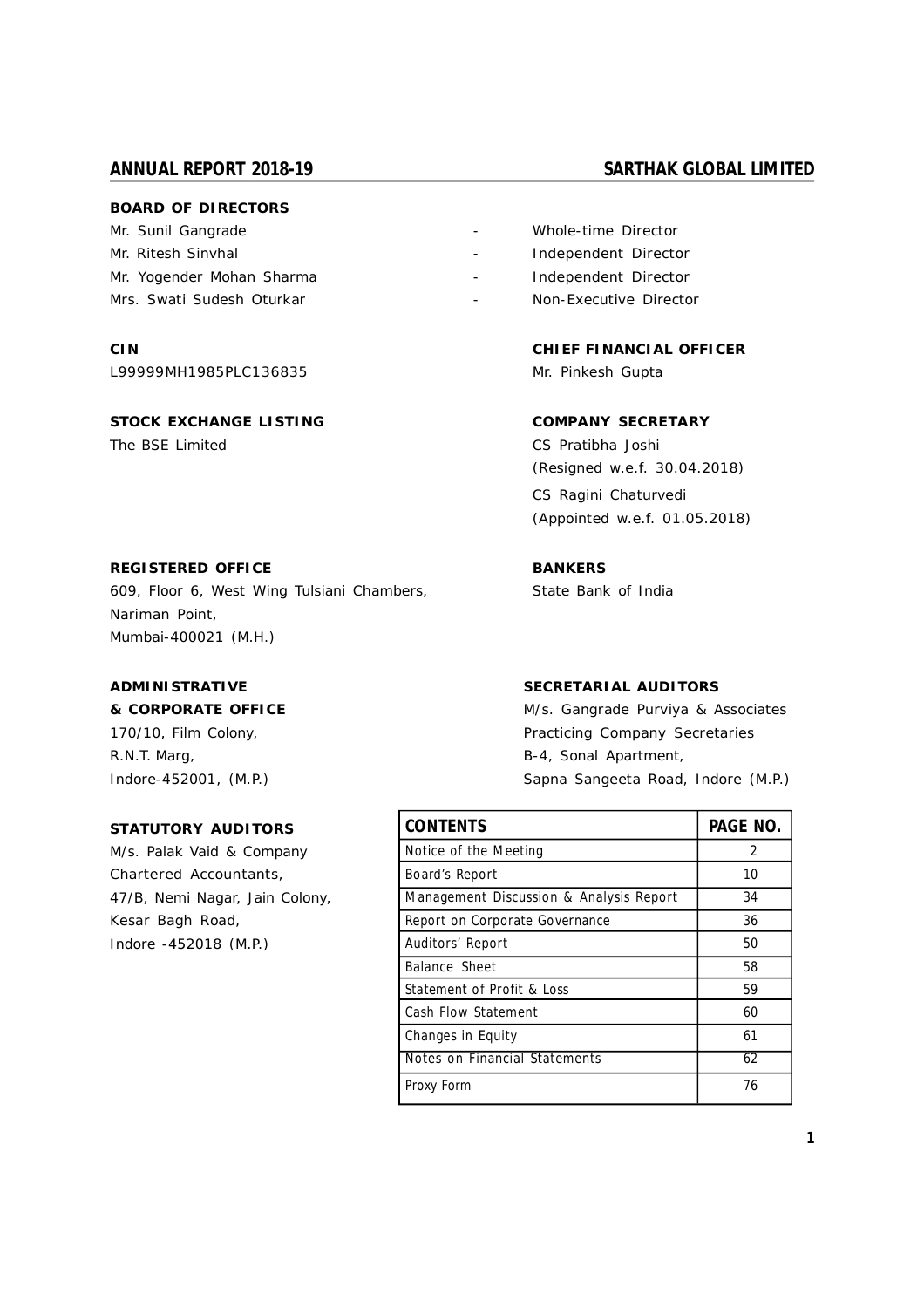#### **SARTHAK GLOBAL LIMITED**

#### **NOTICE**

**NOTICE** is hereby given that the Thirty Fourth Annual General Meeting of the members of Sarthak Global Limited will be held at Room No. 4, Anna Bhuvan, 3<sup>rd</sup> Floor, 87C Devji Ratansi Marg, Dana Bunder, Mumbai- (MH) - 400009 on Friday, the 27<sup>th</sup> September, 2019 at 1.45 P.M. to transact the following businesses:

#### **ORDINARY BUSINESS**

- 1. To receive, consider, approve and adopt the Audited Financial Statements of the Company for the financial year ended 31<sup>st</sup> March, 2019 together with the Report of the Directors and Auditors thereon.
- 2. To appoint a Director in place of Mrs. Swati Sudesh Oturkar (DIN 07024890) who retires by rotation and being eligible offers herself for re-appointment.

By order of the Board of Directors

Place: Indore **Ragini Chaturvedi** Dated: 13<sup>th</sup> August, 2019 **Company Secretary**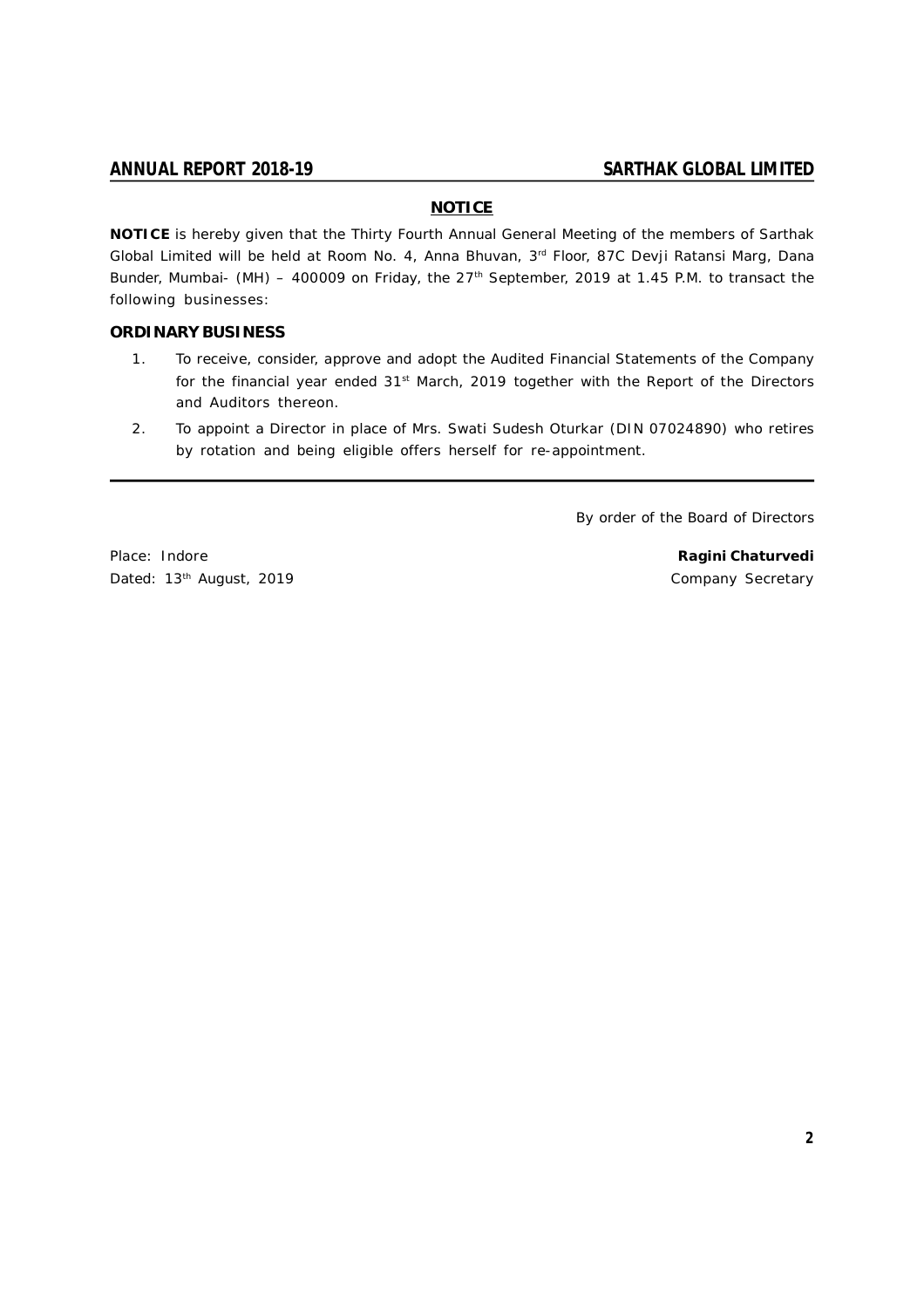#### **NOTES:**

- 1. A MEMBER ENTITLED TO ATTEND AND VOTE AT THE MEETING IS ENTITLED TO APPOINT A PROXY TO ATTEND AND VOTE INSTEAD OF HIMSELF AND A PROXY NEED NOT BE A MEMBER OF THE COMPANY. THE INSTRUMENT APPOINTING A PROXY SHOULD, HOWEVER, BE DEPOSITED AT THE REGISTERED OFFICE OF THE COMPANY NOT LESS THAN 48 HOURS BEFORE THE COMMENCEMENT OF THE MEETING.
- 2. A PERSON SHALL ACT AS PROXY FOR ONLY 50 MEMBERS AND HOLDING IN AGGREGATE NOT MORE THAN 10 PERCENT OF THE TOTAL SHARE CAPITAL OF THE COMPANY CARRYING VOTING RIGHTS. MEMBER HOLDING MORE THAN 10 PERCENT OF THE TOTAL SHARE CAPITAL OF THE COMPANY CARRYING VOTING RIGHTS MAY APPOINT A SINGLE PERSON AS PROXY AND SUCH PERSON SHALL NOT ACT AS PROXY FOR ANY OTHER MEMBER.
- 3. Register of Members and Share Transfer Books of the Company will remain closed from **20th September, 2019 to 27th September, 2019** (both days inclusive).
- 4. The requirement to place the matter relating to appointment of Auditors for ratification by members at every Annual General Meeting is done away with vide notification dated May 7, 2018 issued by the Ministry of Corporate Affairs, New Delhi. Accordingly, no resolution is proposed for ratification of appointment of Auditors, who were appointed in the Annual General Meeting held on 26<sup>th</sup> September, 2017.
- 5. In terms of the SEBI (Listing Obligations and Disclosure Requirements) Regulations, 2015, securities of listed companies can only be transferred in demat form w.e.f. April 1, 2019, except in case of request received for transmission or transposition of securities. In view of the above, Members are advised to dematerialise the shares held in physical form.
- 6. Members who are holding equity shares in physical form are advised to submit particulars of their bank account, viz. name and address of the branch of the bank, MICR code of the branch, type of account and account number to us at Sarthak Global Limited, 170/ 10, Film Colony, R.N.T. Marg, Indore (MP) 452001.
- 7. Members are requested to:
	- a. Complete the enclosed attendance slip and deliver the same at the entrance of the meeting hall.
	- b. Bring their copies of the Annual Report at the time of attending the Annual General Meeting.
	- c. Send their questions at least 10 days in advance of the Annual General Meeting about any further information on accounts so as to enable the Company to answer their question satisfactorily.
- 8. Details of Directors retiring by rotation / seeking appointment / re-appointment at the ensuing Meeting are provided in the "Annexure" to the Notice pursuant to the provisions of (i) the Securities and Exchange Board of India (Listing Obligations and Disclosure Requirements) Regulations, 2015 and (ii) Secretarial Standard on General Meetings ("SS-2"), issued by the Institute of Company Secretaries of India.
- 9. All documents referred to in the accompanying Notice are open for inspection at the Registered Office of the Company on all working days except Saturday between 11.00 a.m. to 1.00 p.m. upto the date of the Annual General Meeting.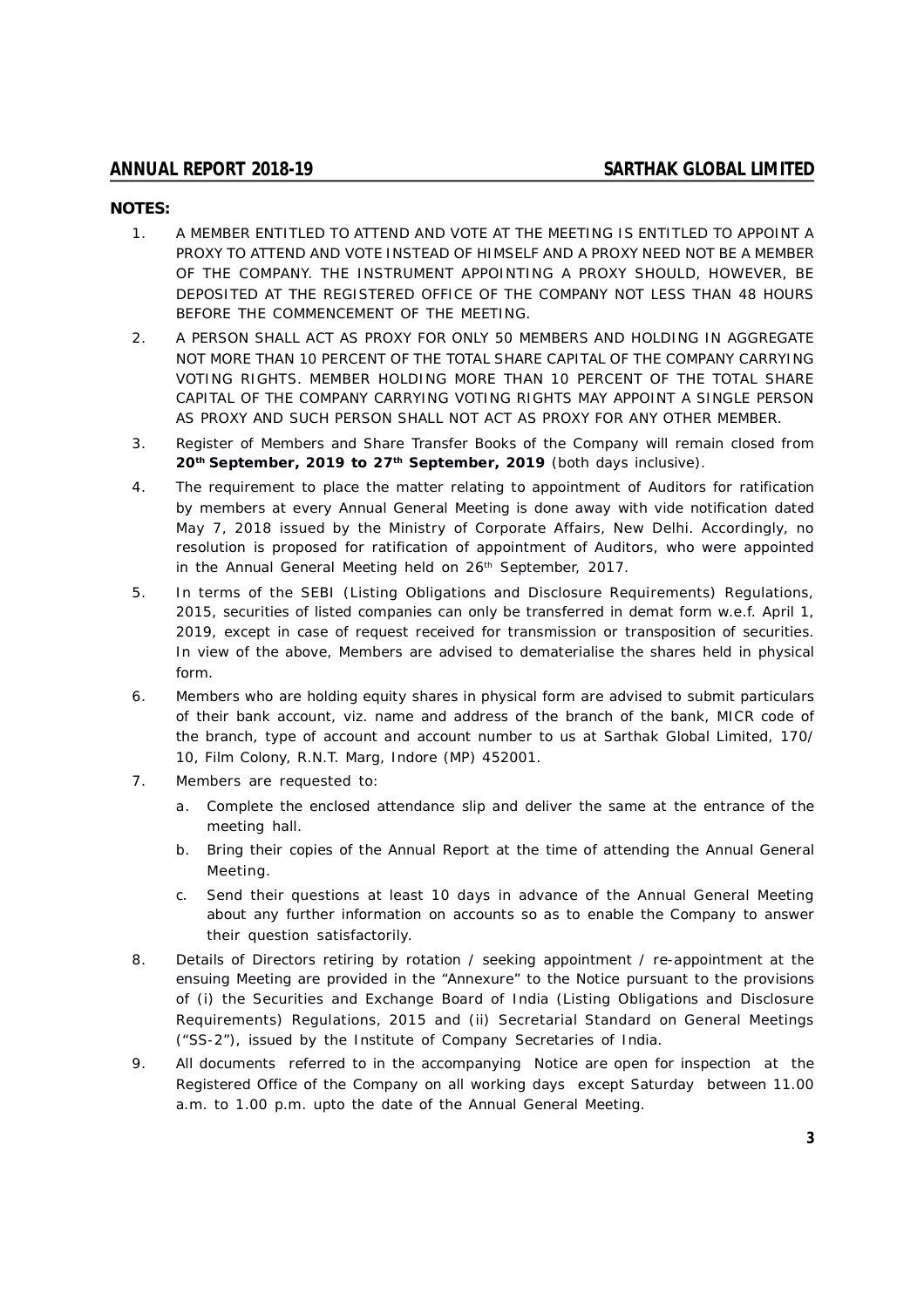- 10. In terms of circulars issued by Securities and Exchange Board of India (SEBI), it is now mandatory to furnish a copy of PAN card to the Company or its RTA in the following cases viz. transfer of shares, deletion of name, transmission of shares and transposition of shares.
- 11. The Notice of Annual General Meeting and Annual Report of the Company for the year 2018-19, circulated to the Members of the Company, is available on the Company's website viz. www.sarthakglobal.com.

#### 12. **Remote E-Voting**

(I) In compliance with provisions of Section 108 of the Companies Act, 2013 read with the relevant Rules made thereunder and Regulation 44 of the SEBI (Listing Obligations and Disclosure Requirements) Regulations, 2015, the Company is pleased to provide members facility to exercise their right to vote at the 34th Annual General Meeting (AGM) by electronic means and the business may be transacted through e-voting Services provided by Central Depository Services (India) Limited (CDSL).

#### **The instructions for shareholders voting electronically are as under:**

- (i) The remote e-voting period begins on Tuesday,  $24<sup>th</sup>$  September, 2019 at 9.00 a.m. and ends on Thursday, 26<sup>th</sup> September, 2019 at 5.00 p.m. During this period shareholders of the Company, holding shares either in physical form or in dematerialized form, as on 20<sup>th</sup> September, 2019 i.e. cut-off date (record date), may cast their vote electronically. The remote e-voting module shall be disabled by CDSL for voting thereafter.
- (ii) Shareholders who have already voted prior to the meeting date would not be entitled to vote at the meeting venue.
- (iii) The shareholders should log on to the e-voting website www.evotingindia.com.
- (iv) Click on Shareholders.
- (v) Now Enter your User ID :
	- a. For CDSL: 16 digits beneficiary ID,
	- b. For NSDL: 8 Character DP ID followed by 8 Digits Client ID,
	- c. Members holding shares in Physical Form should enter Folio Number registered with the Company.
- (vi) Next enter the Image Verification as displayed and Click on Login.
- (vii) If you are holding shares in demat form and had logged on to www.evotingindia.com and voted on an earlier voting of any Company, then your existing password is to be used.
- (viii)If you are a first time user, follow the steps given below: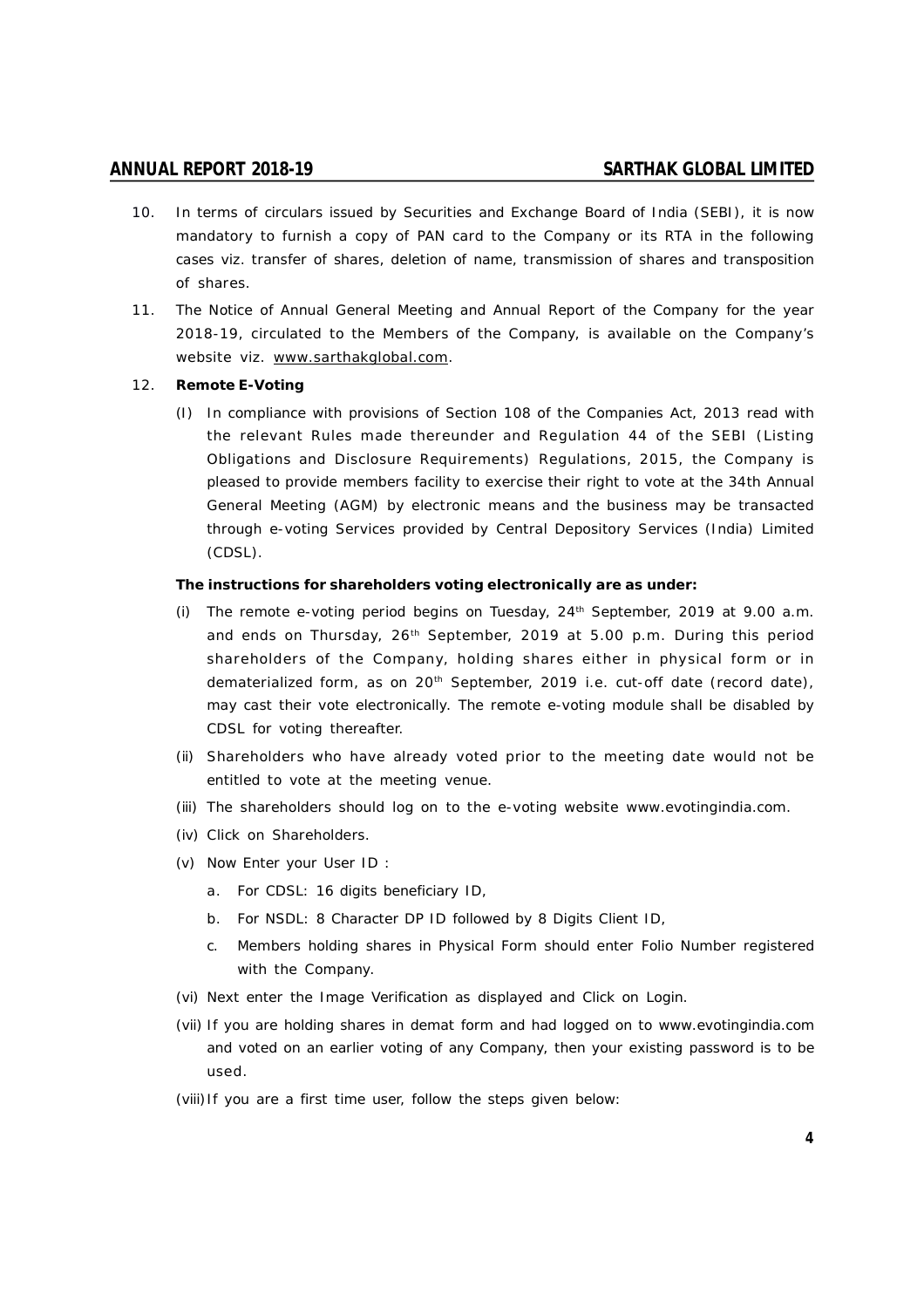|                                                     | For Members holding shares in Demat Form and Physical Form                                                                                                                                                                                                                                                                                                               |
|-----------------------------------------------------|--------------------------------------------------------------------------------------------------------------------------------------------------------------------------------------------------------------------------------------------------------------------------------------------------------------------------------------------------------------------------|
| <b>PAN</b>                                          | Enter your 10 digit alpha-numeric PAN issued by Income Tax<br>Department (Applicable for both demat shareholders as well as physical<br>shareholders).                                                                                                                                                                                                                   |
|                                                     | Members who have not updated their PAN with the Company/<br>Depository Participant are requested to use the first letter of their<br>name and the 9 digits of the sequence number (which is printed<br>on address sticker), in the PAN field.                                                                                                                            |
|                                                     | In case the sequence number is less than 9 digits enter the<br>$\bullet$<br>applicable number of 0's before the number after the first character<br>of the name in CAPITAL letters. Eg. If your name is Ramesh Kumar<br>with sequence number 1then enter R000000001 in the PAN field.                                                                                    |
| Dividend Bank Details<br>OR.<br>Date of Birth (DOB) | Enter the Dividend Bank Details or Date of Birth (in dd/mm/yyyy format)<br>as recorded in your demat account or in the company records in order<br>to login.<br>If both the details are not recorded with the depository or company,<br>$\bullet$<br>please enter the member id / folio number in the Dividend Bank<br>details field as mentioned in instruction $(v)$ . |

(ix) After entering these details appropriately, click on "SUBMIT" tab.

- (x) Members holding shares in physical form will then directly reach the Company selection screen. However, members holding shares in demat form will now reach 'Password Creation' menu wherein they are required to mandatorily enter their login password in the new password field. Kindly note that this password is to be also used by the demat holders for voting for resolutions of any other Company on which they are eligible to vote, provided that Company opts for e-voting through CDSL platform. It is strongly recommended not to share your password with any other person and take utmost care to keep your password confidential.
- (xi) For Members holding shares in physical form, the details can be used only for evoting on the resolutions contained in this Notice.
- (xii) Click on the EVSN for "SARTHAK GLOBAL LIMITED" on which you choose to vote.
- (xiii) On the voting page, you will see "RESOLUTION DESCRIPTION" and against the same the option "YES/NO" for voting. Select the option YES or NO as desired. The option YES implies that you assent to the Resolution and option NO implies that you dissent to the Resolution.
- (xiv) Click on the "RESOLUTIONS FILE LINK" if you wish to view the entire Resolution details.
- (xv) After selecting the resolution you have decided to vote on, click on "SUBMIT". A confirmation box will be displayed. If you wish to confirm your vote, click on "OK", else to change your vote, click on "CANCEL" and accordingly modify your vote.
- (xvi) Once you "CONFIRM" your vote on the resolution, you will not be allowed to modify your vote.
- (xvii) You can also take out print of the votes cast by clicking on "Click here to print" option on the Voting page.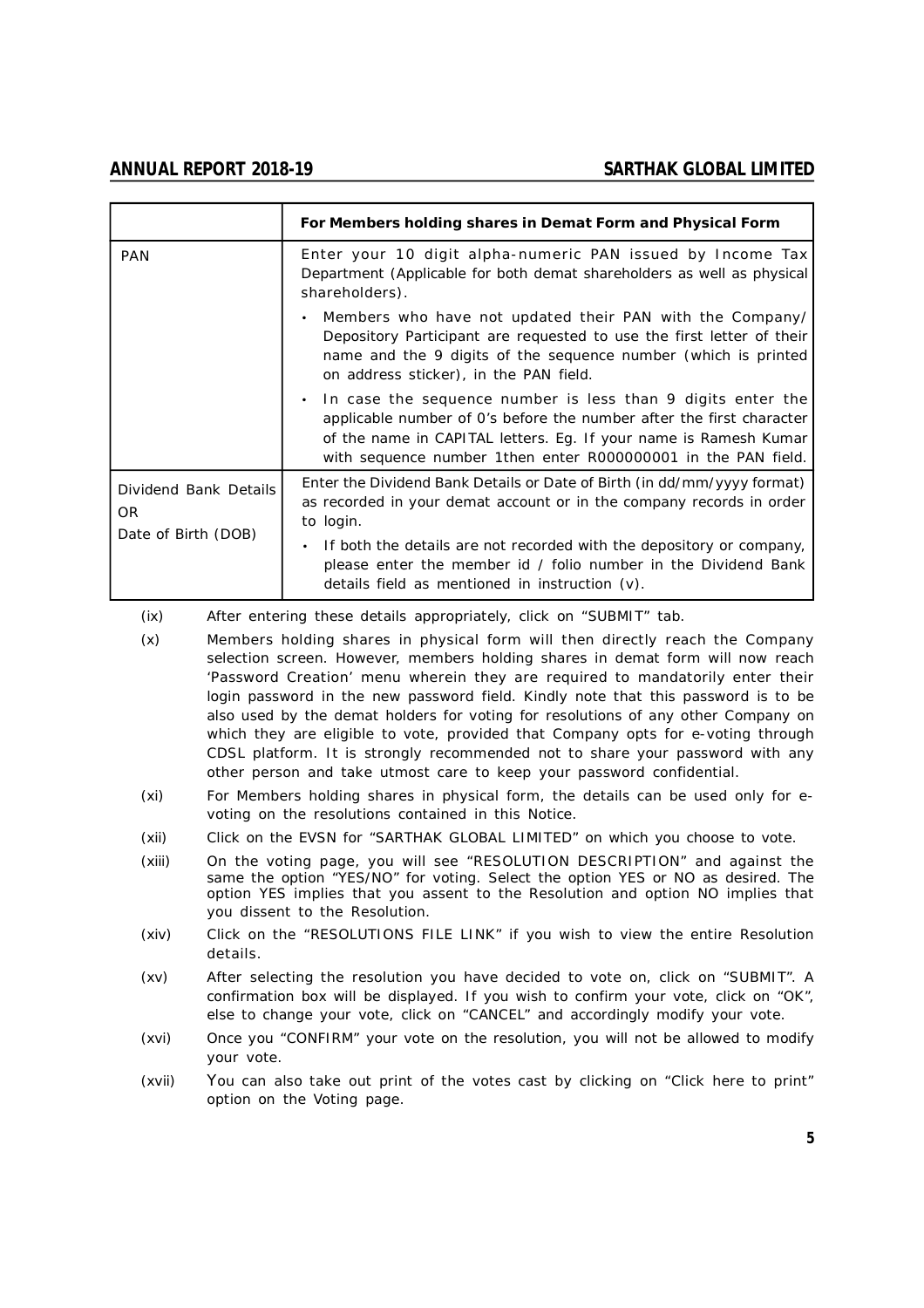- (xviii) If a demat account holder has forgotten the login password then enter the User ID and the image verification code and click on Forgot Password & enter the details as prompted by the system.
- (xix) Shareholders can also cast their vote using CDSL's mobile app m-voting available for android based mobiles. The m-voting app can be downloaded from google playstore. Iphone and Windows phone users can download the app from the App store and Windows phone store respectively. Please follow the Instructions as prompted by the mobile app while voting on your mobile
- (xx) Note for Non-Individual Shareholders & Custodians:
	- Non-Individual shareholders (i.e. other than Individuals, HUF, NRI etc.) are required to log on to www.evotingindia.com and register themselves as Corporates.
	- A scanned copy of the Registration Form bearing the stamp and sign of the entity should be emailed to helpdesk.evoting@cdslindia.com.
	- After receiving the login details a compliance user should be created using the admin login and password. The Compliance user would be able to link the account(s) for which they wish to vote on.
	- $\Box$  The list of accounts linked in the login should be mailed to helpdesk.evoting@cdslindia.com and on approval of the accounts they would be able to cast their vote.
	- A scanned copy of the Board Resolution and Power of Attorney (POA) which they have issued in favour of the Custodian, if any, should be uploaded in PDF format in the system for the scrutinizer to verify the same.
- (xxi) In case you have any queries or issues regarding e-voting, you may refer the Frequently Asked Questions ("FAQs") and e-voting manual available at www.evotingindia.com under help section or write an email to helpdesk.evoting@cdslindia.com or contact to Mr. Rakesh Dalvi Telehone no. 1800225533, Email:helpdesk.evoting@cdslindia.com.
- (II) (a) Mr. L. N. Joshi, FCS 5201, Practicing Company Secretary (CP No 4216) has been appointed as Scrutinizer to scrutinize the e-voting process in a fair and transparent manner.
	- (b) The Scrutinizer shall, immediately after the conclusion of voting at the general meeting, would count the votes cast at the meeting, thereafter unblock the votes cast through remote e-voting in the presence of at least two witnesses not in the employment of the Company and make, not later than 48 hours of conclusion of the meeting, a consolidated Scrutinizer's report of the total votes cast in favor or against, if any, to the Chairman or a person authorised by him in writing who shall countersign the same.
- 13. Voting is provided to the members through remote e-voting and at the annual general meeting of the Company. A Member can opt for only one mode of voting i.e. either through e-voting or at the Annual General Meeting of the Company.
- 14. The members who have cast their vote by remote e-voting may also attend the Meeting but shall not be entitled to cast their vote again.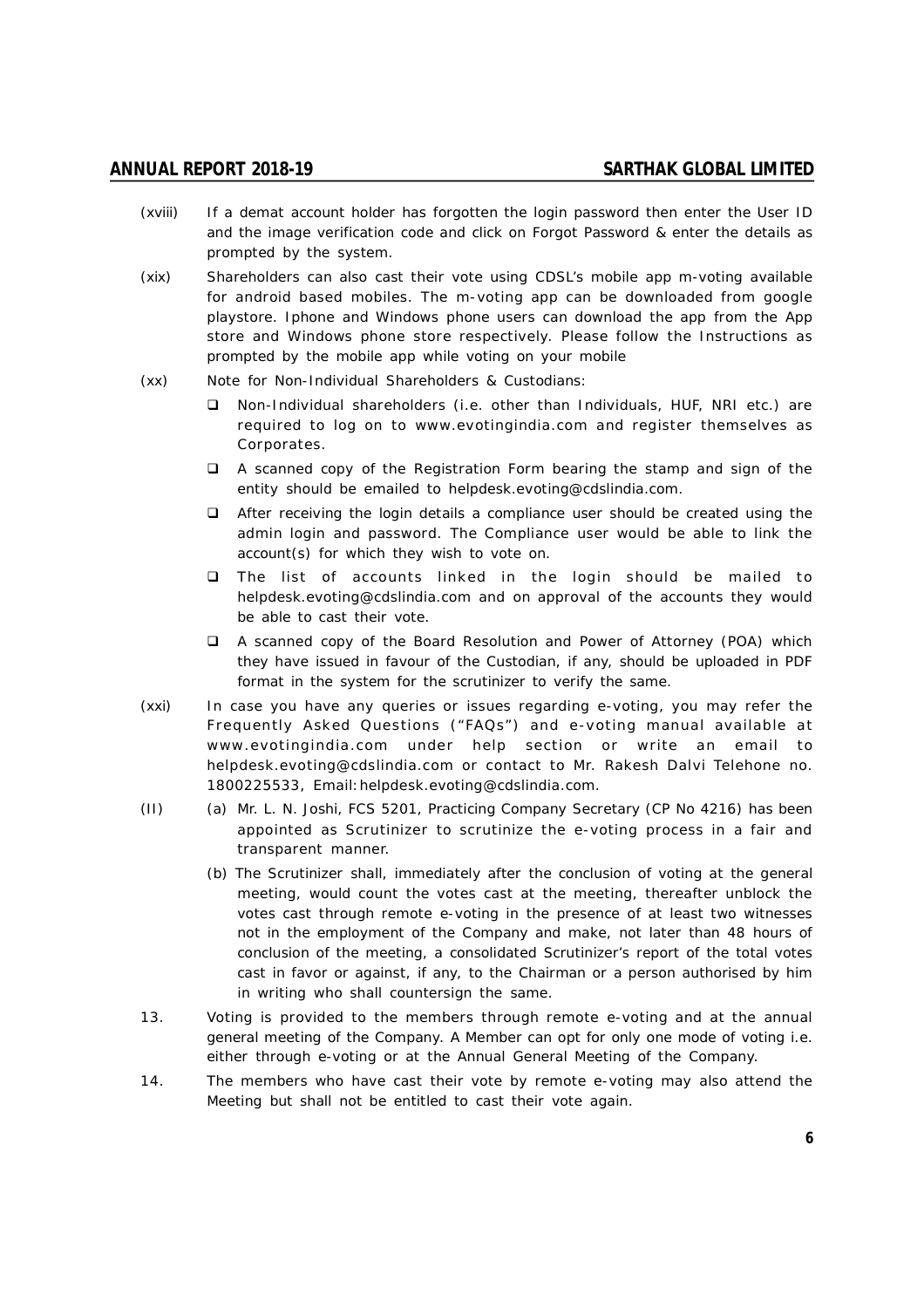- 15. If a Member casts votes by both modes, then voting done through remote e-voting shall prevail.
- 16. At the meeting, after all the items of the notice have been discussed, the Chairman will order poll in respect of all the items. Poll will be conducted and supervised under the Scrutinizer appointed for remote e-voting as stated above. After conclusion of the poll, the Chairman may declare the meeting as closed.
- 17. The Results declared along with the Scrutinizer's Report shall be placed on the Company's website www.sarthakglobal.com not later than 48 hours of conclusion of the Annual General Meeting of the Company and will be communicated to the Stock Exchange(s).
- 18. A route map and prominent land mark for easy location to the venue of AGM is attached to this Notice.

By order of the Board of Directors

Place: Indore **RAGINI CHATURVEDI** Dated: 13<sup>th</sup> August, 2019 **Company Secretary**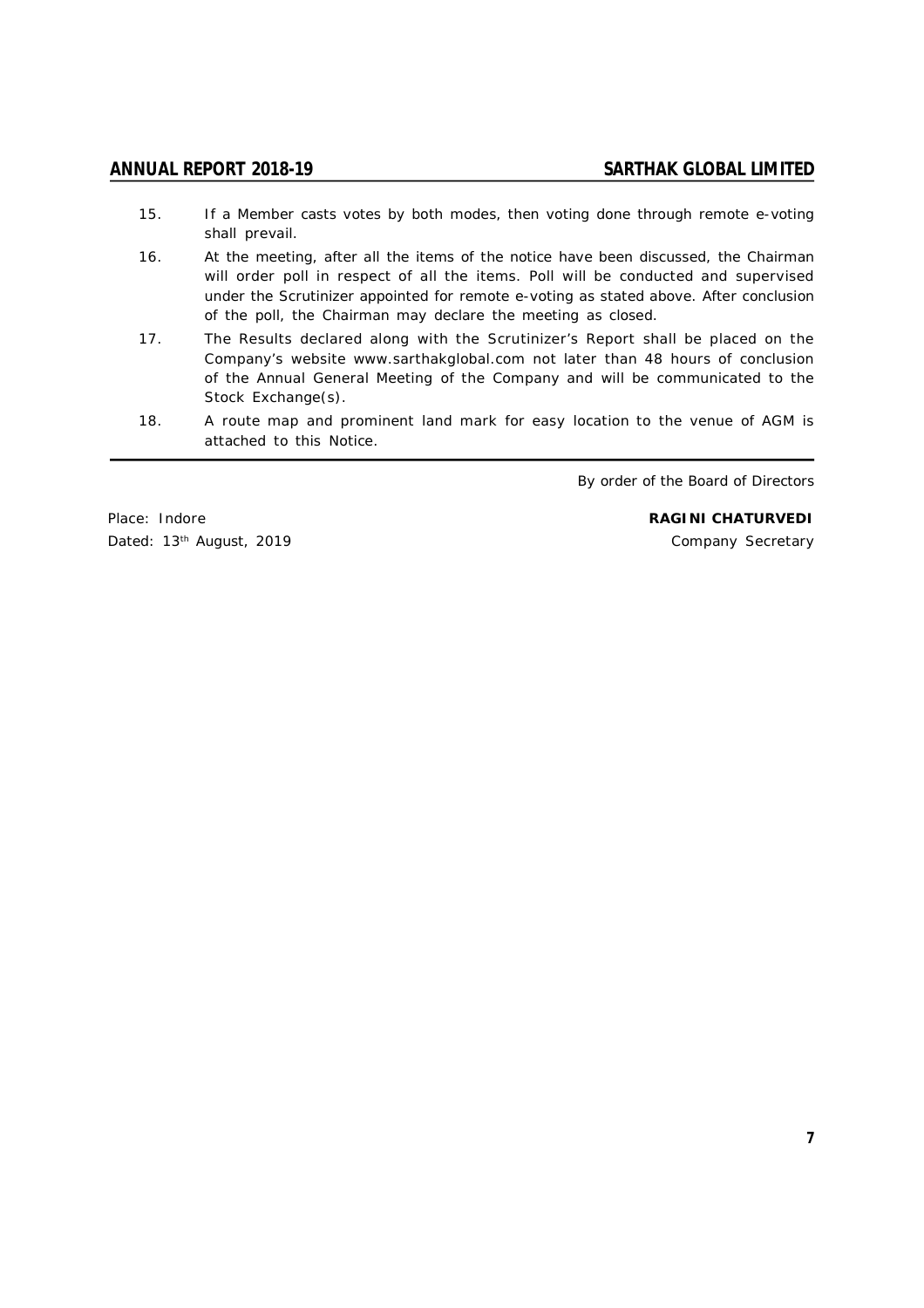#### **SARTHAK GLOBAL LIMITED**

**ADDITIONAL INFORMATION OF DIRECTORS SEEKING REAPPOINTMENT/ APPOINTMENT AT THE ENSUING ANNUAL GENERAL MEETING PURSUANT TO REGULATION 36(3) OF SEBI (LISTING OBLIGATION AND DISCLOSURE REQUIREMENTS) REGULATION 2015 AND SECRETARIAL STANDARD OF GENERAL MEETING:**

| <b>Name of Director</b>                                                                                                                                                              | MRS. SWATI SUDESH OTURKAR (DIN: 07024890)                                                                                   |
|--------------------------------------------------------------------------------------------------------------------------------------------------------------------------------------|-----------------------------------------------------------------------------------------------------------------------------|
| Date of Birth                                                                                                                                                                        | 27/07/1969                                                                                                                  |
| Age                                                                                                                                                                                  | 50 Years                                                                                                                    |
| Date of first Appointment                                                                                                                                                            | 25.11.2014                                                                                                                  |
| Expertise / Experience in<br>specific functional areas                                                                                                                               | She is having vast experience in the field of Investors relations.                                                          |
| Qualification                                                                                                                                                                        | Graduate                                                                                                                    |
| <b>Terms and Conditions of</b><br>Appointment/<br>Reappointment                                                                                                                      | As per the resolution passed by the shareholders at the<br>Annual General Meeting held on 23 <sup>th</sup> September, 2015. |
| <b>Remuneration last drawn</b>                                                                                                                                                       | Sitting Fees ₹ 6,000/- during FY 2018-19                                                                                    |
| Remuneration proposed to<br>be paid                                                                                                                                                  | As per existing terms and conditions                                                                                        |
| No. & % of Equity Shares<br>held in the Company<br>(as on 31.03.2019)                                                                                                                | <b>NIL</b>                                                                                                                  |
| Directorship in other<br>Companies<br>(as on 31.03.2019)                                                                                                                             | <b>NIL</b>                                                                                                                  |
| Number of Meetings of the<br>Board attended during the<br>year                                                                                                                       | All 6 Meetings                                                                                                              |
| Chairman/Member of the<br><b>Committees of the Board</b><br>Directors of other<br><b>Companies</b> (includes only<br>Audit Committee and<br>Stakeholders' Relationship<br>Committee) | Nil                                                                                                                         |
| Chairman/Member of the<br><b>Committees of the Board of</b><br>Directors of the Company                                                                                              | Member of Audit Committee, Stakeholders'<br>Relationship Committee and Risk Management Committee                            |
| <b>Relationship between</b><br>directors inter-se                                                                                                                                    | Not related to any director of the Company                                                                                  |

Place : Indore **By order of the Board of Directors** Dated : 13<sup>th</sup> August, 2019 **RAGINI CHATURVEDI** Company Secretary

**SARTHAK GLOBAL LTD.** CIN: L99999MH1985PLC136835 Regd. Office: 609, Floor 6, West Wing, Tulsiani Chambers, Nariman Point, Mumbai (MH), 400009 Contact No.: 022-22824851, Fax: 022-22042865 Email Id: sgl@sarthakglobal.com, Website: www.sarthakglobal.com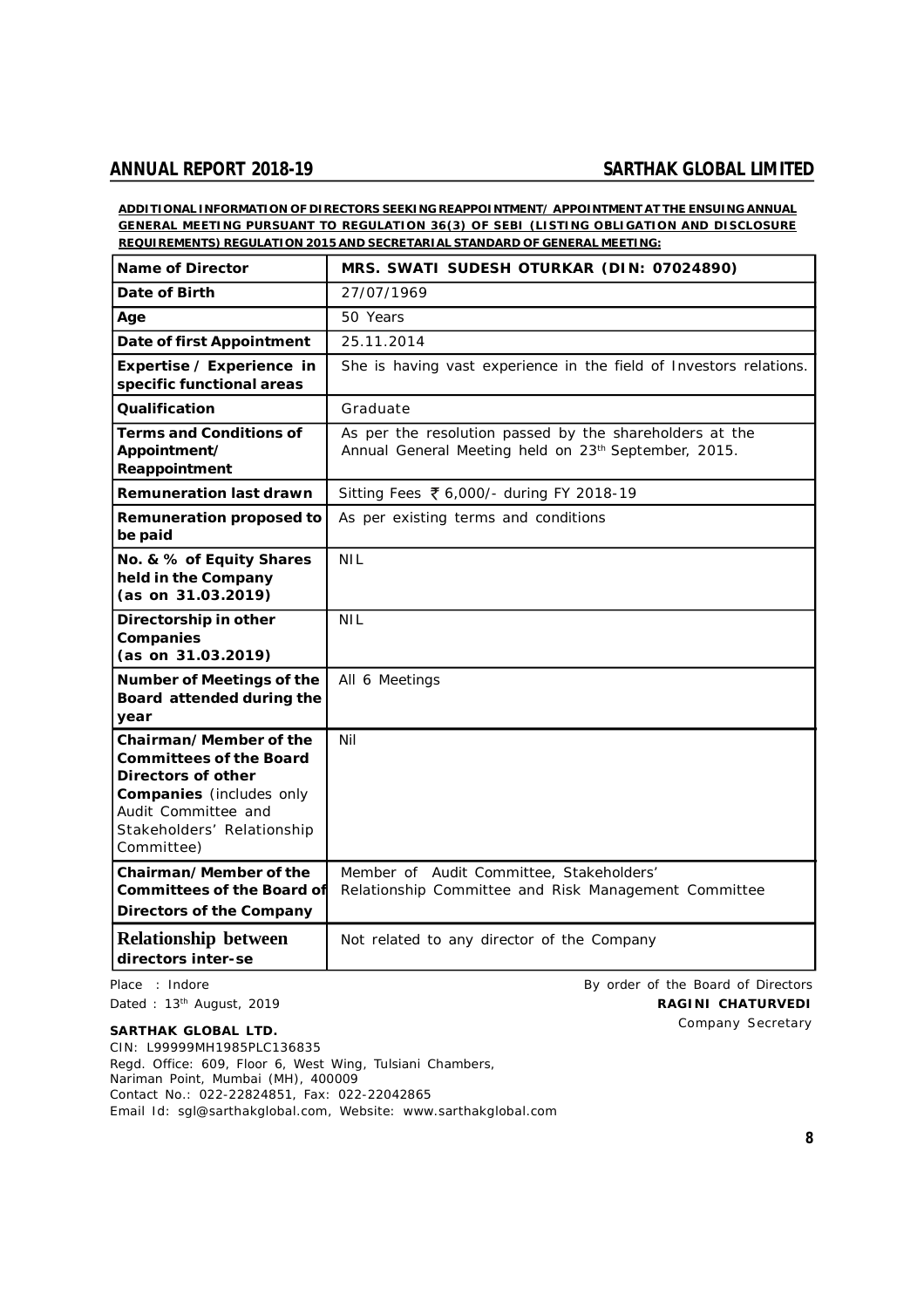# **Route Map to the AGM Venue**

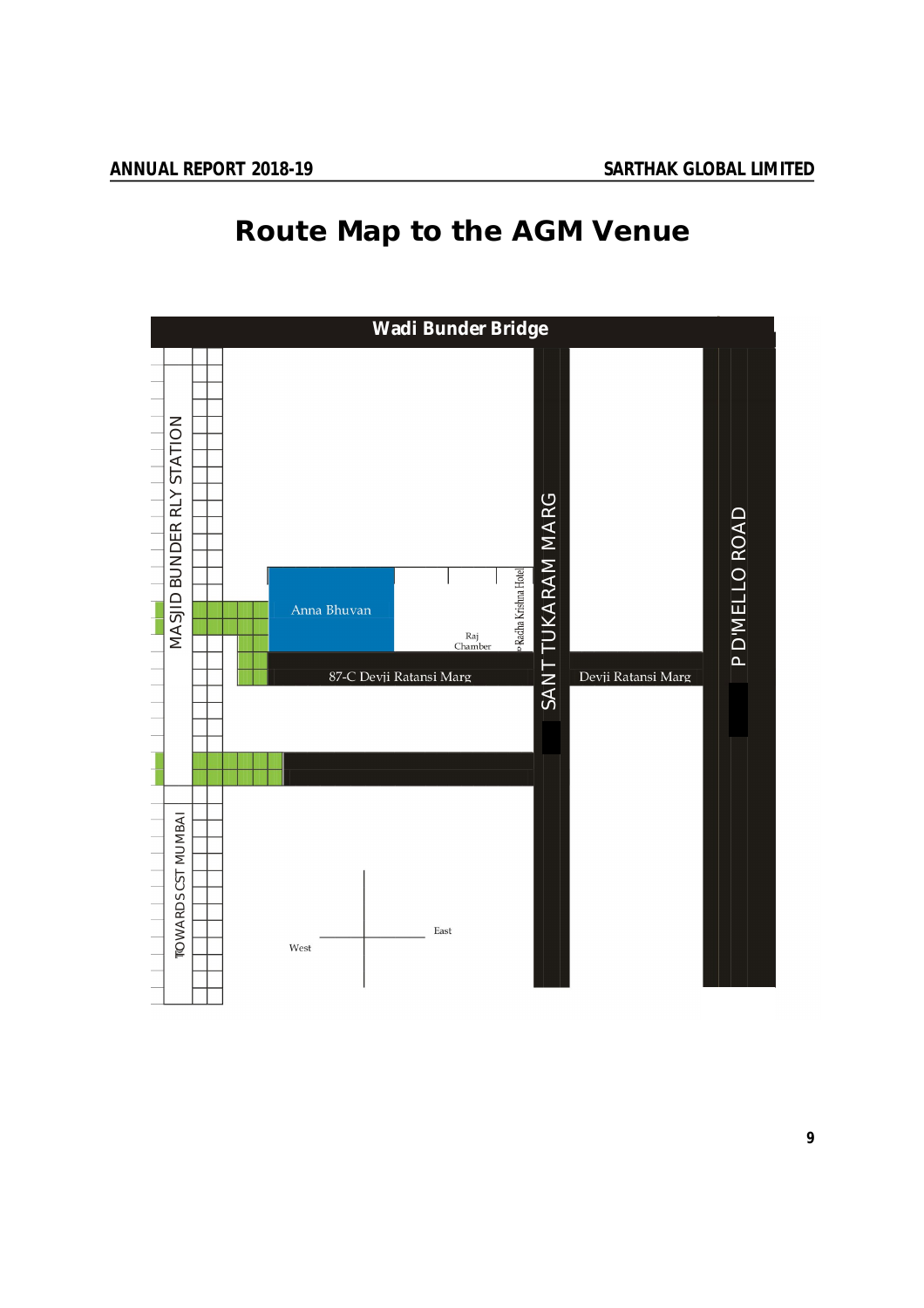### **SARTHAK GLOBAL LIMITED**

#### **BOARD'S REPORT**

#### **Dear Members,**

Your Directors have pleasure in presenting the Thirty Fourth Annual Report together with the Audited Statement of Accounts on the business and operations of the company along with summary of standalone financial statements for the year ended  $31<sup>st</sup>$  March, 2019.

#### **FINANCIAL SUMMARY**

The performance of the Company for the financial year ended on 31<sup>st</sup> March, 2019 is summarized below:

|                                                             |          | ( <i>रै</i> in Lacs) |
|-------------------------------------------------------------|----------|----------------------|
| <b>Particulars</b>                                          | 2018-19  | 2017-18              |
| Revenue from Operations and other Income                    | 4,018.71 | 655.55               |
| Profit before tax and depreciation                          | 7.93     | 32.89                |
| Depreciation                                                | 0.70     | 0.22                 |
| Profit before tax                                           | 7.23     | 32.67                |
| Deferred Tax                                                | (0.05)   | 0.01                 |
| Current Tax                                                 | 1.88     | 8.20                 |
| Profit after Taxation                                       | 5.41     | 24.46                |
| Less : Previous year adjustment                             | 0.00     | 0.00                 |
| Less: Old Income tax written off                            | ---      | ---                  |
| Balance brought forward from previous year                  | 214.83   | 190.37               |
| Provision for diminution in value of non current investment |          |                      |
| Excess Depreciation Written back                            |          |                      |
| Amount available for appropriation                          | 220.24   | 214.83               |
| APPROPRIATION                                               | ---      |                      |
| Amount Carried to Balance sheet                             | 220.24   | 214.83               |
| Paid Up Equity Share Capital                                | 300.00   | 300.00               |
| Earning Per Share (₹ 10/- each)                             | 0.18     | 0.82                 |
| Basic & Diluted (in ₹)                                      |          |                      |

#### **INDIAN ACCOUNTING STANDARDS (Ind AS)**

As mandated by the Ministry of Corporate Affairs, the Company has adopted Indian Accounting Standards ("Ind AS") from 1<sup>st</sup> April, 2017. The financial statements of the Company for the financial year 2018-19 have been prepared in accordance with Ind AS, prescribed under Section 133 of the Companies Act, 2013 read with the Companies (Indian Accounting Standards) Rules, 2015 and the other recognized accounting practices and policies to the extent applicable.

#### **DIVIDEND**

Your Directors have decided to plough back the profits to the operational fund requirement of the Company. Hence, no dividend has been recommended for the year under review.

#### **CHANGE IN NATURE OF BUSINESS**

During the year there was no change in the nature of business of the company.

#### **AMOUNT TRANSFERRED TO RESERVE**

The Board of Directors has not proposed any amount for transfer to reserves for the year ended 31st March 2019.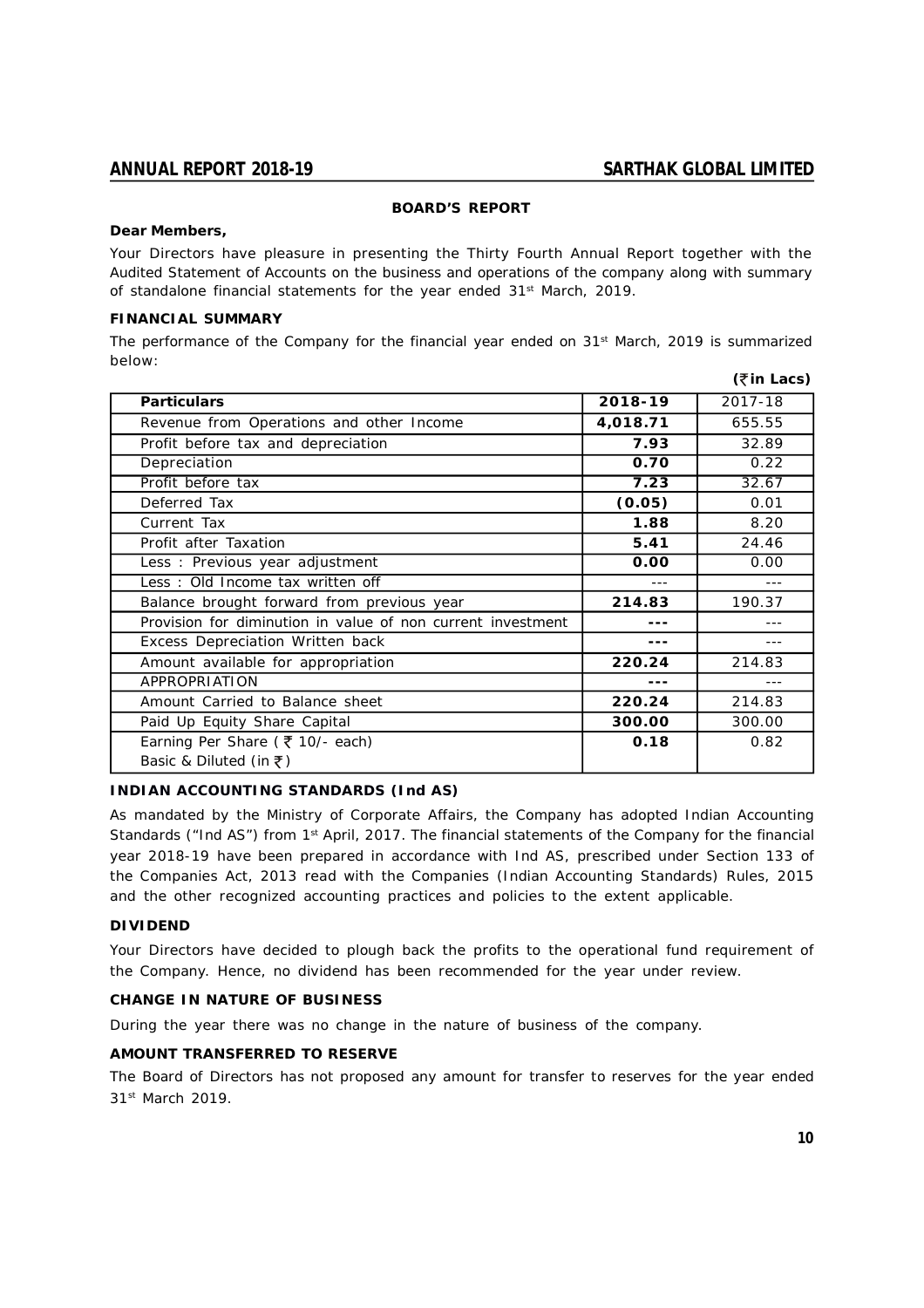#### **SARTHAK GLOBAL LIMITED**

#### **OPERATIONS AND PERFORMANCE**

During the year under review Revenue from operations and other income of the Company stood at  $\bar{\xi}$  4018.71 Lacs as compared to previous year  $\bar{\xi}$  655.55 Lacs showing increasing trend over the previous year. Profit before tax has decreased to  $\bar{z}$  7.23 Lacs as compared to previous year figure of  $\bar{\xi}$  32.67 Lacs. Profit after tax decreased to  $\bar{\xi}$  5.41 Lacs as compared to previous year figure of  $\bar{z}$  24.46 Lacs.

#### **DEPOSITS**

The Company has not accepted any deposits from the public within the meaning of Section 73 of the Companies Act, 2013 read with the Companies (Acceptance of Deposits) Rules, 2014. The Company has not received any unsecured loan from director during the financial year.

#### **SHARE CAPITAL**

During the year under review, the Company has not raised any paid up share capital. The Paid up Equity Share Capital as at 31<sup>st</sup> March 2019 stood at  $\bar{\tau}$  3,00,00,000/-. The Company has not issued shares with differential voting rights nor has granted any stock option or sweat equity shares. As on 31<sup>st</sup> March 2019, none of the Directors of the Company hold instruments convertible into equity shares of the Company.

#### **INSURANCE**

All properties and insurable interests of the Company have been adequately insured.

#### **HUMAN RESOURCE & EMPLOYEES RELATIONS**

Employee's relations were harmonious throughout the year. The Board wishes to place on record their sincere appreciation to the co-operation extended by all the employees in maintaining cordial relations.

#### **CORPORATE GOVERNANCE AND MANAGEMENT DISCUSSION & ANALYSIS REPORTS**

We ensure that we evolve and follow the corporate governance best practices sincerely to not just boost long-term shareholder value, but to also respect minority rights. We consider it our inherent responsibility to disclose timely and accurate information regarding our financials and performance, as well as the leadership and governance of the Company.

The paid-up capital of the Company is not exceeding  $\overline{5}10.00$  crore and net worth of the Company is not exceeding  $\overline{z}$  25.00 crore, therefore Company is not required to comply with the provisions of Corporate Governance in terms of SEBI (Listing Obligations and Disclosure Requirements) Regulations, 2015 is not applicable to the Company. Company comply the provisions of Corporate Governance as a practice of good corporate governance. A Management Discussion and Analysis Report, Corporate Governance Report and Practicing Company Secretary Certificate regarding compliance of conditions of Corporate Governance are made a part of the Annual Report.

#### **DIRECTORS' RESPONSIBILITIES STATEMENT**

To the best of their knowledge and belief, your Directors make the following statements in terms of Section 134(3)(c) read with Section 134(5) of the Companies Act, 2013:

- i) That in the preparation of the annual accounts for financial year ended  $31<sup>st</sup>$  March, 2019 the applicable accounting standards have been followed along with proper explanation relating to material departures, if any;
- ii) That the Directors have selected such accounting policies and applied them consistently and made judgments and estimates that are reasonable and prudent so as to give a true and fair view of the state of affairs of the Company at the end of financial year and of the profit and loss of the Company for that period;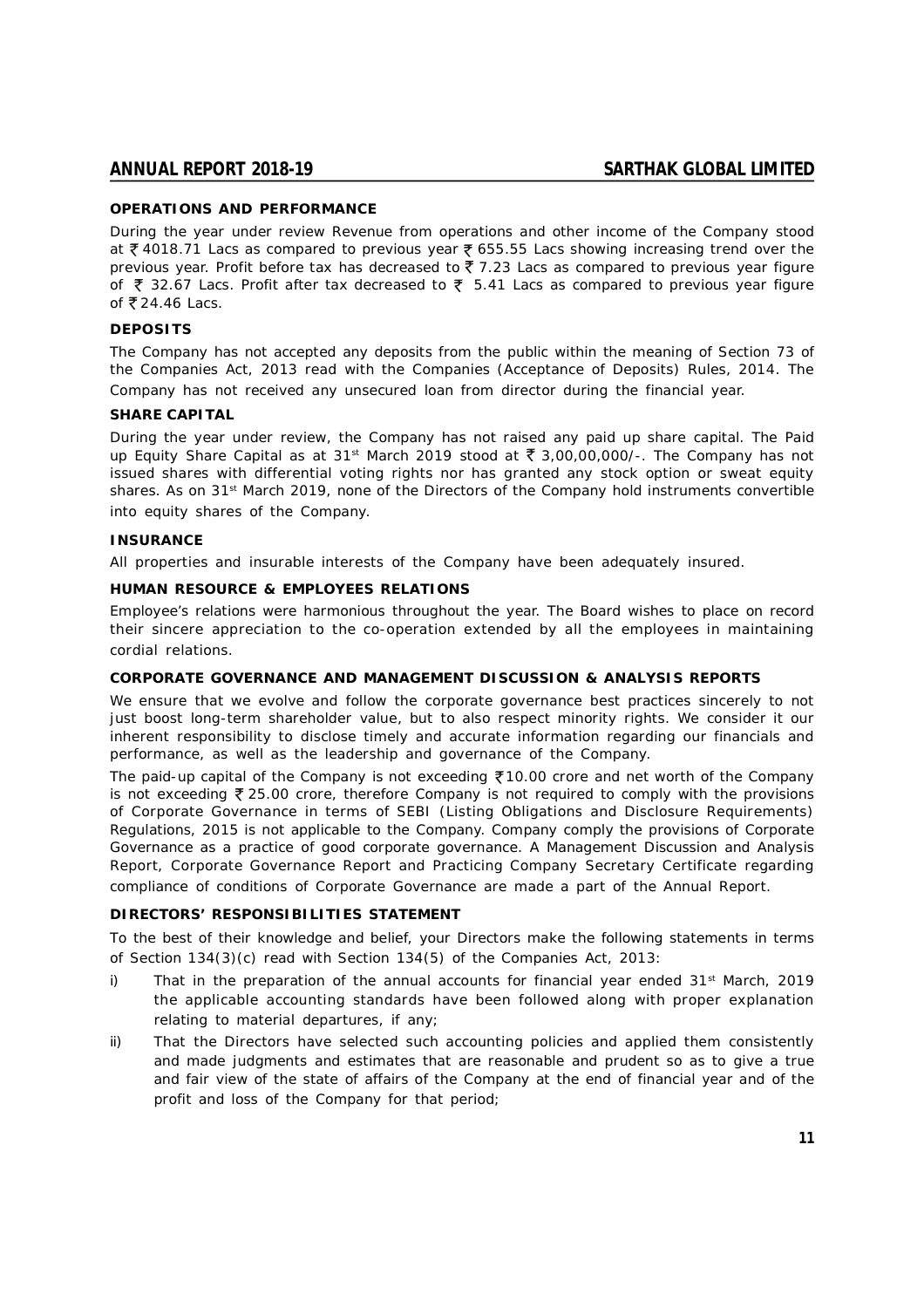- iii) That the Directors have taken proper and sufficient care for the maintenance of adequate accounting records in accordance with the provisions of this Act for safeguarding the assets of the Company and for preventing and detecting fraud and other irregularities;
- iv) That the Directors have prepared the annual accounts on a going concern basis;
- v) That the Directors have laid down internal financial controls, which are adequate and are operating effectively;
- vi) That the Directors have devised proper systems to ensure compliance with the provisions of all applicable laws and that such systems were adequate and operating effectively.

#### **DIRECTORS AND KEY MANAGERIAL PERSONNEL**

Mrs. Swati Sudesh Oturkar, Director of Company retires by rotation in accordance with the provisions of Articles of Association of the Company and being eligible offer herself for reappointment.

Ms. Pratibha Joshi has resigned from the post of Company Secretary w.e.f. 30.04.2018 in place of her Ms. Ragini Chaturvedi has appointed w.e.f. 01.05.2018.

During the year in the Annual General Meeting held on 24<sup>th</sup> September, 2018, Mr. Ritesh Sinvhal has been appointed as Independent Director of the Company for a term of five years upto 22.10.2022, Mr. Yogender Mohan Sharma has been reappointed as independent director of the Company for second term of five years commencing from 01<sup>st</sup> April, 2019.

Details of the proposal for appointment/ re-appointment of Directors are mentioned in the Notice of the Annual General Meeting.

During the year, declarations received from the Directors of the Company pursuant to Section 164 of the Companies Act, 2013. Board appraised the same and found that none of the director is disqualified holding office as director.

#### **SUBSIDIARIES, JOINT VENTURES AND ASSOCIATES**

The Company does not have any subsidiary or joint venture or associate Company as on 31.03.2019.

#### **NUMBER OF MEETINGS OF THE BOARD**

The Board met 6 times during the financial year. The details of which are given in the *Corporate Governance Report* that forms part of this annual report. The intervening gap between any two Meetings was within the period prescribed under the Companies Act, 2013.

#### **LISTING OF SHARES**

The equity shares of the Company are listed on the Bombay Stock Exchange Limited (BSE). The listing fee for the year 2019-20 has already been paid to the Stock Exchange.

#### **CODE OF CONDUCT**

The Company has laid down a code of conduct for all Board members and Senior Management and Independent Directors of the Company. All the Board members including Independent Directors and Senior Management Personnel have affirmed compliance with the code of conduct. Declaration on adherence to the code of conduct is forming part of the Corporate Governance Report.

#### **DECLARATION BY INDEPENDENT DIRECTORS**

All Independent Directors have given declarations that they meet the criteria of independence as laid down under Section 149(6) of the Companies Act, 2013 and SEBI (Listing Obligations and Disclosure Requirements) Regulations, 2015.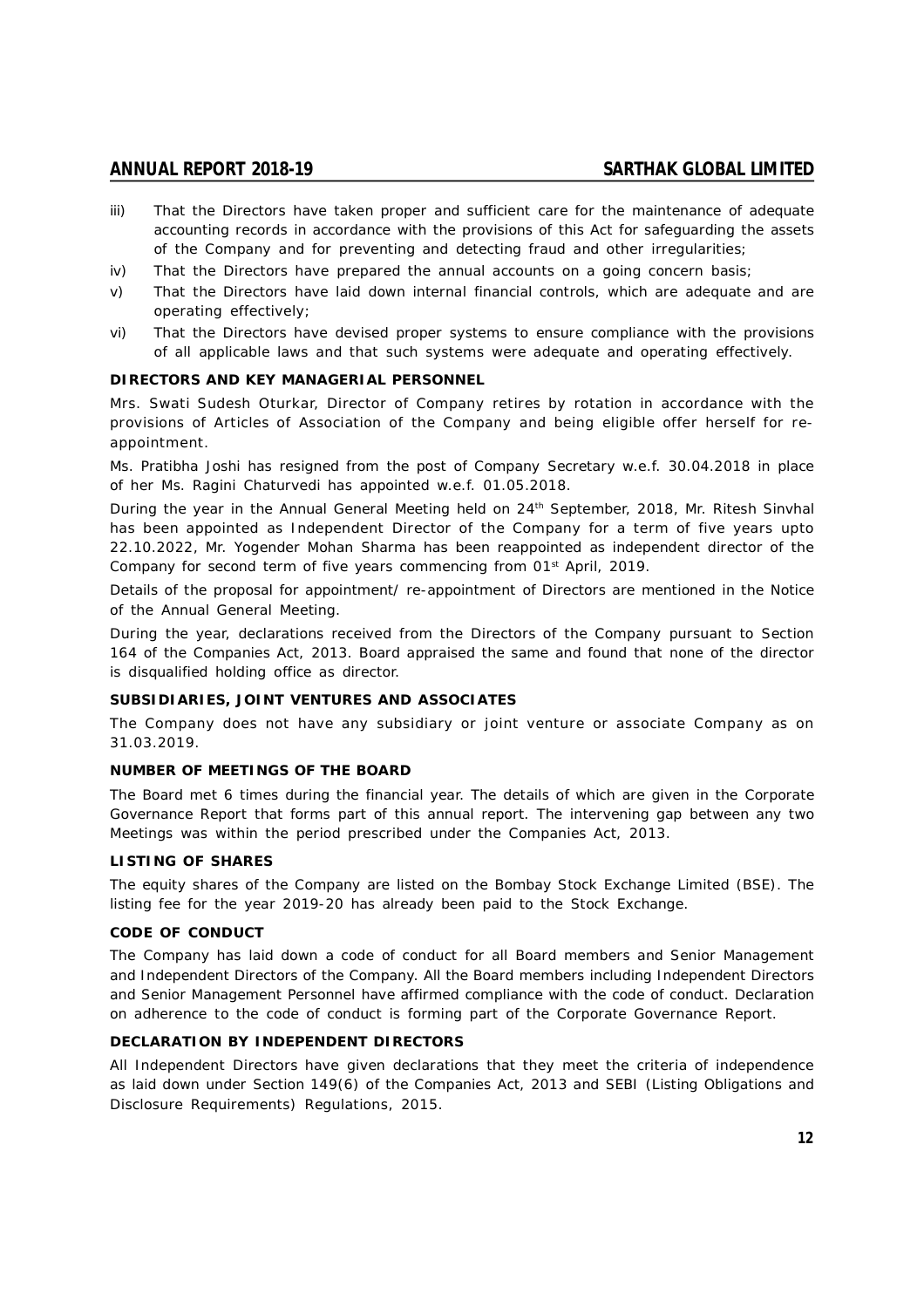#### **BOARD EVALUATION**

The Board of Directors has carried out an annual evaluation of its own performance, board committees, and individual directors pursuant to the provisions of the Act, SEBI Listing Regulations and the Guidance Note on Board Evaluation issued by the Securities and Exchange Board of India on January 5, 2017.

The Board has carried out an annual performance evaluation of its own performance, the directors individually as well as the evaluation of the working of its Committees. The evaluation of all the directors and the Board as a whole was conducted based on the criteria and framework adopted by the Board. The performance evaluation of the Independent Directors was carried out by the entire Board. The performance evaluation of the Chairman and the Non Independent Directors was carried out by the Independent Directors who also reviewed the performance of the Secretarial Department. The Directors expressed their satisfaction with the evaluation process.

#### **FAMILIARIZATION PROGRAMME**

Details of the programmes for familiarization of the Independent Directors with the Company, their roles, rights, responsibilities in the Company, nature of the industry in which the Company operates, business model of the Company, etc. are available on the website of the Company at thelink:http://www.sarthakglobal.com/images Familiarisation %20 Programmesarthak %20 Global.pdf.

#### **INTERNAL FINANCIAL CONTROLS**

The Company has in place adequate internal financial controls with reference to financial statements and during the year, no reportable material weaknesses in the design or operation were observed.

#### **PARTICULARS OF LOANS, GUARANTEES OR INVESTMENTS**

Details of Loans, Guarantees and Investments covered under the provisions of Section 186 of the Companies Act, 2013 are given in the Notes to the Financial Statements.

#### **RELATED PARTY TRANSACTIONS**

All related party transactions that were entered into during the financial year were on arm's length basis and were in the ordinary course of the business. During the year, the Company had not entered into any contract/ arrangement/ transaction with related parties which could be considered material in accordance with the policy of the Company on materiality of related party transactions. Thus Form AOC 2 is not required.

The Policy on materiality of related party transactions and dealing with related party transactions as approved by the Board may be accessed on the Company's website at the link: http:// www.sarthakglobal.com/images/Related\_Party\_Policy-SGL.pdf.

#### **MATERIAL CHANGES AND COMMITMENT BETWEEN THE DATE OF THE BOARD REPORT AND END OF FINANCIAL YEAR**

No material changes and commitments affecting the financial position of the Company occurred between the end of the financial year to which this financial statements relate and the date of this report except that the registered office of the Company shifted within local limits during the year from **706, Tulsiani Chambers, Nariman Point , Mumbai- 400021 (MH) to 609, Floor -6, West Wing Tulsiani Chambers, Nariman Point Mumbai (MH) 400021 w.e.f. 19th April, 2019.**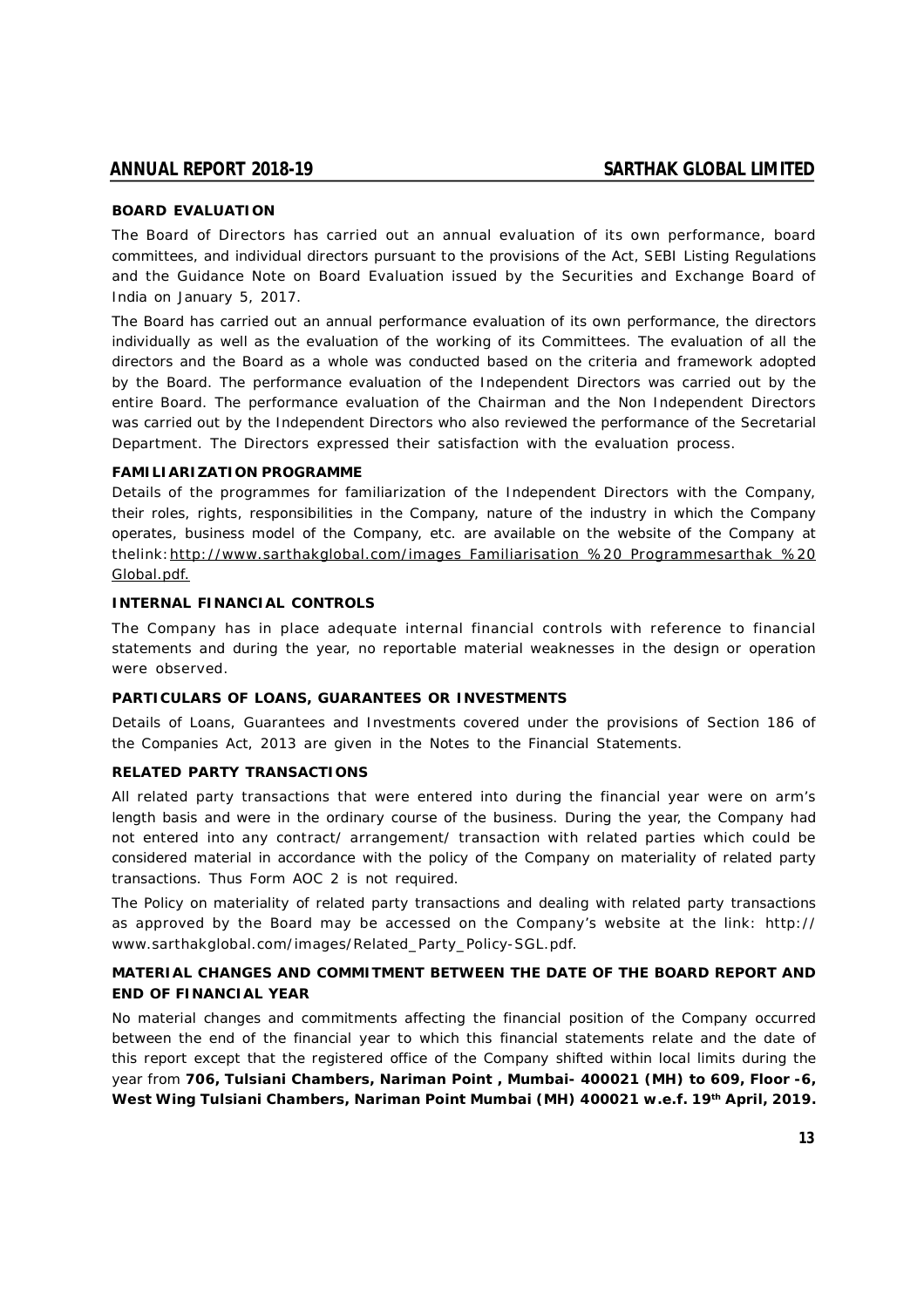#### **CONSERVATION OF ENERGY, TECHNOLOGY ABSORPTION AND FOREIGN EXCHANGE EARNINGS/ OUTGO**

The provisions of Section 134(3)(m) of the Companies Act, 2013 in respect of conservation of energy and technology absorption do not apply to the Company. Accordingly, these particulars have not been provided.

During the year under review, the foreign exchange outgo was ₹ NIL (Previous Year ₹ NIL) and the foreign exchange earning was ₹ NIL (Previous year ₹ Nil).

#### **PARTICULARS OF THE EMPLOYEES AND RELATED DISCLOSURES**

Disclosure pertaining to remuneration and other details as required under Section 197(12) of the Companies Act, 2013 read with rule 5(1) of the Companies (Appointment and Remuneration of Managerial Personnel) Rules 2014, are given in the **"***Annexure A"* forming part of this report.

The information required under Rule 5(2) and (3) of The Companies (Appointment and Remuneration of Managerial Personnel) Rules, 2014, is provided in the Annexure forming part of this Report. In terms of the first provision to Section 136 of the Act, the Report and Accounts are being sent to the Members excluding the aforesaid Annexure. Any Member interested in obtaining the same may write to the Company Secretary at the Registered Office of the Company.

Further, Company does not have any subsidiary or associate; therefore, none of directors is drawing any remuneration or commission from any subsidiary or associate companies.

#### **POLICY ON DIRECTORS' APPOINTMENT AND REMUNERATION**

The policy on Directors' Appointment and Remuneration including criteria for determining qualifications, positive attributes, independence of a director and other matters provided under sub-section (3) of Section 178 of the Companies Act, 2013, adopted by the Board, is appended as **"***Annexure B***"** forming part of this report**.**

#### **AUDIT COMMITTEE**

The details pertaining to composition of Audit Committee are included in the Corporate Governance Report, which forms part of this report. All the recommendations made by the Audit Committee were accepted by the Board.

#### **VIGIL MECHANISM / WHISTLE BLOWER POLICY**

The Company has a Vigil Mechanism which also incorporates a Whistle Blower Policy in line with the provisions of the Companies Act, 2013 and the Regulation 22 of the SEBI (Listing Obligations and Disclosure Requirements) Regulations, 2015 to report genuine concerns or grievances. The Vigil Mechanism/ Whistle Blower Policy may be accessed on the Company's website i.e. www.sarthakglobal.com.

#### **RISK MANAGEMENT**

The Company's Risk Management processes focus on ensuring that these risks are identified on a timely basis and reasonably addressed. Pursuant to Section 134(3)(n) of the Companies Act, 2013 & Regulation 17(9) of the SEBI (Listing Obligations and Disclosure Requirements) Regulations, 2015, the Board of the Company has formed a Risk Management Committee to frame, implement and monitor the Risk Management Plan for the Company. The details of risk have been covered in the Management Discussion and Analysis Report forming part of the Boards report.

#### **CORPORATE SOCIAL RESPONSIBILITY (CSR)**

The Company has not developed and implemented any Corporate Social Responsibility initiatives as the said provisions are not applicable to the Company.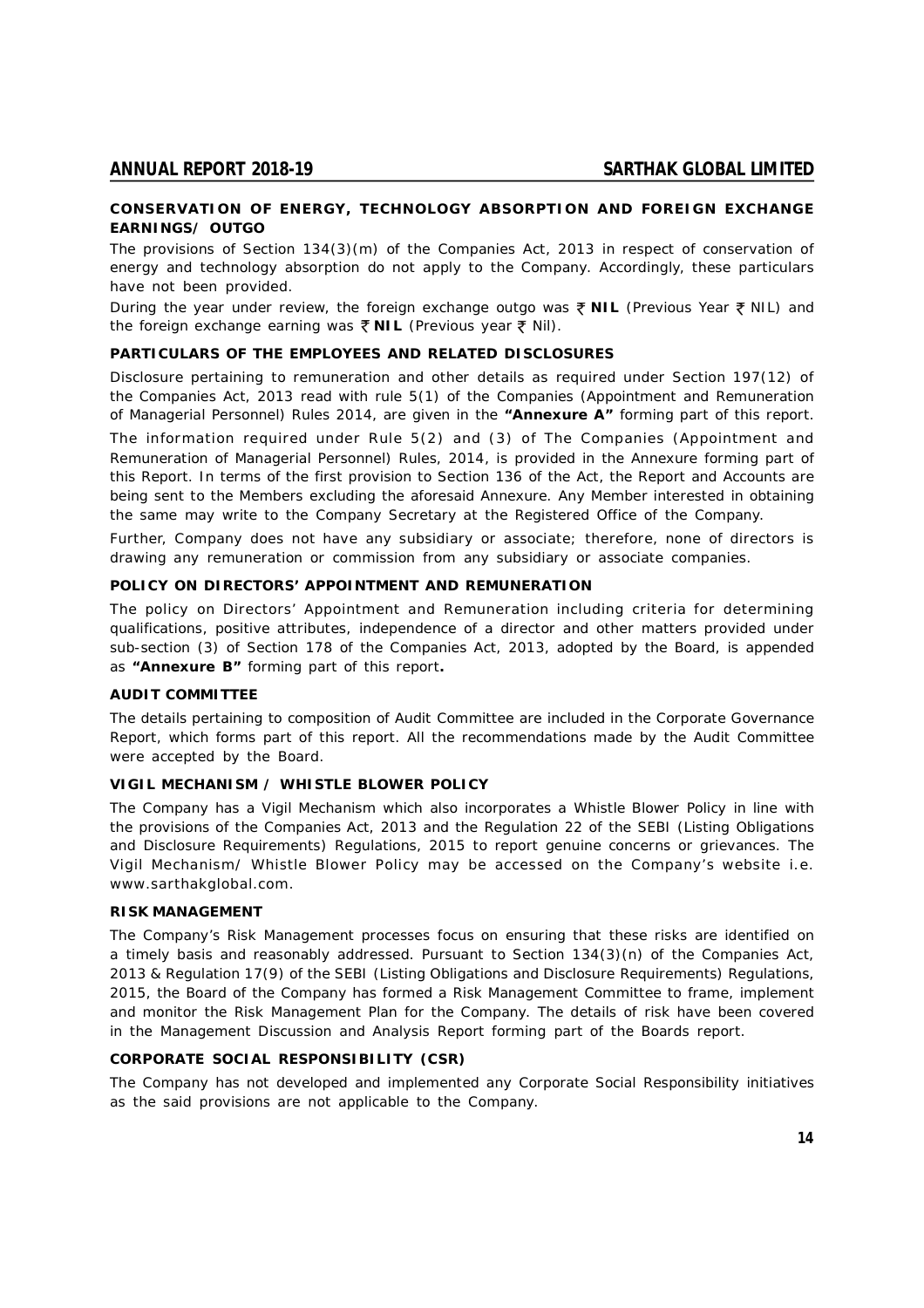#### **SARTHAK GLOBAL LIMITED**

#### **AUDITORS & AUDITOR'S REPORT**

M/s Palak Vaid & Company, Chartered Accountants, (Firm Registration No. 021796C) were appointed as Statutory Auditors of your Company at the Annual General Meeting held on 26<sup>th</sup> September, 2017, for a term of five consecutive years from the conclusion of 32<sup>nd</sup> Annual General Meeting till the conclusion of 37<sup>th</sup> Annual General Meeting of the Company subject to ratification by members at every subsequent Annual General Meeting. In accordance with the Companies Amendment Act, 2017, enforced on 07<sup>th</sup> May, 2018 by the Ministry of Corporate Affairs, the appointment of Statutory Auditors is not required to be ratified at every Annual General Meeting. Therefore Company is not seeking any ratification of appointment of M/s Palak Vaid & Company, Chartered Accountants as the auditors of the Company, by the members at ensuing general meeting.

Your Company has received a certificate from M/s Palak Vaid & Company, Chartered Accountants confirming their eligibility to continue as Auditors of the Company in terms of the provisions of Section 141 of the Companies Act, 2013 and the Rules framed thereunder. They have also confirmed that they hold a valid certificate as required under the provisions of Regulation 33 of the Listing Regulations.

The notes referred to by the Auditors in their Report are self explanatory and hence do not require any explanation.

Further, there was no fraud in the Company, which was required to report by statutory auditors of the Company under sub-section (12) of Section 143 of Companies Act, 2013.

#### **SECRETARIAL AUDIT**

Pursuant to the provisions of Section 204 of the Companies Act, 2013 and rules made thereunder, the Company has appointed M/s Gangrade Purviya & Associates, Practicing Company Secretaries to undertake the Secretarial Audit of the Company for the financial year 2018-19. The Secretarial Audit Report for the financial year 2018-19 is annexed herewith as *"Annexure C*" forming part of this report.

There are no adverse comments, qualifications or reservations or adverse remarks in the Secretarial Audit Report.

#### **COST AUDITORS**

The Company does not falls within the provisions of section 148 of Companies Act, 2013 read with Companies (Cost records & Audit) Rules, 2014 , therefore no such records are required to be maintained and company was not required to appoint cost Auditor for the Financial year 2018-19.

#### **INTERNAL AUDITORS**

The Board has appointed M/s '**Pramod Garg & Associates.'** (Firm Registration Number: 006256C), as Internal Auditor of the company and takes his suggestions and recommendations to improve and strengthen the internal control systems. The Audit Committee reviews adequacy and effectiveness of the Company's internal control environment and monitors the implementation of audit recommendations.

#### **PREVENTION OF INSIDER TRADING**

The Board of Directors has adopted the code as per SEBI (Prohibition of Insider Trading) Regulations, 2015, The Details of the said code is available on website of the Company at the weblink: http://www.sarthakglobal.com/images/Code%20of%20Practices%20and% 20Procedures%20for%20fair%20disclosure-SGL.pdf.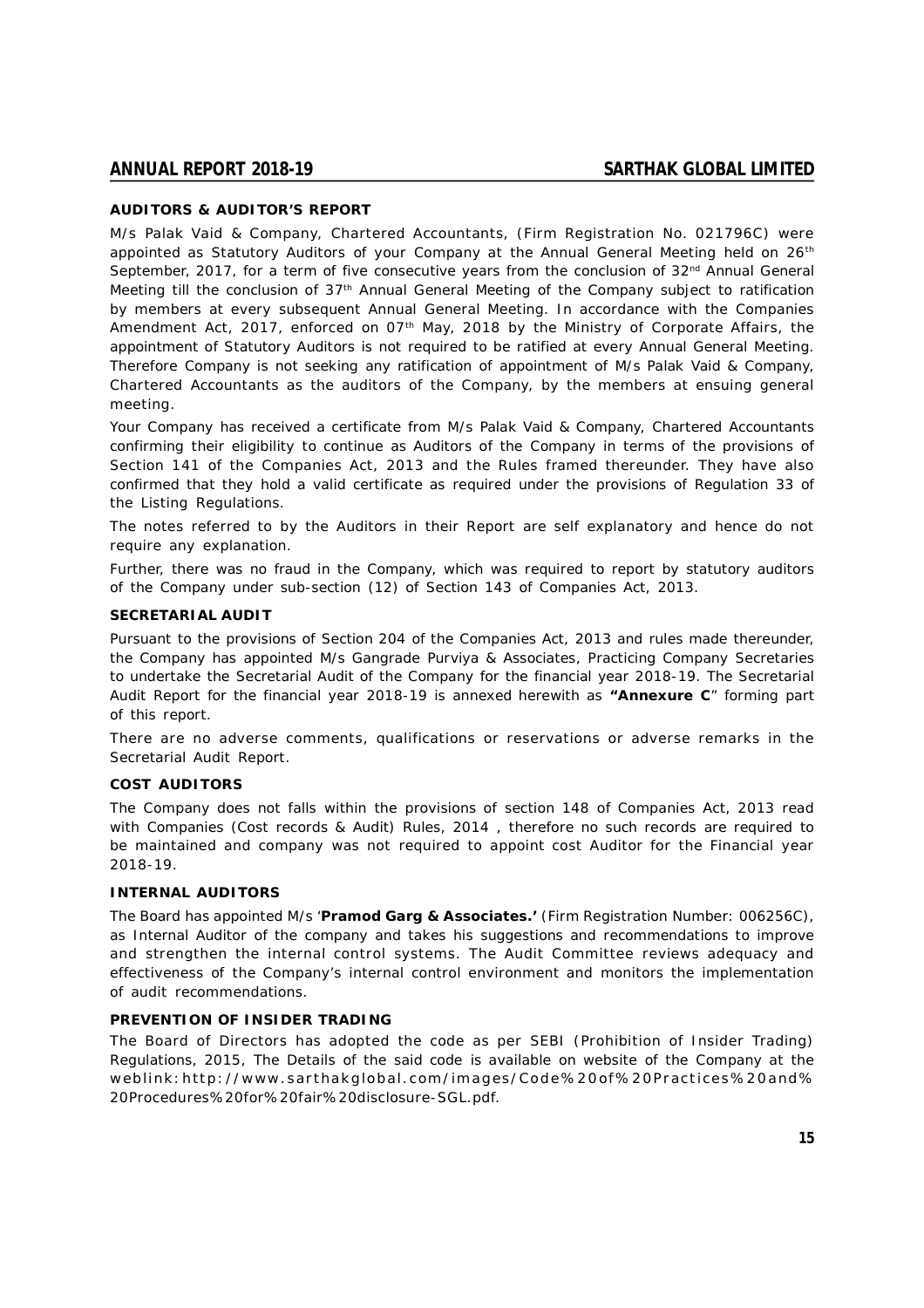#### **BUSINESS RESPONSIBILITY REPORT**

The Business Responsibility Reporting as required by Regulation 34(2) of the SEBI (Listing Obligations & Disclosure Requirements) Regulations, 2015, is not applicable to your Company for the financial year ending March 31, 2019.

#### **SIGNIFICANT AND MATERIAL ORDERS**

There are no significant and material orders passed by the regulator or courts or tribunals impacting the going concern status of the Company and future operations.

#### **SECRETARIAL STANDARDS**

The Company complies with all applicable mandatory secretarial standards issued by the Institute of Company Secretaries of India.

#### **IMPLEMENTATION OF CORPORATE ACTION**

During the year under review, the Company has not failed to implement any Corporate Actions within the specified time limit.

#### **EXTRACT OF ANNUAL RETURN**

In accordance with Section 134(3)(a) of the Companies Act, 2013, an extract of the Annual Return in form MGT 9 is annexed herewith as **"***Annexure D***"** forming part of this report. The same is also available at Company's website www.sarthakiglobal.com.

#### **DISCLOSURE UNDER THE SEXUAL HARASSMENT OF WOMEN AT WORKPLACE (PREVENTION, PROHIBITION AND REDRESSAL) ACT, 2013**

The Company has in place an anti harassment policy in line with the requirements of the Sexual Harassment of Women at Workplace (Prevention, Prohibition and Redressal) Act, 2013. All employees (permanent, contractual, temporary, trainees) are covered under the policy. There was no complaint received from any employee during the financial year 2018-19 and hence no complaint is outstanding as on 31.03.2019 for redressal.

#### **ACKNOWLEDGEMENTS**

The Directors wish to convey their appreciation to all of the employees of the Company for their enormous personal efforts as well as their collective contribution during the year. The Directors would also like to thank the shareholders, customers, suppliers, bankers, financial institutions and all other business associates for their continuous support given by them to the Company and their confidence in the management.

For and on behalf of the Board of Directors For and on behalf of the Board of Directors

Place : Indore Dated: 13<sup>th</sup> August, 2019

**SUNIL GANGRADE SWATI SUDESH OTURKAR** Whole-time Director **Director Director Director Director Director Director** DIN : 00169221 DIN : 07024890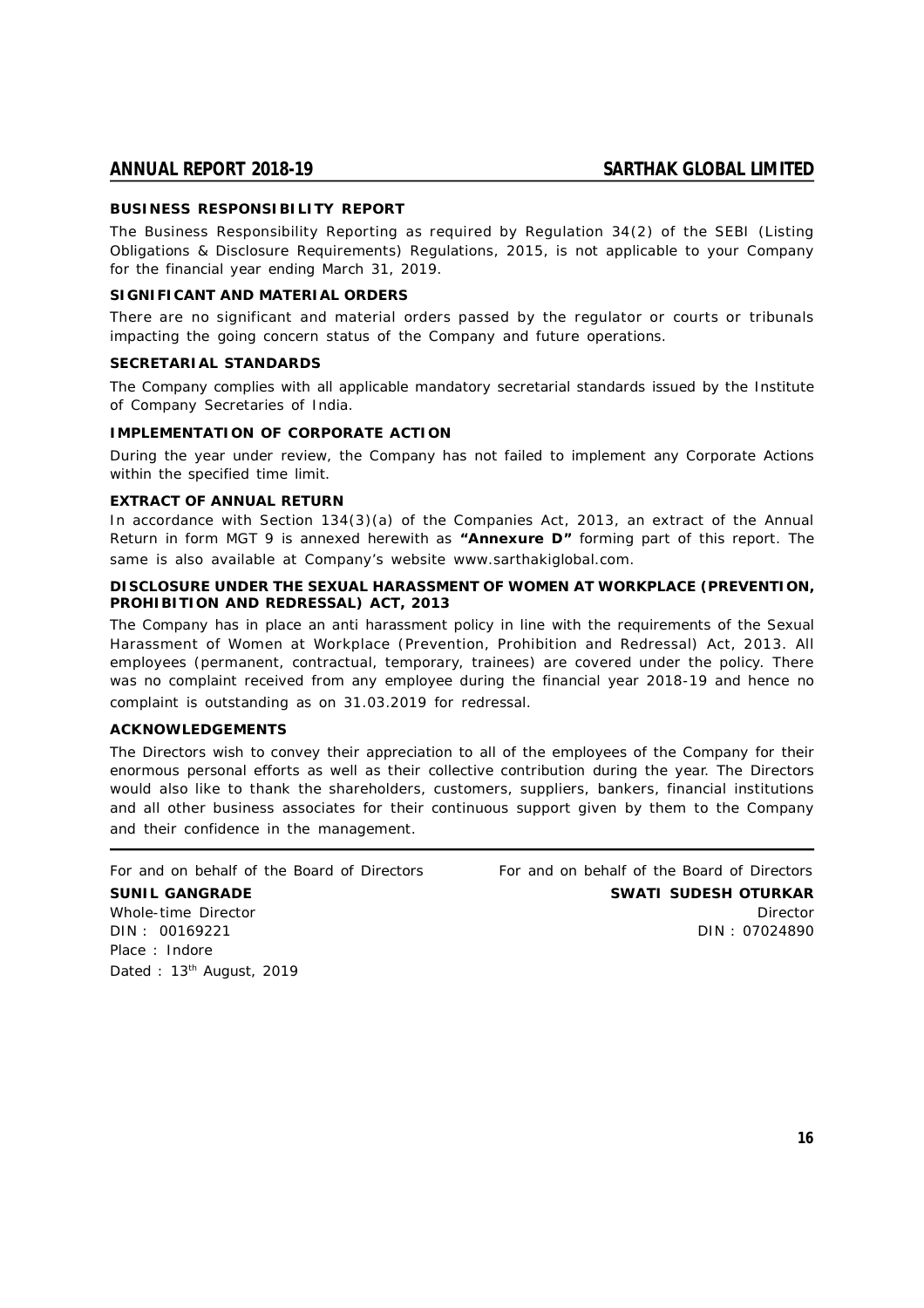#### **ANNEXURE 'A' TO BOARD'S REPORT**

**DISCLOSURE PERTAINING TO REMUNERATION AND OTHER DETAILS AS REQUIRED UNDER SECTION 197(12) OF THE COMPANIES ACT, 2013 READ WITH RULE 5(1) OF THE COMPANIES (APPOINTMENT AND REMUNERATION OF MANAGERIAL PERSONNEL) RULES 2014:**

**(i) The ratio of the remuneration of each director to the median remuneration of the employees of the Company for the financial year:**

| <b>Executive Director</b>     | Ratio of median remuneration |
|-------------------------------|------------------------------|
| Mr. Sunil Gangrade            | 1.85                         |
| <b>Non-Executive Director</b> |                              |
| Mr. Yogender Mohan Sharma     | 0.02                         |
| Mrs. Swati Sudesh Oturkar     | 0.02                         |
| Mr. Ritesh Sinyhal            | በ በ2                         |

**(ii) The percentage increase in remuneration of each Director, Chief Financial Officer, Chief Executive Officer, Company Secretary or Manager, if any, in the financial year:**

| Name of Directors, CFO and Company Secretary                      | % increase in the<br>remuneration in<br>the financial<br>year 2018-19 |
|-------------------------------------------------------------------|-----------------------------------------------------------------------|
| Mr. Sunil Gangrade (Whole-time Director)                          | 5.35                                                                  |
| Mr. Yogender Mohan Sharma<br>(Non-Executive Independent Director) | Nil                                                                   |
| Mrs. Swati Sudesh Oturkar<br>(Non-Executive Director)             | Nil                                                                   |
| Mr. Ritesh Sinyhal<br>(Non-Executive Independent Director)        | Nil                                                                   |
| Mr. Pinkesh Gupta (Chief Financial Officer)                       | 6.19                                                                  |
| Ms. Ragini Chaturvedi<br>(Company Secretary)*                     |                                                                       |

*\* Ms. Ragini Chaturvedi, Company Secretary was appointed w.e.f. 01/05/2018.*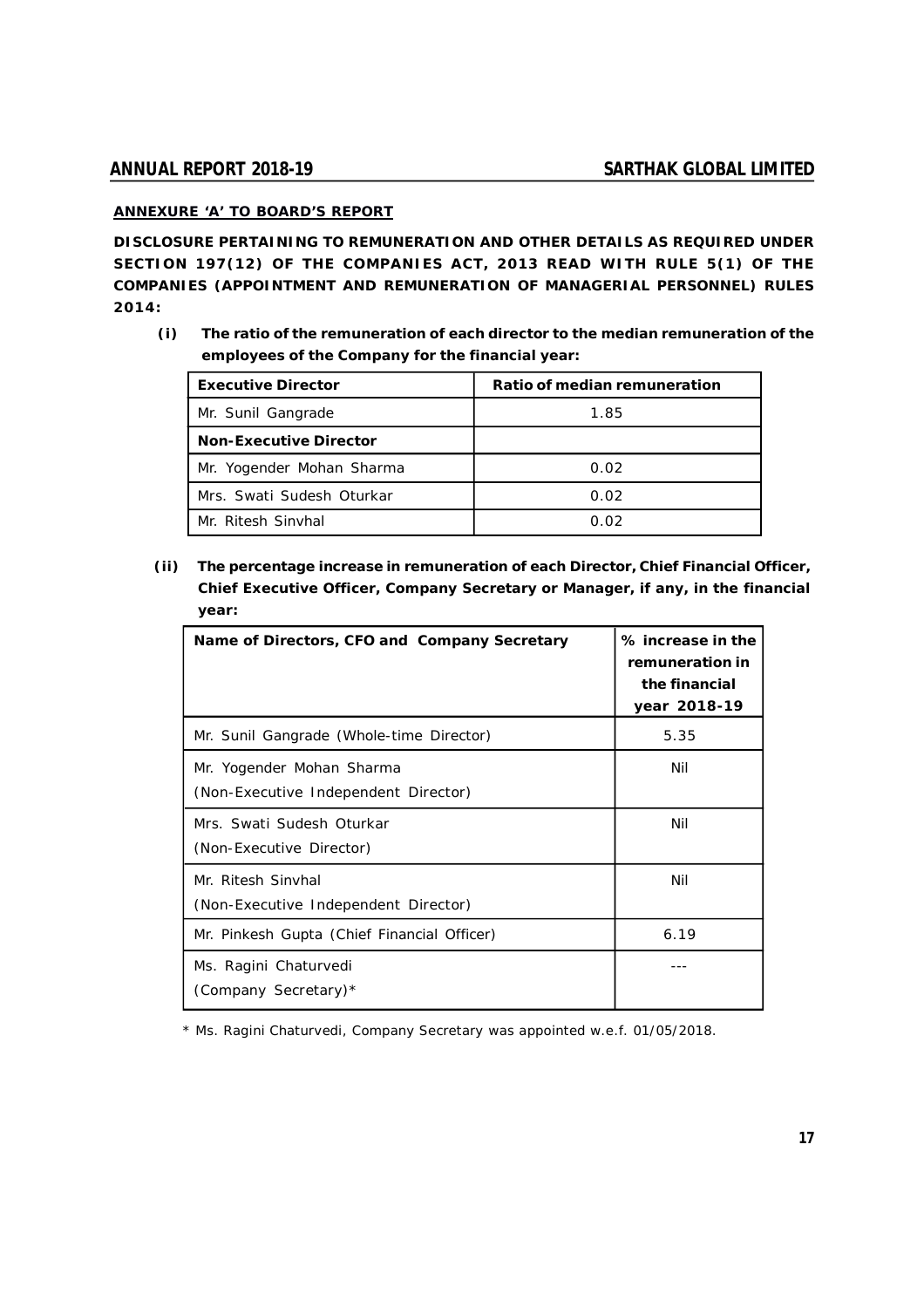- **(iii) The percentage increase in the median remuneration of employees in the financial year:** 5.83%
- **(iv) The number of permanent employees on the rolls of Company:** 7
- **(v) Average percentile increase already made in the salaries of employees other than the managerial personnel in the last financial year and its comparison with the percentile increase in the managerial remuneration and justification thereof and point out if there are any exceptional circumstances for increase in the managerial remuneration:**

The average percentile decrease made in the salaries of employees other than the managerial personnel in the last financial year i.e. 2018-19 was 6.55% whereas the percentile decrease in the managerial remuneration for the same financial year was 8.68%. There is normal increase in managerial remuneration as per the industry standard.

**(vi) Affirmation that the remuneration is as per the remuneration policy of the company.**

It is affirmed that remuneration is as per the remuneration policy of the Company.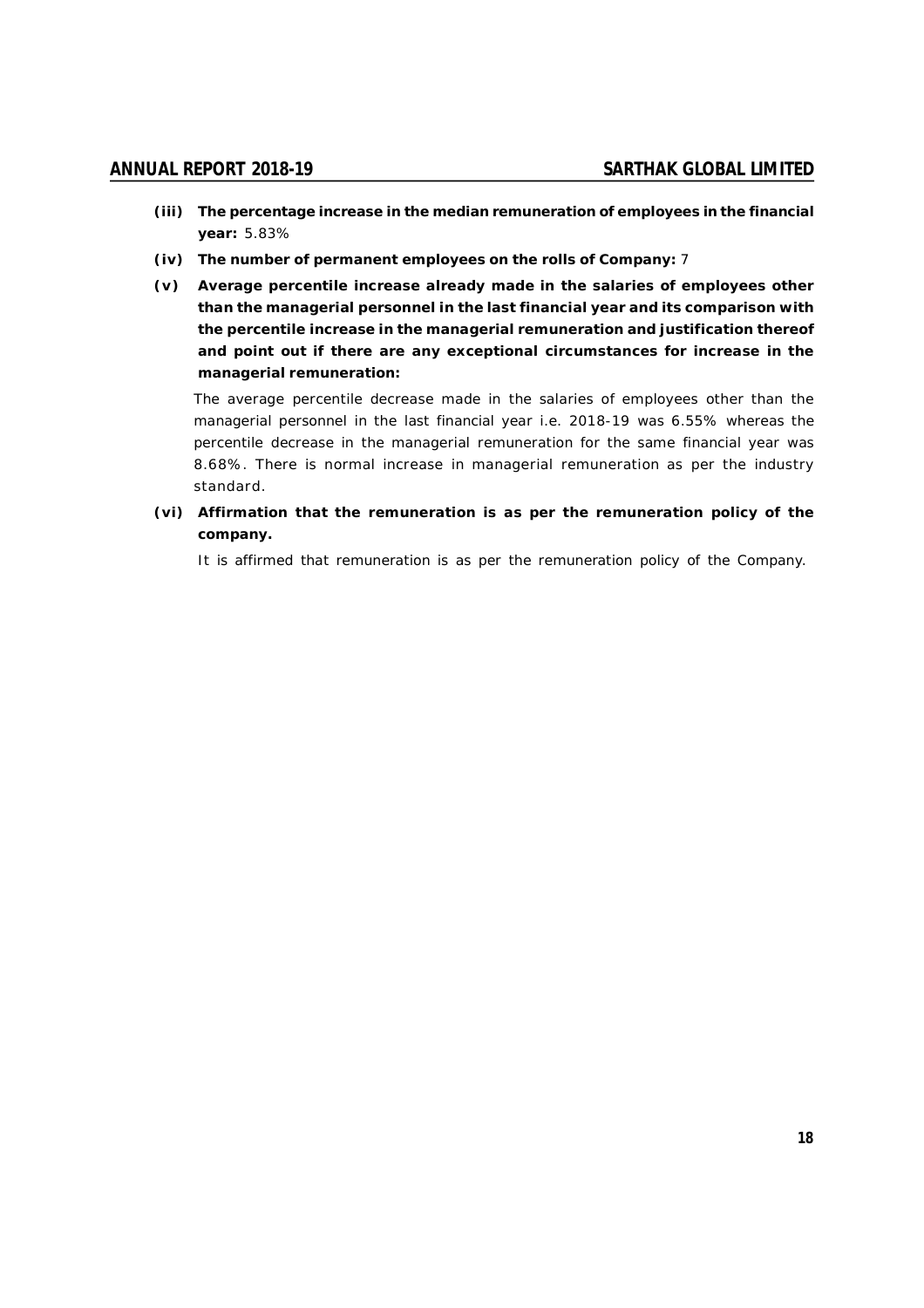#### **ANNEXURE 'B' TO BOARD'S REPORT**

#### **NOMINATION AND REMUNERATION POLICY**

This Nomination and Remuneration Policy is being formulated in compliance with Section 178 of the Companies Act, 2013 read along with the applicable rules thereto and Regulation 19 of Listing Regulation, as amended from time to time. This policy on nomination and remuneration of Directors, Key Managerial Personnel and Senior Management has been formulated by the Nomination and Remuneration Committee and has been approved by the Board of Directors.

#### **DEFINITIONS**

**"Act"** means the Companies Act, 2013 and Rules made thereunder, as amended from time to time.

**"Board"** means Board of Directors of the Company.

**"Company**" means "Sarthak Global Limited".

**"Committee"** means Nomination and Remuneration Committee of the Company as constituted or reconstituted by the Board.

**"Directors"** means Directors of the Company.

"**Remuneration**" means any money or its equivalent given or passed to any person for services rendered by him and includes perquisites as defined under the Income-tax Act, 1961;

#### **"Key Managerial Personnel"** means:

- i) The Chief Executive Officer or the Managing Director or the Manager;
- ii) The Company Secretary;
- iii) The Whole-time Director;
- iv) Such other officer, not more than one level below the directors who is in whole-time employment, designated as key managerial personnel by the Board; and
- v) such other officer as may be prescribed

**"Senior Management"** means the personnel of the Company who are members of its core management team excluding Board of Directors.

**"Policy"** or "**This policy**" means Nomination and Remuneration Policy.

**"Independent Director"** means a Director referred to in Section 149 (6) of the Companies Act, 2013 and the SEBI (Listing Obligation and Disclosure Requirements, 2015).

#### **NOMINATION AND REMUNERATION COMMITTEE**

The Board constituted a Nomination and Remuneration Committee consisting of three nonexecutive directors out of which at least one half are independent directors. The Chairman of the Committee is an independent director.

#### **ROLE OF THE COMMITTEE**

The role of the Committee is as under:

- (a) To formulate the criteria for determining qualifications, positive attributes and independence of a director and recommend to the Board a policy, relating to the remuneration of the directors, key managerial personnel and other employees;
- (b) To formulate criteria for evaluation of Independent Directors and the Board;
- (c) To carry out evaluation of every Director's performance;
- (d) To devise a policy on Board diversity;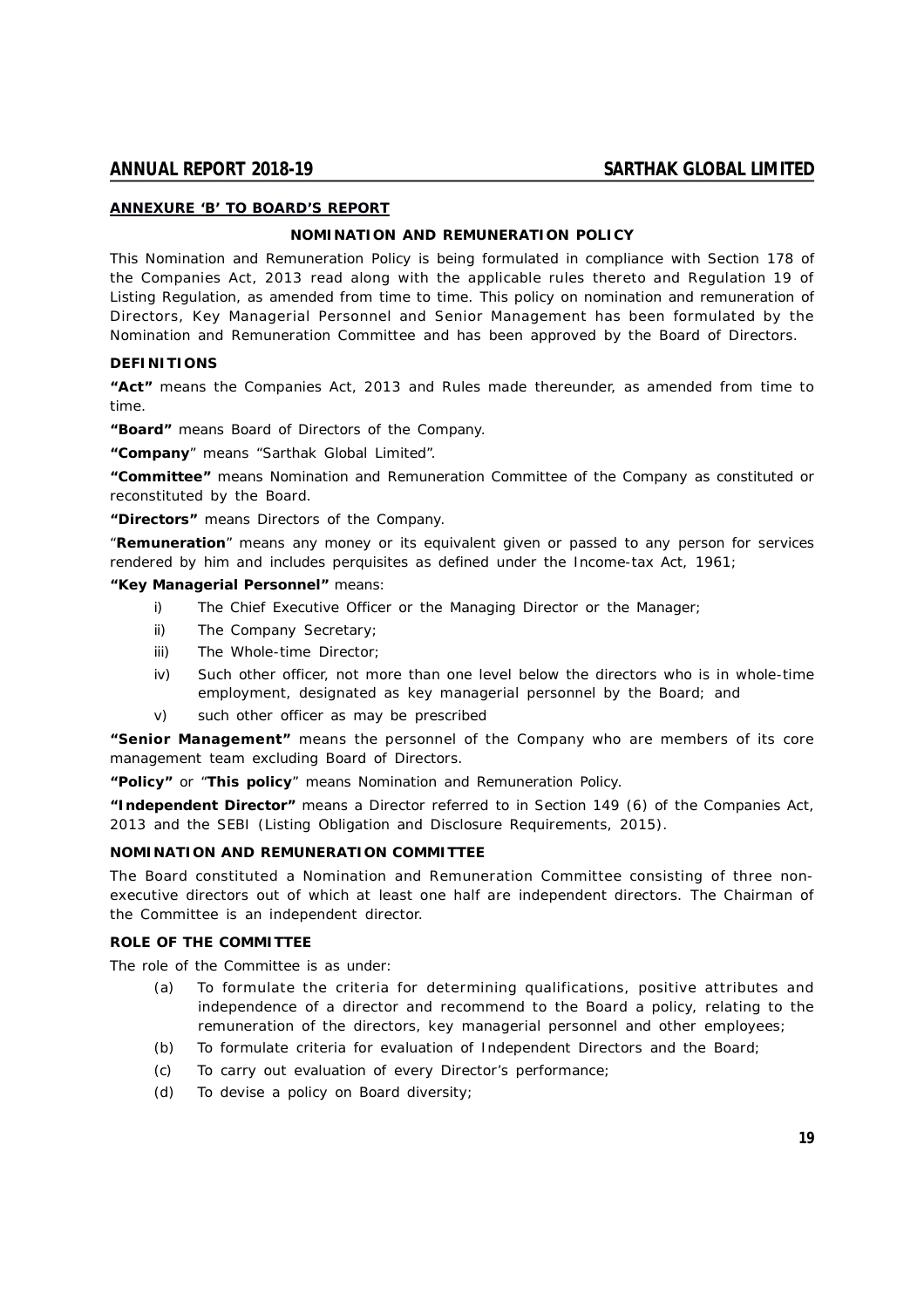- (e) To identify persons who are qualified to become directors and who may be appointed in Senior Management in accordance with the criteria laid down, and recommend to the Board their appointment and removal;
- (f) To recommend to the Board on remuneration payable to the Directors, Key Managerial Personnel and Senior Management;
- (g) To ensure that level and composition of remuneration is reasonable and sufficient, relationship of remuneration to performance is clear and meet appropriate performance benchmarks;
- (h) To carry out any other function as is mandated by the Board from time to time and / or enforced by any statutory notification, amendment or modification, as may be applicable.

#### **POLICY FOR APPOINTMENT OF MANAGERIAL PERSONNEL, DIRECTOR, KMP AND SENIOR MANAGEMENT:**

#### **I. Appointment criteria and qualifications**

- (a) The Committee shall identify and ascertain the integrity, qualification, expertise and experience of the person for appointment as Managerial Personnel, Director or KMP or Senior Management and recommend to the Board his /her appointment.
- (b) A person should possess adequate qualification, expertise and experience for the position he /she is considered for appointment. The Committee has discretion to decide whether qualification, expertise and experience possessed by a person is sufficient /satisfactory for the concerned position.
- (c) Appointment of Independent Directors is also subject to compliance of provisions of Section 149 of the Companies Act, 2013, read with Schedule IV and rules there under and the Listing regulations.
- (d) The proposed appointee shall also fulfill the following requirements for appointment as a director:
	- i. Shall possess a Director Identification Number;
	- ii. Shall not be disqualified under the Companies Act, 2013;
	- iii. Shall give his written consent to act as a Director;
	- iv. Shall endeavour to attend all Board Meetings and wherever he is appointed as a Committee Member, the Committee Meetings;
	- v. Shall abide by the Code of Conduct established by the Company for Directors and Senior Management Personnel;
	- vi. Such other requirements as may be prescribed, from time to time, under the Companies Act, 2013, Equity Listing regulations and other relevant laws.

#### **II. Removal**

Due to reasons for any disqualification mentioned in the Act or under any other applicable Act, rules and regulations there under, the Committee may recommend, to the Board with reasons recorded in writing, removal of a Director, KMP or Senior Management Personnel subject to the provisions and compliance of the said Act, rules and regulations.

#### **III. Retirement**

The Director, KMP and Senior Management Personnel shall retire as per the applicable provisions of the Act and the prevailing policy of the Company. The Board will have the discretion to retain the Director, KMP, Senior Management Personnel in the same position/ remuneration or otherwise even after attaining the retirement age, for the benefit of the Company.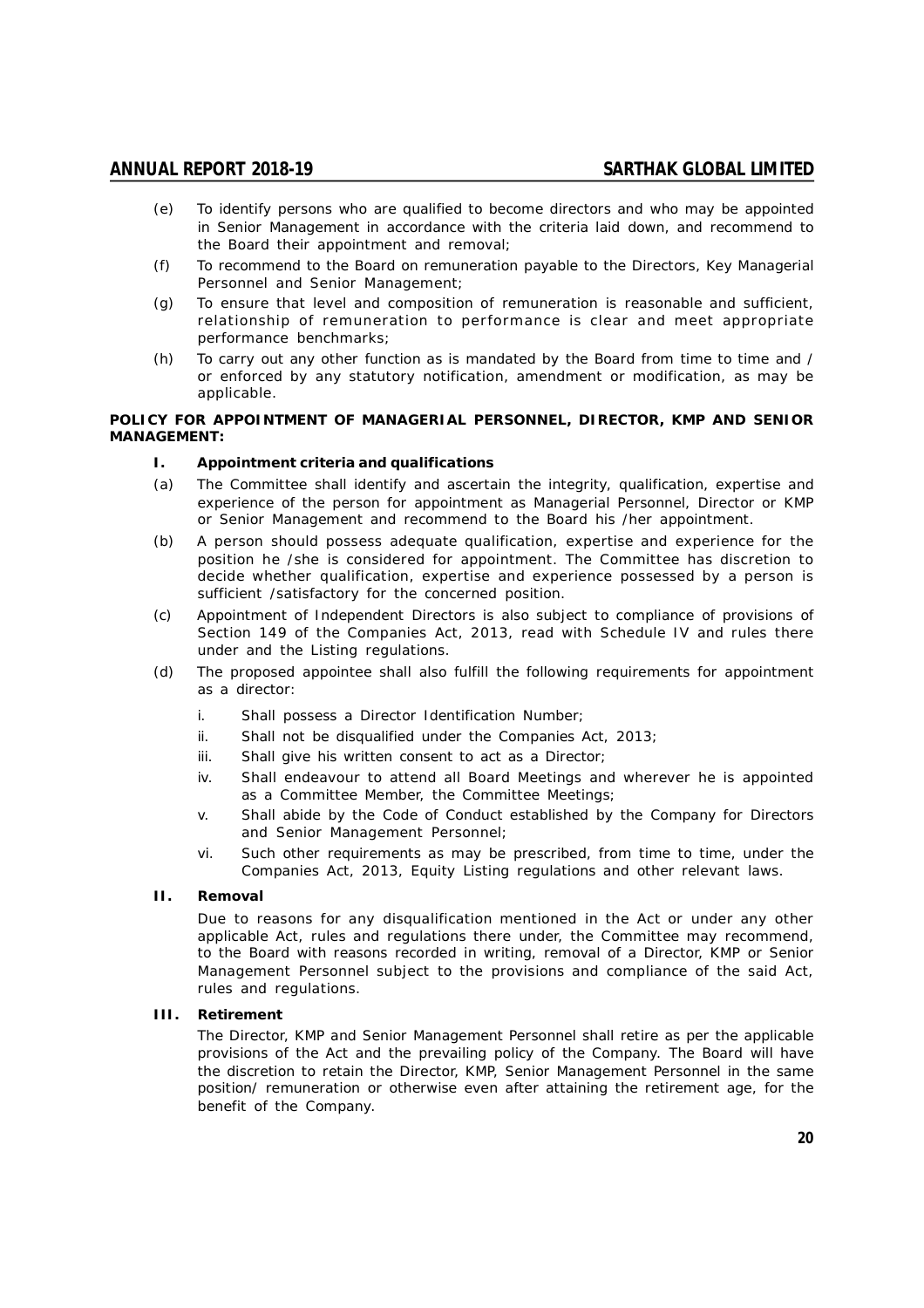#### **POLICY FOR REMUNERATION OF MANAGERIAL PERSONNEL, DIRECTOR, KMP AND SENIOR MANAGEMENT:**

#### **I. Remuneration to Executive Directors and Key Managerial Personnel**

The Board, on the recommendation of the Nomination and Remuneration Committee, shall review and approve the remuneration payable to the Executive Directors of the Company within the overall limits approved by the shareholders.

The Board, on the recommendation of the Nomination and Remuneration Committee, shall also review and approve the remuneration payable to the Key Managerial Personnel of the Company.

The Executive Director and Key Managerial Personnel shall be eligible for a monthly remuneration as may be approved by the Board. The breakup of the pay scale and quantum of perquisites including employer's contribution to P.F, pension scheme, medical expenses, club fees etc. shall be decided and approved by the Board/the Person authorized by the Board and approved by the shareholders and Central Government, wherever required.

#### **II. Remuneration to Non-Executive and Independent Directors**

The Board, on the recommendation of the Nomination and Remuneration Committee, shall review and approve the remuneration payable to the Non-Executive and Independent Directors of the Company within the overall limits approved by the shareholders.

Non-Executive and Independent Directors shall be entitled to sitting fees for attending the meetings of the Board and the Committees thereof. The amount of such fees shall be decided by the Board on recommendation of the Nomination and Remuneration Committee.

The Non-Executive and Independent Directors shall also be entitled to profit related commission in addition to the sitting fees, if approved by the Board on recommendation of the Nomination and Remuneration Committee.

The remuneration payable to the Non-Executive and Independent Director shall be subject to ceiling/limits as provided under the Companies Act, 2013 and rules made thereunder.

#### **III. Remuneration to other employees**

Employees shall be assigned grades according to their qualifications and work experience, competencies as well as their roles and responsibilities in the organization. Individual remuneration shall be determined within the appropriate grade and shall be based on various factors such as job profile, skill sets, seniority, experience and prevailing remuneration levels for equivalent jobs.

#### **REVIEW AND AMENDMENT**

The Nomination and Remuneration Committee or the Board may review and amend the Policy as and when it deems necessary.

In case of any amendment(s), notification(s), clarification(s), circular(s) etc. issued by the relevant authorities, not being consistent with the provisions laid down under this Policy, then such amendment(s), notification(s), clarification(s), circular(s) etc. shall prevail upon the provisions hereunder and this Policy shall stand amended accordingly from the effective date as laid down under such amendment(s), clarification, circular(s) etc.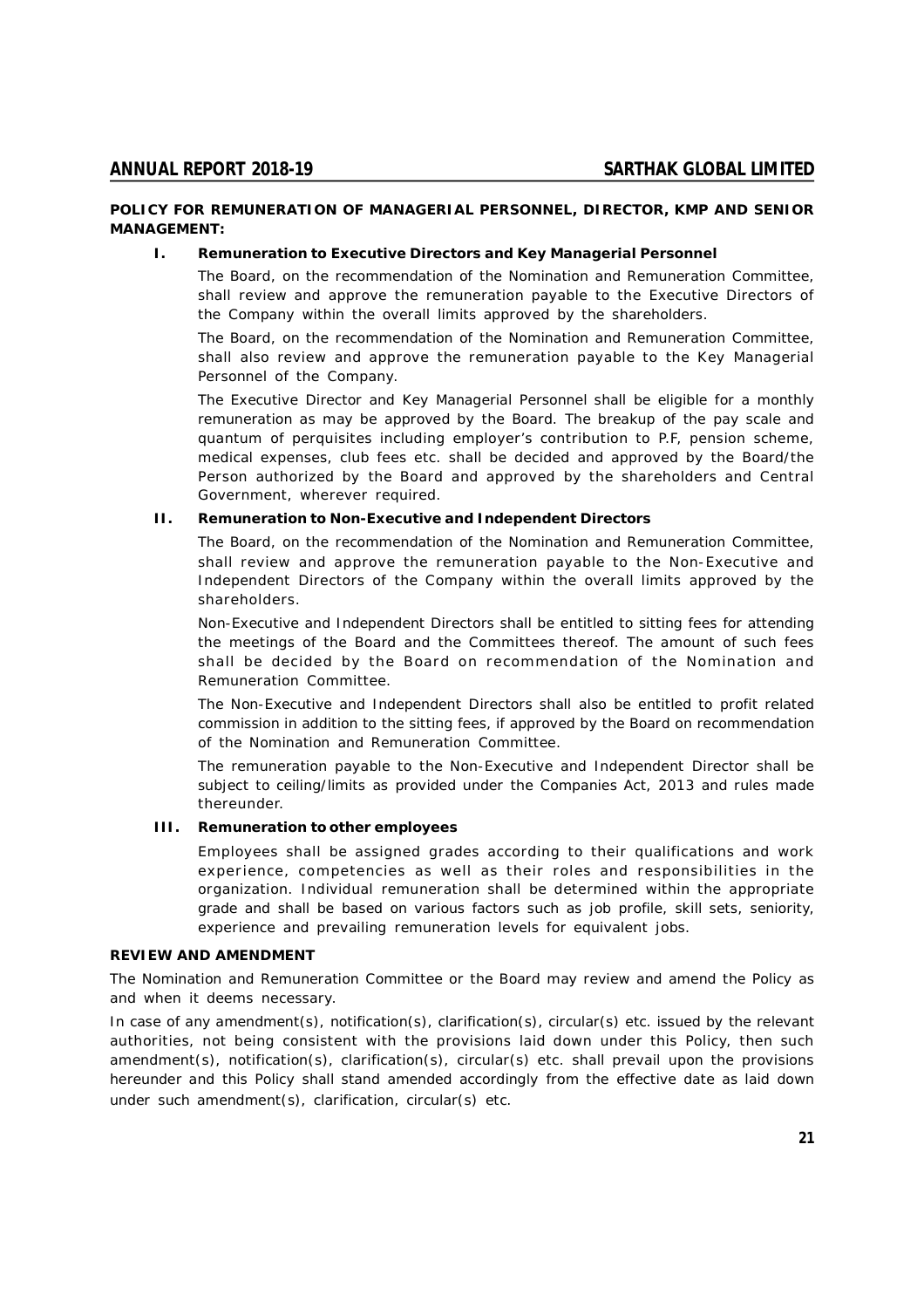#### **ANNEXURE 'C' TO BOARD'S REPORT**

#### **FORM NO. MR-3**

#### **SECRETARIAL AUDIT REPORT**

#### **FOR THE FINANCIAL YEAR ENDED 31.03.2019**

[Pursuant to section 204(1) of the Companies Act, 2013 and Rule 9 of the Companies(Appointment and Remuneration of Managerial Personnel) Rules, 2014]

To,

### **The Members, Sarthak Global Limited (CIN: L99999MH1985PLC136835**)

609, Floor-6, West Wing, Tulsiani Chambers, Nariman Point, Mumbai, Mumbai City (MH) - 400021

We have conducted the Secretarial Audit of the compliance of applicable statutory provisions and the adherence to good corporate practices by Sarthak Global Limited (hereinafter called the Company). Secretarial Audit was conducted in a manner that provided us a reasonable basis for evaluating the corporate conducts/statutory compliances and expressing my opinion thereon.

Based on our verification of the Company's books, papers, minute books, forms and returns filed and other records maintained by the Company and also the information provided by the Company, its officers, agents and authorized representatives during the conduct of Secretarial Audit, we hereby report that in our opinion, the Company has, during the audit period covering the financial year ended on 31st march, 2019, complied with the statutory provisions listed hereunder and also that the Company has proper Board-processes and compliance-mechanism in place to the extent, in the manner and subject to the reporting made hereinafter:

We have examined the books, papers, minute books, forms and returns filed and other records maintained by Sarthak Global Limited ("the Company") for the financial year ended on 31<sup>st</sup> March, 2019 according to the provisions of:

- (i) The Companies Act, 2013 (the Act) and the rules made thereunder;
- (ii) The Securities Contracts (Regulation) Act, 1956 ('SCRA') and the rules made thereunder;
- (iii) The Depositories Act, 1996 and the Regulations and Bye-laws framed thereunder;
- (iv) Foreign Exchange Management Act, 1999 and the rules and regulations made thereunder to the extent of Foreign Direct Investment, Overseas Direct Investment and External Commercial Borrowings; (*which is not applicable to the Company during the Audit Period).*
- (v) The following Regulations and Guidelines prescribed under the Securities and Exchange Board of India Act, 1992 ('SEBI Act'):-
	- (a) The Securities and Exchange Board of India (Substantial Acquisition of Shares and Takeovers) Regulation, 2011;
	- (b) The Securities and Exchange Board of India (Prohibition of Insider Trading) Regulations, 1992;
	- (c) The Securities and Exchange Board of India (Issue of Capital and Disclosure Requirements) Regulations, 2009 (**Not applicable as the Company has not issued any further capital under the regulations during the audit period under review**);
	- (d) The Securities and Exchange Board of India (Employee Stock Option Scheme and Employee Stock Purchase Scheme) Guidelines, 1999 (**Not applicable to the Company during the audit period)**;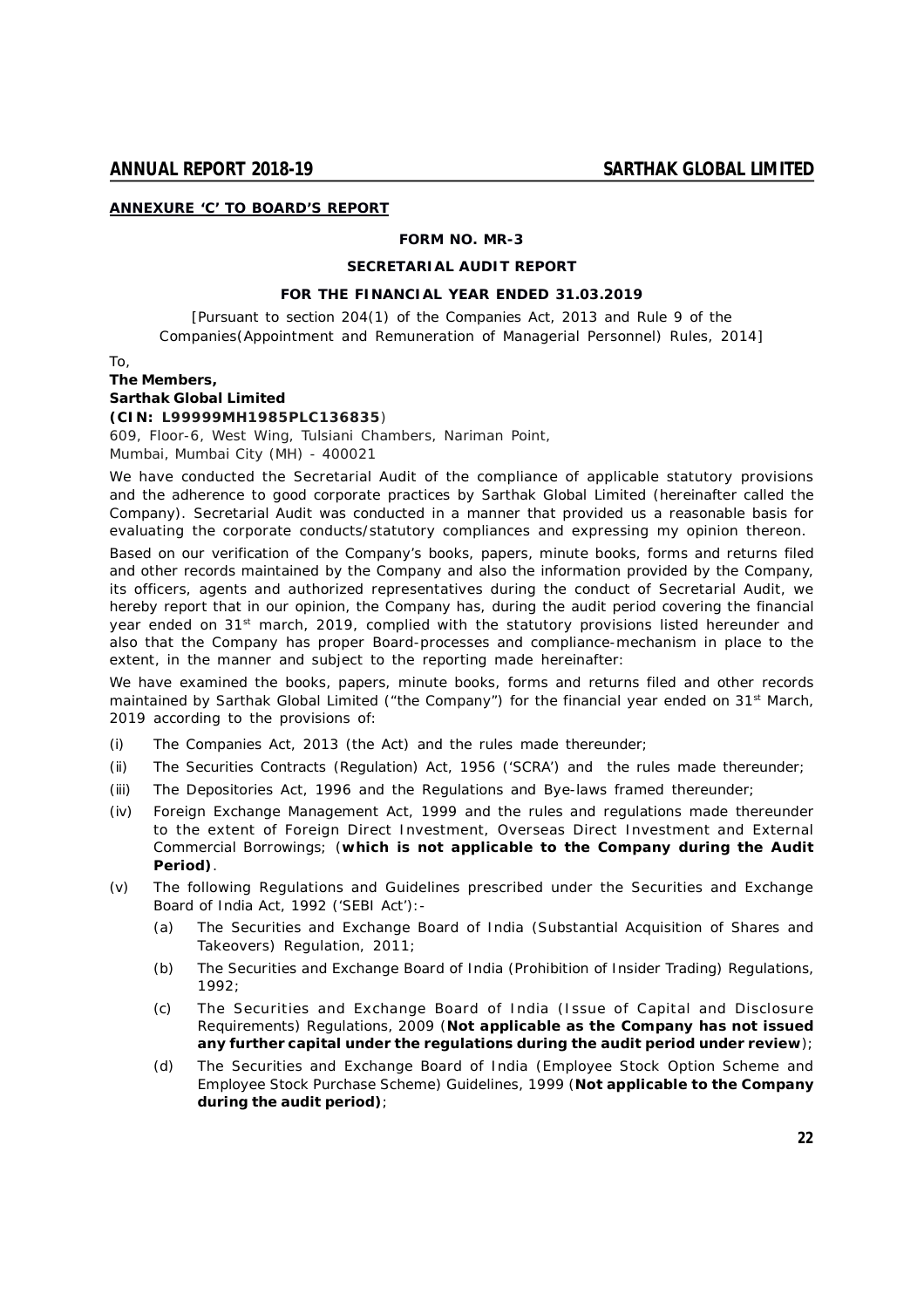- (e) The Securities and Exchange Board of India (Issue and Listing of Debt Securities) Regulations, 2008 (**Not applicable as the Company has not delisted/ proposed to delist its equity shares from any Stock Exchange during the Financial year under review)**;
- (f) The Securities and Exchange Board of India (Registrars to an Issue and Share Transfer Agents) Regulations, 1993 regarding the Companies Act and dealing with client;
- (g) The Securities and Exchange Board of India (Delisting of Equity Shares) Regulations, 2009 (**Not applicable to the Company during the audit period)**; and
- (h) The Securities and Exchange Board of India (Buyback of Securities) Regulations, 1998 (**Not applicable as the Company has not bought back/ proposed to buyback its securities during the Financial year under review)**;

We have also examined compliance with the applicable clauses of the following:

- (i) Secretarial Standards issued by The Institute of Company Secretaries of India.
- (ii) The Securities and Exchange Board of India (Listing Obligations and Disclosure Requirements) Regulations, 2015.

During the period under review the Company has complied with the provisions of the Act, Rules, Regulations, Guidelines, Standards, etc. mentioned above. However some forms have been filed with additional fee.

#### **We further report that**

The Board of Directors of the Company is duly constituted with proper balance of Executive Directors, Non-Executive Directors and Independent Directors. The changes in the composition of the Board of Directors that took place during the period under review were carried out in compliance with the provisions of the Act.

Adequate notice is given to all directors to schedule the Board Meetings, agenda and detailed notes on agenda were sent at least seven days in advance, and a system exists for seeking and obtaining further information and clarifications on the agenda items before the meeting and for meaningful participation at the meeting.

Majority decision is carried through while the dissenting members' views are captured and recorded as part of the minutes.

**We further report that** there are adequate systems and processes in the Company commensurate with the size and operations of the Company to monitor and ensure compliance with applicable laws, rules, regulations and guidelines.

**We further report that** during the audit period the Company has not incurred any specific events / actions having a major bearing on the Company's affairs in pursuance of the above referred laws, rules, regulations, guidelines, standards, etc.

#### **Place : Indore For M/s. Gangrade Purviya & Associates Date : 13.08.2019 (Practicing Company Secretaries)**

**CS Kamlesh Purviya Partner FCS No. : 10286 C P No. : 12960**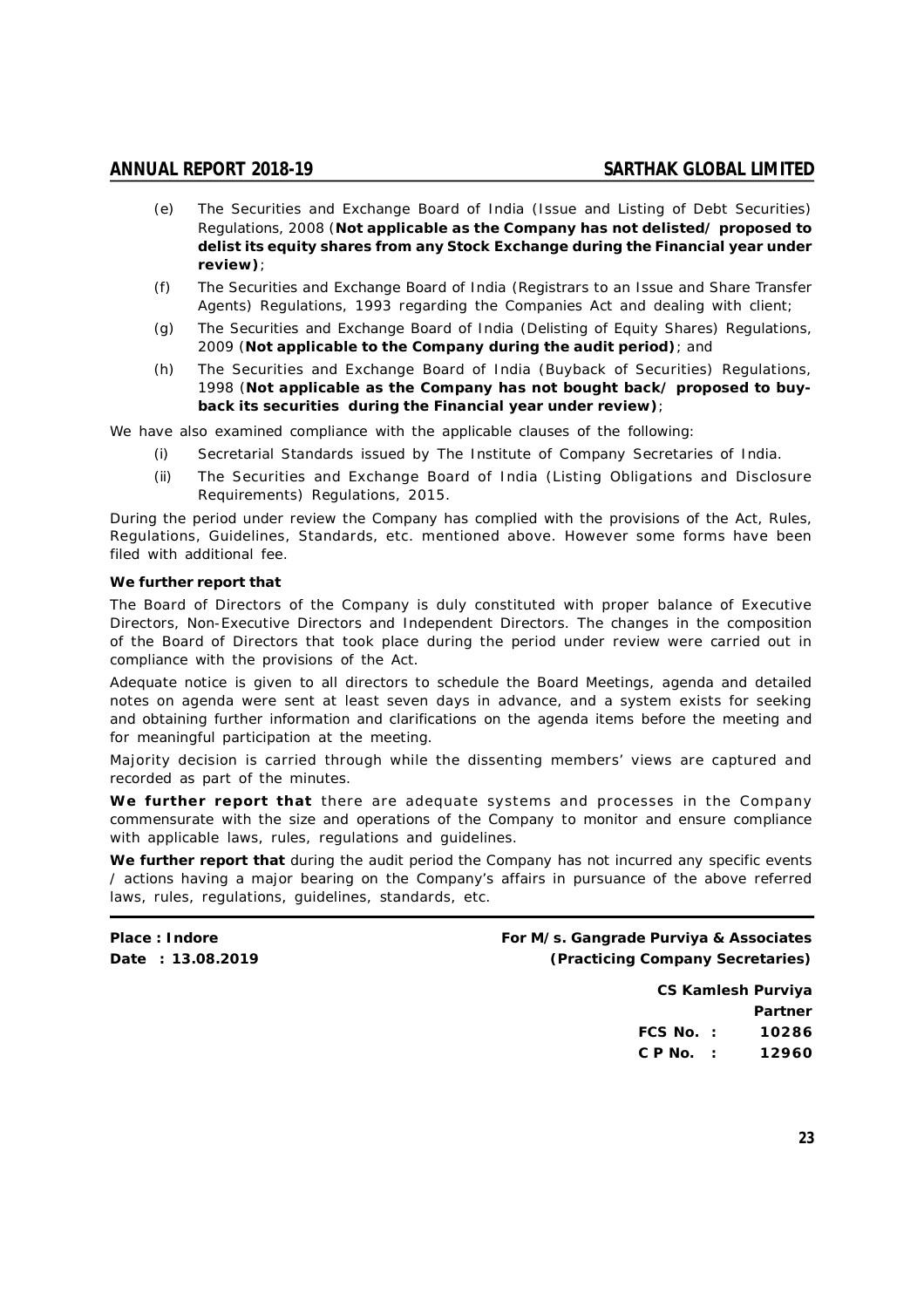#### **ANNEXURE 'D' TO BOARD'S REPORT**

#### Form No. MGT – 9

#### **EXTRACT OF ANNUAL RETURN**

As on the financial year ended on 31.03.2019

[Pursuant to Section 92(3) of the Companies Act, 2013 and Rule 12(1) of the Companies (Management and Administration) Rules, 2014]

#### **I. REGISTRATION AND OTHER DETAILS:**

| CIN<br>i)                                                                       | L99999MH1985PLC136835                                                                                                   |
|---------------------------------------------------------------------------------|-------------------------------------------------------------------------------------------------------------------------|
| Registration Date<br>ii)                                                        | 19 <sup>th</sup> April, 1985                                                                                            |
| iii) Name of the Company                                                        | Sarthak Global Limited                                                                                                  |
| iv) Category/ Sub-Category of the Company                                       | Public Company Limited by shares/ Indian<br>Non Government Company                                                      |
| v) Address of the Registered office<br>and contact details                      | 609, Floor 6, West Wing, Tulsiani Chambers,<br>Nariman Point, Mumbai<br>Maharashtra, 400021<br>Contact No.: 98275 22189 |
| vi) Whether listed company (Yes/ No)                                            | Yes                                                                                                                     |
| vii) Name, address and contact details<br>of Registrar & Transfer Agent, if any | Sarthak Global Limited,<br>170/10 Film Colony,<br>R.N.T. Marg, Indore - 452 001 (MP)<br>Phone No. - 0731-4279626        |

#### **II. PRINCIPAL BUSINESS ACTIVITIES OF THE COMPANY**

(All the business activities contributing 10 % or more of the total turnover of the company shall be stated)

| IS. No. | Name and Description of main products / services NIC Code of the | Product/service | % to total<br>turnover of the<br>company |
|---------|------------------------------------------------------------------|-----------------|------------------------------------------|
|         |                                                                  |                 |                                          |
|         | Wholesale of agriculture raw materials                           | 4620            | 99.24%                                   |
| 2.      | Registrar and Share Transfer Agency Services                     | 7499            | 0.76%                                    |

#### **III. PARTICULARS OF HOLDING, SUBSIDIARY AND ASSOCIATE COMPANIES**

| 'S.<br>'NO. | <b>NAME AND ADDRESS</b><br>OF THE COMPANY | <b>CIN/GLN</b> | HOLDING/<br>SUBSIDIARY/ shares Section<br><b>ASSOCIATE</b> | ∣% of<br>held | Applicable |
|-------------|-------------------------------------------|----------------|------------------------------------------------------------|---------------|------------|
|             |                                           |                |                                                            |               |            |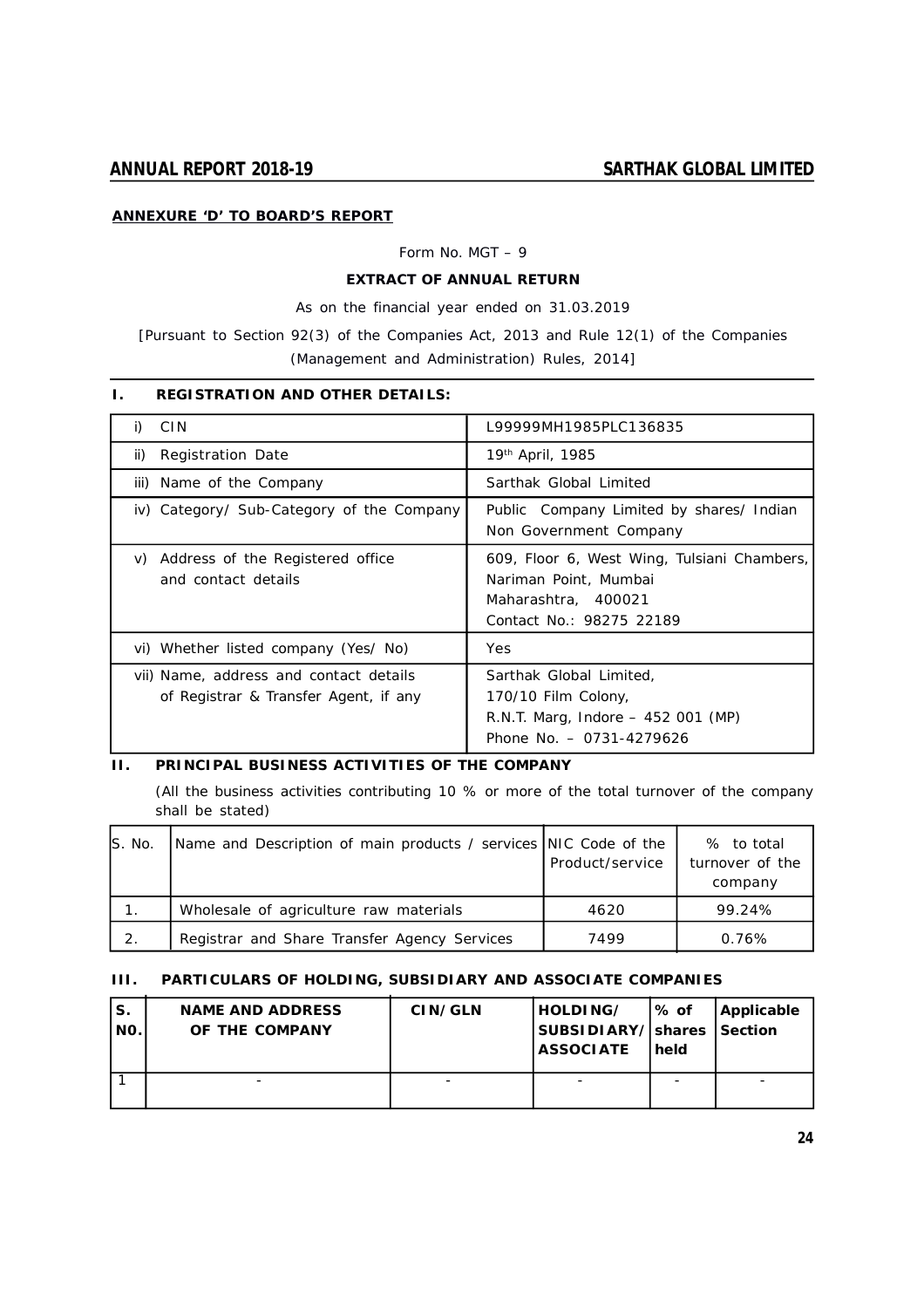# **SARTHAK GLOBAL LIMITED**

#### **IV. SHARE HOLDING PATTERN (Equity Share Capital Breakup as percentage of Total Equity) i) Category-wise Share Holding**

| Category of<br>Shareholders                                         |                          | No. of Shares held at the beginning of<br>the year[As on 01-April-2018] |                          |                                | No. of Shares held at the end of<br>the year[As on 31-March-2019] |                          |                          |                                | %<br>Change<br>during    |  |
|---------------------------------------------------------------------|--------------------------|-------------------------------------------------------------------------|--------------------------|--------------------------------|-------------------------------------------------------------------|--------------------------|--------------------------|--------------------------------|--------------------------|--|
|                                                                     | Demat                    | Physical                                                                | Total                    | % of<br>Total<br><b>Shares</b> | Demat                                                             | Physical                 | Total                    | % of<br>Total<br><b>Shares</b> | the year                 |  |
| A. Promoter s<br>$(1)$ Indian                                       |                          |                                                                         |                          |                                |                                                                   |                          |                          |                                |                          |  |
| a) Individual/HUF                                                   | $\overline{\phantom{0}}$ | 40,000                                                                  | 40,000                   | 1.33                           | $\overline{\phantom{0}}$                                          | 40,000                   | 40,000                   | 1.33                           |                          |  |
| b) Central Govt                                                     | $\overline{\phantom{0}}$ | $\overline{\phantom{0}}$                                                | $\overline{\phantom{0}}$ |                                | $\overline{\phantom{0}}$                                          |                          | $\overline{\phantom{0}}$ |                                | $\overline{\phantom{0}}$ |  |
| c) State Govt(s)                                                    |                          |                                                                         | $\overline{\phantom{0}}$ | $\overline{\phantom{0}}$       |                                                                   |                          |                          | $\overline{\phantom{0}}$       |                          |  |
| d) Bodies Corp.                                                     | 5,56,100                 | 15,08,800                                                               | 20,64,900                | 68.83                          | 6,32,800                                                          | 15,08,800                | 21,41,600                | 71.39                          | 2.56                     |  |
| e) Banks / FI                                                       |                          | $\overline{\phantom{0}}$                                                | $\overline{\phantom{0}}$ |                                | $\overline{\phantom{0}}$                                          | $\overline{\phantom{0}}$ | $\overline{\phantom{0}}$ | $\overline{\phantom{0}}$       | $\overline{\phantom{0}}$ |  |
| f) Any other                                                        | $\overline{\phantom{0}}$ | $\overline{\phantom{0}}$                                                | $\overline{\phantom{0}}$ | $\overline{\phantom{0}}$       | $\overline{\phantom{0}}$                                          | $\qquad \qquad -$        | $\qquad \qquad -$        | $\overline{\phantom{0}}$       | $\overline{\phantom{0}}$ |  |
| Sub-total<br>$(A)$ $(1)$ :-                                         | 5,56,100                 | 15,48,800                                                               | 21,04,900                | 70.16                          | 6,32,800                                                          | 15,48,800                | 21,81,600                | 72.72                          | 2.56                     |  |
| (2) Foreign                                                         | $\overline{\phantom{0}}$ | $\overline{\phantom{0}}$                                                | $\qquad \qquad -$        | $\overline{\phantom{0}}$       | $\overline{\phantom{0}}$                                          | $\overline{\phantom{0}}$ | $\qquad \qquad -$        | $\overline{\phantom{0}}$       | -                        |  |
| a) NRIs-Individuals                                                 |                          | $\overline{\phantom{0}}$                                                | $\qquad \qquad -$        | $\overline{\phantom{0}}$       | —                                                                 | $\qquad \qquad -$        | $\qquad \qquad -$        | $\qquad \qquad -$              |                          |  |
| b) Other-                                                           |                          | -                                                                       | $\overline{\phantom{0}}$ | $\overline{\phantom{0}}$       | -                                                                 | $\overline{\phantom{0}}$ | $\qquad \qquad -$        | $\overline{\phantom{0}}$       |                          |  |
| Individuals                                                         |                          |                                                                         |                          |                                |                                                                   |                          |                          |                                |                          |  |
| c) Bodies Corp.                                                     | $\overline{\phantom{0}}$ | $\overline{\phantom{0}}$                                                | $\overline{\phantom{0}}$ | $\overline{\phantom{0}}$       | $\overline{\phantom{0}}$                                          | $\qquad \qquad -$        | $\overline{\phantom{0}}$ |                                |                          |  |
| d) Banks/ FI                                                        | $\overline{\phantom{0}}$ | $\overline{\phantom{0}}$                                                | $\qquad \qquad -$        | $\overline{\phantom{0}}$       | $\overline{\phantom{0}}$                                          | $\qquad \qquad -$        | $\overline{\phantom{0}}$ | $\qquad \qquad -$              | -                        |  |
| e) Any Other                                                        |                          | -                                                                       | -                        | $\overline{\phantom{0}}$       | -                                                                 | -                        | $\overline{\phantom{0}}$ | $\overline{\phantom{0}}$       |                          |  |
| Sub-total $(A)(2)$ :                                                | $\overline{\phantom{0}}$ | $\overline{\phantom{0}}$                                                | $\qquad \qquad -$        | $\overline{\phantom{0}}$       | $\overline{\phantom{0}}$                                          | $\overline{\phantom{0}}$ | $\qquad \qquad -$        | $\overline{\phantom{0}}$       |                          |  |
| Total<br>shareholding of<br>Promoter $(A)$ =<br>$(A) (1) + (A) (2)$ | 5,56,100                 | 15,48,800                                                               | 21,04,900                | 70.16                          |                                                                   | 6,32,800 15,48,800       | 21,81,600                | 72.72                          | 2.56                     |  |
| <b>B.</b> Public<br>Shareholding                                    |                          |                                                                         |                          |                                |                                                                   |                          |                          |                                |                          |  |
| 1. Institutions                                                     | $\overline{\phantom{0}}$ | $\overline{\phantom{0}}$                                                | $\overline{\phantom{0}}$ | $\overline{\phantom{0}}$       | $\overline{\phantom{0}}$                                          | $\overline{\phantom{0}}$ | $\overline{\phantom{0}}$ | $\overline{\phantom{0}}$       | $\overline{\phantom{0}}$ |  |
| a) Mutual Funds                                                     | $\overline{\phantom{0}}$ | -                                                                       | $\qquad \qquad -$        | $\qquad \qquad -$              | $\overline{\phantom{0}}$                                          | $\qquad \qquad -$        | -                        | -                              | $\overline{\phantom{0}}$ |  |
| b) Banks / FI                                                       | $\overline{\phantom{0}}$ | $\qquad \qquad -$                                                       |                          | $\qquad \qquad -$              | $\qquad \qquad -$                                                 | $\qquad \qquad -$        | $\qquad \qquad -$        | $\qquad \qquad -$              | $\qquad \qquad -$        |  |
| c) Central Govt                                                     | $\overline{\phantom{0}}$ | $\overline{\phantom{0}}$                                                | —                        | $\overline{\phantom{0}}$       | $\overline{\phantom{0}}$                                          | $\overline{\phantom{0}}$ | $\overline{\phantom{0}}$ | $\overline{\phantom{0}}$       | $\overline{\phantom{0}}$ |  |
| d) State Govt(s)                                                    | $\overline{\phantom{0}}$ | $\overline{\phantom{0}}$                                                | $\overline{\phantom{0}}$ | $\overline{\phantom{0}}$       | $\overline{\phantom{0}}$                                          | $\overline{\phantom{0}}$ | $\overline{\phantom{0}}$ | $\overline{\phantom{0}}$       | $\overline{\phantom{0}}$ |  |
| e) Venture Capital<br>Fund                                          | $\overline{\phantom{0}}$ | $\overline{\phantom{0}}$                                                | $\overline{\phantom{0}}$ | $\overline{\phantom{0}}$       | $\qquad \qquad -$                                                 | $\overline{\phantom{0}}$ | $\overline{\phantom{0}}$ |                                | $\overline{\phantom{0}}$ |  |
| f) Insurance                                                        | $\overline{\phantom{0}}$ | $\overline{\phantom{0}}$                                                | $\overline{\phantom{0}}$ | $\overline{\phantom{0}}$       | $\overline{\phantom{0}}$                                          | $\overline{\phantom{0}}$ | $\overline{\phantom{0}}$ | $\overline{\phantom{0}}$       | $\overline{\phantom{0}}$ |  |
| Companies                                                           |                          |                                                                         |                          |                                |                                                                   |                          |                          |                                |                          |  |
| g) FIIs                                                             | $\qquad \qquad -$        |                                                                         | $\overline{\phantom{0}}$ | $\qquad \qquad -$              | $\qquad \qquad -$                                                 | $\overline{\phantom{0}}$ | $\overline{\phantom{0}}$ | $\qquad \qquad -$              | $\qquad \qquad -$        |  |
| h) Foreign                                                          | <u>—</u>                 | —                                                                       | -                        | $\overline{\phantom{0}}$       | —                                                                 |                          | —                        | -                              | -                        |  |
| Venture Capital                                                     |                          |                                                                         |                          |                                |                                                                   |                          |                          |                                |                          |  |
| Funds                                                               |                          |                                                                         |                          |                                |                                                                   |                          |                          |                                |                          |  |
| i) Others (specify)                                                 | $\qquad \qquad -$        | $\overline{\phantom{0}}$                                                | $\overline{\phantom{0}}$ | —                              | $\qquad \qquad -$                                                 |                          | $\qquad \qquad -$        |                                | $\overline{\phantom{0}}$ |  |
| Sub-total (B)<br>$(1)$ :-                                           | -                        |                                                                         |                          | -                              |                                                                   | -                        |                          |                                |                          |  |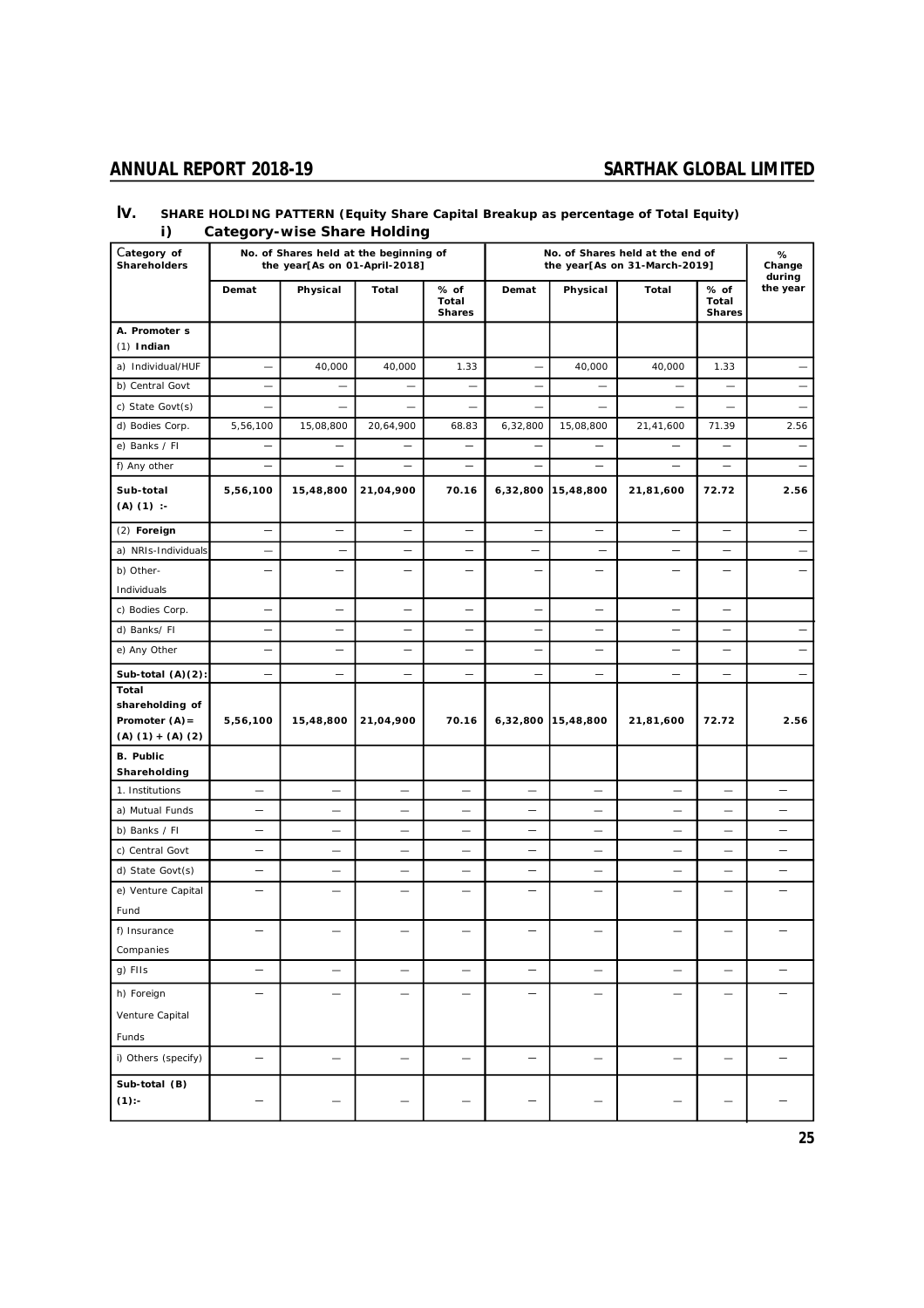# **SARTHAK GLOBAL LIMITED**

| Category of<br>Shareholders                                                                     | No. of Shares held at the beginning of<br>the year[As on 01-April-2018] |                          |                          |                                | No. of Shares held at the end of<br>the year[As on 31-March-2019] |                          |                          |                                 | %<br>Change<br>during |
|-------------------------------------------------------------------------------------------------|-------------------------------------------------------------------------|--------------------------|--------------------------|--------------------------------|-------------------------------------------------------------------|--------------------------|--------------------------|---------------------------------|-----------------------|
|                                                                                                 | Demat                                                                   | Physical                 | Total                    | % of<br>Total<br><b>Shares</b> | Demat                                                             | Physical                 | Total                    | % of<br>Total<br><b>Shares</b>  | the year              |
| 2. Non-<br><b>Institutions</b>                                                                  |                                                                         |                          |                          |                                |                                                                   |                          |                          |                                 |                       |
| a) Bodies Corp.                                                                                 |                                                                         |                          |                          |                                |                                                                   |                          |                          |                                 |                       |
| i) Indian                                                                                       | 2,20,037                                                                | 3,26,800                 | 5,46,837                 | 18.227                         | 1,44,637                                                          | 3,26,800                 | 4,71,437                 | 15.71                           | (2.52)                |
| ii) Overseas                                                                                    | $\equiv$                                                                | $\overline{\phantom{0}}$ | $\overline{\phantom{0}}$ | $\overline{\phantom{0}}$       | $\overline{\phantom{0}}$                                          | $\overline{\phantom{0}}$ |                          | $\overbrace{\phantom{1232211}}$ |                       |
| b) Individuals                                                                                  | $\overline{\phantom{0}}$                                                |                          |                          | $\overline{\phantom{0}}$       |                                                                   |                          | $\overline{\phantom{0}}$ | $\overline{\phantom{m}}$        |                       |
| i) Individual<br>shareholders<br>holding nominal<br>share capital<br>upto Rs. 1 lakh            | 79,398                                                                  | 2,22,100                 | 3,01,498                 | 10.05                          | 76,587                                                            | 2,16,500                 | 2,93,087                 | 9.77                            | (0.28)                |
| ii) Individual<br>shareholders<br>holding nominal<br>share capital in<br>excess of Rs<br>1 lakh |                                                                         | 40,000                   | 40,000                   | 1.33                           |                                                                   | 40,000                   | 40,000                   | 1.33                            |                       |
| c) Others (specify)                                                                             |                                                                         |                          |                          |                                |                                                                   |                          |                          |                                 |                       |
| i) Hindu Undivided<br>Families                                                                  | 6,765                                                                   |                          | 6,765                    | 0.22                           | 11,076                                                            | 2,800                    | 13,876                   | 0.46                            | 0.24                  |
| ii)Clearing<br>Members                                                                          |                                                                         |                          |                          |                                |                                                                   |                          |                          |                                 |                       |
| iii) Non - Resident<br>Indians                                                                  | $\overline{\phantom{0}}$                                                |                          |                          | $\overline{\phantom{0}}$       |                                                                   |                          |                          |                                 |                       |
| Sub-total (B)<br>$(2)$ :-                                                                       | 3,06,200                                                                | 5,88,900                 | 8,95,100                 | 29.83                          | 2,32,300                                                          | 5,86,100                 | 8,18,400                 | 27.27                           | (2.56)                |
| <b>Total Public</b><br>Shareholding<br>$(B) = (B) (1)$<br>$+ (B)(2)$                            | 3,06,200                                                                | 5,88,900                 | 8,95,100                 | 29.83                          | 2,32,300                                                          | 5,86,100                 | 8,18,400                 | 27.27                           | (2.56)                |
| C. Shares held by<br>Custodian for<br><b>GDRs &amp; ADRs</b>                                    | $\overline{\phantom{0}}$                                                |                          |                          | $\overline{\phantom{0}}$       |                                                                   | ÷                        |                          | $\overline{\phantom{0}}$        |                       |
| <b>Grand Total</b><br>$(A + B + C)$                                                             | 8,62,300                                                                | 21,37,700                | 30,00,000                | 100                            | 8,65,100                                                          | 21,34,900                | 30,00,000                | 100                             |                       |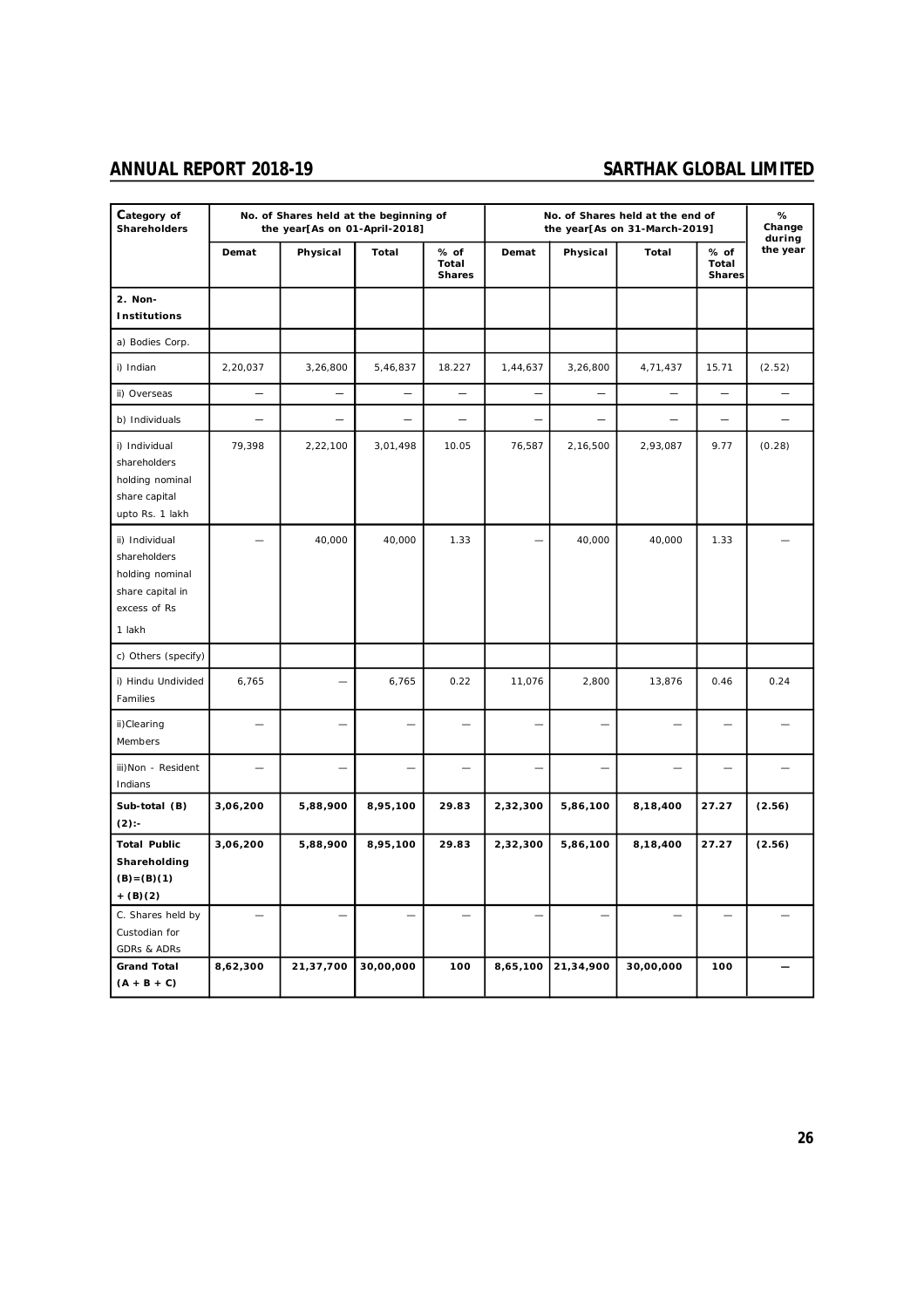# **SARTHAK GLOBAL LIMITED**

## **ii) Shareholding of Promoter -**

| İsı<br>N٥.      | Shareholder's Name                | Shareholding at the beginning of<br>the year (As on 01.04.2018) |                                        |                                                              |                         | Share holding at the end of the year<br>(As on 31.03.2019) |                                                                     |                               |
|-----------------|-----------------------------------|-----------------------------------------------------------------|----------------------------------------|--------------------------------------------------------------|-------------------------|------------------------------------------------------------|---------------------------------------------------------------------|-------------------------------|
|                 |                                   | No. of<br><b>Shares</b>                                         | % of total<br>Shares of<br>the company | % of Shares<br>Pledged /<br>encumbered<br>to total<br>shares | No. of<br><b>Shares</b> | % of total<br>Shares of<br>the company                     | % of<br><b>Shares</b><br>Pledged /<br>encumbered<br>to total shares | holding<br>during the<br>year |
| $\mathbf{1}$    | Sanjay Jhalani                    | 40,000                                                          | 1.33                                   |                                                              | 40,000                  | 1.33                                                       |                                                                     |                               |
| $\overline{2}$  | Deepti Properties Pvt. Ltd.       | 1,00,000                                                        | 3.33                                   |                                                              | 1.00.000                | 3.33                                                       |                                                                     |                               |
| 3               | Mahi Properties Pvt. Ltd.         | 1,00,000                                                        | 3.33                                   |                                                              | 1,00,000                | 3.33                                                       |                                                                     |                               |
| $\overline{4}$  | Mani Real Estate Pvt. Ltd.        | 1,00,000                                                        | 3.33                                   |                                                              | 1,00,000                | 3.33                                                       |                                                                     |                               |
| 5               | Mahakosh Amusement Pvt. Ltd.      | 1,00,000                                                        | 3.33                                   |                                                              | 1,00,000                | 3.33                                                       |                                                                     |                               |
| 6               | Mahakosh Real Estate Pvt. Ltd.    | 1,00,000                                                        | 3.33                                   |                                                              | 1,00,000                | 3.33                                                       |                                                                     |                               |
| $7\overline{ }$ | Deepti Housing Pvt. Ltd.          | 2,00,000                                                        | 6.67                                   |                                                              | 2,00,000                | 6.67                                                       |                                                                     |                               |
| 8               | Gagandeep Exports Pvt. Ltd.       | 2,50,000                                                        | 8.33                                   |                                                              | 3,26,700                | 10.89                                                      |                                                                     | 2.56                          |
| 9               | Mahakosh Papers Pvt. Ltd.         | 2.50.000                                                        | 8.33                                   |                                                              | 2,50,000                | 8.33                                                       |                                                                     |                               |
| 10              | Greater Eastern Infra. Pvt. Ltd.  | 1,00,000                                                        | 3.33                                   |                                                              | 1,00,000                | 3.33                                                       |                                                                     |                               |
| 11              | Rehva Estate Pvt. Ltd.            | 1,00,000                                                        | 3.33                                   |                                                              | 1,00,000                | 3.33                                                       |                                                                     |                               |
| 12              | Sarthak Industries Ltd.           | 1,08,800                                                        | 3.63                                   |                                                              | 1,08,800                | 3.63                                                       |                                                                     |                               |
| 13              | MID India Commodities Pvt. Ltd.   | 1,50,000                                                        | 5.00                                   |                                                              | 1,50,000                | 5.00                                                       |                                                                     |                               |
| 14              | Bunkim Fin. And Invest. Pvt. Ltd. | 1,50,000                                                        | 5.00                                   |                                                              | 1,50,000                | 5.00                                                       |                                                                     |                               |
| 15              | Jayati Fin. And Invest. Pvt. Ltd. | 1,50,000                                                        | 5.00                                   |                                                              | 1,50,000                | 5.00                                                       |                                                                     |                               |
| 16              | Promise Securities Pvt. Ltd.      | 1,06,100                                                        | 3.54                                   |                                                              | 1,06,100                | 3.54                                                       |                                                                     |                               |
|                 | <b>TOTAL</b>                      | 21,04,900                                                       | 70.16                                  | -                                                            | 21,81,600               | 72.72                                                      |                                                                     | 2.56                          |

#### **iii) Change in Promoters' Shareholding (please specify, if there is no change)**

| lsı.<br>INo. | <b>Particulars</b>                                                                                                                                                                                                         | Shareholding at the<br>beginning of the year |                                        | <b>Cumulative Shareholding</b><br>during the year |                                        |  |
|--------------|----------------------------------------------------------------------------------------------------------------------------------------------------------------------------------------------------------------------------|----------------------------------------------|----------------------------------------|---------------------------------------------------|----------------------------------------|--|
|              |                                                                                                                                                                                                                            | No. of shares                                | % of total<br>shares of<br>the company | No. of<br>shares                                  | % of total<br>shares of<br>the company |  |
|              | At the beginning of the year<br>(As on $01st$ April, 2018)                                                                                                                                                                 | 21,04,900                                    | 70.16                                  | 21,04,900                                         | 70.16                                  |  |
|              | Date wise Increase / Decrease in Promoters Share<br>holding during the year specifying the reasons for<br>increase /decrease (e.g. allotment /transfer /<br>bonus/ sweat equity etc):<br>31.03.2019 - Increase by Transfer | 76,700                                       | 2.56                                   | 21,81,600                                         | 72.72                                  |  |
|              | At the end of the year<br>(As on 31 <sup>st</sup> March, 2019)                                                                                                                                                             | 21,81,600                                    | 72.72                                  | 21,81,600                                         | 72.72                                  |  |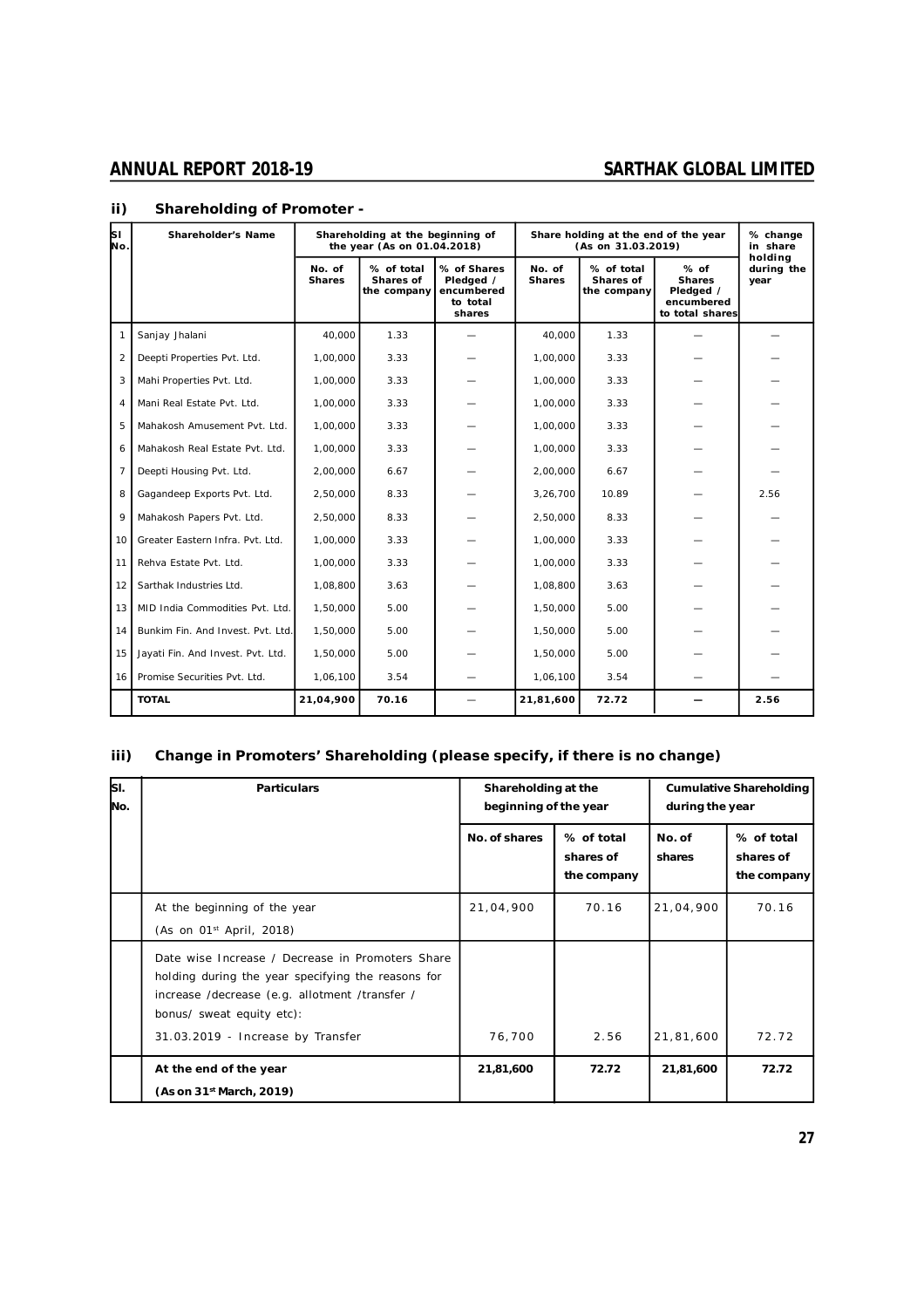# **SARTHAK GLOBAL LIMITED**

#### **(iv) Shareholding Pattern of top ten Shareholders (other than Directors, Promoter and Holders of GDRs and ADRs):**

| SI. No. | For Each of the Top 10 Shareholders                                                                                                                                                     | Shareholding at the<br>beginning of the year |                                        | <b>Cumulative Shareholding</b><br>during the year |                                        |
|---------|-----------------------------------------------------------------------------------------------------------------------------------------------------------------------------------------|----------------------------------------------|----------------------------------------|---------------------------------------------------|----------------------------------------|
|         |                                                                                                                                                                                         | No. of<br>shares                             | % of total<br>shares of the<br>company | No. of<br>shares                                  | % of total<br>shares of<br>the Company |
| 1.      | RUCHI SOYA INDUSTRIES LIMITED                                                                                                                                                           |                                              |                                        |                                                   |                                        |
|         | At the beginning of the year (As on 01.04.2018)                                                                                                                                         | 1,19,300                                     | 3.98                                   | 1,19,300                                          | 3.98                                   |
|         | Date wise Increase / Decrease in Promoters Share<br>holding during the year specifying the reasons for<br>increase /decrease (e.g. allotment / transfer / bonus/<br>sweat equity etc):  | No change during the year                    |                                        |                                                   |                                        |
|         | At the end of the year (As on 31.03.2019)                                                                                                                                               | 1,19,300<br>3.98                             |                                        | 1,19,300                                          | 3.98                                   |
| 2.      | <b>RUCHI INFRASTRUCTURE LTD.</b>                                                                                                                                                        |                                              |                                        |                                                   |                                        |
|         | At the beginning of the year (As on 01.04.2018)                                                                                                                                         | 98,200                                       | 3.27                                   | 98,200                                            | 3.27                                   |
|         | Date wise Increase / Decrease in Promoters Share<br>holding during the year specifying the reasons for<br>increase / decrease (e.g. allotment / transfer / bonus/<br>sweat equity etc): | No change during the year                    |                                        |                                                   |                                        |
|         | At the end of the year (As on 31.03.2019)                                                                                                                                               | 98,200                                       | 3.27                                   | 98,200                                            | 3.27                                   |
| 3.      | ANIK INDUSTRIES LIMITED                                                                                                                                                                 |                                              |                                        |                                                   |                                        |
|         | At the beginning of the year (As on 01.04.2018)                                                                                                                                         | 85,200                                       | 2.84                                   | 85,200                                            | 2.84                                   |
|         | Date wise Increase / Decrease in Promoters Share<br>holding during the year specifying the reasons for<br>increase / decrease (e.g. allotment / transfer / bonus/<br>sweat equity etc): | No change during the year                    |                                        |                                                   |                                        |
|         | At the end of the year (As on 31.03.2019)                                                                                                                                               | 85,200                                       | 2.84                                   | 85,200                                            | 2.84                                   |
| 4.      | NEHA SECURITIES PRIVATE LIMITED                                                                                                                                                         |                                              |                                        |                                                   |                                        |
|         | At the beginning of the year (As on 01.04.2018)                                                                                                                                         | 69,100                                       | 2.30                                   | 69,100                                            | 2.30                                   |
|         | Date wise Increase / Decrease in Promoters Share<br>holding during the year specifying the reasons for<br>increase / decrease (e.g. allotment / transfer/bonus/<br>sweat equity etc):   | No change during the year                    |                                        |                                                   |                                        |
|         | At the end of the year (As on 31.03.2019)                                                                                                                                               | 69,100                                       | 2.30                                   | 69,100                                            | 2.30                                   |
| 5.      | <b>MAHAKOSH HOLDINGS PVT. LTD.</b>                                                                                                                                                      |                                              |                                        |                                                   |                                        |
|         | At the beginning of the year (As on 01.04.2018)                                                                                                                                         | 66,600                                       | 2.22                                   | 66,600                                            | 2.22                                   |
|         | Date wise Increase / Decrease in Promoters Share<br>holding during the year specifying the reasons for<br>increase /decrease (e.g. allotment / transfer / bonus/<br>sweat equity etc):  | No change during the year                    |                                        |                                                   |                                        |
|         | At the end of the year (As on 31.03.2019)                                                                                                                                               | 66,600                                       | 2.22                                   | 66,600                                            | 2.22                                   |
| 6.      | SHAILENDRA JHALANI                                                                                                                                                                      |                                              |                                        |                                                   |                                        |
|         | At the beginning of the year (As on 01.04.2018)                                                                                                                                         | 40,000                                       | 1.33                                   | 40,000                                            | 1.33                                   |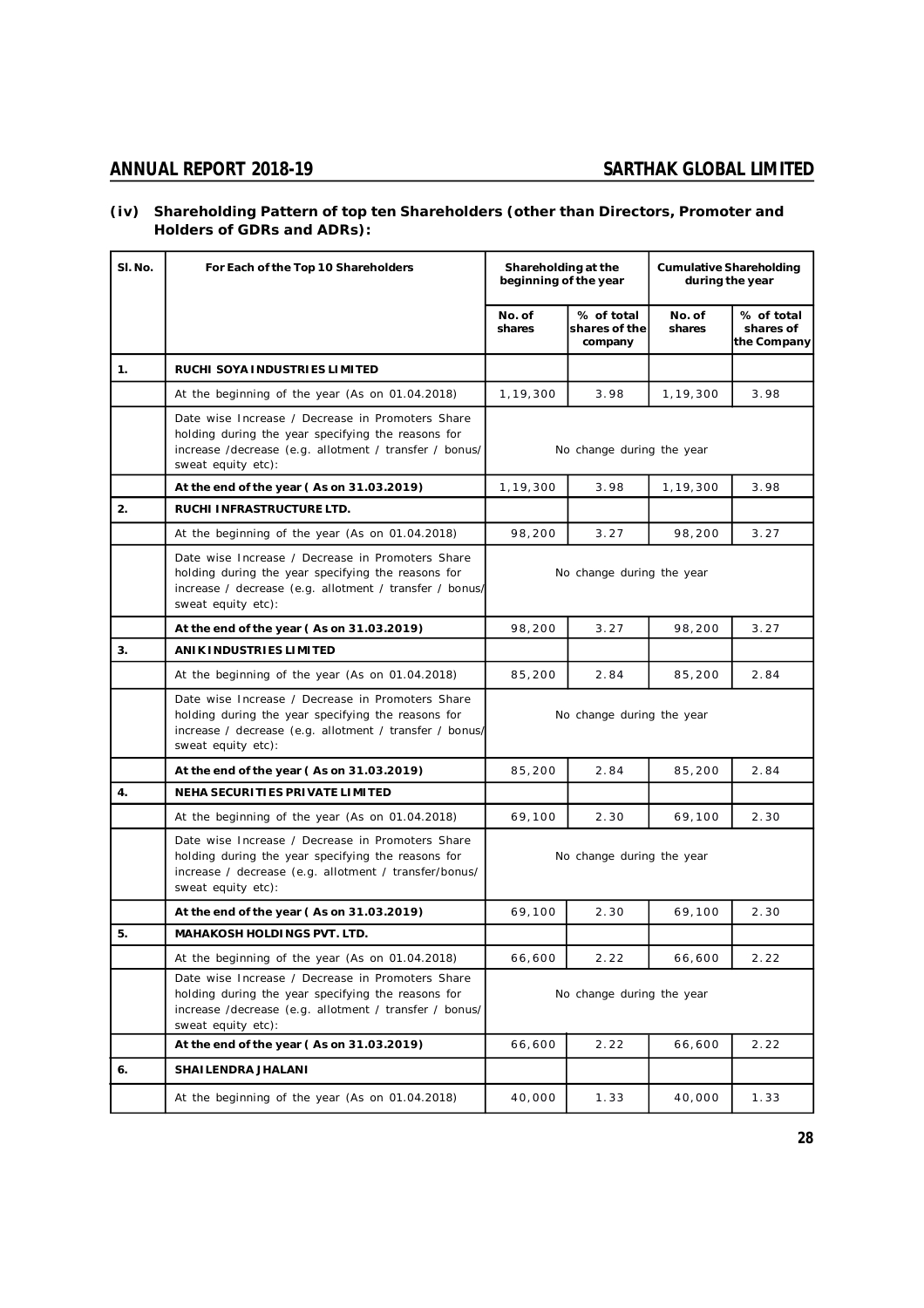# **SARTHAK GLOBAL LIMITED**

|     | Date wise Increase / Decrease in Promoters Share<br>holding during the year specifying the reasons for<br>increase / decrease (e.g. allotment/transfer/bonus/<br>sweat equity etc):      |                           | No change during the year |        |      |
|-----|------------------------------------------------------------------------------------------------------------------------------------------------------------------------------------------|---------------------------|---------------------------|--------|------|
|     | At the end of the year (As on 31.03.2019)                                                                                                                                                | 40,000                    | 1.33                      | 40,000 | 1.33 |
| 7.  | <b>SHAHRA BROTHERS PVT. LTD.</b>                                                                                                                                                         |                           |                           |        |      |
|     | At the beginning of the year (As on 01.04.2018)                                                                                                                                          | 14,800                    | 0.49                      | 14,800 | 0.49 |
|     | Date wise Increase / Decrease in Promoters Share<br>holding during the year specifying the reasons for<br>increase /decrease (e.g. allotment/transfer/bonus/<br>sweat equity etc):       | No change during the year |                           |        |      |
|     | At the end of the year (As on 31.03.2019)                                                                                                                                                | 14,800<br>0.49<br>14,800  |                           |        | 0.49 |
| 8.  | <b>SUMAN AGRITECH LIMITED</b>                                                                                                                                                            |                           |                           |        |      |
|     | At the beginning of the year (As on 01.04.2018)                                                                                                                                          | 13,100<br>0.44<br>13,100  |                           | 0.44   |      |
|     | Date wise Increase / Decrease in Promoters Share<br>holding during the year specifying the reasons for<br>increase /decrease (e.g. allotment/transfer/bonus/<br>sweat equity etc):       | No change during the year |                           |        |      |
|     | At the end of the year (As on 31.03.2019)                                                                                                                                                | 13,100                    | 0.44                      | 13,100 | 0.44 |
| 9.  | <b>ABHA SHAHRA</b>                                                                                                                                                                       |                           |                           |        |      |
|     | At the beginning of the year (As on 01.04.2018)                                                                                                                                          | 9,000                     | 0.3                       | 9.000  | 0.3  |
|     | Date wise Increase / Decrease in Promoters Share<br>holding during the year specifying the reasons for<br>increase / decrease (e.g. allotment/transfer/bonus/<br>sweat equity etc):      | No change during the year |                           |        |      |
|     | At the end of the year (As on 31.03.2019)                                                                                                                                                | 9.000                     | 0.3                       | 9.000  | 0.3  |
| 10. | <b>MRIDULA SHAHRA</b>                                                                                                                                                                    |                           |                           |        |      |
|     | At the beginning of the year (As on 01.04.2018)                                                                                                                                          | 9,000                     | 0.3                       | 9,000  | 0.3  |
|     | Date wise Increase / Decrease in Promoters Share<br>holding during the year specifying the reasons for<br>increase / decrease (e.g. allotment / transfer<br>/ bonus / sweat equity etc): | No change during the year |                           |        |      |
|     | At the end of the year (As on 31.03.2019)                                                                                                                                                | 9.000                     | 0.3                       | 9,000  | 0.3  |

## **v) Shareholding of Directors and Key Managerial Personnel:**

| SI. No. | Shareholding of each Directors<br>and each Key Managerial Personnel                                                                                                                 | Shareholding at the<br>beginning of the year |                                          | <b>Cumulative Shareholding</b><br>during the year |                                         |
|---------|-------------------------------------------------------------------------------------------------------------------------------------------------------------------------------------|----------------------------------------------|------------------------------------------|---------------------------------------------------|-----------------------------------------|
|         |                                                                                                                                                                                     | No. of<br>shares                             | % of total<br>shares of the l<br>Company | No. of<br>shares                                  | % of total<br>shares of thel<br>Company |
| 1.      | Mr. Sunil Gangrade                                                                                                                                                                  |                                              |                                          |                                                   |                                         |
|         | At the beginning of the year (As on 01.04.2018)                                                                                                                                     | 900                                          | 0.03                                     | 900                                               | 0.03                                    |
|         | Date wise Increase / Decrease in Promoters Share<br>holding during the year specifying the reasons for<br>increase / decrease (e.g. allotment/transfer/bonus/<br>sweat equity etc): | No change during the year                    |                                          |                                                   |                                         |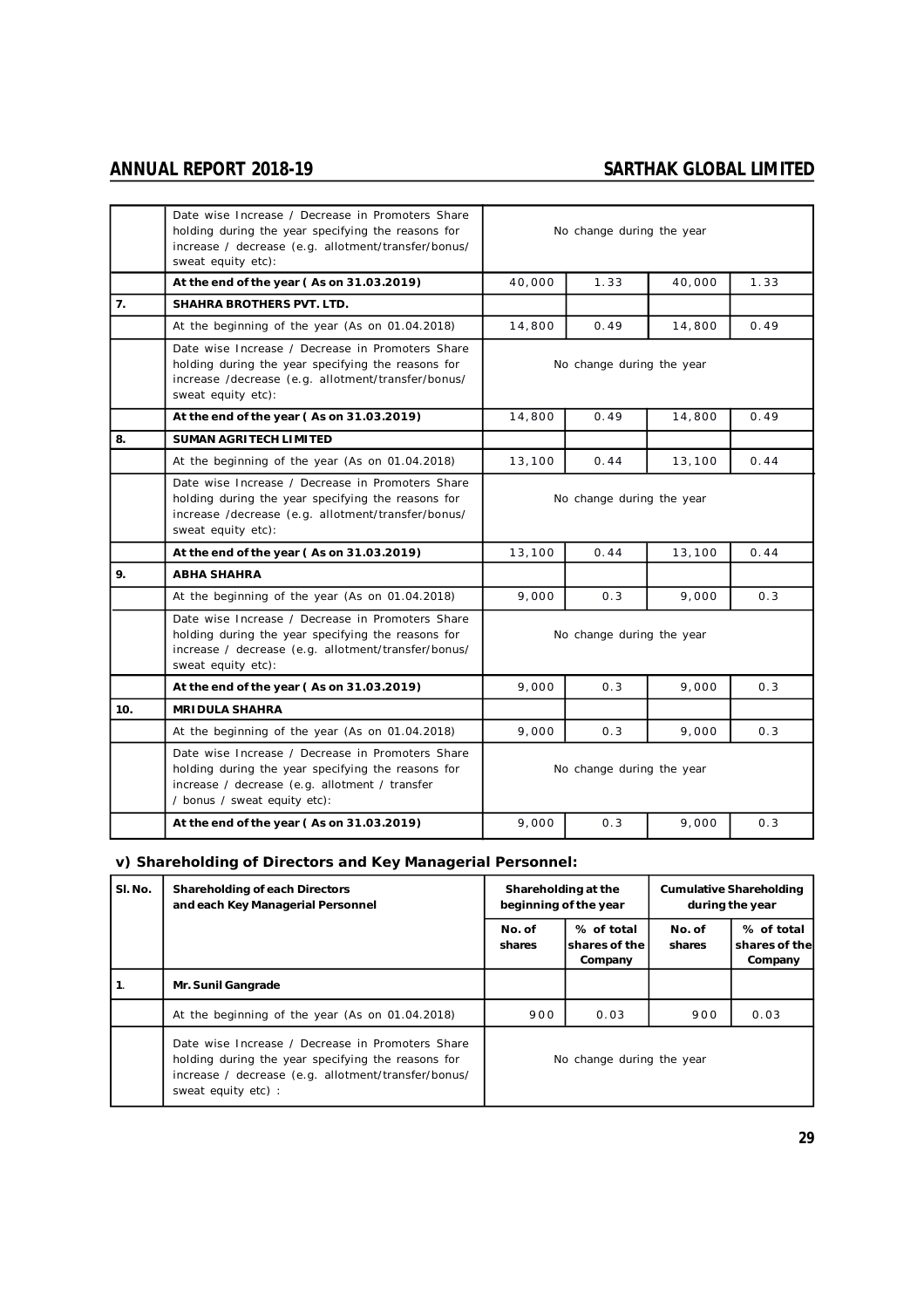# **SARTHAK GLOBAL LIMITED**

|    | At the end of the year (As on 31.03.2019)                                                                                                                                               | 900                       | 0.02                      | 900 | 0.02          |
|----|-----------------------------------------------------------------------------------------------------------------------------------------------------------------------------------------|---------------------------|---------------------------|-----|---------------|
| 2. | Mr. Yogender Mohan Sharma                                                                                                                                                               |                           |                           |     |               |
|    | At the beginning of the year (As on 01.04.2018)                                                                                                                                         |                           |                           |     |               |
|    | Date wise Increase / Decrease in Promoters Share<br>holding during the year specifying the reasons for increase /<br>decrease (e.g. allotment / transfer / bonus/ sweat<br>equity etc): | No change during the year |                           |     |               |
|    | At the end of the year (As on 31.03.2019)                                                                                                                                               |                           |                           |     |               |
| 3. | Mrs. Swati Sudesh Oturkar                                                                                                                                                               |                           |                           |     |               |
|    | At the beginning of the year (As on 01.04.2018)                                                                                                                                         |                           |                           |     |               |
|    | Date wise Increase / Decrease in Promoters Share<br>holding during the year specifying the reasons for increase /<br>decrease (e.g. allotment / transfer / bonus/ sweat<br>equity etc): |                           | No change during the year |     |               |
|    | At the end of the year (As on 31.03.2019)                                                                                                                                               |                           |                           |     |               |
| 4. | Mr. Ritesh Sinyhal                                                                                                                                                                      |                           |                           |     |               |
|    | At the beginning of the year (As on 01.04.2018)                                                                                                                                         |                           |                           |     |               |
|    | Date wise Increase / Decrease in Promoters Share holding<br>during the year specifying the reasons for increase / decrease<br>(e.g. allotment / transfer / bonus/ sweat equity etc):    | No change during the year |                           |     |               |
|    | At the end of the year (As on 31.03.2019)                                                                                                                                               |                           |                           |     |               |
| 5. | Mr. Pinkesh Gupta (CFO)                                                                                                                                                                 |                           |                           |     |               |
|    | At the beginning of the year (As on 01.04.2018)                                                                                                                                         |                           |                           |     |               |
|    | Date wise Increase / Decrease in Promoters Share holding<br>during the year specifying the reasons for increase / decrease<br>(e.g. allotment / transfer / bonus/ sweat equity etc):    |                           | No change during the year |     |               |
|    | At the end of the year (As on 31.03.2019)                                                                                                                                               |                           | $\overline{\phantom{a}}$  |     |               |
| 6. | Ms. Pratibha Joshi (Company Secretary) (ceased w.e.f. 30.04.2018)                                                                                                                       |                           |                           |     |               |
|    | At the beginning of the year (As on 01.04.2018)                                                                                                                                         |                           |                           |     |               |
|    | Date wise Increase / Decrease in Promoters Share holding<br>during the year specifying the reasons for increase/decrease<br>(e.g. allotment / transfer / bonus/ sweat equity etc):      | No change during the year |                           |     |               |
|    | At the end of the year (As on 31.03.2019)                                                                                                                                               |                           | $\blacksquare$            |     |               |
| 7. | Ms. Ragini Chaturvedi                                                                                                                                                                   |                           |                           |     |               |
|    | (Company Secretary) (Appointed w.e.f. 01.05.2018)                                                                                                                                       |                           |                           |     |               |
|    | At the beginning of the year (As on 01.04.2018)                                                                                                                                         | $\overline{\phantom{0}}$  | $\blacksquare$            |     | $\frac{1}{2}$ |
|    | Date wise Increase / Decrease in Promoters Share holding<br>during the year specifying the reasons for increase/decrease<br>(e.g. allotment / transfer / bonus/ sweat equity etc):      | No change during the year |                           |     |               |
|    | At the end of the year (As on 31.03.2019)                                                                                                                                               |                           |                           |     |               |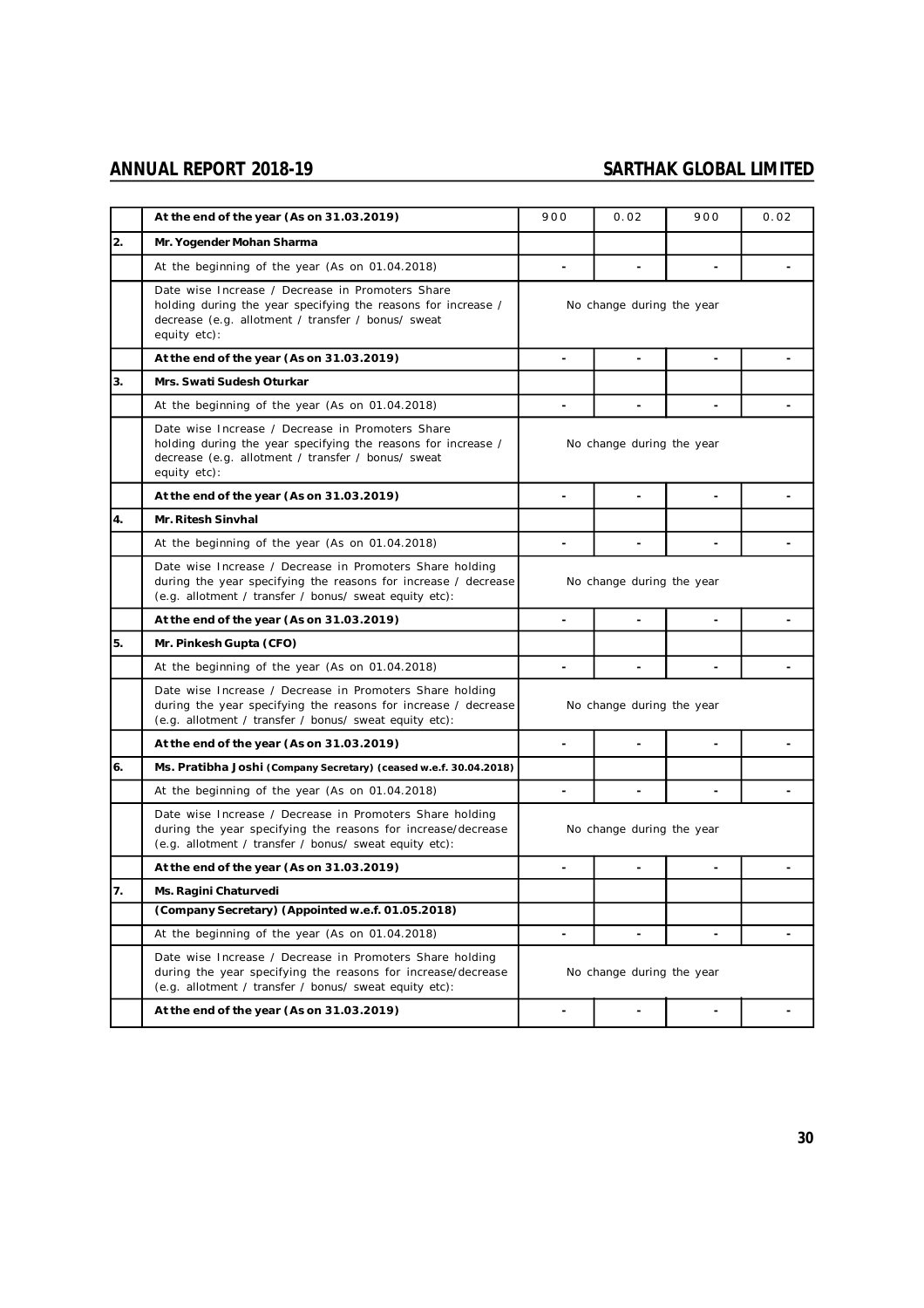### **SARTHAK GLOBAL LIMITED**

#### **V. INDEBTEDNESS**

Indebtedness of the Company including interest outstanding/accrued but not due for payment

|                                                                           |                                            |                    |                 | (In₹)                        |
|---------------------------------------------------------------------------|--------------------------------------------|--------------------|-----------------|------------------------------|
|                                                                           | <b>Secured Loans</b><br>excluding deposits | Unsecured<br>Loans | <b>Deposits</b> | Total<br><b>Indebtedness</b> |
| Indebtedness at the beginning<br>of the financial year (As on 01.04.2018) |                                            |                    |                 |                              |
| i) Principal Amount                                                       | 72,58,945                                  | 12, 34, 41, 335    |                 | 13,07,00,280                 |
| ii) Interest due but not paid                                             |                                            |                    |                 |                              |
| iii) Interest accrued but not due                                         |                                            |                    |                 |                              |
| Total (i+ii+iii)                                                          | 72,58,945                                  | 12,34,41,335       |                 | 13,07,00,280                 |
| Change in Indebtedness during<br>the financial year                       |                                            |                    |                 |                              |
| * Addition                                                                |                                            | 11,27,98,465       |                 | 11,27,98,465                 |
| * Reduction                                                               | (53, 58, 784)                              |                    |                 | (53, 58, 784)                |
| Net Change                                                                | (53, 58, 784)                              | 11,27,98,465       |                 | 10,74,39,681                 |
| Indebtedness at the end of the<br>financial year (As on 31.03.2019)       |                                            |                    |                 |                              |
| i) Principal Amount                                                       | 19,00,161                                  | 23,62,39,800       |                 | 23,81,39,961                 |
| ii) Interest due but not paid                                             |                                            |                    |                 |                              |
| iii) Interest accrued but not due                                         |                                            |                    |                 |                              |
| Total (i+ii+iii)                                                          | 19,00,161                                  | 23,62,39,800       |                 | 23,81,39,961                 |

#### **VI. REMUNERATION OF DIRECTORS AND KEY MANAGERIAL PERSONNEL-**

#### **A.** *Remuneration to Managing Director, Whole-time Directors and/or Manager:*

| SI. No.        | <b>Particulars of Remuneration</b>                                                                        | Name of MD/WTD/Manager   | <b>Total Amount</b> |
|----------------|-----------------------------------------------------------------------------------------------------------|--------------------------|---------------------|
|                |                                                                                                           | Mr. Sunil Gangrade       |                     |
| $\mathbf{1}$   | Gross salary<br>Salary as per provisions contained in<br>(a)<br>Section 17(1) of the Income-tax Act, 1961 | 4,72,500                 | 4,72,500            |
|                | Value of perquisites u/s 17(2) Income-tax<br>(b)<br>Act, 1961                                             | $\overline{\phantom{0}}$ |                     |
|                | Profits in lieu of salary under section 17(3)<br>(c)<br>Income- tax Act, 1961                             |                          |                     |
| $\overline{2}$ | Stock Option                                                                                              |                          |                     |
| 3              | Sweat Equity                                                                                              | ۰                        |                     |
| 4              | Commission<br>- as % of profit<br>others, specify<br>$\overline{\phantom{a}}$                             |                          |                     |
| 5              | Others, please specify                                                                                    |                          |                     |
|                | Total (A)                                                                                                 | ₹ 4,72,500               | ₹ 4,72,500          |
|                | Ceiling as per the Act                                                                                    | ₹84,00,000               | ₹ 84,00,000         |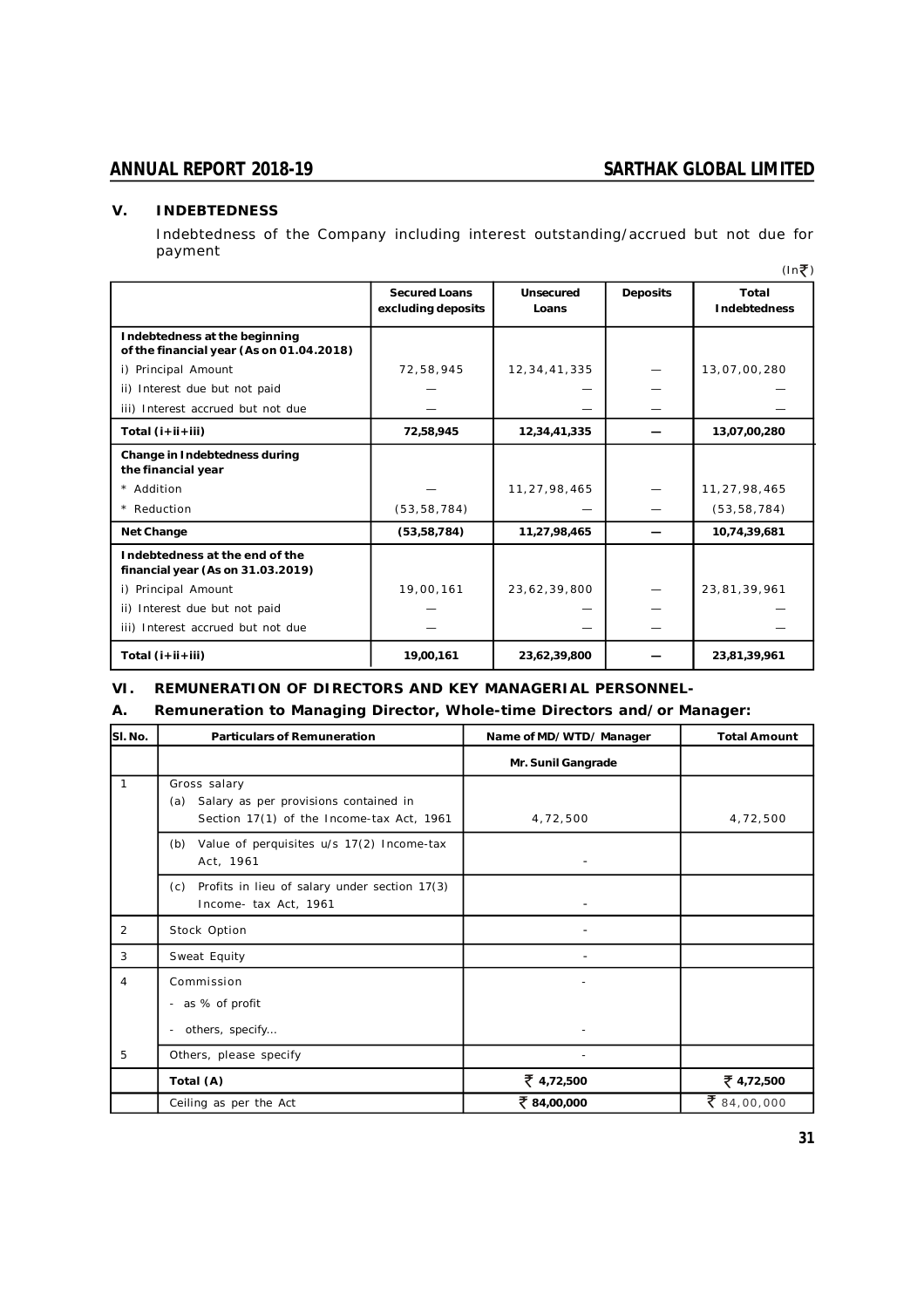#### **SARTHAK GLOBAL LIMITED**

#### *B. Remuneration to other Directors*

| $\overline{\mathsf{SI}.}$<br>No. | Particulars of<br>Name of Directors<br>Remuneration                      |                              |                       |                              | Total<br>Amount |
|----------------------------------|--------------------------------------------------------------------------|------------------------------|-----------------------|------------------------------|-----------------|
|                                  |                                                                          | Mr. Yogender<br>Mohan Sharma | Mr. Ritesh<br>Sinvhal | Mrs. Swati<br>Sudesh Oturkar |                 |
| $\vert$ 1                        | <b>Independent Directors</b>                                             |                              |                       |                              |                 |
|                                  | Fee for attending board<br>committee meetings                            | 6,000                        | 6,000                 |                              | 12,000          |
|                                  | Commission                                                               |                              |                       | ۰                            |                 |
|                                  | Others, please specify                                                   |                              |                       |                              |                 |
|                                  | Total (1)                                                                | 6,000                        | 6,000                 |                              | 12,000          |
| 2                                | <b>Other Non-Executive Directors</b>                                     |                              |                       |                              |                 |
|                                  | Fee for attending board<br>committee meetings                            |                              | ٠                     | 6,000                        | 6,000           |
|                                  | Commission                                                               |                              | ۰                     |                              |                 |
|                                  | Others, please specify                                                   |                              |                       |                              |                 |
|                                  | Total (2)                                                                | ٠                            | ۰                     | ٠                            |                 |
|                                  | Total $(B) = (1+2)$                                                      | 6,000                        | 6,000                 | 6,000                        | 18,000          |
|                                  | <b>Total Managerial</b><br><b>Remuneration (Total of A</b><br>and B) $*$ |                              |                       |                              | 4,90,500        |
|                                  | Overall Ceiling as per<br>the Act**                                      |                              |                       |                              | ₹ 84,00,000     |

\* Total remuneration of Whole-time Director and other Directors including sitting fee (being the total of A and B)

\*\* As per the provisions of Sub Section (2) read with sub section (5) of Section 197 of the Companies Act, 2013, sitting fees paid to directors are to be excluded while calculating the overall managerial remuneration.

#### **C. REMUNERATION TO KEY MANAGERIAL PERSONNEL OTHER THAN MD/MANAGER/WTD**

|         |                                                                                                        | Key Managerial Personnel   |                               |          |
|---------|--------------------------------------------------------------------------------------------------------|----------------------------|-------------------------------|----------|
| SI. No. | <b>Particulars of Remuneration</b>                                                                     | Mr. Pinkesh<br>Gupta (CFO) | Ms. Ragini<br>Chaturvedi (CS) | Total    |
| l1      | Gross salary<br>(a) Salary as per provisions contained in<br>Section 17(1) of the Income-tax Act, 1961 | 2,57,400                   | 36,000                        | 2,93,400 |
|         | (b) Value of perquisites u/s 17(2) Income-tax<br>Act, 1961                                             |                            |                               |          |
|         | (c) Profits in lieu of salary under section 17(3)<br>Income-tax Act, 1961                              |                            |                               |          |
| 2       | Stock Option                                                                                           |                            |                               |          |
| 3       | Sweat Equity                                                                                           |                            |                               |          |
| 4       | Commission                                                                                             |                            |                               |          |
|         | - as % of profit                                                                                       |                            |                               |          |
|         | others, specify                                                                                        |                            |                               |          |
| l5      | Others, please specify                                                                                 |                            |                               |          |
|         | <b>Total</b>                                                                                           | 2,57,400                   | 36,000                        | 2,93,400 |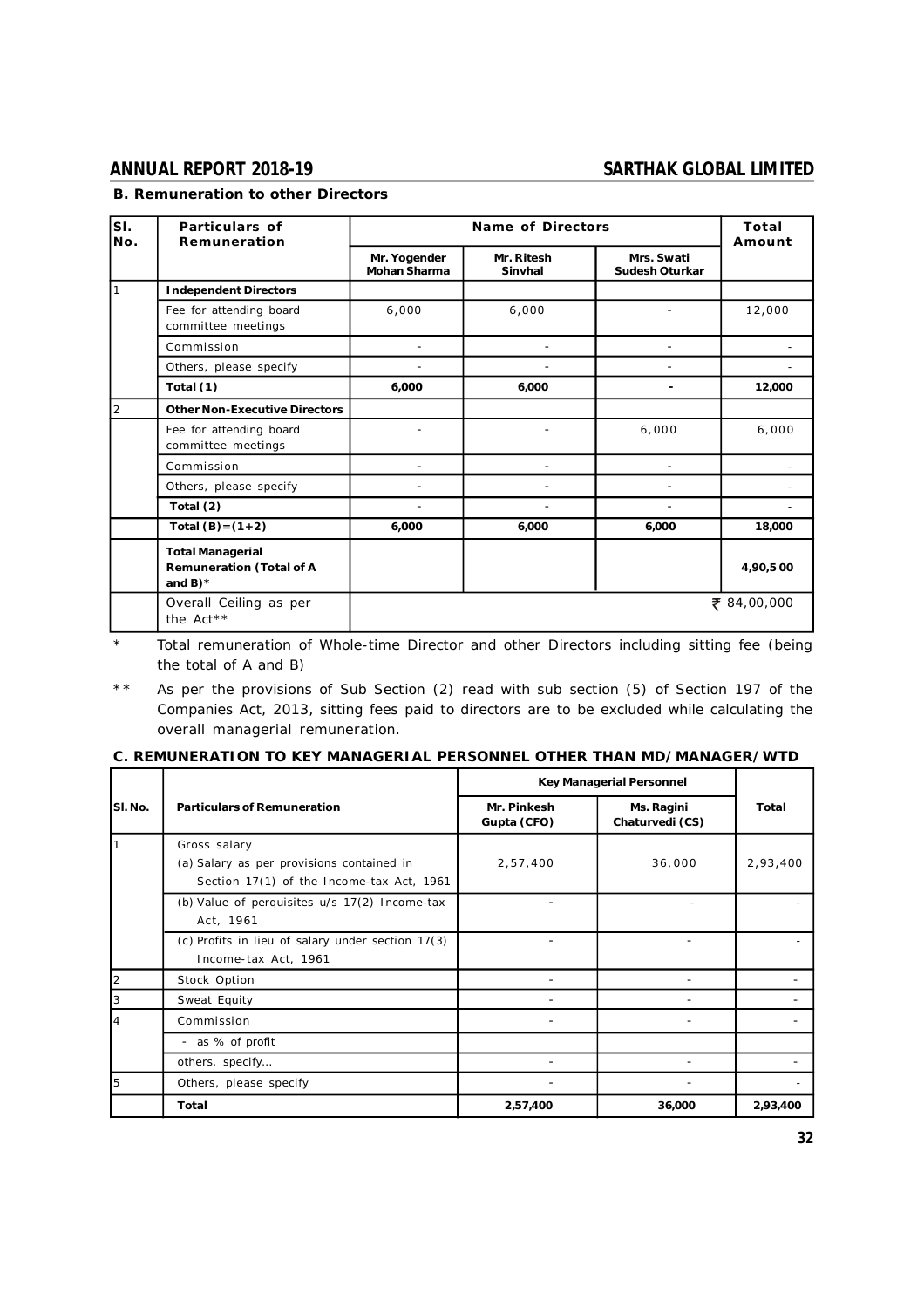|                                 | <b>Type</b>       | Section of the<br><b>Companies Act</b> | <b>Brief</b><br>Description | Details of Penalty /<br>Punishment/<br>Compounding fees<br>imposed | Authority<br>[RD / NCLT/<br>COURT1 | Appeal made,<br>if any<br>(give Details) |
|---------------------------------|-------------------|----------------------------------------|-----------------------------|--------------------------------------------------------------------|------------------------------------|------------------------------------------|
| Α.                              | <b>COMPANY</b>    |                                        |                             |                                                                    |                                    |                                          |
|                                 | Penalty           |                                        | ۰                           | ٠                                                                  |                                    |                                          |
|                                 | Punishment        |                                        |                             | ۰                                                                  | -                                  |                                          |
|                                 | Compounding       |                                        |                             |                                                                    |                                    |                                          |
| <b>B.</b>                       | <b>IDIRECTORS</b> |                                        |                             |                                                                    |                                    |                                          |
|                                 | Penalty           |                                        |                             | ۰                                                                  |                                    |                                          |
|                                 | Punishment        |                                        |                             |                                                                    |                                    |                                          |
|                                 | Compounding       |                                        | $\overline{\phantom{a}}$    | ٠                                                                  | $\overline{\phantom{a}}$           |                                          |
| C.<br>OTHER OFFICERS IN DEFAULT |                   |                                        |                             |                                                                    |                                    |                                          |
|                                 | Penalty           |                                        |                             |                                                                    |                                    |                                          |
|                                 | Punishment        |                                        | -                           | -                                                                  | -                                  |                                          |
|                                 | Compounding       |                                        |                             | ٠                                                                  |                                    |                                          |

### **VI. PENALTIES / PUNISHMENT/ COMPOUNDING OF OFFENCES:**

For and on behalf of the Board of Directors

#### **SUNIL GANGRADE SWATI SUDESH OTURKAR**

Whole-time Director **Director** Director DIN : 00169221 DIN : 07024890

Place : Indore Dated : 13<sup>th</sup> August, 2019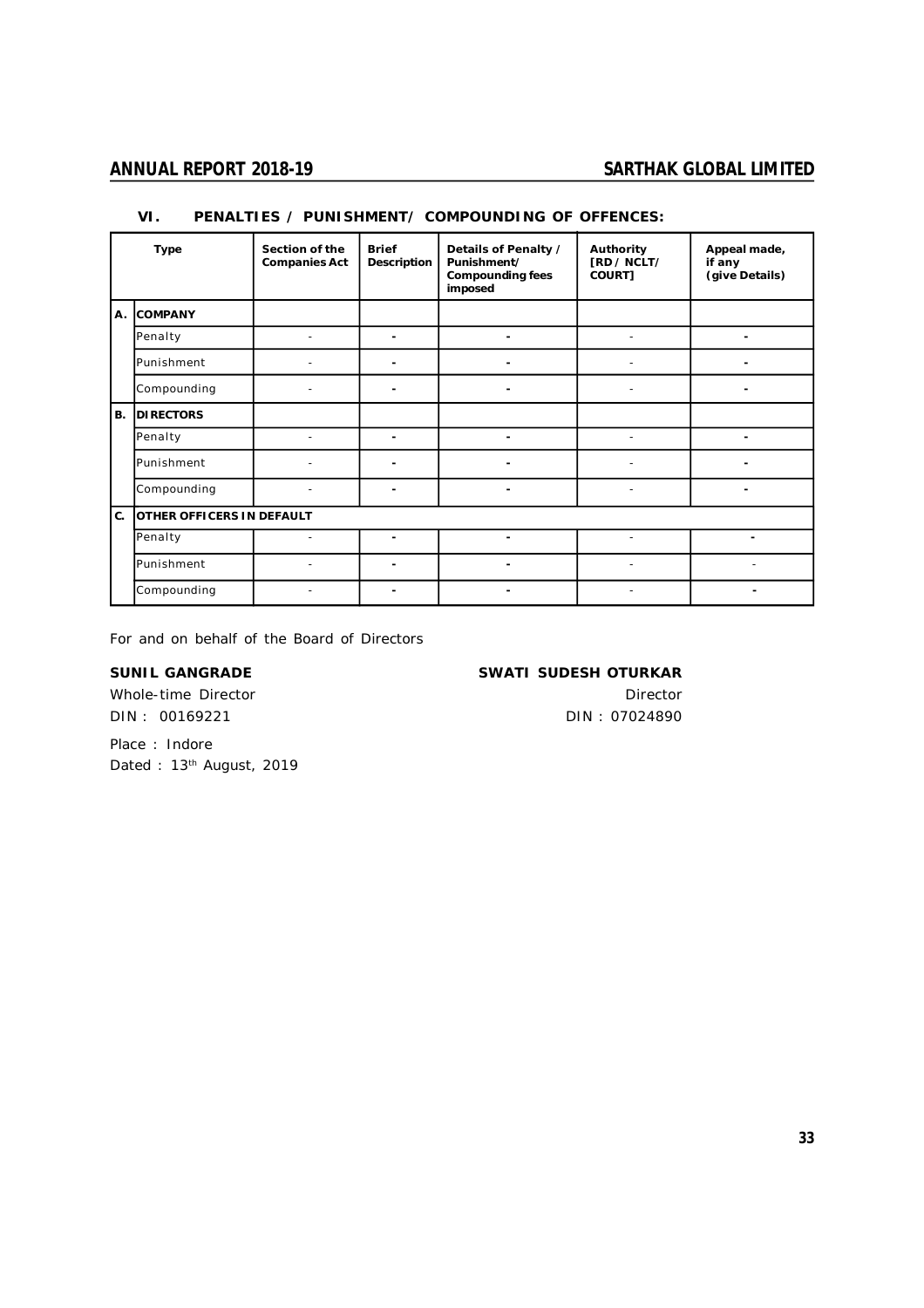#### **MANAGEMENT DISCUSSION AND ANALYSIS REPORT**

#### **Industrial Structure and Developments**

Your Company is a registered Share Transfer Agent from SEBI since 1995. It is successfully handling share transfer activities for various client Companies & serving more than 1,00,000 shareholders. In compliance with SEBI's circular of single point share transfer & demat activities, the Company has taken direct electronic connectivity from both the depositories i.e. the National Securities Depository Ltd. (NSDL) & the Central Depository Services (India) Limited (CDSL).

#### **Opportunities and Threats**

Depending on market opportunities the Company is undertaking Merchant Trading activities of various commodities. The future performance of your Company would depend to a large extent on its ability to successful diversification, market of commodities.

#### **Outlook**

Company is now exploring opportunities to get more business from corporate in the field of share transfer & other capital market activities.

#### **Risk and concerns**

Competition from existing and prospective registrar & share transfer agents may affect the profitability of the company. The Company is exposed to risks from change in policy of similar Companies; changes in Govt. Policies/SEBI policies, etc. which may affect profitability and working of the Company.

#### **Internal Control System and their adequacy**

Your Company has good and effective internal control systems, which provide efficiency of operations, financial reporting, proper recording and safeguarding of assets, compliance with applicable laws and regulations, etc.

The adequacy of the same has been reported by the statutory auditors of your Company in their report.

#### **Financials**

Your Company has succeeded in achieving satisfactory results for the financial year 2018-19:

|                                                             |          | (₹in Lacs) |
|-------------------------------------------------------------|----------|------------|
| <b>Particulars</b>                                          | 2018-19  | 2017-18    |
| Revenue from Operations and other Income                    | 4,018.71 | 655.55     |
| Profit before tax and Depreciation                          | 7.93     | 32.89      |
| Depreciation                                                | 0.70     | 0.22       |
| Profit before tax                                           | 7.23     | 32.67      |
| Deferred Tax                                                | (0.05)   | 0.01       |
| Current Tax                                                 | 1.88     | 8.20       |
| Profit after Taxation                                       | 5.41     | 24.46      |
| Less: Previous year adjustment                              | 0.00     | 0.00       |
| Less: Old Income tax written off                            |          |            |
| Balance brought forward from previous year                  | 214.83   | 190.37     |
| Provision for diminution in value of non current investment |          |            |
| Excess Depreciation Written back                            |          |            |
| Amount available for appropriation                          | 220.24   | 214.83     |
| <b>APPROPRIATION</b>                                        | --       |            |
| Amount Carried to Balance sheet                             | 220.24   | 214.83     |
| Paid Up Equity Share Capital                                | 300.00   | 300.00     |
| Earning Per Share (₹10/- each) Basic & Diluted (in ₹)       | 0.18     | 0.82       |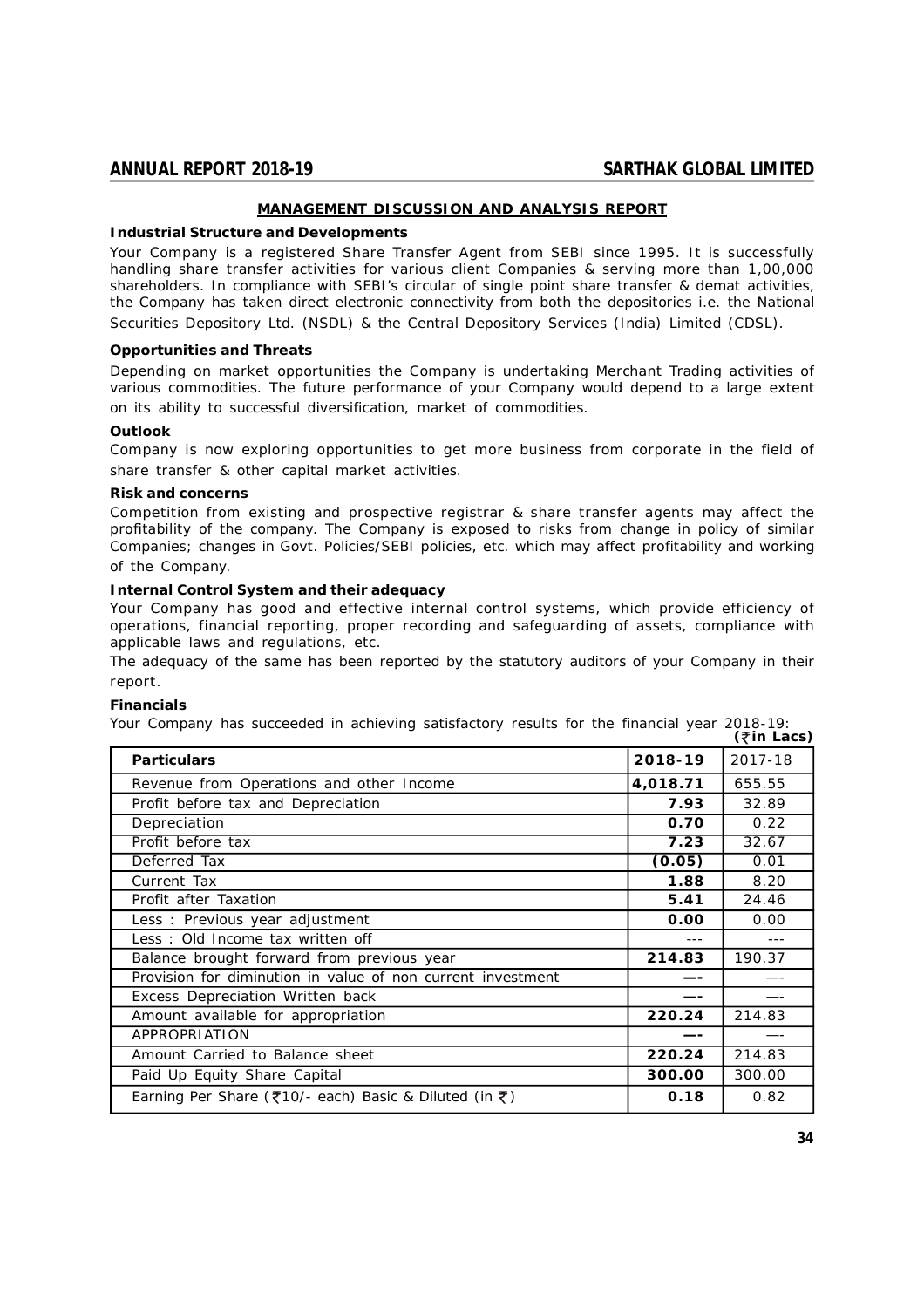#### **Material development in Human Resources / Industrial Relations front**

The Company is being equipped with all the modern amenities like Intranet, Internet & latest models of computers & printers. By intensive training from both the depositories and up gradation of systems & software, transfer & demat work is being managed successfully.

Your Company considers the quality of its human resources to be the most important asset and constantly endeavors to attract and recruit best possible talent. Our training programs emphasize on general management perspective to business. The Company continues to empower its people and provide a stimulating professional environment to its officers to excel in their respective functional disciplines.

The industrial relations of the Company continue to remain harmonious and cordial with focus on improving productivity and quality. The number of permanent employees on the rolls of Company as on 31.03.2019 is 7.

| No.            | <b>Particular</b>       | FY 2019 | FY 2018 |
|----------------|-------------------------|---------|---------|
|                | Debtors Turnover        | 27.71%  | 36.19%  |
| $\mathcal{P}$  | Inventory Turnover      | 17.98%  | 7.01%   |
| 3              | Interest Coverage Ratio | 1.10%   | 4.45%   |
| $\overline{4}$ | Current Ratio           | 3.56%   | 4.26%   |
| 5              | Debt Equity Ratio       | 4.27%   | 2.36%   |
| 6              | Operation Profit Margin | 1.80%   | 6.30%   |
| $\overline{7}$ | Net Profit Margin       | 0.18%   | 4.00%   |
| 8              | Return on Net Worth     | 0.90%   | 4.40%   |

#### **KEY FINANCIAL RATIOS ANALYSIS**

#### **Cautionary Statement**

Statements in this Management Discussion and Analysis Report describing the Company's objectives, projections, estimates and expectations may constitute "forward looking statements" within the meaning of applicable laws and regulations. Actual results might differ materially from those either expressed or implied.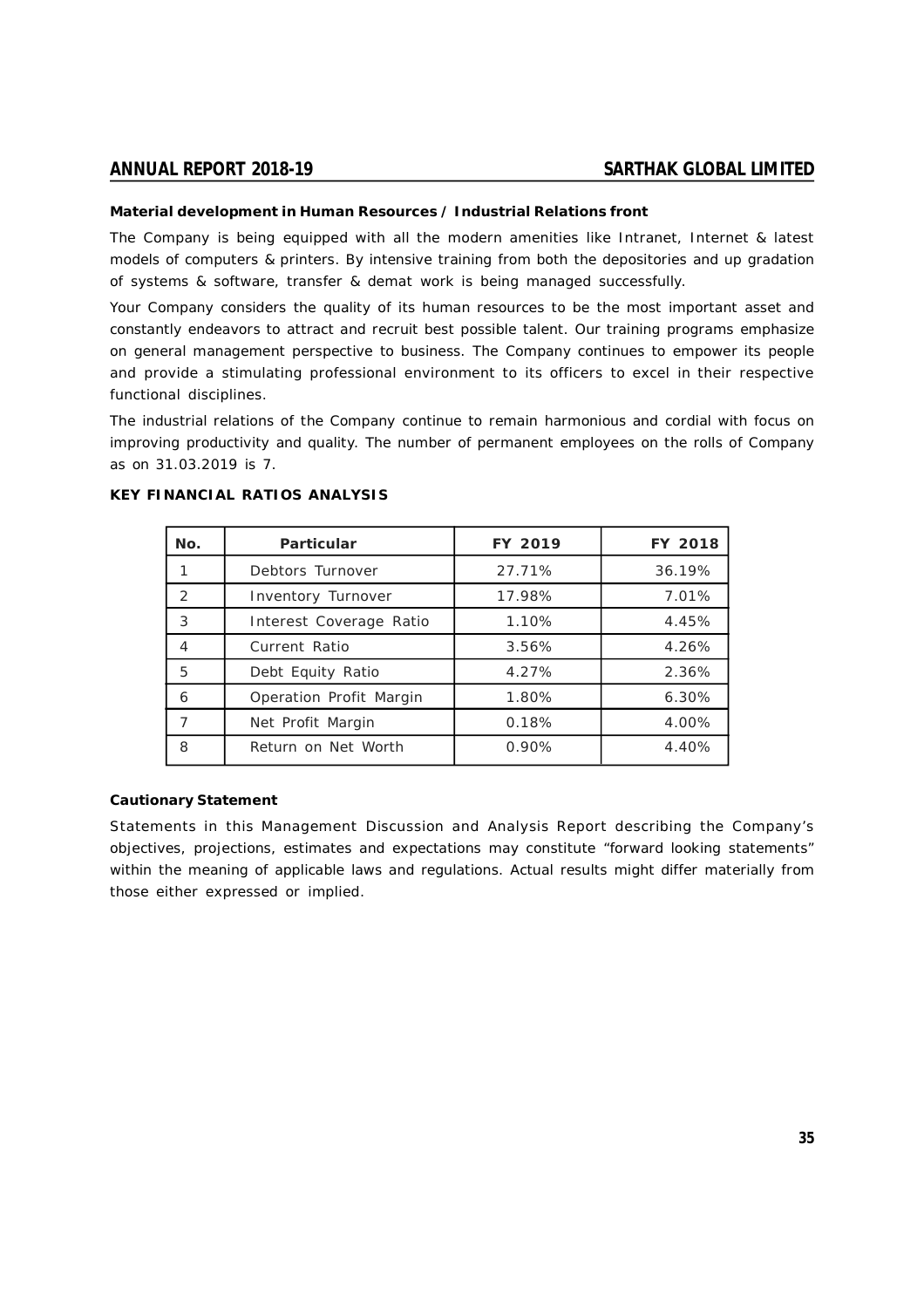#### **SARTHAK GLOBAL LIMITED**

#### **REPORT ON CORPORATE GOVERNANCE**

#### **COMPANY'S PHILOSOPHY**

A Company is a congregation of not only money, but also trust of various stakeholders, namely, customers, employees, investors, vendor, partners, government and society. So, a Company should be fair and transparent to its stakeholders in all its transactions. Unless a Company embraces and demonstrates ethical conduct, it will not be able to succeed. So your Company believes achieving high level of transparency and accountability with all its stakeholders together with meeting their aspirations and thus ensuring highest ethical standards in its dealings.

In so far as compliance with the requirements of the, Listing Regulations with the Indian stock exchanges is concerned, the Company is in full compliance with the norms and disclosures that have to be made on corporate governance format.

#### **BOARD OF DIRECTORS**

The number of Independent Directors is more than one-third of the total number of Directors. The number of Non-Executive Directors is more than 50% of the total number of directors.

None of the Directors on the Board is a member on more than 10 committees and chairman of more than 5 committees, across all the Companies in which he is a Director.

The name and categories of the Directors on the Board, their attendance at Board Meetings during the year and at the last Annual General Meeting, No. of Directorship/Committee Positions held in other Public Limited Companies, No. of shares held and Directorship in other listed entities along with Category as on 31.03.2019 are given below:

| Name of the<br><b>Director</b> | Category                  |                | Attendance         | No. of Directorship / Committee Positions<br>held in other Public Limited Companies. |                            | No. of<br><b>Shares held</b> | Directorship<br>in other listed |                                                                            |
|--------------------------------|---------------------------|----------------|--------------------|--------------------------------------------------------------------------------------|----------------------------|------------------------------|---------------------------------|----------------------------------------------------------------------------|
|                                |                           | Board          | Last<br><b>AGM</b> | Directorship                                                                         | Committee<br>Chairmanship* | Committee<br>Membership*     | by NED as on<br>31.03.2019      | entities<br>(Category of<br>Directorship)                                  |
| Mr. Sunil Gangrade             | Whole-time<br>Director    | 5              | Yes                |                                                                                      |                            |                              | N.A.                            | Nil                                                                        |
| Mr Yogender Mohan<br>Sharma    | Independent<br>Director   | $\overline{4}$ | Yes                | 1                                                                                    |                            | $\overline{a}$               | Nil                             | <b>SARTHAK</b><br><b>INDUSTRIES</b><br>LIMITED<br>(Whole-time<br>Director) |
| Mr Ritesh Sinvhal              | Independent<br>Director   | 5              | Yes                | 1                                                                                    |                            |                              | Nil                             | Nil                                                                        |
| Mrs. Swati Sudesh<br>Oturkar   | Non-Executive<br>Director | 6              | Yes                |                                                                                      |                            |                              | Nil                             | Nil                                                                        |

#### **COMPOSITION AND CATEGORY OF DIRECTORS**

*\* Represents Chairmanships/Memberships of Audit Committee and Stakeholders Relationship Committee.*

#### **Relationship between directors interse**

None of directors are related to any other director on the Board.

#### **Familiarisation Programmes**

The details of familiarisation programmes imparted to independent directors are available at the website of the Company at the link: http://www.sarthakglobal.com/images/Familiarisation%20 Programme-SGL.pdf.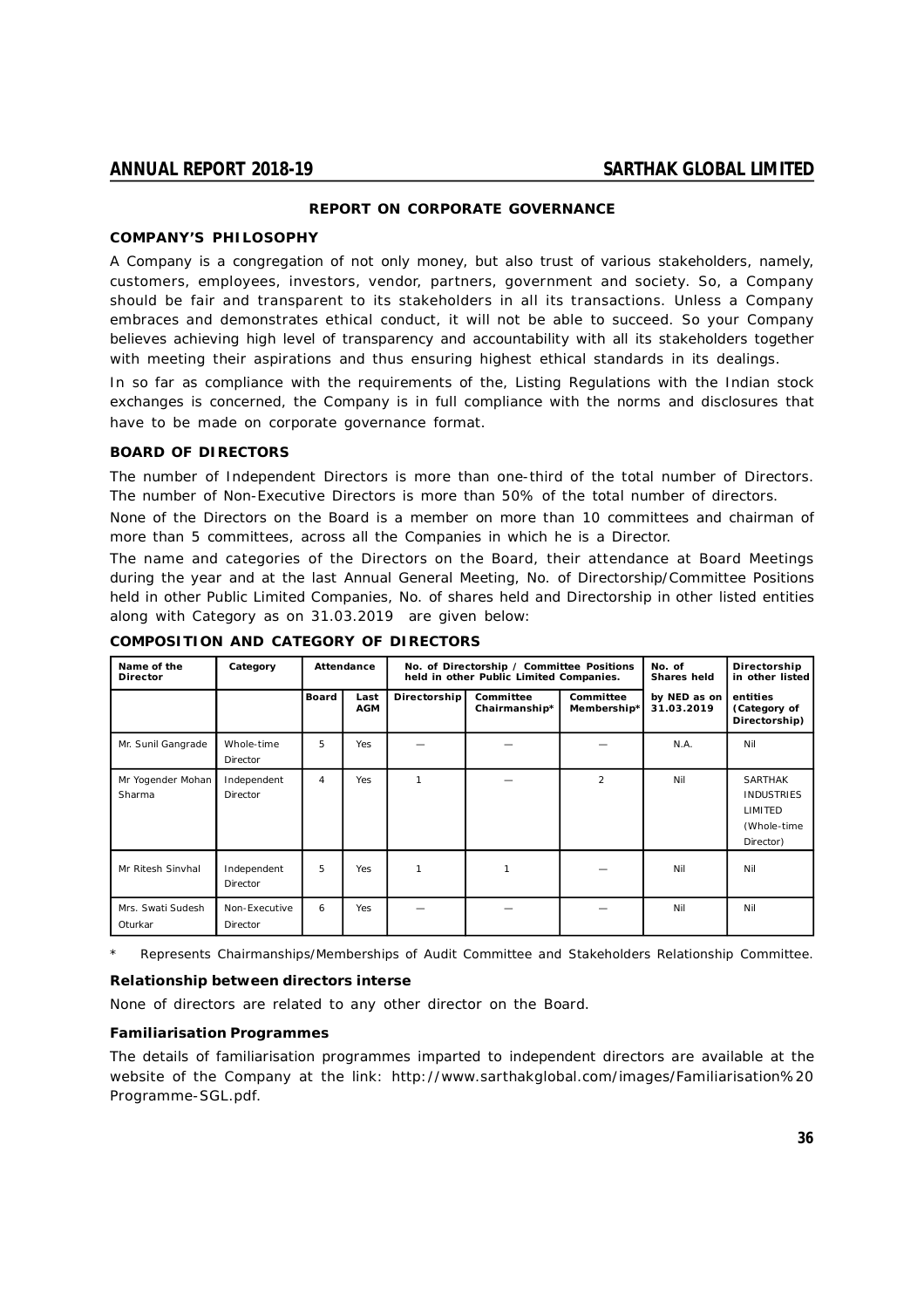#### **Skills/expertise/Competence of the Board of Directors**

The Board of Directors has identified the following skills/competencies for its effective functioning:

- (a) Leadership and Management Strategy
- (b) Sales, Marketing and International Business
- (c) Corporate Governance and Disclosure
- (d) Financial Literacy

#### **Confirmation for Independent Directors**

The Board of the Company confirms that all Independent Directors fulfill the conditions specified in Listing Regulations and are independent of the Management.

#### **BOARD PROCEDURE**

During the financial year 2018-19, the Board of Directors met on the following dates:  $01<sup>st</sup>$  May, 2018; 30<sup>th</sup> May, 2018; 14<sup>th</sup> August, 2018; 12<sup>th</sup> November, 2018; 13<sup>th</sup> February, 2019; 27<sup>th</sup> March, 2019. The gap between two meetings did not exceed one hundred twenty days. The dates of meetings were generally decided in advance.

The Board has formulated a Code of Conduct for Directors and Senior Management of Company. It is hereby affirmed that all the Directors and the senior management personnel have complied with the code.

The Company placed before the Board most of the information specified in Part A of Schedule II to the SEBI (Listing Obligations and Disclosure Requirements) Regulations, 2015 from time to time. The Board periodically reviews compliance reports o all laws applicable to the Company. The Company takes effective steps to rectify instances of noncompliance, if any.

#### **BOARD COMMITTEES**

Presently the Board has following Committees:

#### **AUDIT COMMITTEE**

The Company has an Audit Committee in line with the provisions of Regulation 18 of the SEBI (Listing Obligations and Disclosure requirements) Regulations, 2015 read with Section 177 of the Companies Act, 2013.

a) Members of Committee:

The Composition of Audit Committee as on 31.03.2019 is as under:

| Mr. Ritesh Sinyhal        | Chairman |
|---------------------------|----------|
| Mr. Yogender Mohan Sharma | Member   |
| Mr. Sunil Gangrade        | Member   |
| Mrs. Swati Sudesh Oturkar | Member   |

The Company Secretary is the Secretary of the Committee.

- b) Brief terms of reference:
	- 1. Oversight of the Company's financial reporting process and the disclosure of its financial information to ensure that the financial statement is correct, sufficient and credible;
	- 2. Recommend the appointment, remuneration and terms of appointment of auditors of the Company;
	- 3. Approval of payment to statutory auditors for any other services rendered by the statutory auditors;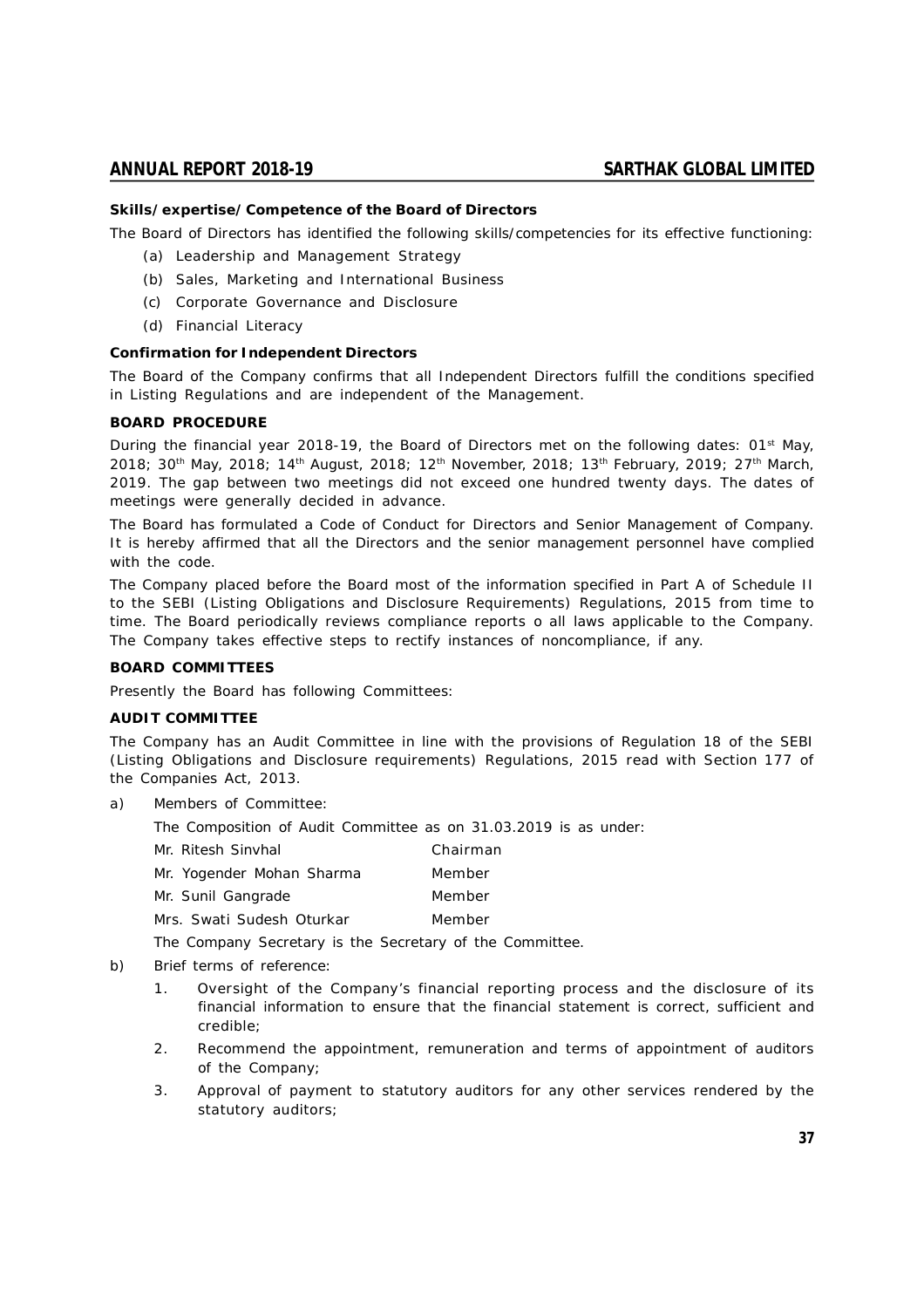- 4. Reviewing, with the management, the annual financial statements and auditors' report thereon before submission to the board for approval, with particular reference to:
	- i. Matters required to be included in the directors' responsibility statement to be included in the board's report in terms of clause (c) of sub-section 3 of section 134 of the Act,
	- ii. Changes, if any, in accounting policies and practices and reasons for the same,
	- iii. Major accounting entries involving estimates based on the exercise of judgment by management,
	- iv. Significant adjustments made in the financial statements arising out of audit findings,
	- v. Compliance with listing and other legal requirements relating to financial statements,
	- vi. Disclosure of any related party transactions,
	- vii. Qualifications in the draft audit report.
- 5. Reviewing, with the management, the quarterly financial statements before submission to the board for approval;
- 6. Reviewing, with the management, the statement of uses/application of funds raised through an issue (public issue, rights issue, preferential issue, etc.), the statement of funds utilised for purposes other than those stated in the offer document/ prospectus/notice and the report submitted by the monitoring agency monitoring the utilisation of proceeds of a public or rights issue, and making appropriate recommendations to the board to take up steps in this matter;
- 7. Review and monitor the auditors' independence and performance, and effectiveness of audit process;
- 8. Approval or any subsequent modification of transactions of the Company with related parties;
- 9. Scrutiny of inter-corporate loans and investments;
- 10. Valuation of undertakings or assets of the Company, wherever it is necessary;
- 11. Evaluation of internal financial controls and risk management systems;
- 12. Reviewing, with the management, performance of statutory and internal auditors, adequacy of the internal control systems;
- 13. Reviewing the adequacy of internal audit function, if any, including the structure of the internal audit department, staffing and seniority of the official heading the department, reporting structure coverage and frequency of internal audit;
- 14. Discussion with internal auditors of any significant findings and follow up there on;
- 15. Reviewing the findings of any internal investigations by the internal auditors into matters where there is suspected fraud or irregularity or a failure of internal control systems of a material nature and reporting the matter to the board;
- 16. Discussion with statutory auditors before the audit commences, about the nature and scope of audit as well as post-audit discussion to ascertain any area of concern;
- 17. To look into the reasons for substantial defaults in the payment to the depositors, debenture holders, shareholders (in case of non-payment of declared dividends) and creditors;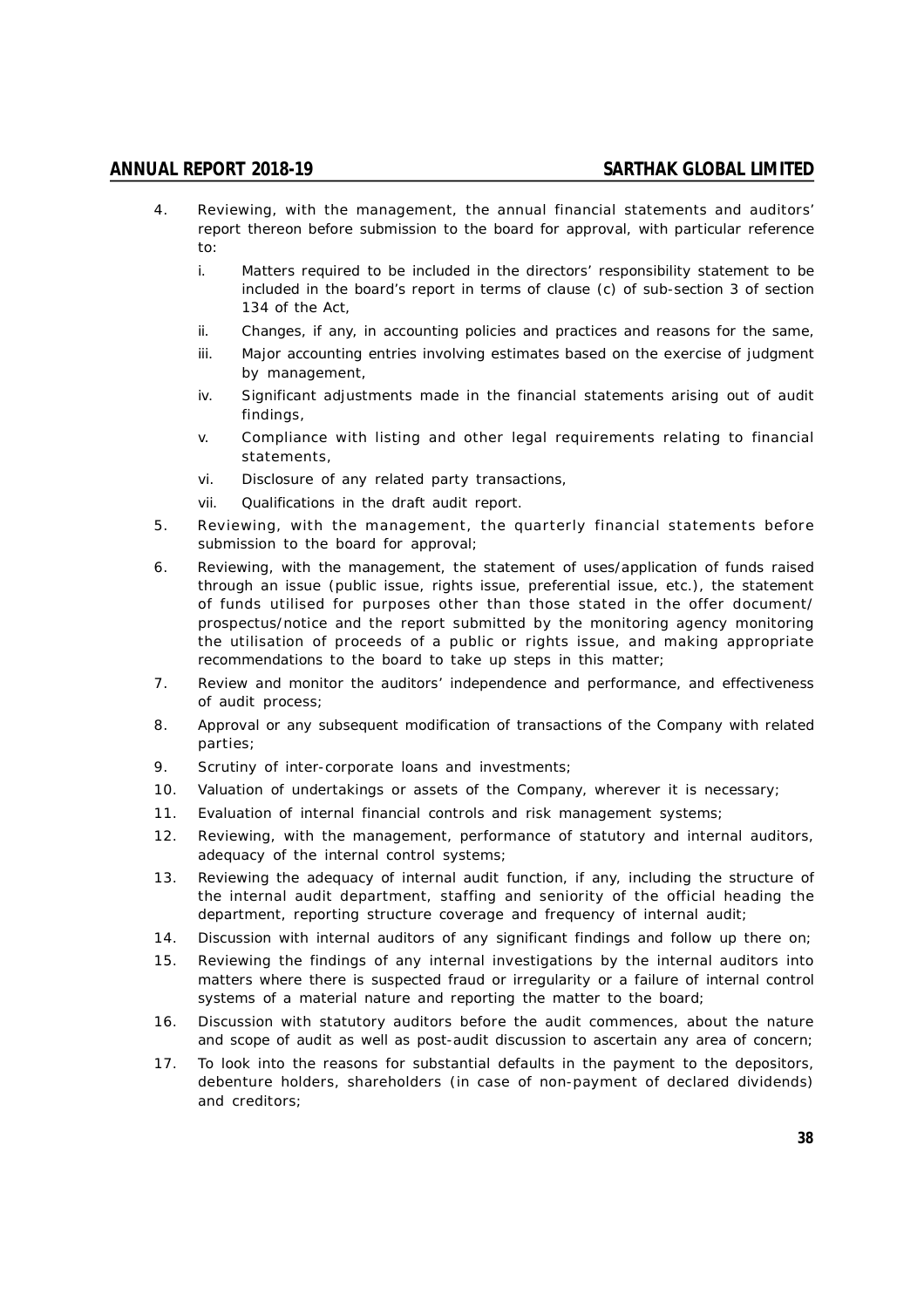- 18. To review the functioning of the Whistle Blower mechanism;
- 19. Approval of appointment of CFO;
- 20. Establish a vigil mechanism for directors and employees to report genuine concerns in such manner as may be prescribed;
- 21. To review the following information:
	- i. Management discussion and analysis of financial condition and results of operations;
	- ii. Statement of significant related party transactions (as defined by the Audit Committee), submitted by management;
	- iii. Management letters / letters of internal control weaknesses issued by the statutory auditors;
	- iv. Internal audit reports relating to internal control weaknesses; and
	- v. The appointment, removal and terms of remuneration of the Chief Internal Auditor.
- 22. The Audit Committee may call for the comments of the auditors about internal control systems, the scope of audit, including the observations of the auditors and review of financial statement before their submission to the Board and may also discuss any related issues with the internal and statutory auditors and the management of the Company.

The terms of reference specified by the Board to the audit committee are as contained under Regulation 18 of the SEBI (Listing Obligations and Disclosure requirements) Regulations, 2015 read with Section 177 of the Companies Act, 2013.

- c) Mr. Ritesh Sinvhal, Chairman of the Audit Committee was present in previous Annual General Meeting held on 24<sup>th</sup> September, 2018 to answer member's queries.
- d) Dates of the Audit Committee meetings and attendance:

The Committee met four times during the year on the following dates:

30<sup>th</sup> May, 2018; 14<sup>th</sup> August, 2018; 12<sup>th</sup> November, 2018; 13<sup>th</sup> February, 2019.

Mrs. Swati Sudesh Oturkar and Mr. Sunil Gangrade have attended four meetings, and Mr. Ritesh Sinvhal and Mr. Yogender Mohan Sharma have attended three meetings.

#### **B) NOMINATION AND REMUNERATION COMMITTEE**

The composition of the Nomination and Remuneration Committee and the terms of reference meet with the requirements of Regulation 19 of the SEBI (Listing Obligations and Disclosure requirements) Regulations, 2015 and provisions of the Companies Act, 2013.

a. Members of Committee:

The Composition of Nomination and Remuneration Committee as on 31.03.2019 is as under:

| Mr. Ritesh Sinyhal        | Chairman |
|---------------------------|----------|
| Mrs. Swati Sudesh Oturkar | Member   |
| Mr. Yogender Mohan Sharma | Member   |

- b. Brief terms of reference:
	- 1. To formulate the criteria for determining qualifications, positive attributes and independence of a director and recommend to the Board a policy, relating to the remuneration of the directors, key managerial personnel and other employees;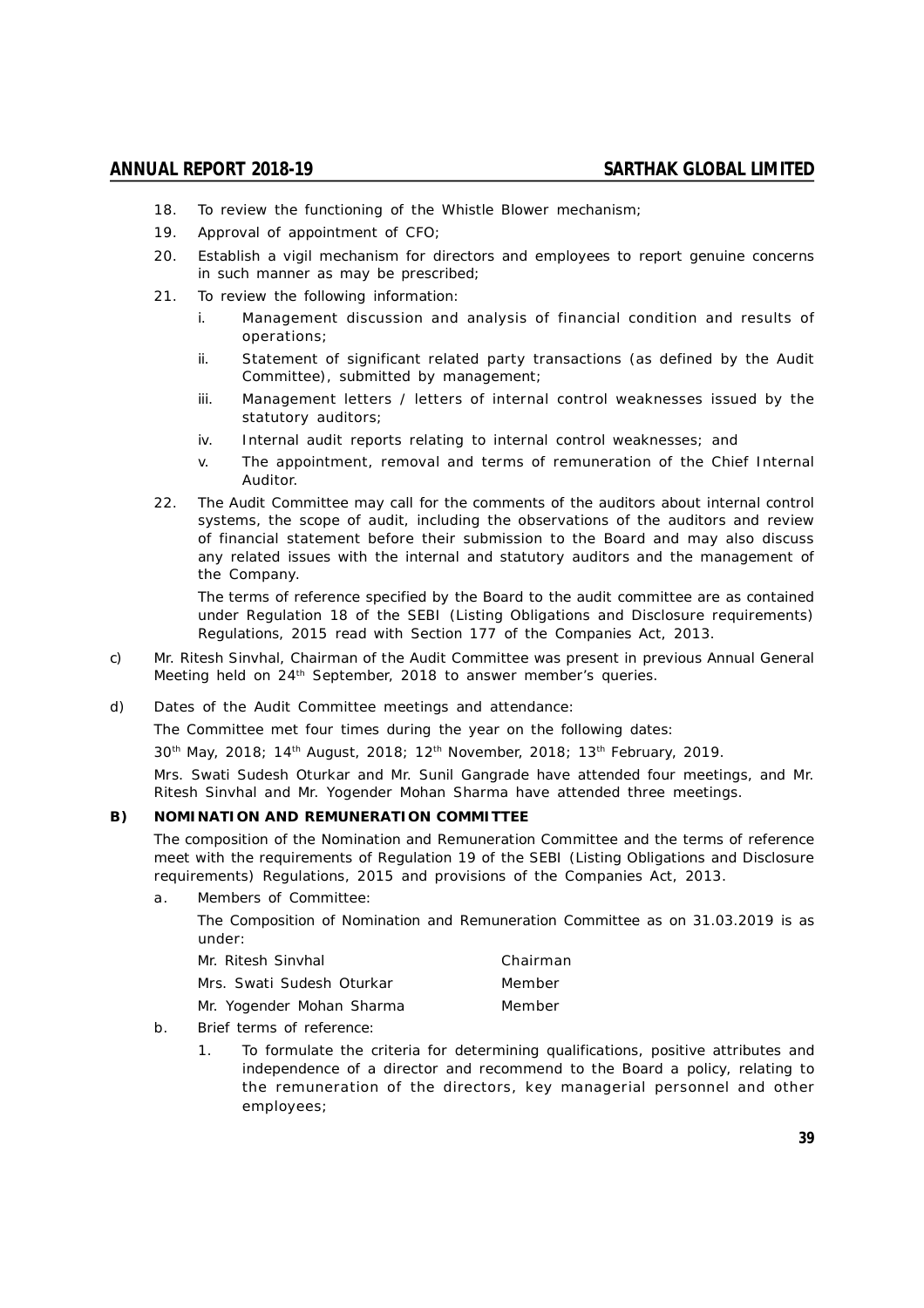- 2. To formulate criteria for evaluation of Independent Directors and the Board;
- 3. To carry out evaluation of every Director's performance;
- 4. To devise a policy on Board diversity;
- 5. To identify persons who are qualified to become directors and who may be appointed in senior management in accordance with the criteria laid down, and recommend to the Board their appointment and removal.
- 6. To recommend to the Board on remuneration payable to the Directors, Key managerial personnel and senior management.
- 7. To ensure that level and composition of remuneration is reasonable and sufficient, relationship of remuneration to performance is clear and meet appropriate performance benchmarks;
- 8. To carry out any other function as is mandated by the Board from time to time and / or enforced by any statutory notification, amendment or modification, as may be applicable;
- c) Dates of the Nomination and Remuneration Committee meetings and attendance:

The Committee met once during the year i.e. on 01<sup>st</sup> May, 2018.

Mr. Yogender Mohan Sharma, Mr. Ritesh Sinvhal and Mrs. Swati Sudesh Oturkar were present at the meeting.

- d) The details relating to remuneration of Directors, as required under SEBI (Listing Obligations and Disclosure requirements) Regulations, 2015, have been given under a separate heading, viz. 'DETAILS OF REMUNERATION TO DIRECTORS' in this report.
- e) The Policy on Directors' appointment and remuneration including criteria for determining qualifications, positive attributes, independence of a director and others matters is attached as "Annexure C" to the Directors' Report.
- f) Performance Evaluation Criteria for Independent Directors:

The performance evaluation criteria for independent directors is determined by the Nomination and Remuneration Committee. An indicative list of factors on which evaluation was carried out includes attendance, participation and contribution by a director, commitment, effective deployment of knowledge and expertise, integrity and maintenance of confidentiality and independence of behaviour and judgement.

#### **C) STAKEHOLDERS' RELATIONSHIP COMMITTEE:**

The Stakeholders' Relationship Committee has been constituted for redressal of investors complaint/grievances. The Committee's primary responsibility is to implement a smooth share transfer process, minimize shareholders/investor grievances and to strengthen investor's relation.

The composition of the Stakeholders' Relationship Committee and the terms of reference meet with the requirements of Regulation 20 of the SEBI (Listing Obligations and Disclosure requirements) Regulations, 2015 and provisions of the Companies Act, 2013.

a) Members of Committee:

The Composition of Stakeholders' Relationship Committee as on 31.03.2019 is as under:

- Mr. Yogender Mohan Sharma Chairman
- Mr. Ritesh Sinvhal Member
- Mr. Sunil Gangrade Member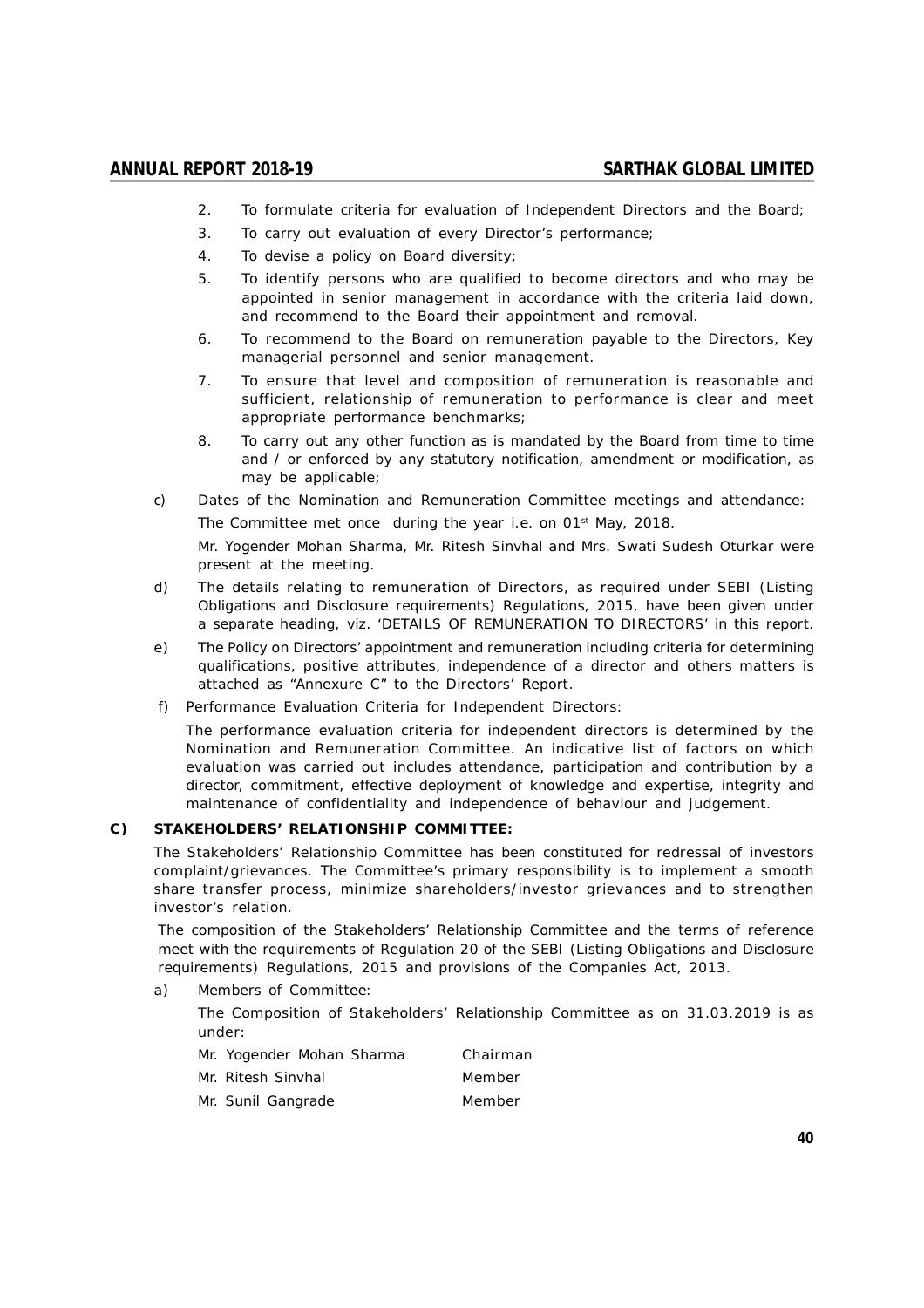- b) Name and designation of compliance officer: Ms. Ragini Chaturvedi, Company Secretary.
- c) During the financial year 2018-19, the committee held four meetings on following dates:

02<sup>nd</sup> June, 2018; 01<sup>st</sup> September, 2018, 14<sup>th</sup> November, 2018 and 26<sup>th</sup> February, 2019. Mr. Yogender Mohan Sharma and Mr. Ritesh Sinvhal have attended three meetings and Mr. Sunil Gangrade has attended all the meetings.

d) No investor complaints were received during the financial year 2018-19. All valid share transfers received during the year 2018-19 have been acted upon by the Company and as on 31<sup>st</sup> March, 2019 there were nil shares pending for transfer.

#### **D) RISK MANAGEMENT COMMITTEE:**

The Board of the Company has formed a Risk Management Committee to frame, implement and monitor the risk management plan and policy of the Company. The Committee is responsible for reviewing the risk management plan and ensuring its effectiveness.

a) Members of Committee:

The Composition of Risk Management Committee as on 31.03.2019 is as under:

| Mr. Yogendra Mohan Sharma | Chairman |
|---------------------------|----------|
| Mrs. Swati Sudesh Oturkar | Member   |
| Mr. Sunil Gangrade        | Member   |

b) The Committee met one time during the year on 08<sup>th</sup> August, 2018. Mr. Yogender Mohan Sharma, Mrs. Swati Sudesh Oturkar and Mr. Sunil Gangrade have attended the meeting.

#### **DETAILS OF REMUNERATION TO DIRECTORS:**

#### **A. REMUNERATION TO EXECUTIVE DIRECTORS**

The particulars of remuneration of executive director during the financial year 2018-19 are as under:

| <b>Name</b>        | Designation                   | Salary | Perauisites | Total    |
|--------------------|-------------------------------|--------|-------------|----------|
| Mr. Sunil Gangrade | Executive Director   4,72,500 |        |             | 4,72,500 |

As on 31<sup>st</sup> March, 2019, Non executive Directors were holding Nil Shares of the Company.

#### **B. REMUNERATION TO NON-EXECUTIVE DIRECTOR**

The Non-Executive Directors are paid sitting fees for every meeting of the Board and/or Committee attended by them. No commission was paid or payable to the Non-Executive Directors during the financial year 2018-19.

The sitting fees paid to all Non-Executive Directors for attending meetings of the Board and/or Committee thereof for the year ended 31.03.2019 is as follows:- Mr. Yogender Mohan Sharma -  $\bar{\xi}$  6,000/-, Mrs. Swati Sudesh Oturkar -  $\bar{\xi}$  6,000/- and Mr. Ritesh Sinvhal – ₹ 6,000/-.

#### **SERVICE CONTRACTS, SEVERANCE FEES AND NOTICE PERIOD**

Mr. Sunil Gangrade was appointed as whole-time director of the Company for a period of 5 years w.e.f. 01<sup>st</sup> March, 2017.

The appointment of the Executive Directors is governed by Resolutions passed by the Shareholders of the Company, which cover the terms and conditions of such appointment,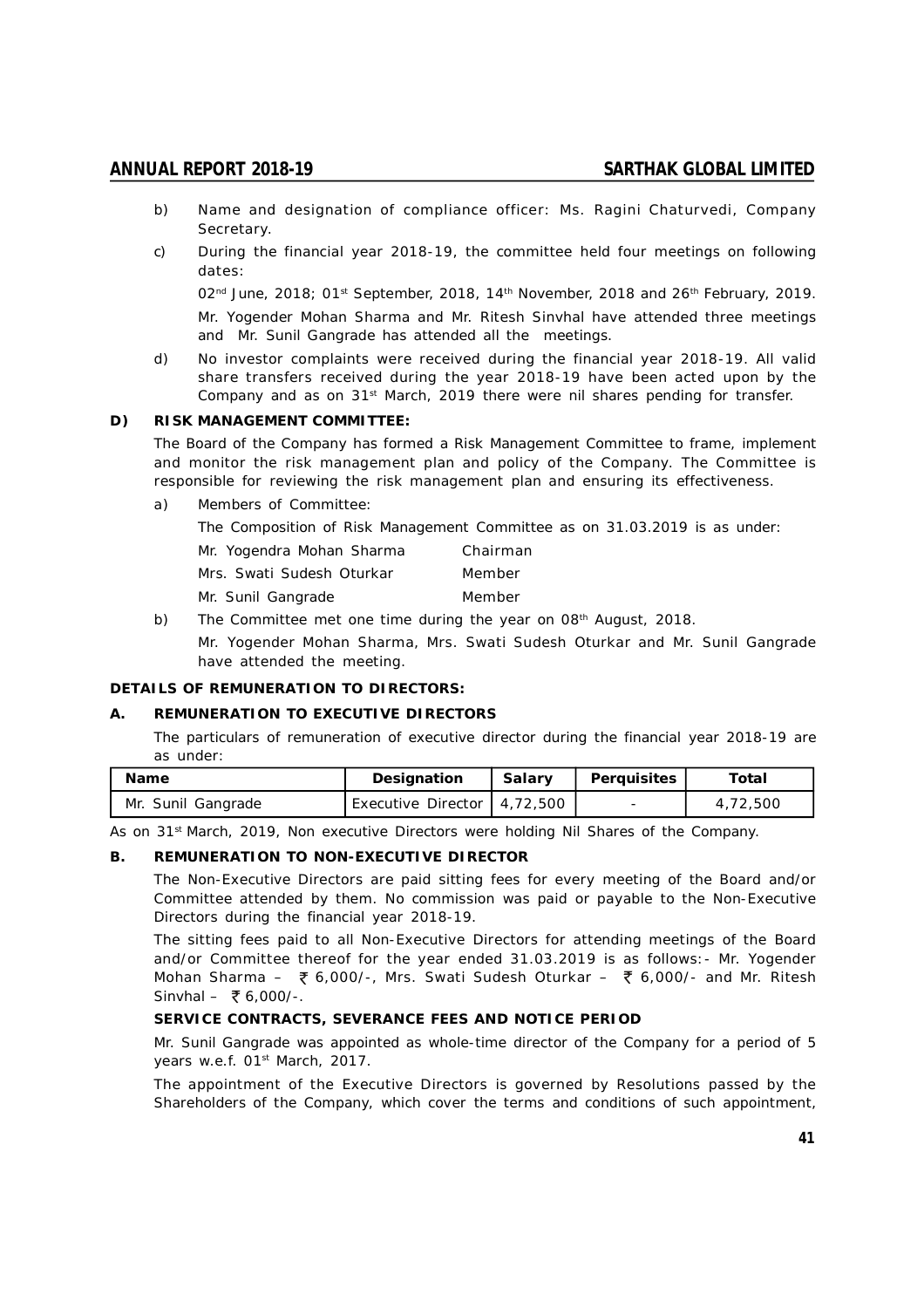read with the service rules of the Company. A separate Service Contract is not entered into by the Company with Executive Directors. No notice period or severance fee is payable to any Director.

#### **STOCK OPTION DETAILS**

The company has not granted any stock option to any of its director/employees.

#### **SEPARATE MEETINGS OF THE INDEPENDENT DIRECTORS**

During the year under review, one meeting of the Independent Directors held, without the attendance of Executive Directors and members of management. All the Independent Directors were present in that meeting.

The Independent Directors in the said meeting had, inter-alia:

- i. Reviewed the performance of non-independent directors and the Board as a whole;
- ii. Reviewed the performance of the Chairperson of the Company, taking into account the views of executive directors and non-executive directors;
- iii. Assessed the quality, quantity and timeliness of flow of information between the Company management and the Board that is necessary for the Board to effectively and reasonably perform their duties.

#### **GENERAL BODY MEETINGS:**

The last three Annual General Meetings of the Company were held as under:

| <b>YEAR</b> | <b>VENUE</b>                                                                                           | <b>DATE</b> | TIME         | SPECIAL RESOLUTION PASSED                                                                                                 |
|-------------|--------------------------------------------------------------------------------------------------------|-------------|--------------|---------------------------------------------------------------------------------------------------------------------------|
| $2015 - 16$ | Room No.4, Anna Bhavan,<br>3rd Floor, 87 C Devii<br>Ratansi Marg, Dana Munder,<br>Mumbai - (MH) 400009 | 30/09/2016  | 12.30 p.m.   | No Special Resolution<br>passed                                                                                           |
| $2016 - 17$ | Room No.4, Anna Bhavan,<br>3rd Floor, 87 C Devii<br>Ratansi Marg, Dana Munder,<br>Mumbai - (MH) 400009 | 26/09/2017  | $01.15$ p.m. | Special Resolution passed for<br>appointment of Mr. Sunil Gangrade<br>as Whole-time Director of the<br>Company            |
| 2017-18     | Room No.4, Anna Bhavan,<br>3rd Floor, 87 C Devii<br>Ratansi Marg, Dana Munder,<br>Mumbai - (MH) 400009 | 24/09/2018  | 01.45 p.m.   | Special Resolution passed for<br>re-appointment of Mr. Yogender<br>Mohan Sharma as Independent Director<br>of the Company |

All the special resolutions, if any, passed in the last three Annual General Meetings were put to vote by show of hands and were passed with the requisite majority.

#### **Extra-ordinary General Meeting:**

During the financial year 2018-19, No Extra Ordinary General Meeting of the Company was held.

#### **Postal Ballot:**

No postal ballot was conducted during the year under review. At present, there is no proposal for passing any Special Resolution through Postal Ballot.

#### **MEANS OF COMMUNICATIONS:**

The quarterly and yearly financial results of the Company are published in the newspapers namely Free Press Journal & Navshakti (both Mumbai edition). The Company has a website, namely *www.sarthakglobal.com* for displaying its results.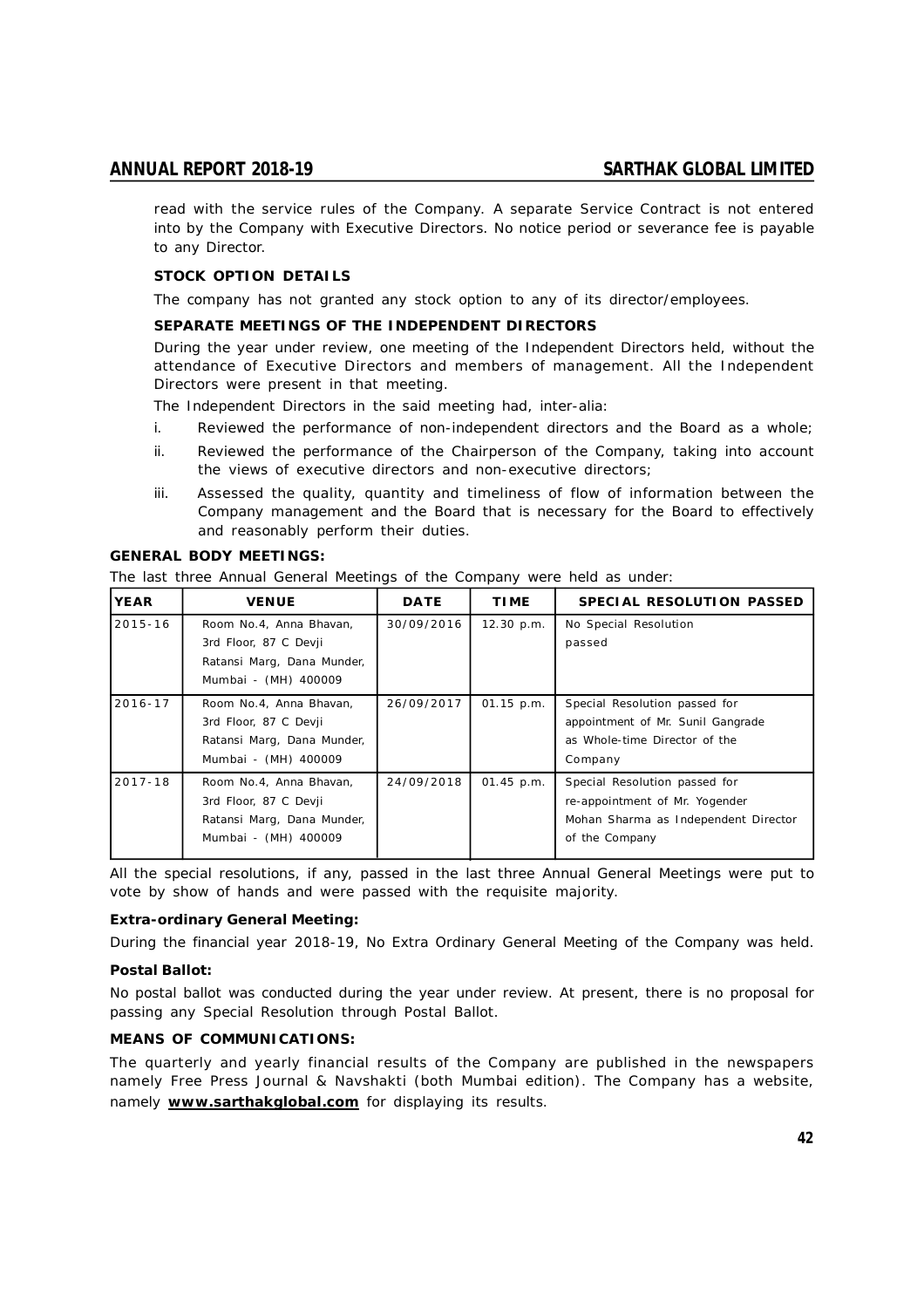#### **SARTHAK GLOBAL LIMITED**

#### **RECONCILIATION OF SHARE CAPITAL AUDIT**

A qualified Practicing Company Secretary carried out Reconciliation of Share Capital Audit to reconcile the total Admitted Capital with National Securities Depository Limited (NSDL) and Central Depository Services (India) Limited (CDSL) and the total Issued and Listed Capital. The audit confirms that the total Issued/ Paid-up Capital is in agreement with the total number of shares in physical forms and the total number of dematerialized shares held with NSDL and CDSL.

#### **GENERAL SHAREHOLDERS INFORMATION:**

#### **Date, Time & Venue of the Annual General Meeting :**

27<sup>th</sup> September, 2019 at 1:45 p.m. at Room No. 4, Anna Bhuvan, 3<sup>rd</sup> Floor,

87C Devji Ratansi Marg, Dana Bunder, Mumbai (MH) - 400 009

#### **Financial Year :**

01st April, 2018 - 31st March, 2019

#### **Dividend Payment Date**

No Dividend was recommended by the Board of the Directors for financial 2018-19.

#### **Suspension of Securities**

Nil

#### **Financial Calendar : 2019-20**

Financial Reporting (tentative) for Quarter ending :

| June 30, 2019      |    | August, 2019   |
|--------------------|----|----------------|
| September 30, 2019 |    | November, 2019 |
| December 31, 2019  |    | February, 2020 |
| March 31, 2020     | ۰. | May, 2020      |

#### **Date of Book closure:**

20<sup>th</sup> September, 2019 to 27<sup>th</sup> September, 2019 (Both days inclusive)

#### **Listing on Stock Exchanges at:**

The Bombay Stock Exchange Limited (Stock Code: 530993)

#### **Listing fees:**

Paid to the Bombay Stock Exchange (BSE) for the financial year 2018-19.

#### **Electronic connectivity:**

The National Security Depository Ltd. & the Central Depository Services (India) Ltd.

#### **ISIN No. at NSDL / CDSL**

INE 075 H01019

#### **Market Price1 Data:**

The monthly high & low share prices of the Company traded at the Bombay Stock Exchange from 01<sup>st</sup> April, 2018 to 31<sup>st</sup> March, 2019 are given below: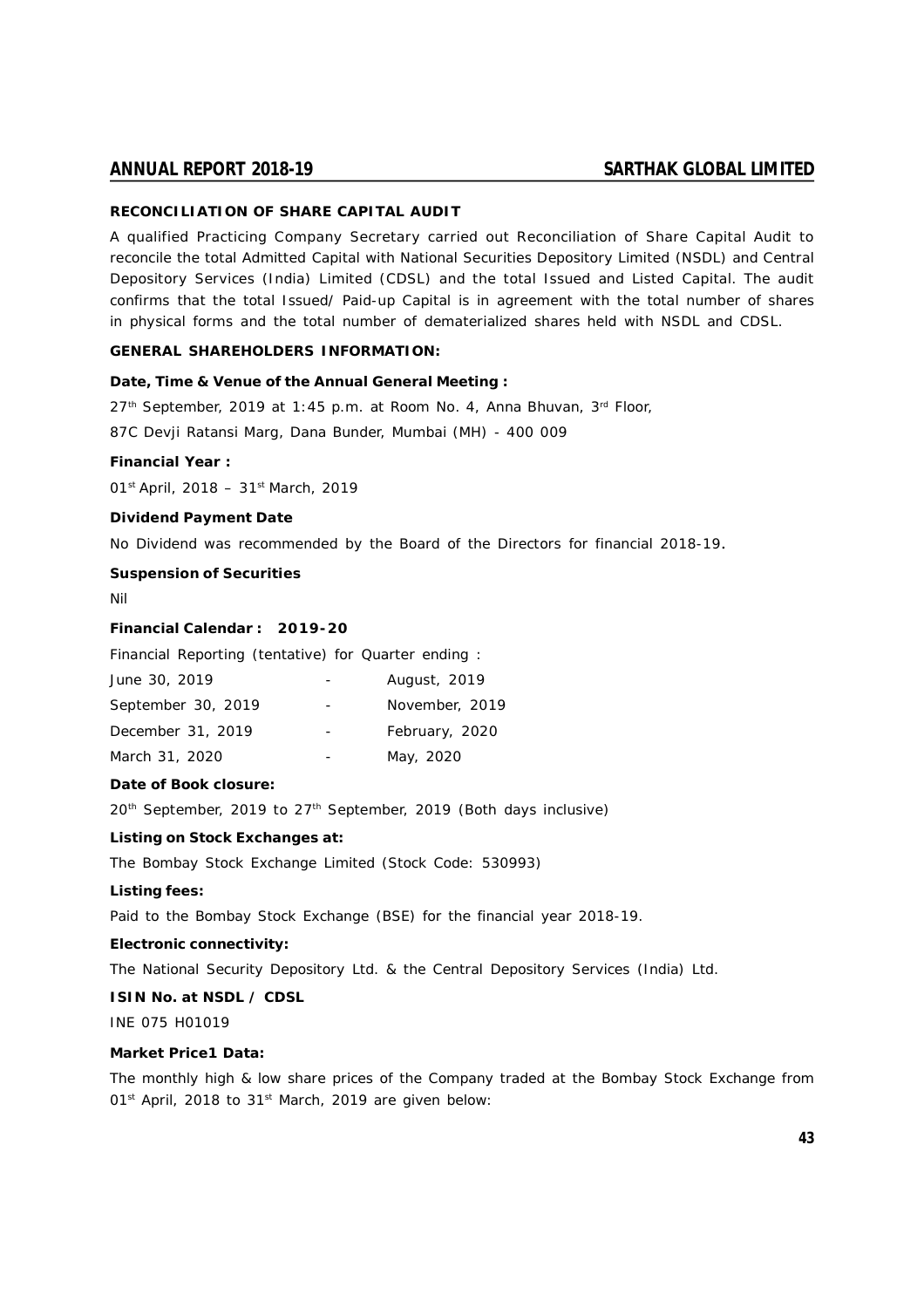# **SARTHAK GLOBAL LIMITED**

| <b>Month</b><br>The Bombay Stock Exchange Ltd. |                        |                       |  |
|------------------------------------------------|------------------------|-----------------------|--|
|                                                | Month High Price (Rs.) | Month Low Price (Rs.) |  |
| Apr-18                                         | 7.40                   | 6.68                  |  |
| May-18                                         | 7.35                   | 7.00                  |  |
| $Jun-18$                                       | 10.76                  | 7.70                  |  |
| Jul-18                                         | 11.28                  | 7.05                  |  |
| Aug-18                                         | 7.36                   | 5.91                  |  |
| $Sep-18$                                       | 6.20                   | 5.40                  |  |
| Oct-18                                         |                        |                       |  |
| <b>Nov-18</b>                                  |                        |                       |  |
| $Dec-18$                                       |                        |                       |  |
| $Jan-19$                                       |                        |                       |  |
| $Feb-19$                                       | 5.40                   | 5.40                  |  |
| Mar-19                                         |                        |                       |  |

#### **Share Price Performance in comparison to BSE Sensex as on March 31, 2019 :**



#### **Distribution of Equity Shareholding and its pattern as on 31st March, 2019**

|                           | <b>Shareholding Pattern</b> |                |  |
|---------------------------|-----------------------------|----------------|--|
| Category                  | No. of Shares               | Shareholding % |  |
| Promoters                 | 21,81,600                   | 72.72          |  |
| Domestic Corporate Bodies | 4,71,437                    | 15.71          |  |
| Indian Public             | 3,46,963                    | 11.57          |  |
| NRIS/OCBS/FIIS            |                             |                |  |
|                           | 30,00,000                   | 100.00         |  |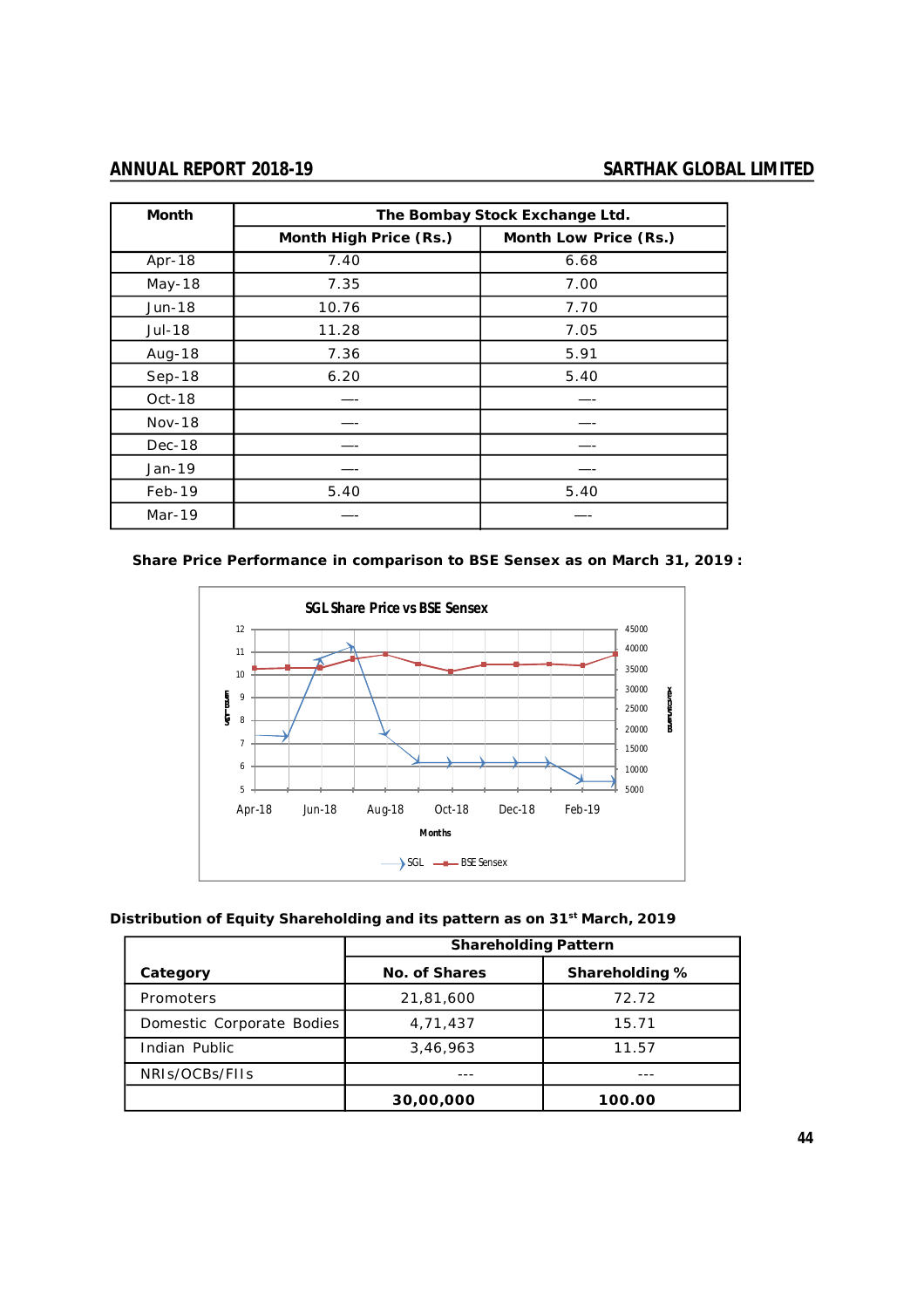#### **SARTHAK GLOBAL LIMITED**

|                                 | <b>Share Class</b> | No. of Equity Shares |                |  |
|---------------------------------|--------------------|----------------------|----------------|--|
| No. of Shares<br>No. of Holders |                    | Shares held          | Shareholding % |  |
| Up to 500                       | 402                | 1,27,580             | 4.25           |  |
| 501-1000                        | 41                 | 32,715               | 1.09           |  |
| 1001-2000                       | 15                 | 22,120               | 0.74           |  |
| 2001-3000                       | 11                 | 26,425               | 0.88           |  |
| 3001-4000                       | $\mathbf{1}$       | 3,600                | 0.12           |  |
| 4001-5000                       | 3                  | 13,200               | 0.44           |  |
| 5001-10000                      | 10                 | 86,460               | 2.82           |  |
| 10001 and above                 | 25                 | 26,87,900            | 89.60          |  |
| <b>Total</b>                    | 508                | 30,00,000            | 100.00         |  |

#### **Distribution of Equity Shareholding 31.03.2019**

#### **Dematerialization of shares and liquidity**

The Company's shares are traded compulsorily in demat mode under ISIN code INE 075 H01019. The National Securities Depository Limited (NSDL) and the Central Depository Services Ltd. (CDSL) are the depositories, holding Company's share in demat mode. As on  $31<sup>st</sup>$  March, 2019 out of 30,00,000 equity shares of Rs. 10/- each 8,65,100 equity shares which is 28.83% of total equity are now held in electronic form.

#### **Outstanding GDRs/ ADRs/Warrants or any Convertible instruments, conversion date and likely impact on equity**

There are no outstanding GDRs/ ADRs / Warrants / Convertible instruments of the Company and hence, the same is not applicable to the Company.

#### **Commodity price risks or Foreign Exchange risk and hedging activities:**

The management of the Company takes effective steps timely to minimise commodity price risks and also hedges its exposure.

#### **Plant Location**

NIL

#### **Address for correspondence:**

Sarthak Global Limited 170/10, Film Colony, R.N.T. Marg, Indore-452 001, (M.P.), Phone No. 0731-4279626 Email : sgl@sarthakglobal.com

**List of all credit ratings obtained by the entity along with any revisions thereto during the relevant financial year, for all debt instruments of such entity or any fixed deposit programme or any scheme or proposal of the listing entity involving mobilization of funds, whether in India or abroad**

Not Applicable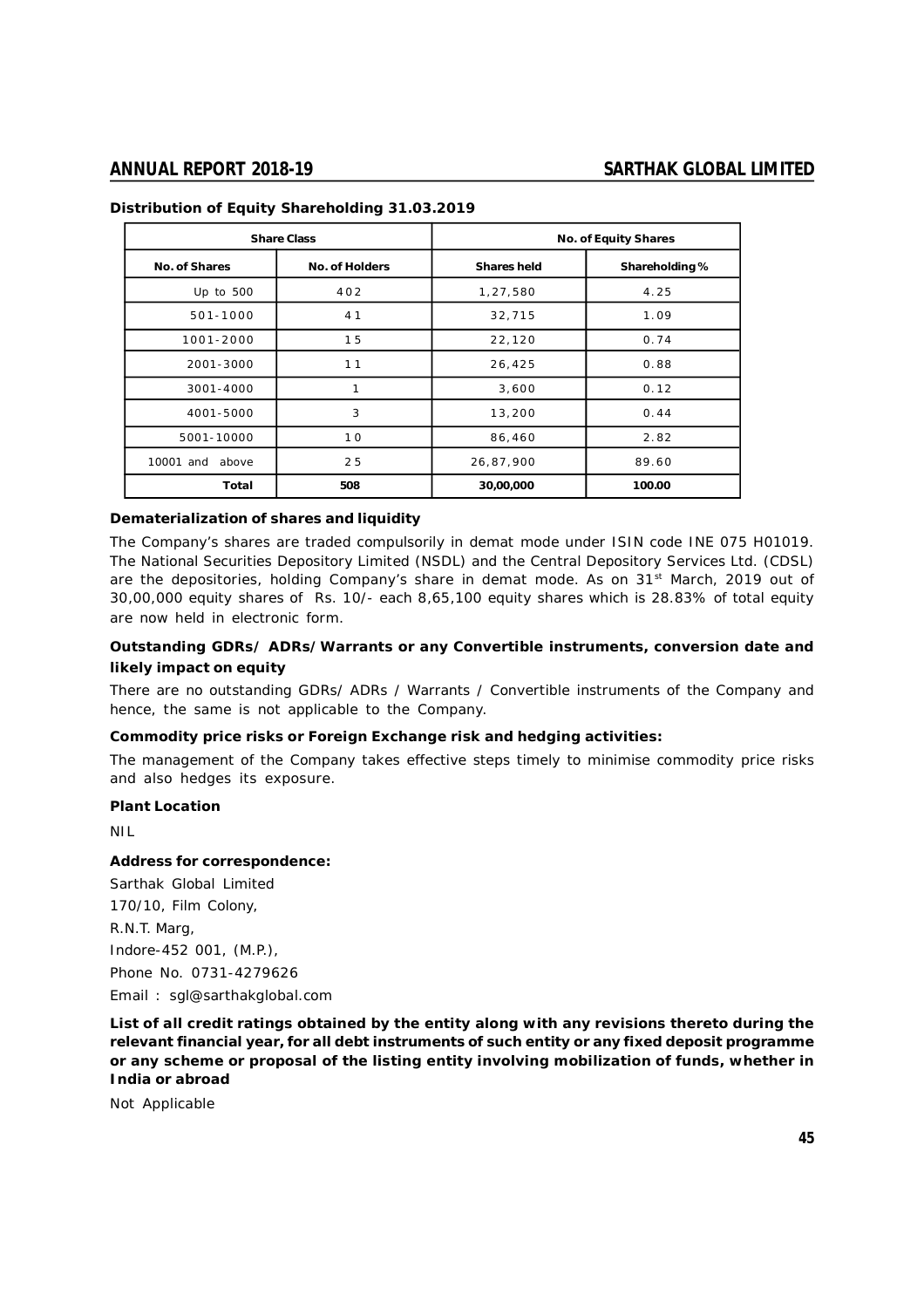#### **OTHER DISCLOSURES:**

- **a.** The Company did not have any related party transactions, which may have potential conflict with its interest at large.
- **b.** The Company has complied with the requirements of the requiatory authorities on capital markets and no penalties have been imposed against it in the last three years.
- **c.** The Company has adopted a Whistle Blower Policy and has established the necessary Vigil Mechanism for employees and directors to report concerns about unethical behavior. No person has been denied access to the audit committee.
- **d.** The Company has complied with the mandatory requirements as stipulated under the SEBI (Listing Obligations and Disclosure Requirements) Regulations, 2015.
- **e. Web link where policy for determining 'material' subsidiaries is disclosed:** http://www.sarthakglobal.com/imagesPolicy%20for%20determining%20 Material%20 Subsidiary.pdf
- **f. Web link where policy on dealing with related party transactions is disclosed**: http://www.sarthakglobal.com/images/Related\_Party\_Policy-SGL.pdf
- **g. Disclosure of commodity price risks and commodity hedging activities:** The management of the Company takes effective steps timely to minimize commodity price risks and also hedges its exposure.
- **h. Details of utilization of funds raised through preferential allotment or qualified institutions placement as specified under Regulation 32(7A)** Not Applicable
- **i. A certificate from practicing company secretary confirming that none of the Directors on the board of the Company were debarred or disqualified from being re-appointed under retirement by rotation and/or continuing as Directors of the Company by the SEBI, Ministry of Corporate Affairs or any other statutory authorities.**

Attached as '*Annexure I'*

**j. Details of Fees paid to Statutory Auditors – Palak Vaid & Company, Chartered Accountants**

Statutory Audit Fees  $-$  ₹ 35,000/-

**k. Disclosures in relation to the Sexual Harassment of Women at Workplace (Prevention, Prohibition and Redressal) Act, 2013**

No. of Complaints filed during the financial year – NIL

- No. of Complaints disposed of during the financial year NIL
- No. of Complaints pending as on end of the financial year NIL

#### **CEO/CFO CERTIFICATE**

In terms of regulation 17(8) of the Listing Regulations, the Managing Director & CEO and the CFO made a certification to the Board of Directors in the prescribed format for the year at the review, which has been reviewed by the Audit Committees and taken on record by the Board. The same is attached as '*Annexure II'.*

#### **CEO CERTIFICATION**

The Certificate from CEO as required under Part D of Schedule V of the Listing Regulations containing declaration as to affirming compliance with the Code of Conduct of Board of Directors and Senior Management attached as *Annexure III.*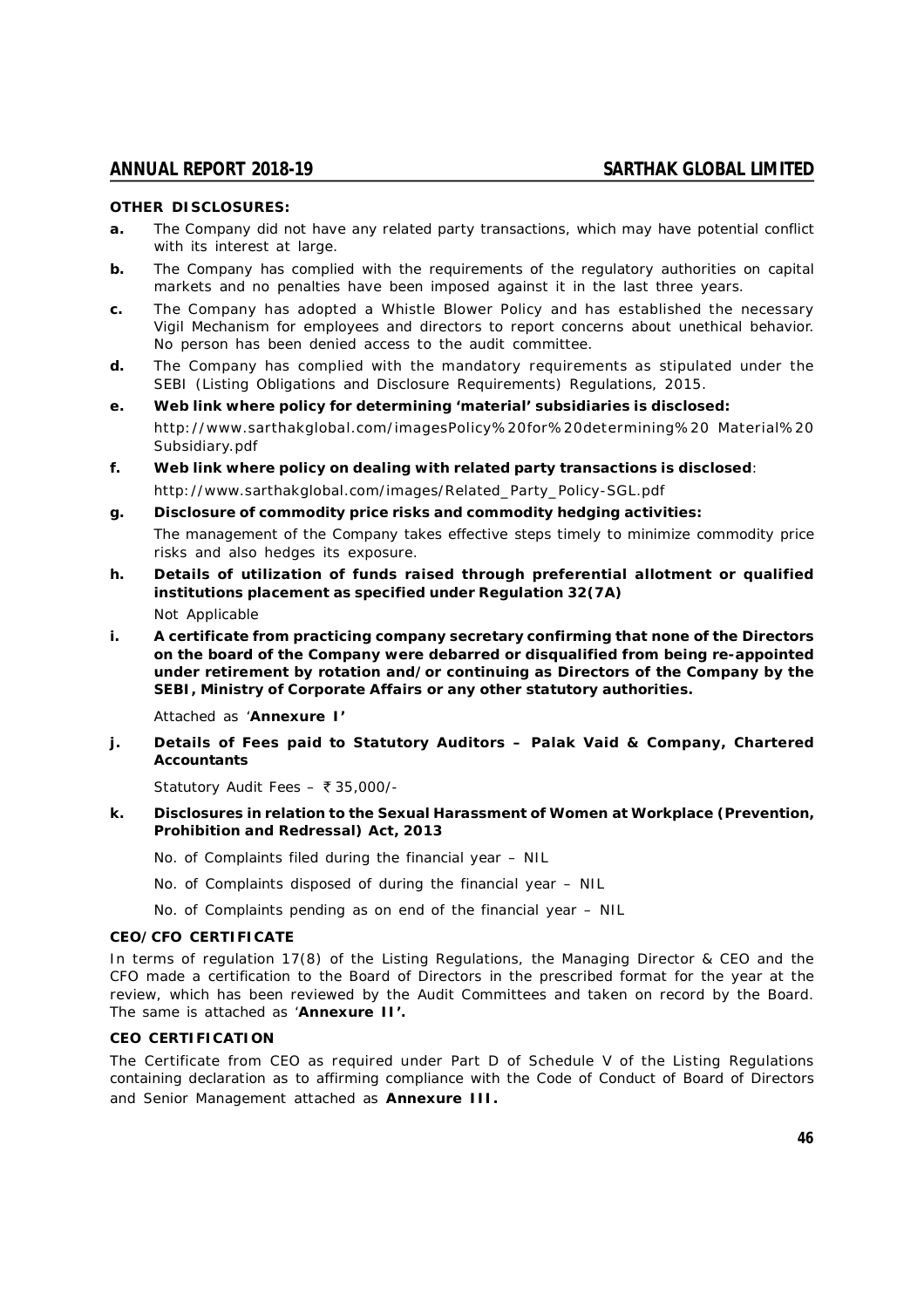#### **COMPLIANCE CERTIFICATE ON CORPORATE GOVERNANCE**

Certificate from M/s Gangrade Purviya & Associates, Practicing Company Secretaries, confirming compliances with the conditions of Corporate Governance as stipulated under the Listing Regulations attached as '*Annexure IV.'.*

#### **DISCLOSURES WITH RESPECT TO DEMAT SUSPENSE ACCOUNT/ UNCLAIMED SUSPENSE ACCOUNT**

Not Applicable

#### **RECONCILIATION OF SHARE CAPITAL AUDIT**

A qualified Practicing Company Secretary carried out Reconciliation of Share Capital Audit to reconcile the total Admitted Capital with National Securities Depository Limited (NSDL) and Central Depository Services (India) Limited (CDSL) and the total Issued and Listed Capital. The audit confirms that the total Issued/ Paid-up Capital is in agreement with the total number of shares in physical forms and the total number of dematerialized shares held with NSDL and CDSL.

#### **Annexure I**

#### **CERTIFICATE ON NON-DISQUALIFICATION OF DIRECTORS**

*[pursuant to clause 10 (i) of the Part C of Schedule V read with Regulation 34(3) of the SEBI (Listing Obligations and Disclosure Requirements) Regulations, 2015 as amended]*

I have examined the relevant registers, records, forms, returns and disclosures received from the Directors of **Sarthak Global Limited** having CIN L99999MH1985PLC136835 and having registered office at 609, FLOOR -6, WEST WING TULSIANI CHAMBERS, NARIMAN POINT Mumbai MH 400021 (hereinafter referred to as 'the Company'), produced before me by the Company for the purpose of issuing this Certificate, in accordance with Regulation 34(3) read with Schedule V Para-C Sub clause 10(i) of the Securities Exchange Board of India (Listing Obligations and Disclosure Requirements) Regulations, 2015.

I hereby certify that none of the Directors on the Board of the Company as stated below for the Financial Year ending on 31st March, 2019 have been debarred or disqualified from being appointed or continuing as Directors of the Companies by the Securities and Exchange Board of India, Ministry of Corporate Affairs, or any such other Statutory Authority.

| S.No. | Name of Director      | <b>DIN</b> | Designation            |
|-------|-----------------------|------------|------------------------|
|       | YOGENDER MOHAN SHARMA | 03644480   | Independent Director   |
| 2.    | SUNIL GANGRADE        | 00169221   | Whole-time Director    |
|       | SWATI SUDESH OTURKAR  | 07024890   | Non-Executive Director |
| -4.   | RITESH SINVHAL        | 07969340   | Independent Director   |

**For M/s Gangrade Purviya & Associates**

(Practicing Company Secretaries)

Place : Indore **CS Kamlesh Purviya** Dated : 13<sup>th</sup> August, 2019 **Partner** Partner Partner Partner Partner Partner Partner FCS No.: 10286; C P No.: 12960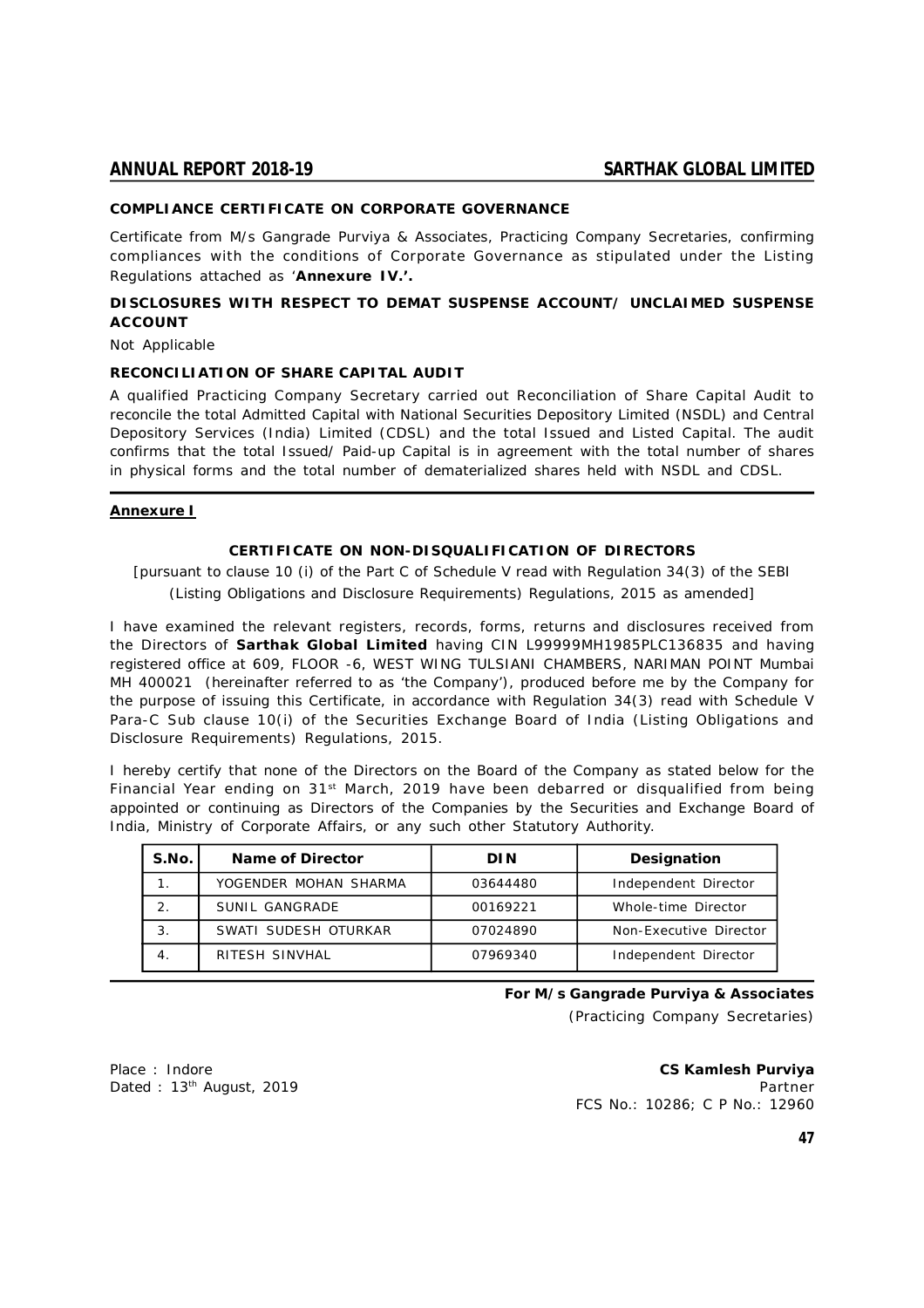#### **Annexure II**

#### **CEO/CFO CERTIFICATION**

To

The Board of Directors,

# **SARTHAK GLOBAL LIMITED**

In relation to the Audited Financial Accounts of the Company as at March 31, 2019, we hereby certify that:

- (a) We have reviewed financial statements and the cash flow statement for the year ended March 31, 2019 and that to the best of our knowledge and belief:
	- (i) These statements do not contain any materially untrue statement or omit any material fact or contain statements that might be misleading;
	- (ii) These statements together present a true and fair view of the Company's affairs and are in compliance with existing accounting standards, applicable laws and regulations.
- (b) There are, to the best of our knowledge and belief, no transactions entered into by the Company during the year ended March 31, 2019, which is fraudulent, illegal or violative of the Company's code of conduct.
- (c) We accept responsibility for establishing and maintaining internal controls for financial reporting and we have evaluated the effectiveness of internal control systems of the Company pertaining to financial reporting and we have disclosed to the auditors and the Audit Committee, deficiencies in the design or operation of such internal controls, if any, of which we are aware and the steps have taken or proposed to be taken to rectify these deficiencies.
- (d) We have indicated to the auditors and the Audit committee, wherever applicable:
	- (i) Significant changes in internal control over financial reporting during the year;
	- (ii) Significant changes in accounting policies during the year and that the same have been disclosed in the notes to the financial statements; and
	- (iii) Instances of significant fraud of which they have become aware and the involvement therein, if any, of the management or an employee having a significant role in the Company's internal control system over financial reporting.

**SUNIL GANGRADE** Whole-time Director DIN: 00169221

Place : Indore **Pinkesh Gupta**

Dated : 30<sup>th</sup> May, 2019 **CFO** 

# **Annexure III Declaration on Compliance of Code of Conduct** The Board members & senior management personnel have affirmed compliance with the code of conduct for the directors & senior management for the year ended 31<sup>st</sup> March, 2019. Place : Indore For Sarthak Global Limited Date : 13.08.2019 **SUNIL GANGRADE** Whole-time Director DIN : 00169221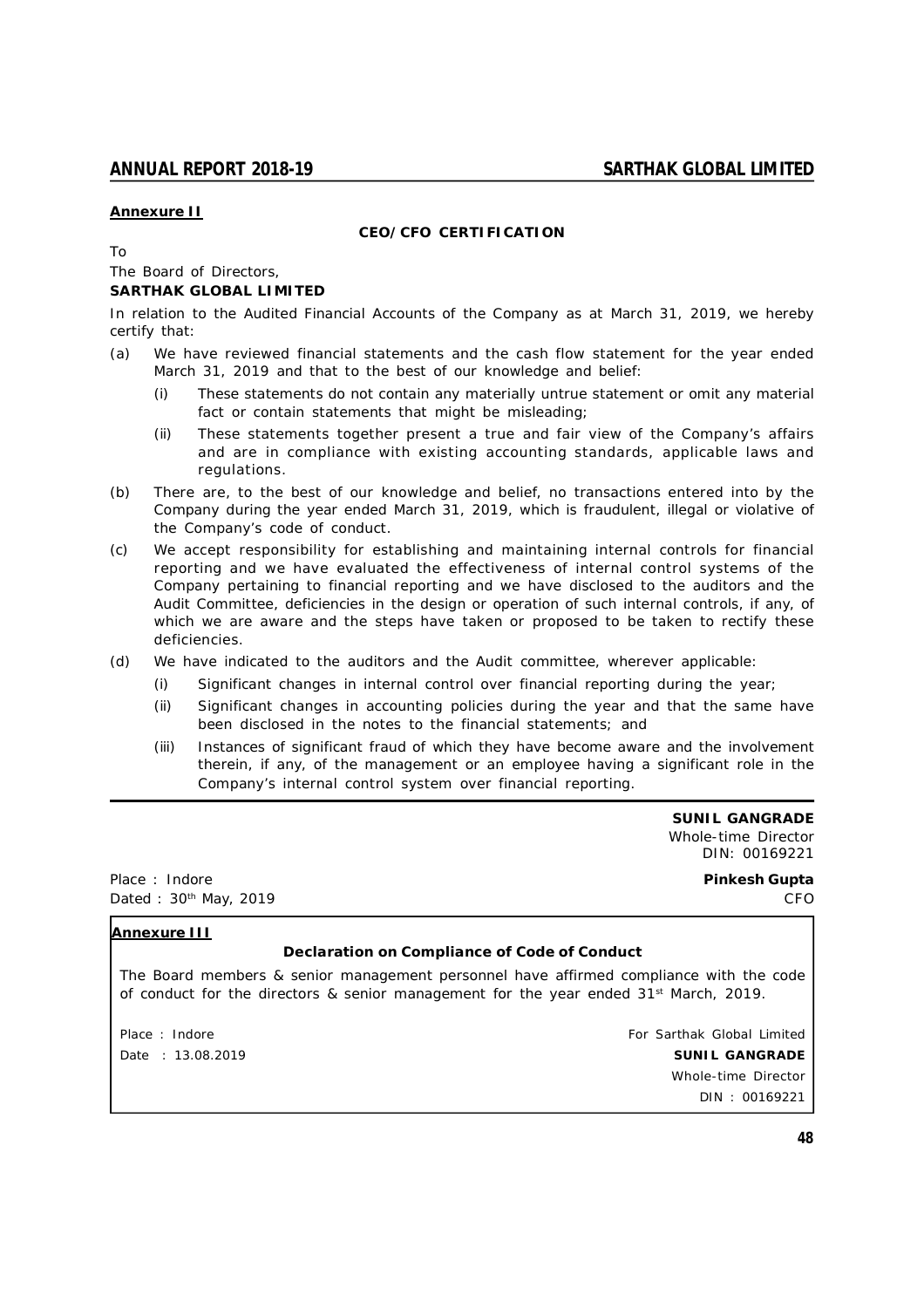#### **Annexure IV**

#### **Certificate on Corporate Governance**

# To The Members of **SARTHAK GLOBAL LIMITED**

We have examined the compliances of conditions of corporate governance by Sarthak Global Limited ('the Company') for the year ended March 31, 2019 as stipulated in regulations 17 to 27 and clauses (b) to (i) of Regulation 46(2) and para C and D of Schedule V of the Securities and Exchange Board of India (Listing Obligations and Disclosure Requirements) Regulations, 2015 ("SEBI Listing Regulations").

The compliance of the conditions of Corporate Governance is the responsibility of the management. Our examination was limited to a review of procedures and implementation thereof, as adopted by the Company for ensuring compliance to the conditions of Corporate Governance. It is neither an audit nor an expression of opinion on the financial statements of the Company.

In our opinion and to the best of our information and according to the explanations given to us, and the representations made by the Directors and the management, we certify that the Company has complied with the conditions of Corporate Governance as stipulated in the SEBI Listing Regulations for the year ended on March 31, 2019.

We further state that such compliance is neither an assurance as to the future viability of the Company nor of the efficiency or effectiveness with which the management has conducted the affairs of the Company.

> **For M/s Gangrade Purviya & Associates** (Practicing Company Secretaries)

Place : Indore **CS Kamlesh Purviya** Dated : 13<sup>th</sup> August, 2019 **Partner** FCS No.: 10286; C P No.: 12960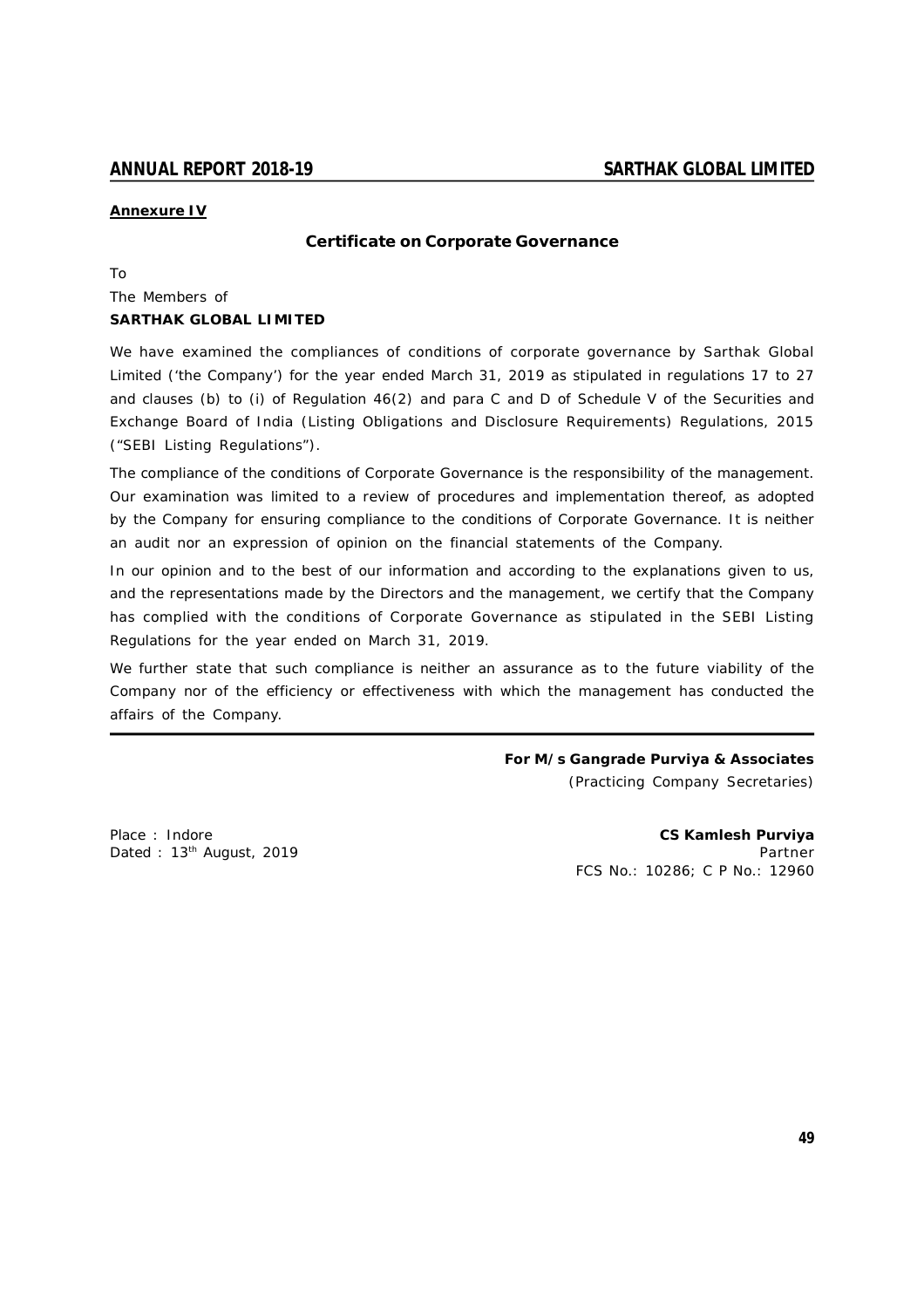# **PALAK VAID PALAK VAID & COMPANY**

**ACA, DISA Chartered Accountants**

D1-D2, 35, PNB Compound Civil Lines Rudrapur-263153 Cell No. 99075-58880

#### **INDEPENDENT AUDITOR'S REPORT**

#### **TO THE MEMBERS OF SARTHAK GLOBAL LIMITED**

#### **Report on the Financial Statements**

#### **Opinion**

We have audited the Financial Statements of **Sarthak Global Limited** ("the Company"), which comprise the Balance sheet as at 31st March 2019, and the statement of Profit and Loss (including other comprehensive income), statement of changes in equity and statement of cash flows for the year then ended, and notes to the Financial Statements, including a summary of significant accounting policies and other explanatory information.

In our opinion and to the best of our information and according to the explanations given to us, the aforesaid Financial Statements give the information required by the Companies Act, 2013 in the manner so required and give a true and fair view in conformity with accounting principles generally accepted in India, of the state of affairs of the company as at 31<sup>st</sup> March, 2019, and its profit, total comprehensive income, the changes in equity and its cash flows for the year ended on that date.

#### **Basis for Opinion**

We conducted our audit in accordance with the Standards on Auditing (SAs) specified under section 143(10) of the Companies Act, 2013. Our responsibilities under those Standards are further described in the *Auditor's Responsibilities for the Audit of the Ind AS Financial Statements* section of our report. We are independent of the Company in accordance with the *Code of Ethics* issued by the Institute of Chartered Accountants of India together with the ethical requirements that are relevant to our audit of the Financial Statements under the provisions of the Companies Act, 2013 and the Rules thereunder and we have fulfilled our other ethical responsibilities in accordance with these requirements and the Code of Ethics. We believe that the audit evidence we have obtained is sufficient and appropriate to provide a basis for our opinion.

#### **Other Information**

The Company's Board of Directors is responsible for the other information. The other information obtained at the date of this auditor's report is information included in the Annual report, but does not include the financial statements and our auditor's report thereon.

Our opinion on the financial statements does not cover the other information and we do not express any form of assurance conclusion thereon.

In connection with our audit of the financial statements, our responsibility is to read the other information and, in doing so, consider whether the other information is materially inconsistent with the financial statements or our knowledge obtained in the audit, or otherwise appears to be materially misstated.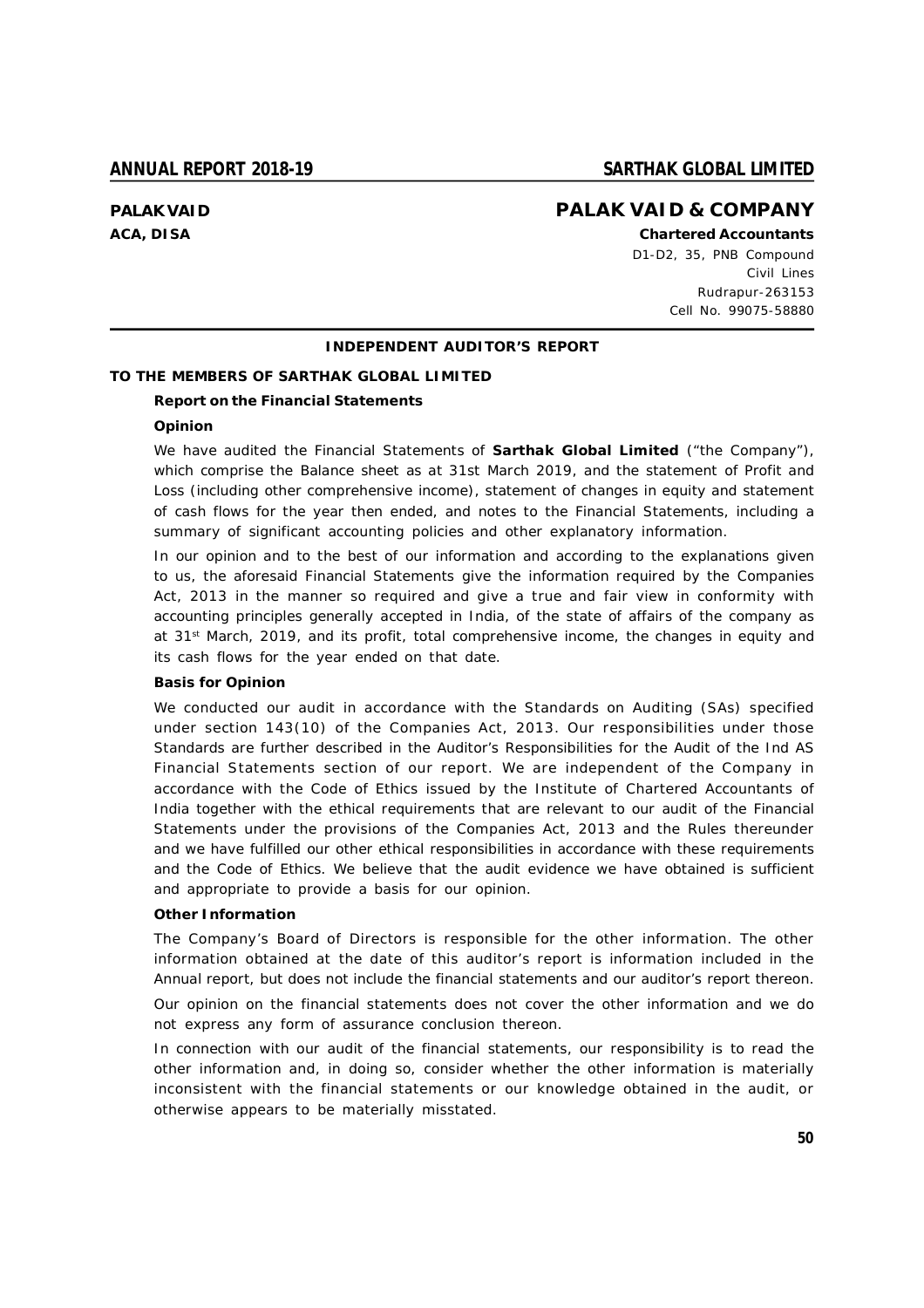If, based on the work we have performed on the other information obtained prior to the date of this auditor's report, we conclude that there is a material misstatement of this other information, we are required to report that fact. We have nothing to report in this regard.

#### **Responsibilities of Management and Those Charged with Governance for the Standalone Financial Statements**

The Company's Management and Board of Directors is responsible for the matters stated in section 134(5) of the Companies Act, 2013 ("the Act") with respect to the preparation of these Financial Statements that give a true and fair view of the state of affairs, profit and other comprehensive income, changes in equity and cash flows of the Company in accordance with the accounting principles generally accepted in India, including the Indian Accounting Standards specified under section 133 of the Act. This responsibility also includes maintenance of adequate accounting records in accordance with the provisions of the Act for safeguarding of the assets of the Company and for preventing and detecting frauds and other irregularities; selection and application of appropriate accounting policies; making judgments and estimates that are reasonable and prudent; and design, implementation and maintenance of adequate internal financial controls, that were operating effectively for ensuring the accuracy and completeness of the accounting records, relevant to the preparation and presentation of the financial statement that give a true and fair view and are free from material misstatement, whether due to fraud or error.

In preparing the financial statements, management and Board of Directors are responsible for assessing the Company's ability to continue as a going concern, disclosing, as applicable, matters related to going concern and using the going concern basis of accounting unless management either intends to liquidate the Company or to cease operations, or has no realistic alternative but to do so.

Board of Directors are also responsible for overseeing the Company's financial reporting process.

#### **Auditor's Responsibilities for the Audit of the Financial Statements**

Our objectives are to obtain reasonable assurance about whether the Financial Statements as a whole are free from material misstatement, whether due to fraud or error, and to issue an auditor's report that includes our opinion. Reasonable assurance is a high level of assurance, but is not a guarantee that an audit conducted in accordance with SAs will always detect a material misstatement when it exists. Misstatements can arise from fraud or error and are considered material if, individually or in the aggregate, they could reasonably be expected to influence the economic decisions of users taken on the basis of these Financial Statements.

As part of an audit in accordance with SAs, we exercise professional judgment and maintain professional skepticism throughout the audit. We also:

a. Identify and assess the risks of material misstatement of the Financial Statements, whether due to fraud or error, design and perform audit procedures responsive to those risks, and obtain audit evidence that is sufficient and appropriate to provide a basis for our opinion. The risk of not detecting a material misstatement resulting from fraud is higher than for one resulting from error, as fraud may involve collusion, forgery, intentional omissions, misrepresentations, or the override of internal control.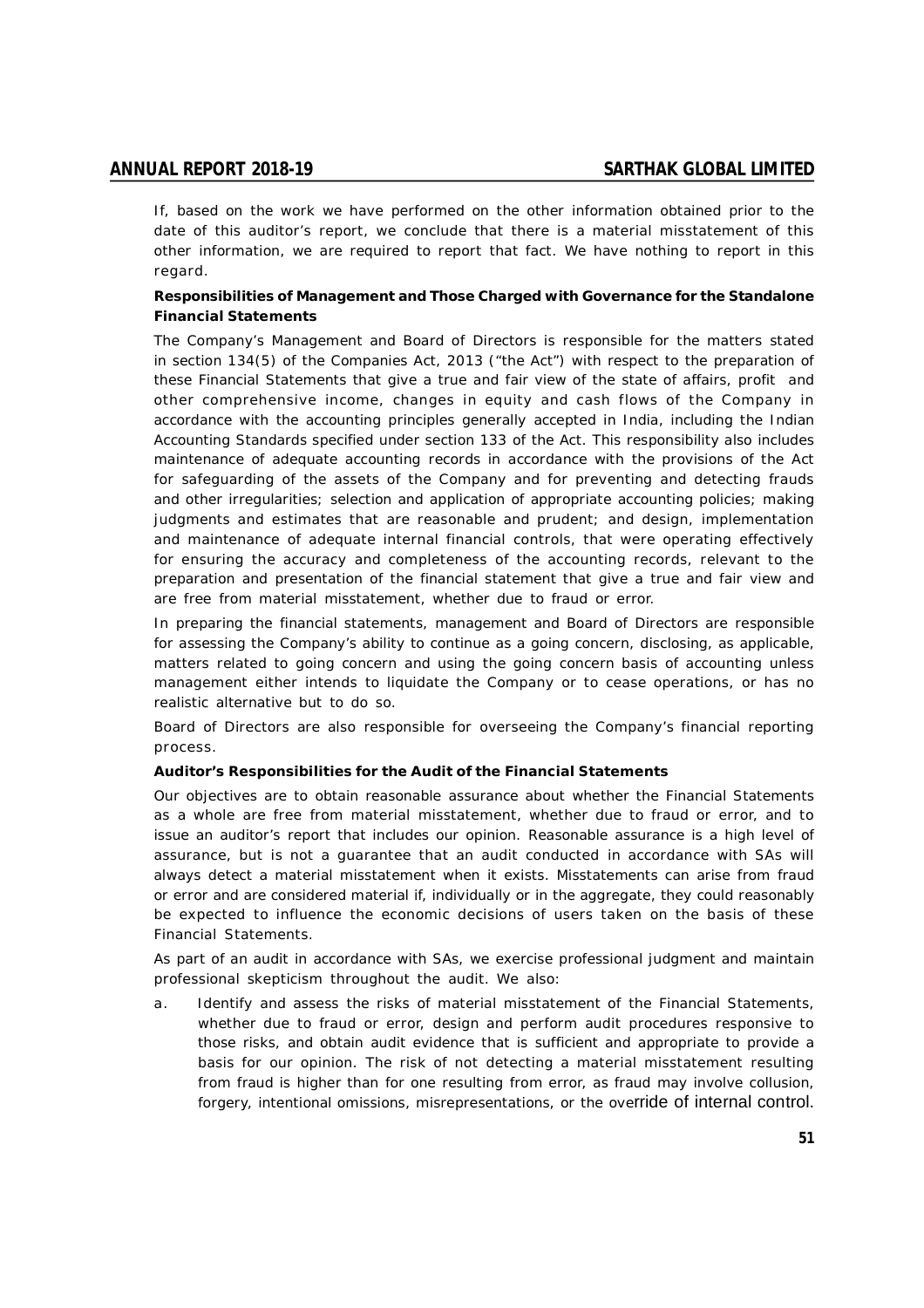- b. Obtain an understanding of internal financial controls relevant to the audit in order to design audit procedures that are appropriate in the circumstances. Under section 143(3)(i) of the Act, we are also responsible for expressing our opinion on whether the Company has adequate internal financial controls system in place and the operating effectiveness of such controls.
- c. Evaluate the appropriateness of accounting policies used and the reasonableness of accounting estimates and related disclosures made by management.
- d. Conclude on the appropriateness of management's use of the going concern basis of accounting and, based on the audit evidence obtained, whether a material uncertainty exists related to events or conditions that may cast significant doubt on the Company's ability to continue as a going concern. If we conclude that a material uncertainty exists, we are required to draw attention in our auditor's report to the related disclosures in the Ind AS Financial Statements or, if such disclosures are inadequate, to modify our opinion. Our conclusions are based on the audit evidence obtained up to the date of our auditor's report. However, future events or conditions may cause the Company to cease to continue as a going concern.
- e. Evaluate the overall presentation, structure and content of the Financial Statements, including the disclosures, and whether the Financial Statements represent the underlying transactions and events in a manner that achieves fair presentation.

Materiality is the magnitude of misstatements in the Financial Statements that, individually or in aggregate, makes it probable that the economic decisions of a reasonably knowledgeable user of the Financial Statements may be influenced. We consider quantitative materiality and qualitative factors in (i) planning the scope of our audit work and in evaluating the results of our work; and (ii) to evaluate the effect of any identified misstatements in the Financial Statements.

We communicate with those charged with governance regarding, among other matters, the planned scope and timing of the audit and significant audit findings, including any significant deficiencies in internal control that we identify during our audit.

We also provide those charged with governance with a statement that we have complied with relevant ethical requirements regarding independence, and to communicate with them all relationships and other matters that may reasonably be thought to bear on our independence, and where applicable, related safeguards.

From the matters communicated with those charged with governance, we determine those matters that were of most significance in the audit of the standalone Financial Statements of the current period and are therefore the key audit matters. We describe these matters in our auditor's report unless law or regulation precludes public disclosure about the matter or when, in extremely rare circumstances, we determine that a matter should not be communicated in our report because the adverse consequences of doing so would reasonably be expected to outweigh the public interest benefits of such communication.

#### **Report on Other Legal and Regulatory Requirements**

As required by the Companies (Auditor's Report) Order, 2016 ("the Order"), issued by the Central Government of India in terms of section 143 (11) of the Companies Act, 2013, we give in the Annexure A a statement on the matters specified in paragraphs 3 and 4 of the Order, to the extent applicable.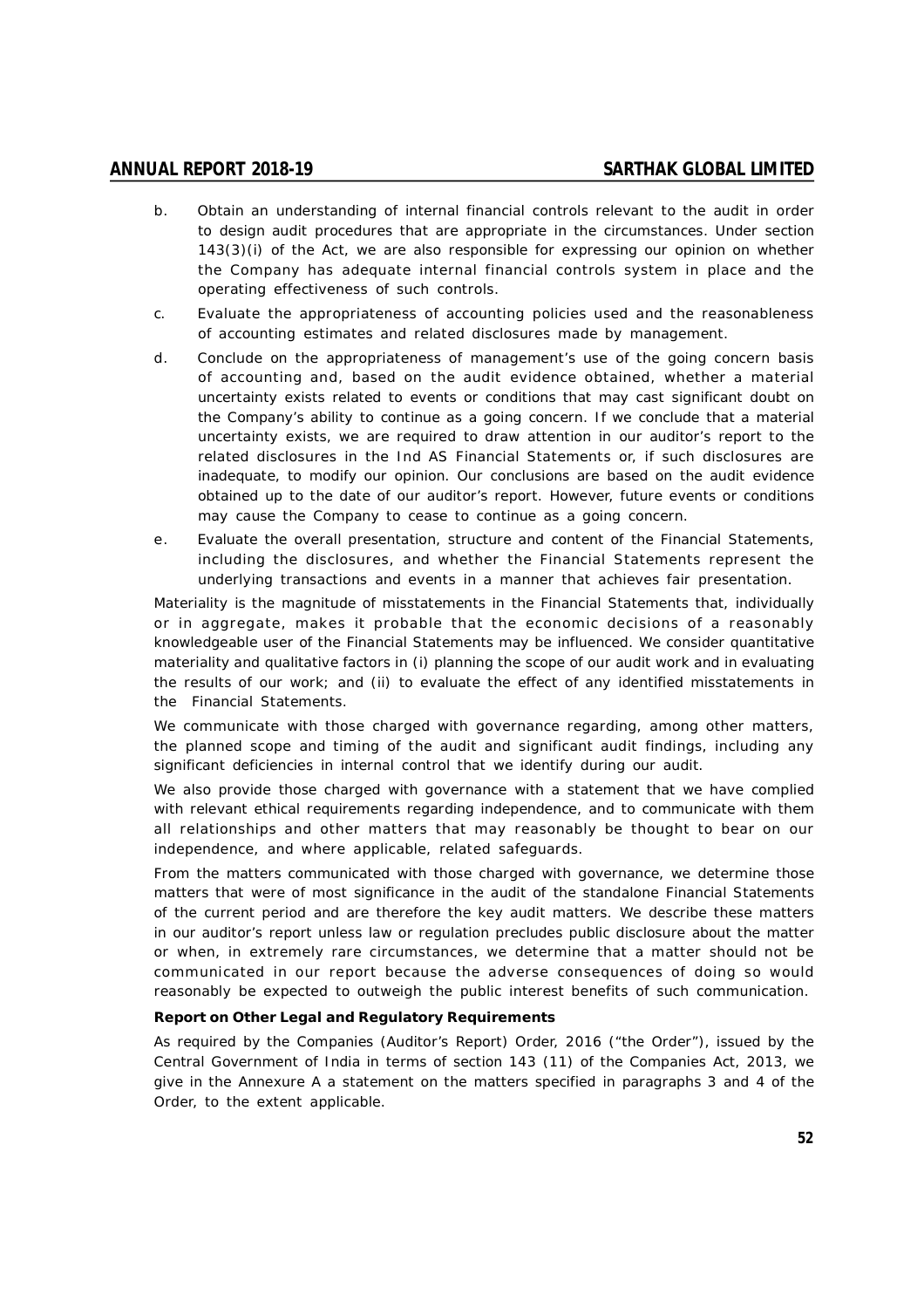As required by Section 143(3) of the Act, we report that:

- (a) We have sought and obtained all the information and explanations which to the best of our knowledge and belief were necessary for the purposes of our audit.
- (b) In our opinion, proper books of account as required by law have been kept by the Company so far as it appears from our examination of those books.
- (c) The Balance Sheet, the Statement of Profit and Loss (including Other Comprehensive Income), Statement of Changes in Equity and the Statement of Cash Flow dealt with by this Report are in agreement with the books of account.
- (d) In our opinion, the aforesaid Financial Statements comply with the Accounting Standards specified under Section 133 of the Act, read with Rule 7 of the Companies (Accounts) Rules, 2014.
- (e) On the basis of the written representations received from the directors as on 31st March, 2019 taken on record by the Board of Directors, none of the directors is disqualified as on  $31<sup>st</sup>$  March, 2019 from being appointed as a director in terms of Section 164 (2) of the Act.
- (f) With respect to the adequacy of the internal financial controls over financial reporting of the Company and the operating effectiveness of such controls, refer to our separate Report in "Annexure B".
- (g) With respect to the other matters to be included in the Auditor's Report in accordance with Rule 11 of the Companies (Audit and Auditors) Rules, 2014, in our opinion and to the best of our information and according to the explanations given to us:
	- i) The Company does not have any pending litigations which would impact its financial position.
	- ii) The Company did not have any long-term contracts including derivative contracts for which there were any material foreseeable losses.
	- iii) There has been no delay in transferring amounts, required to be transferred, to the Investor Education and Protection Fund by the Company.

**For PALAK VAID & COMPANY** CHARTERED ACCOUNTANTS FRN: 021796C

Place : Rudrapur **CA Palak Vaid** Dated : 23<sup>rd</sup> May, 2019 M. No. 429517

(Proprietor)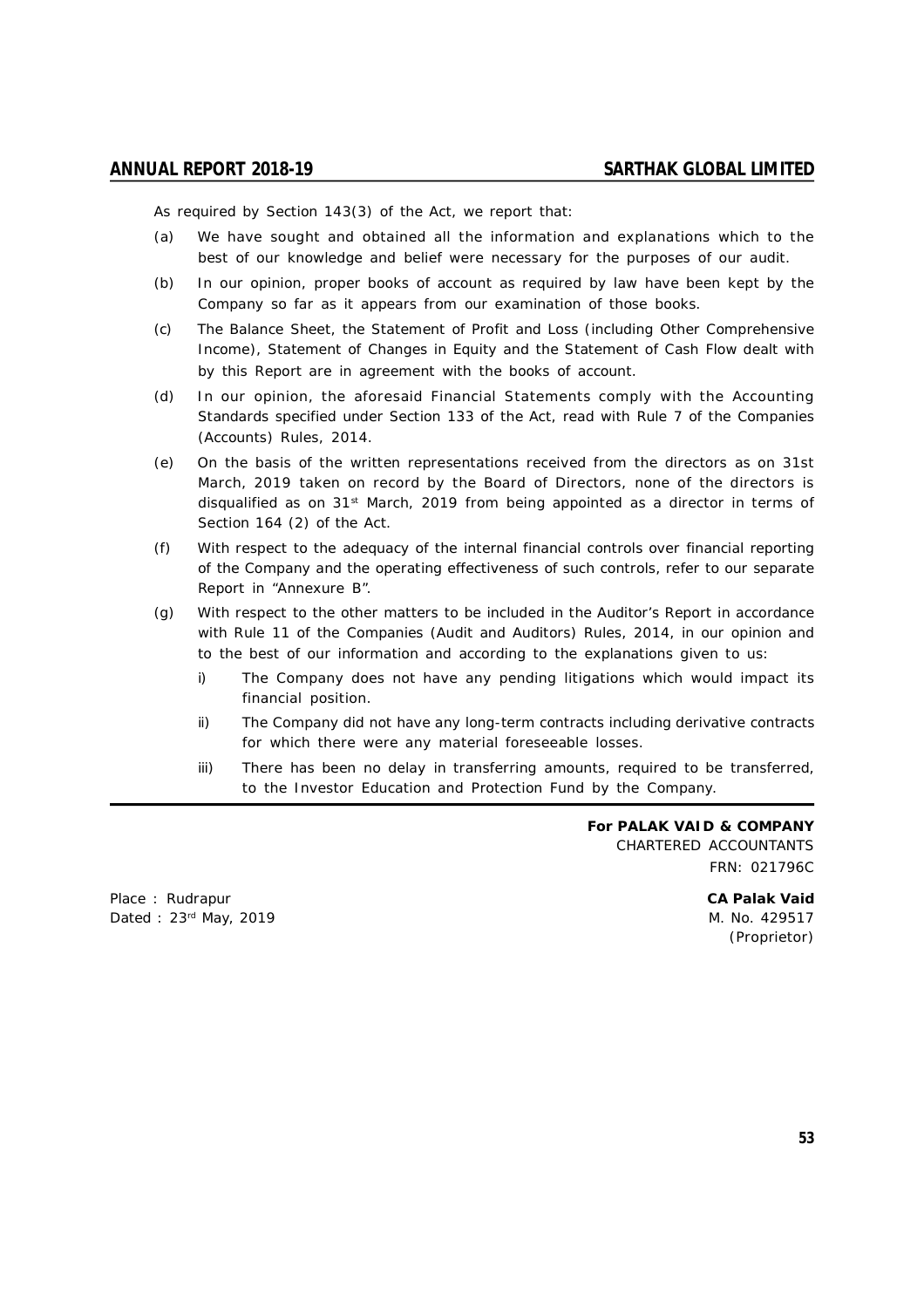#### **ANNEXURE A TO THE INDEPENDENT AUDITORS' REPORT**

Referred to in paragraph (1) under the heading of "Report on Other Legal and Regulatory Requirements" of our report of even date to the members of Sarthak Global Ltd., on the Financial Statements for the year ended 31st March, 2019.

- i. In respect of its Fixed Assets :
	- (a) The Company is maintaining proper records showing full particulars, including quantitative details and situation of fixed assets.
	- (b) As explained to us, the fixed assets of the Company have been physically verified by the management during the year, which in our opinion is reasonable, having regard to the size of the Company and the nature of its assets. No material discrepancies between the book records and the physical inventory have been noticed. In our opinion, the frequency of verification is reasonable.
	- (c) According to the information and explanations given to us, the report examined by us, we report that the Company does not hold any freehold property in the name of the Company as at the balance sheet date.
- ii. In respect of its Inventories:

The inventories has been physically verified by the Management during the year. In our opinion, the frequency of verification is reasonable and no material discrepancies were noticed.

- iii. According to the information and explanations given to us, the Company has granted unsecured of Rs 59000/- to one party covered in the register maintained under section 189 of the Companies Act, 2013. The loan is repayable on demand hence provisions of para 3 clause (iii) of the order are not applicable to the company.
- iv. In our opinion and according to the information and explanations given to us, the Company has complied with the provisions of section 185 and 186 of the Act, with respect to the investments made. The company has granted loan by taking prior approval by means of a special resolution passed at a general meeting of the company.
- v. In our opinion and according to the information and explanations given to us, the Company has not accepted deposits from the public within the meaning of Section 73 to 76 or any other relevant provisions of the Companies Act, 2013 and the Rules, framed there under. As informed to us no Order has been passed by the Company Law Board or National Company Law Tribunal or Reserve Bank of India or any court or any other Tribunal.
- vi. We have broadly reviewed the cost records maintained by the Company pursuant to the rules made by the Central Government under sub-section (1) of Section 148 of the Companies Act, 2013 and are of the opinion that prima facie the prescribed records have been made and maintained. We have, however, not made a detailed examination of the cost records with a view to determine whether they are accurate or complete.
- vii. In respect of Statutory dues :
	- (a) According to the information and explanations given to us and the records of the Company examined by us, in our opinion the Company is generally regular in depositing undisputed statutory dues including provident fund, employee's state insurance, income tax, goods and service tax, duty of customs, Cess and any other statutory dues with the appropriate authorities. There were no undisputed statutory dues in arrears, as at  $31<sup>st</sup>$  March, 2019 for a period of more than six months from the date they became payable.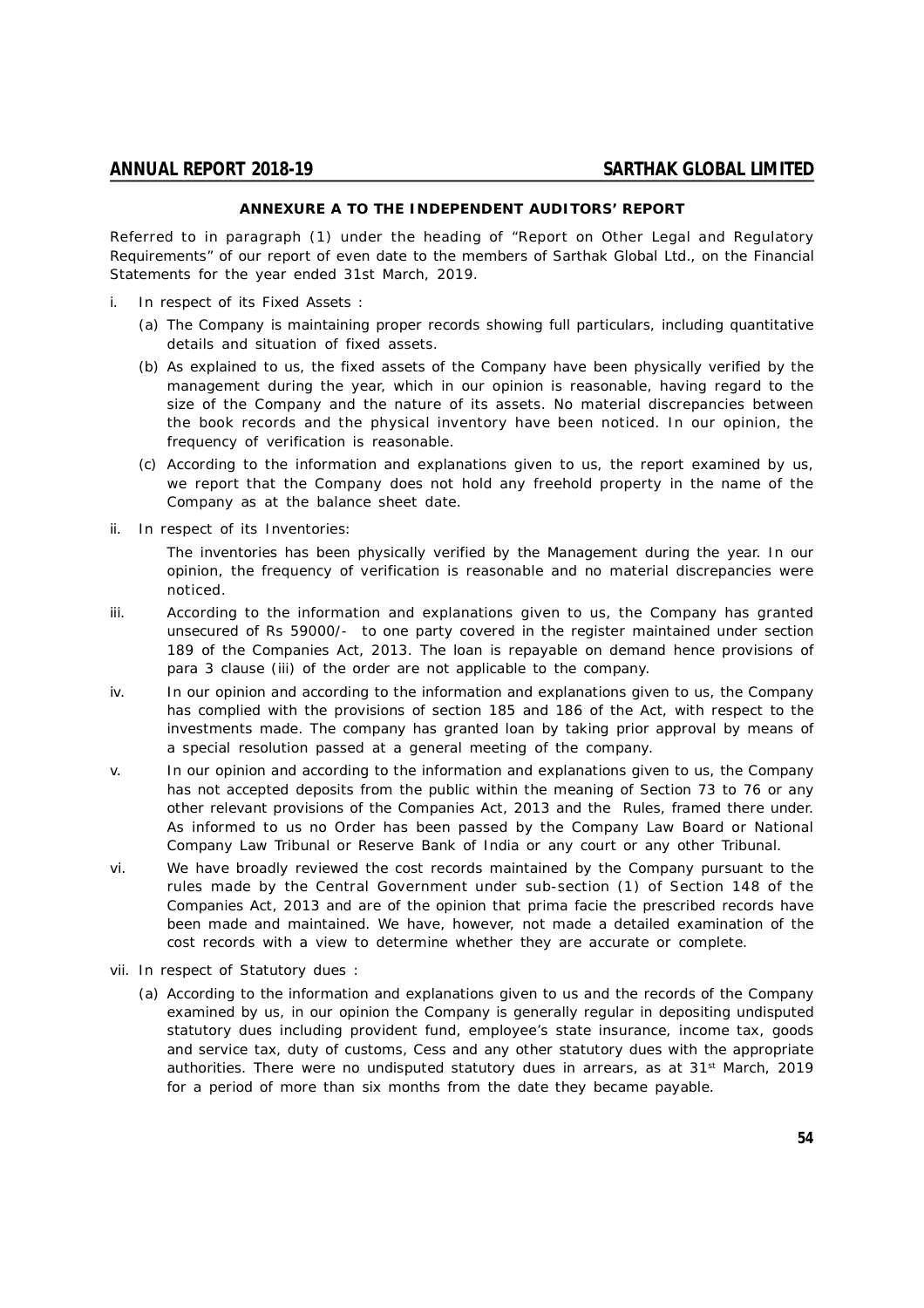- (b) According to the information and explanations given to us, there are no dues of sales tax, value added tax, income tax, goods and service tax, duties of customs, duties of excise which have not been deposited with appropriate authorities on account of any dispute.
- viii. According to the records of the company examined by us and as per the information and explanations given to us, the Company has not defaulted in repayment of loans and borrowings to a financial institution, bank or government as on the balance sheet date. The Company has not issued any debenture.
- ix. In our opinion and according to the information and explanations given to us, the company has not raised money by way of initial public offer or further public offer (including debt instruments) and In our opinion and according to the information and explanations given to us, the company has not raised any term loan during the year.
- x. During the course of our examination of the books of account and records of the Company, carried out in accordance with the generally accepted auditing practices in India and according to the information and explanations given to us, we have neither come across any instance of material fraud by the Company or on the company by the officers or employees, noticed or reported during the year, nor have we been informed of such case by the management.
- xi. According to the information and explanations given to us and based on our examination of the records of the Company, the Company has paid / provided for managerial remuneration in accordance with the requisite approvals mandated by the provisions of section 197 read with Schedule V to the Act.
- xii. In our opinion and according to information and explanation given to us, the company is not a Nidhi Company therefore, the provision of para 3 (xii) of the Order is not applicable to the company.
- xiii. According to the information and explanations given to us and based on our examination of the records of the Company, transactions with the related parties are in compliance with sections 177 and 188 of the Act where applicable and details of such transactions have been disclosed in the Financial Statements as required by the applicable accounting standards.
- xiv. According to the information and explanations given to us and based on our examination of the records of the company, the company has not made any preferential allotment or private placement of shares or fully or partly convertible debentures during the year, therefore the provision of para 3 (xiv) of the Order is not applicable to the company.
- xv. In our opinion and according to the information and explanations given to us, the company has not entered into any non-cash transactions with directors or persons connected with him during the year, hence the provision of para 3 (xv) of the Order is not applicable to the company.
- xvi. The company is not required to be registered under section 45-IA of the Reserve Bank of India Act, 1934 therefore, the provision of para 3 (xvi) of the Order is not applicable to the company for the year under audit.

**For PALAK VAID & COMPANY** CHARTERED ACCOUNTANTS FRN: 021796C

Place : Rudrapur **CA Palak Vaid** Dated : 23<sup>rd</sup> May, 2019 M. No. 429517

(Proprietor)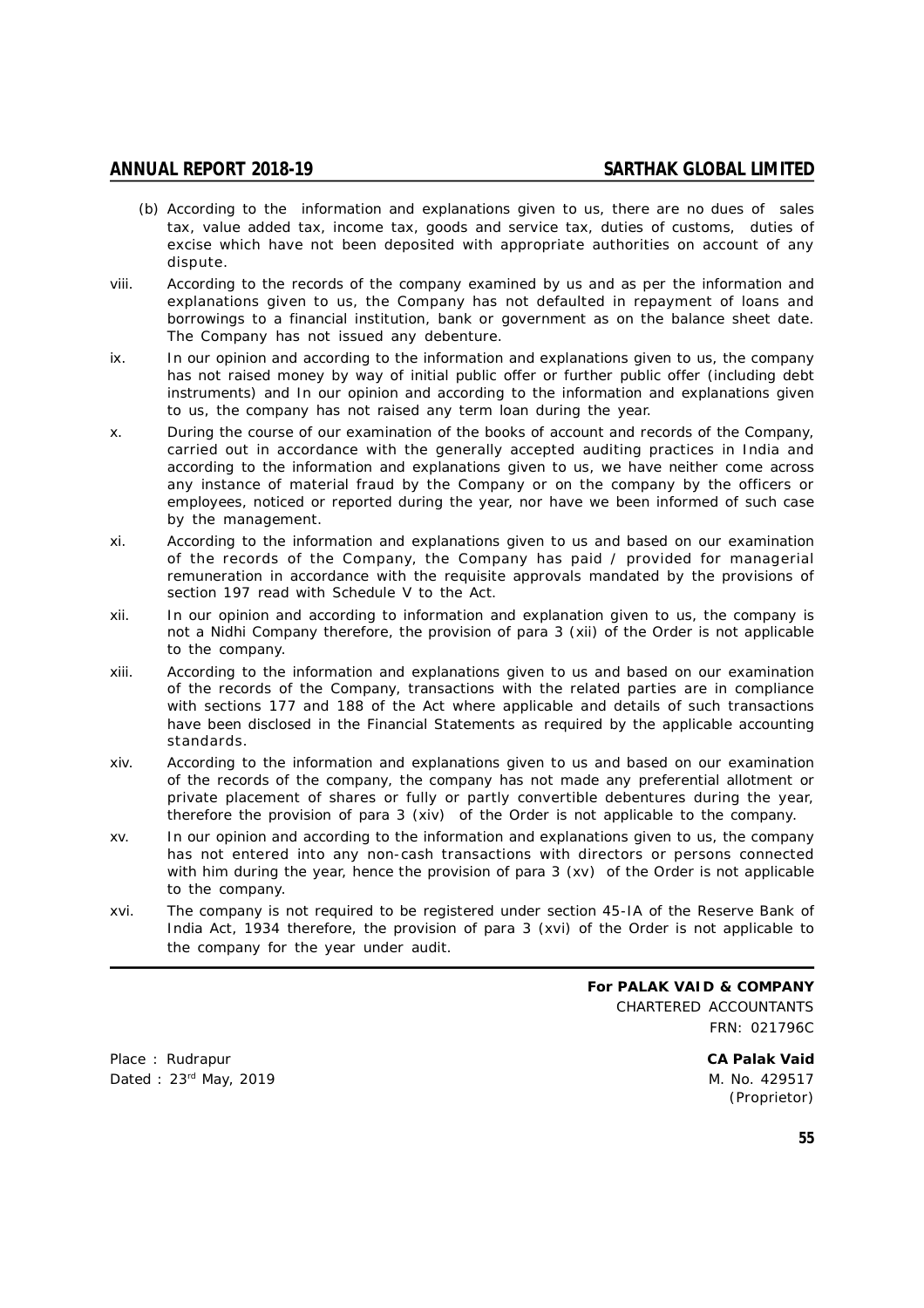#### **Annexure B to the Independent Auditor's Report of even date on the Financial Statements of Sarthak Global Ltd.,**

# **Report on the Internal Financial Controls under Clause (i) of Sub-section 3 of Section 143 of the Companies Act, 2013 ("the Act")**

We have audited the internal financial controls over financial reporting Sarthak Global Ltd ("the Company") as of March 31, 2019 in conjunction with our audit of the Financial Statements of the Company for the year ended on that date.

#### **Management's Responsibility for Internal Financial Controls**

The Company's management is responsible for establishing and maintaining internal financial controls based on the internal control over financial reporting criteria established by the Company considering the essential components of internal control stated in the Guidance Note on Audit of Internal Financial Controls over Financial Reporting issued by the Institute of Chartered Accountants of India. These responsibilities include the design, implementation and maintenance of adequate internal financial controls that were operating effectively for ensuring the orderly and efficient conduct of its business, including adherence to company's policies, the safeguarding of its assets, the prevention and detection of frauds and errors, the accuracy and completeness of the accounting records, and the timely preparation of reliable financial information, as required under the Companies Act, 2013.

#### **Auditors' Responsibility**

Our responsibility is to express an opinion on the Company's internal financial controls over financial reporting based on our audit. We conducted our audit in accordance with the Guidance Note on Audit of Internal Financial Controls Over Financial Reporting (the "Guidance Note") and the Standards on Auditing, issued by ICAI and deemed to be prescribed under section 143(10) of the Companies Act, 2013, to the extent applicable to an audit of internal financial controls. Those Standards and the Guidance Note require that we comply with ethical requirements and plan and perform the audit to obtain reasonable assurance about whether adequate internal financial controls over financial reporting was established and maintained and if such controls operated effectively in all material respects.

Our audit involves performing procedures to obtain audit evidence about the adequacy of the internal financial controls system over financial reporting and their operating effectiveness. Our audit of internal financial controls over financial reporting included obtaining an understanding of internal financial controls over financial reporting, assessing the risk that a material weakness exists, and testing and evaluating the design and operating effectiveness of internal control based on the assessed risk. The procedures selected depend on the auditor's judgment, including the assessment of the risks of material misstatement of the Financial Statements, whether due to fraud or error.

We believe that the audit evidence we have obtained is sufficient and appropriate to provide a basis for our audit opinion on the Company's internal financial controls system over financial reporting.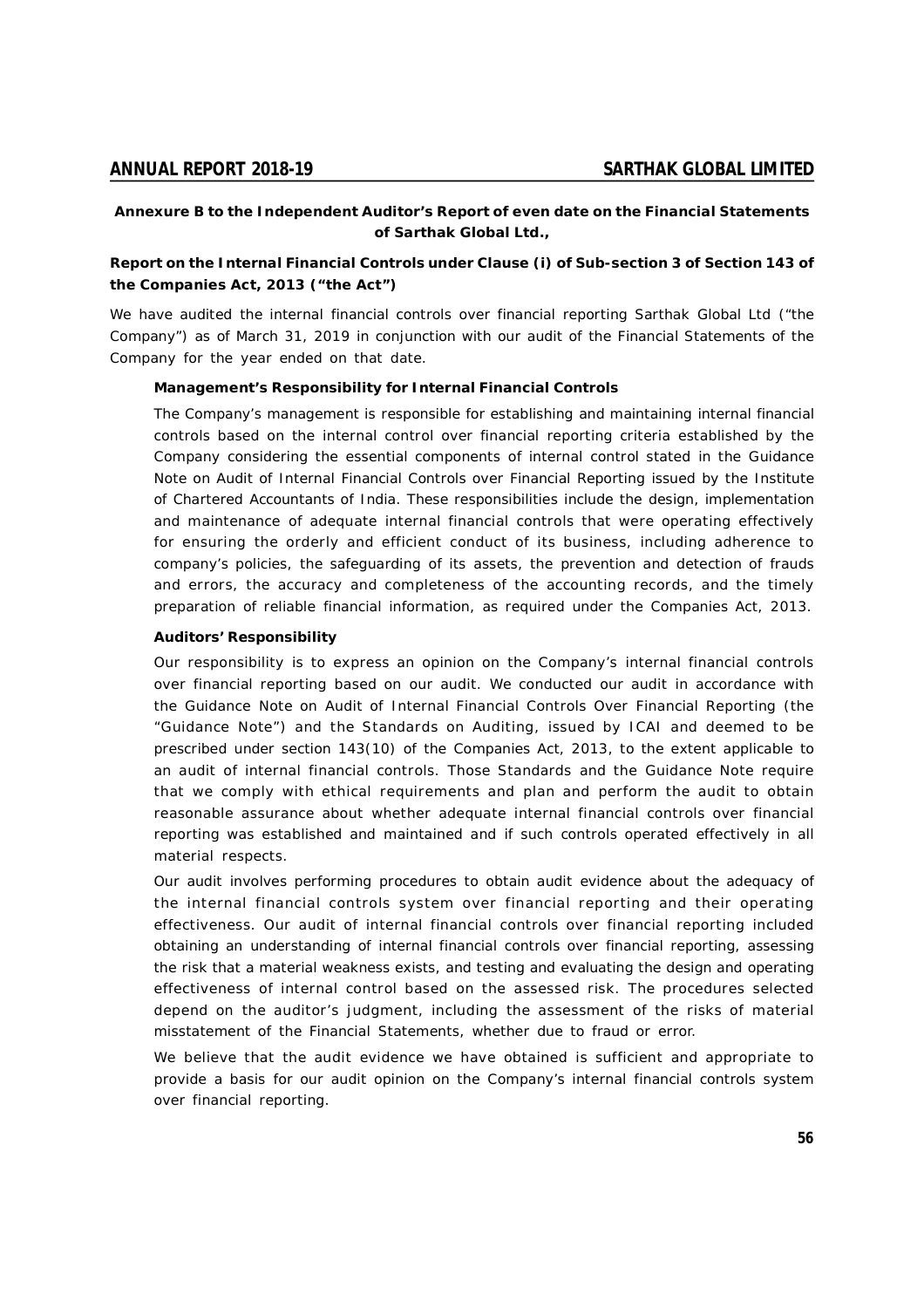#### **Meaning of Internal Financial Controls over Financial Reporting**

A company's internal financial control over financial reporting is a process designed to provide reasonable assurance regarding the reliability of financial reporting and the preparation of Ind AS Financial Statements for external purposes in accordance with generally accepted accounting principles. A company's internal financial control over financial reporting includes those policies and procedures that (1) pertain to the maintenance of records that, in reasonable detail, accurately and fairly reflect the transactions and dispositions of the assets of the company; (2) provide reasonable assurance that transactions are recorded as necessary to permit preparation of Ind AS Financial Statements in accordance with generally accepted accounting principles, and that receipts and expenditures of the company are being made only in accordance with authorizations of management and directors of the company; and (3) provide reasonable assurance regarding prevention or timely detection of unauthorized acquisition, use, or disposition of the company's assets that could have a material effect on the Financial Statements.

#### **Inherent Limitations of Internal Financial Controls over Financial Reporting**

Because of the inherent limitations of internal financial controls over financial reporting, including the possibility of collusion or improper management override of controls, material misstatements due to error or fraud may occur and not be detected. Also, projections of any evaluation of the internal financial controls over financial reporting to future periods are subject to the risk that the internal financial control over financial reporting may become inadequate because of changes in conditions, or that the degree of compliance with the policies or procedures may deteriorate.

#### **Opinion**

In our opinion, the Company has, in all material respects, an adequate internal financial controls system over financial reporting and such internal financial controls over financial reporting were operating effectively as at March 31, 2019, based on the internal control over financial reporting criteria established by the Company considering the essential components of internal control stated in the Guidance Note on Audit of Internal Financial Controls Over Financial Reporting issued by the Institute of Chartered Accountants of India.

> **For PALAK VAID & COMPANY** CHARTERED ACCOUNTANTS FRN: 021796C

Place : Rudrapur **CA Palak Vaid** Dated : 23<sup>rd</sup> May, 2019 M. No. 429517

(Proprietor)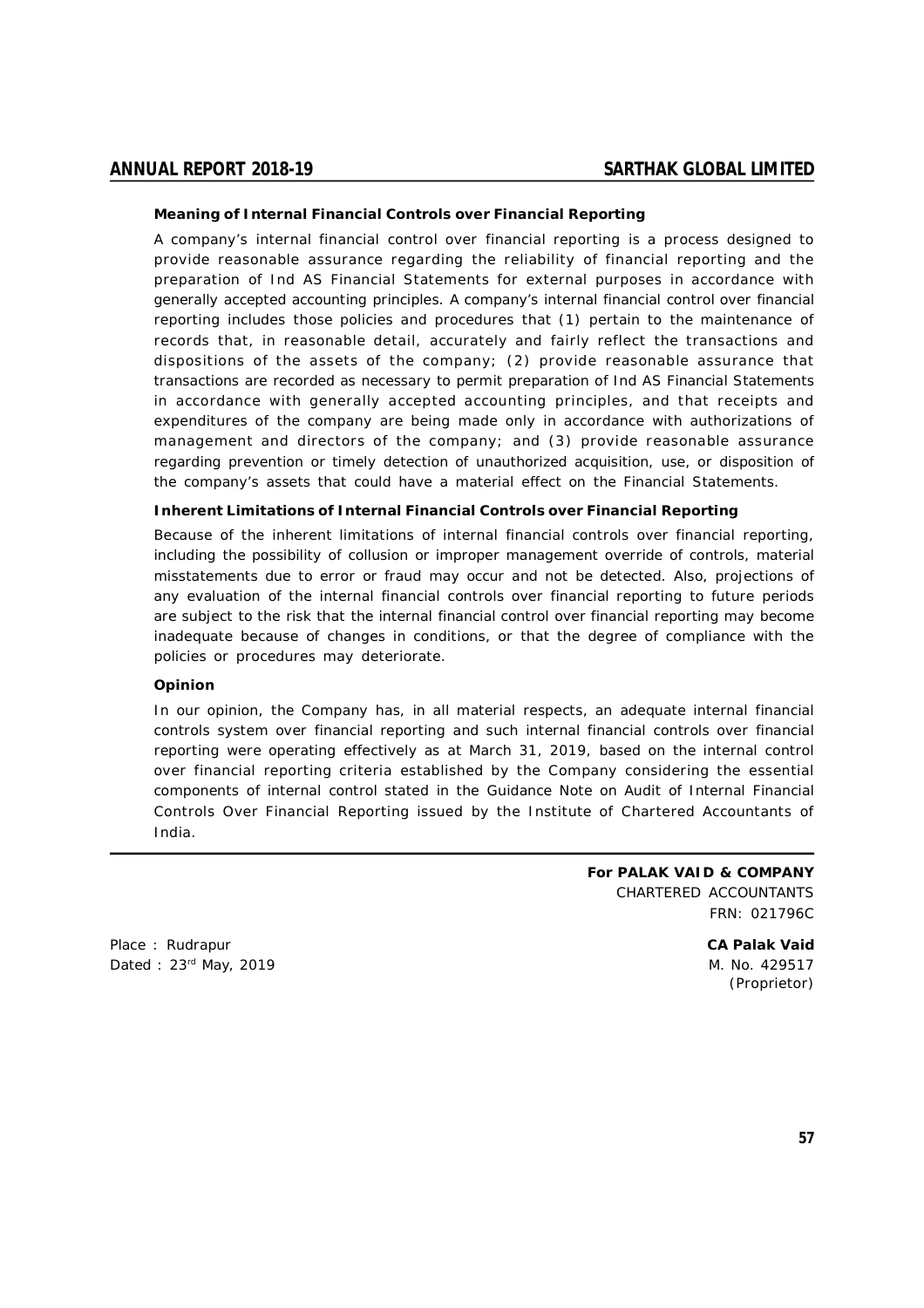# **SARTHAK GLOBAL LIMITED**

|                       |                                                                                      |                 | BALANCE SHEET AS AT 31 <sup>ST</sup> MARCH, 2019 |                                   | (Figure in $\bar{z}$ )   |
|-----------------------|--------------------------------------------------------------------------------------|-----------------|--------------------------------------------------|-----------------------------------|--------------------------|
|                       |                                                                                      |                 | As At                                            | As At                             | As At                    |
|                       |                                                                                      | Note No.        | 31.03.2019                                       | 31.03.2018                        | 31.03.2017               |
| L                     | <b>ASSETS</b>                                                                        |                 |                                                  |                                   |                          |
| 1                     | <b>NON-CURRENT ASSETS</b>                                                            |                 |                                                  |                                   |                          |
| (a)<br>(b)            | Property, Plant and Equipment<br>Capital Work-in-Progress                            | $\mathbf{1}$    | 1,37,321                                         | 77,957                            | 99,985                   |
| (c)                   | Investment                                                                           |                 |                                                  | $- - -$                           |                          |
| (c)                   | Goodwill                                                                             |                 |                                                  |                                   |                          |
| (d)<br>(e)            | Other Intangible assets<br>Intengible asset under development                        |                 |                                                  | $-$ - $-$<br>$\overline{a}$       |                          |
| (f)                   | Biological Assets other than bearer plants                                           |                 |                                                  | $- - -$                           |                          |
| (g)                   | <b>Financial Assets</b>                                                              |                 |                                                  |                                   |                          |
|                       | (i) Investments                                                                      | $\overline{a}$  | 3,78,59,127                                      | 2,28,59,127                       | 29,49,877                |
|                       | (ii) Trade Receivables<br>(iii) Loans                                                | 3<br>$\Delta$   | 5,85,38,378                                      | 3,66,063<br>12,76,69,505          | 2,97,819<br>14,71,13,646 |
|                       | (iv) Others                                                                          |                 |                                                  |                                   |                          |
| (h)                   | Deferred tax assets (net)                                                            |                 | ---                                              | $\sim$                            | $\sim$                   |
| (i)                   | Other non-current assets                                                             |                 |                                                  | ---                               |                          |
|                       | <b>Total Non-Current Assets</b>                                                      |                 | 9,65,34,826                                      | 15,09,72,652                      | 15,04,61,327             |
| 2<br>(a)              | <b>CURRENT ASSETS</b><br>Inventories                                                 | 5               | 4,05,81,251                                      | 28,09,748                         | 20,92,918                |
| (b)                   | <b>Financial Assets</b>                                                              |                 |                                                  |                                   |                          |
|                       | Investments<br>(i)                                                                   |                 |                                                  |                                   |                          |
|                       | (ii)<br>Trade Receivables                                                            | 4               | 20, 15, 79, 179                                  | 1,69,38,383                       | $-$ --                   |
|                       | (iii)<br>Cash and cash equivalents<br>Bank balances Other than (iii) above<br>(iv)   | 6               | 1,62,46,521                                      | 50,80,734                         | 5,94,758                 |
|                       | Loans<br>(v)                                                                         |                 |                                                  |                                   |                          |
|                       | (vi) Other Financial Assets                                                          | $\overline{7}$  | 1,09,275                                         | 54,568                            | 1,13,278                 |
| (c)                   | Current tax assets (net)<br>Other current assets                                     | 8<br>9          | 27,10,565<br>1,04,54,385                         | 25,86,786                         | 18,71,347                |
| (d)                   | <b>Total Current Assets</b>                                                          |                 | 27, 16, 81, 176                                  | 86,64,787<br>3,61,35,006          | 46,72,301                |
|                       | Total Assets (1+2)                                                                   |                 | 36,82,16,002                                     | 18,71,07,658                      | 15,51,33,628             |
| п                     | EQUITY AND LIABILITIES                                                               |                 |                                                  |                                   |                          |
| 1                     | <b>EQUITY</b>                                                                        |                 |                                                  |                                   |                          |
| (a)                   | <b>Equity Share Capital</b>                                                          | 10 <sup>°</sup> | 3,00,00,000                                      | 3,00,00,000                       | 3,00,00,000              |
| (b)                   | Other Equity                                                                         | 11              | 2,57,24,563                                      | 2,51,83,425                       | 2,27,37,395              |
|                       | <b>Total Equity</b><br><b>LIABILITIES</b>                                            |                 | 5,57,24,563                                      | 5,51,83,425                       | 5,27,37,395              |
|                       |                                                                                      |                 |                                                  |                                   |                          |
| $\overline{a}$<br>(a) | NON-CURRENT LIABILITIES<br><b>Financial Liabilities</b>                              |                 |                                                  |                                   |                          |
|                       | Borrowings<br>(i)                                                                    | 12              | 23,62,39,800                                     | 12,34,41,335                      | 10,21,19,584             |
|                       | <b>Trade Payables</b><br>(ii)                                                        |                 |                                                  |                                   |                          |
|                       | (a) Total outstanding dues of Micro and                                              |                 |                                                  |                                   |                          |
|                       | Small Enterprises<br>Total outstanding dues of Creditors<br>(b)                      |                 |                                                  | $- - -$                           |                          |
|                       | other than Micro and Small Enterprises                                               |                 |                                                  |                                   |                          |
|                       | (iii) Other financial liabilities                                                    |                 |                                                  | $\overline{a}$                    |                          |
| (b)<br>(c)            | Provisions<br>Deferred Tax Liabilities (Net)                                         | 13              | 2,610                                            | $\overline{a}$<br>8,136           | $\sim$<br>6,971          |
| (D)                   | Other non-current liabilities                                                        |                 |                                                  |                                   |                          |
|                       | <b>Total Non-Current Liabilities</b>                                                 |                 | 23.62.42.410                                     | 12.34.49.471                      | 10.21.26.555             |
| 3                     | <b>CURRENT LIABILITIES</b>                                                           |                 |                                                  |                                   |                          |
| (a)                   | <b>Financial Liabilities</b><br>Borrowings<br>(i)                                    | 14              | 19,00,161                                        | 72,58,945                         |                          |
|                       | <b>Trade Payables</b><br>(ii)                                                        | 15              |                                                  |                                   |                          |
|                       | (a) Total outstanding dues of Micro and                                              |                 |                                                  | $\overline{a}$                    |                          |
|                       | Small Enterprises                                                                    |                 |                                                  |                                   |                          |
|                       | Total outstanding dues of Creditors<br>(b)<br>other than Micro and Small Enterprises |                 | 7,34,29,721                                      | 1,40,000                          | 20,000                   |
|                       | (iii) Other Financial Liabilities                                                    | 16              | 96,790                                           | 1,50,400                          | 1,47,765                 |
| (b)                   | Other current liabilities                                                            | 17              | 6,34,169                                         | 1,04,870                          | 1,633                    |
| (c)                   | Provisions                                                                           | 18              |                                                  |                                   | $---$                    |
| (d)                   | Current Tax Liabilities (Net)                                                        |                 | 1,88,188                                         | 8,20,547                          | 1,00,280                 |
|                       | <b>Total Current Liabilities</b>                                                     |                 | 7,62,49,029                                      | 84,74,762                         | 2,69,678                 |
|                       | Total Equity and Liabilities (1+2+3)                                                 |                 | 36,82,16,002                                     | 18,71,07,658                      | 15,51,33,628             |
|                       | As per our attached report of even date                                              |                 |                                                  | For and on behalf of the Board of |                          |

| For Palak Vaid & Company |
|--------------------------|
| Chartered Accountants    |
| (FRN 021796C)            |
| Place: Indore            |

For **Palak Vaid & Company Ritesh Sinvhal Sunil Gangrade** Director (DIN: 0796340) Director (DIN: 00169221)

Place : Indore **Ragini Chaturvedi Place : Indore 1997**<br>Date : 30/05/2019 **Palak Vaid** Company Secretary **Proprietion** Company Secretary **Company Secretary** Proprietor

Directors of the Company

M.No.429517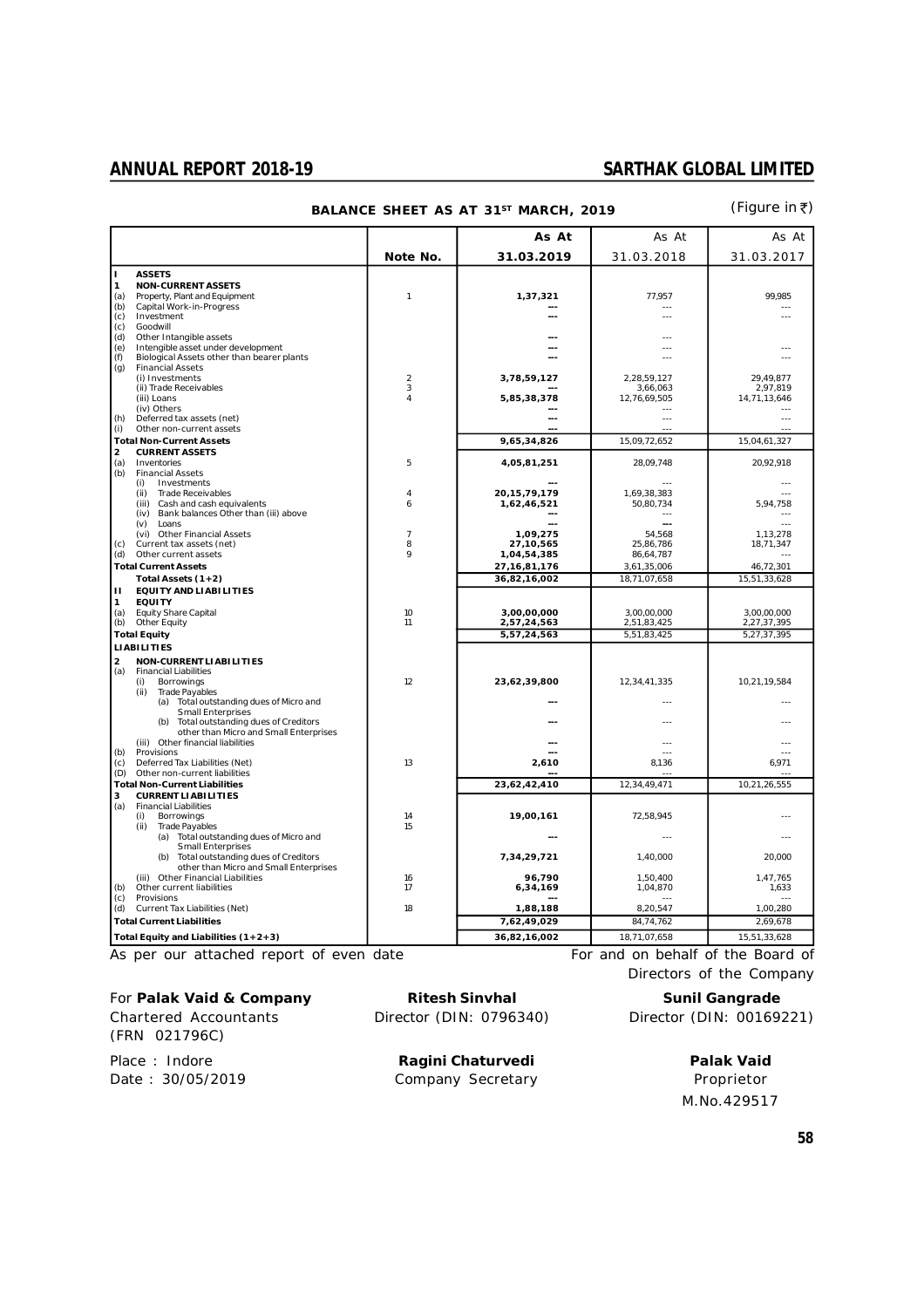## **SARTHAK GLOBAL LIMITED**

|       | STATEMENT OF PROFIT & LOSS FOR THE YEAR ENDED 31ST MARCH, 2019                        |                    |                          | (Figure in ₹)            |
|-------|---------------------------------------------------------------------------------------|--------------------|--------------------------|--------------------------|
| S.No. | <b>Particulars</b>                                                                    | Note               | Year Ended<br>31.03.2019 | Year Ended<br>31.03.2018 |
| Ι.    | Revenue from Operations                                                               | 19                 | 39,49,07,324             | 2,43,22,481              |
| П.    | Other Income                                                                          | 20                 | 69,64,577                | 4, 12, 32, 732           |
| HL.   | Total Revenue (I+II)                                                                  |                    | 40,18,71,901             | 6,55,55,213              |
| IV.   | <b>EXPENSES</b>                                                                       |                    |                          |                          |
|       | Cost of Materials Consumed                                                            |                    |                          |                          |
|       | Purchases of Stock in Trade                                                           | 21                 | 42,51,99,901             | 1,78,91,154              |
|       | Changes in Inventories of stock-in-trade                                              | 22                 | (3,77,71,503)            | (7, 16, 830)             |
|       | Employees Benefit Expenses                                                            | 23                 | 23,73,678                | 31, 27, 772              |
|       | Finance Costs<br>Depreciation and Amoritization Expenses                              | 24<br>$\mathbf{1}$ | 68,25,786<br>70,707      | 9,37,510<br>22,029       |
|       | Other Expenses                                                                        | 25                 | 44,49,532                | 4, 10, 25, 836           |
|       | <b>Total Expenses</b>                                                                 |                    | 40,11,48,101             |                          |
| V.    | Profit before Exceptional items and tax (III-IV)                                      |                    | 7,23,800                 | 6,22,87,471<br>32,67,742 |
| VI.   | <b>Exceptional I tems (Refer Note 44)</b>                                             |                    |                          |                          |
| VII.  | Profit before Extraordinary I tems (V-VI)                                             |                    | 7,23,800                 | 32,67,742                |
|       |                                                                                       |                    |                          |                          |
| VIII. | Tax Expense:<br>(1) Current Tax                                                       |                    | 8,20,547                 | 8,20,547                 |
|       | (2) Deferred Tax                                                                      |                    | (5,526)                  | 1,165                    |
| IX.   | Profit for the year from<br><b>Continuing Operations (VII-VIII)</b>                   |                    | 5,41,138                 | 24,46,030                |
| Х.    | <b>Profit from Discontinuing Operations</b><br>(Refer Note 44)                        |                    |                          |                          |
| XI.   | Tax Expense of discontinued Operation:                                                |                    |                          |                          |
|       | (1) Current Tax                                                                       |                    |                          |                          |
|       | (2) Deferred Tax                                                                      |                    |                          |                          |
| XII.  | <b>Profit from Discontinuing Operations</b><br>(After Tax) (X-XI)                     |                    |                          |                          |
|       | $XIII.$ Profit/Loss for the Period $(IX+XII)$                                         |                    | 5,41,138                 | 24,46,030                |
| XIV.  | Other Comprehensive Income                                                            |                    |                          |                          |
|       | Items that will not be reclassified to Profit & loss a/c<br>Tax effect on above items |                    |                          |                          |
|       | I tems that will be reclassified to Profit & loss a/c<br>Tax effect on above items    |                    |                          |                          |
|       | <b>Other Comprehensive Income</b>                                                     |                    |                          |                          |
| XV.   | Total Comprehensive Income (XIII+XIV)                                                 |                    | 5,41,138                 | 24,46,030                |
| XVI.  | Earning Per equity Share (Face Value of 10/-each)                                     |                    |                          |                          |
|       | $(1)$ Basic                                                                           | 26                 | 0.18                     | 0.82                     |
|       | (2) Diluted                                                                           |                    | 0.18                     | 0.82                     |
|       | Notes Forming An Integral Part to the<br><b>Financial Statements</b>                  | 1 to 26            |                          |                          |
|       | General Information and Significant Accounting Policies                               | A-B                |                          |                          |

As per our attached report of even date For and on behalf of the Board of Directors of the Company

For **Palak Vaid & Company Ritesh Sinvhal Sunil Gangrade** Chartered Accountants Director (DIN: 0796340) Director (DIN: 00169221) (FRN 021796C) Place : Indore **Ragini Chaturvedi Palak Vaid** Date : 30/05/2019 Company Secretary Proprietor

M.No.429517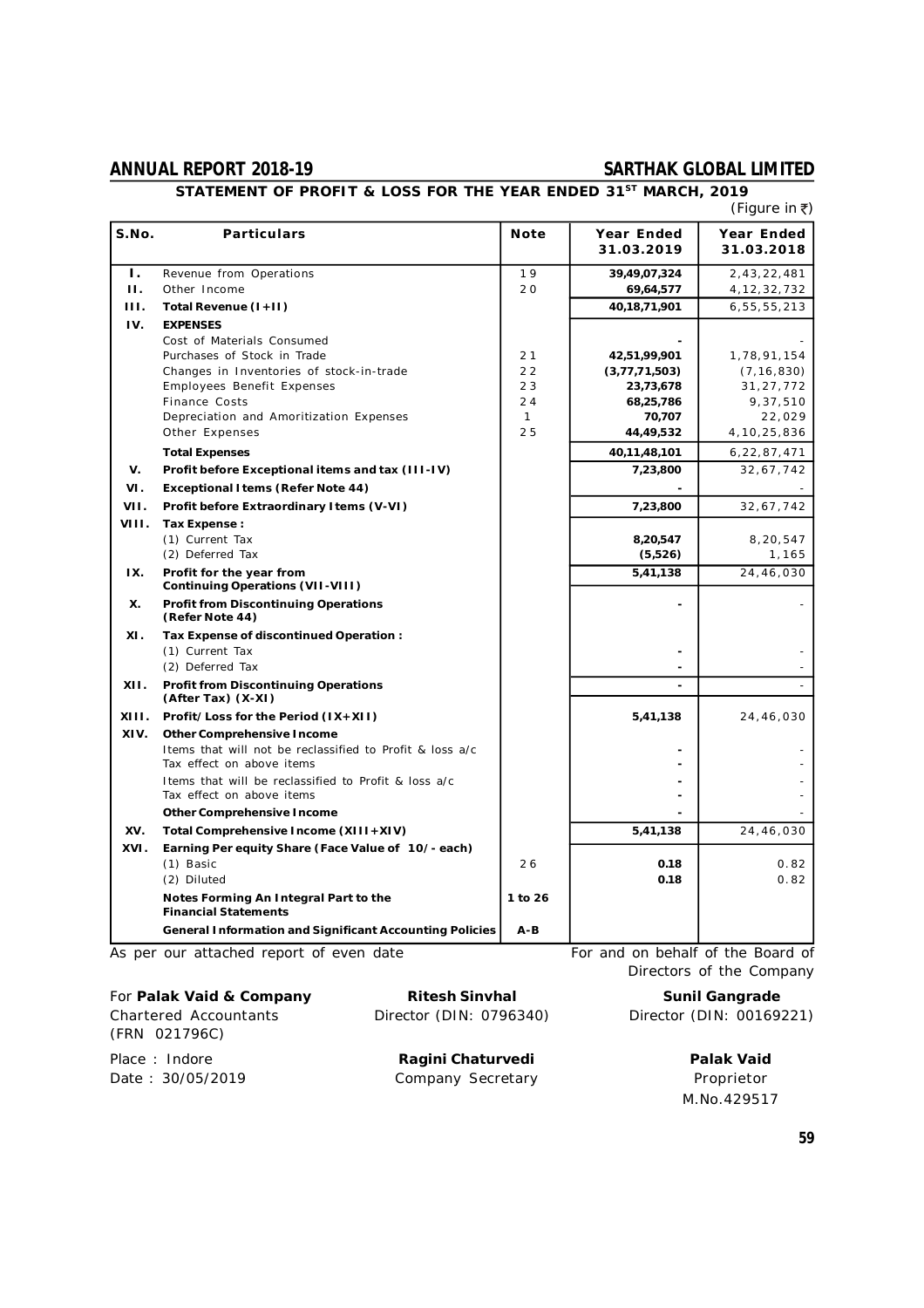# **SARTHAK GLOBAL LIMITED**

| S.No.<br><b>Particulars</b><br>As at<br>As at<br>31.03.2019<br>31.03.2018<br>L.<br>CASH FLOW FROM CONTUNING OPERATIONS<br>Α.<br>CASH FLOW FROM OPERATING ACTIVITIES<br>Net Profit before tax & Extraordinary Item<br>7,23,800<br>32,67,742<br>Adjustment for:<br>Depreciation<br>70,707<br>22,029<br>Preliminary Expense written off<br>Interest Received<br>(65, 86, 959)<br>(17,09,068)<br>(Profit)/Loss on sale of Fixed Assets<br>Dividend Received<br>(94, 212)<br>(7,618)<br>(Profit)/Loss on sale of Investments<br>Sundry Balance w/off<br><b>Exceptional Items</b><br>Operating profit before Working Capital Changes<br>(58,00,070)<br>14,86,491<br>Adjustment for:<br>Increase/ (Decrease) in Short term Borrowings<br>(53, 58, 784)<br>72,58,945<br>Increase/ (Decrease) in Deferred Tax Liabilities<br>(5, 526)<br>1,165<br>Increase/ (Decrease) in Trade Payables<br>7,32,89,721<br>1.20.000<br>Increase/ (Decrease) in Short Term Provisions<br>Increase/ (Decrease) in Current Tax Liabilities<br>(6, 32, 359)<br>7,20,267<br>Increase/ (Decrease) in Other Current Liabilities<br>1.03.237<br>5,29,299<br>Increase/ (Decrease) in Other Financial Liabilities<br>2,635<br>(53, 610)<br>Increase/ (Decrease) in Inventories<br>(3, 77, 71, 503)<br>(7, 16, 830)<br>(Increase)/ Decrease in Trade Receivables (Non-Current)<br>3,66,063<br>(68, 244)<br>(Increase)/ Decrease in Trade Receivables (Current)<br>(18, 46, 40, 796)<br>(1,69,38,383)<br>(Increase)/ Decrease in Long Term Loans & Advances<br>1,94,44,141<br>6,91,31,127<br>(Increase)/ Decrease in Short Term Loans & Advances<br>Increase/ (Decrease) in Other Financial Assets<br>(54, 707)<br>58.710<br>(Increase)/ Decrease in Current Tax Assets<br>(1, 23, 779)<br>(7, 15, 439)<br>(Increase)/ Decrease in Other Current Assets<br>(17, 89, 598)<br>(86, 64, 787)<br>Cash generated from operations<br>20,91,908<br>(9, 29, 14, 522)<br><b>Direct Taxes Paid</b><br>8,21,712<br>1,82,662<br>12,70,196<br>Net Cash from/ (used in) Operating Activities<br>(9,30,97,184)<br>B)<br>CASH FLOW FROM INVESTING ACTIVITIES<br>Purchase of fixed assets<br>(1, 30, 072)<br>Sales of Investment<br>90,750<br>Prurchase of Investment<br>(1,50,00,000)<br>(2,00,00,000)<br>Interest Received<br>65,86,959<br>17,09,068<br>Dividend<br>7,618<br>94,212<br>Net Cash from/ (used in) Investing Activities<br>(85, 35, 495)<br>(1, 81, 05, 970)<br>C)<br>CASH FLOW FROM FINANCING ACTIVITIES<br>Issue of Share Capital<br>Securities Premium<br>Long term Borrowing<br>11,27,98,465<br>2, 13, 21, 751<br>Net Cash from/ (used in) Investing Activities<br>2,13,21,751<br>(8,63,229)<br>Net Increase/ (Decrease) in cash and cash equivalents from<br>1,11,65,786<br>44,85,977<br>continuing operations $(A+B+C)$<br>$\mathbf{H}$ .<br>CASH FLOW FROM DISCONTINUING OPERATIONS<br>Α.<br>Net Cash from/ (used in) operating Activities<br>В.<br>Net Cash from/ (used in) Investing Activities<br>C.<br>Net Cash from/ (used in) financing Activities<br>Net Increase/ (Decrease) in cash and cash equivalents $(l+ll)$<br>1,11,65,785<br>44,85,977<br>Cash and Cash Equivalents at Beginning of the Year<br>50,80,734<br>5,94,758<br>Cash and Cash Equivalents at End of the Year<br>1,62,46,521<br>50,80,734<br>44,85,976<br>Increase/ (Decrease) in cash and cash equivalents<br>1,11,65,785 | Cash Flow Statement for the year ended on 31 <sup>st</sup> March 2019 | (Figure in ₹) |
|--------------------------------------------------------------------------------------------------------------------------------------------------------------------------------------------------------------------------------------------------------------------------------------------------------------------------------------------------------------------------------------------------------------------------------------------------------------------------------------------------------------------------------------------------------------------------------------------------------------------------------------------------------------------------------------------------------------------------------------------------------------------------------------------------------------------------------------------------------------------------------------------------------------------------------------------------------------------------------------------------------------------------------------------------------------------------------------------------------------------------------------------------------------------------------------------------------------------------------------------------------------------------------------------------------------------------------------------------------------------------------------------------------------------------------------------------------------------------------------------------------------------------------------------------------------------------------------------------------------------------------------------------------------------------------------------------------------------------------------------------------------------------------------------------------------------------------------------------------------------------------------------------------------------------------------------------------------------------------------------------------------------------------------------------------------------------------------------------------------------------------------------------------------------------------------------------------------------------------------------------------------------------------------------------------------------------------------------------------------------------------------------------------------------------------------------------------------------------------------------------------------------------------------------------------------------------------------------------------------------------------------------------------------------------------------------------------------------------------------------------------------------------------------------------------------------------------------------------------------------------------------------------------------------------------------------------------------------------------------------------------------------------------------------------------------------------------------------------------------------------------------------------------------------------------------------------------------------------------------------------------------------------------------------------------------------------------------------------------------------|-----------------------------------------------------------------------|---------------|
|                                                                                                                                                                                                                                                                                                                                                                                                                                                                                                                                                                                                                                                                                                                                                                                                                                                                                                                                                                                                                                                                                                                                                                                                                                                                                                                                                                                                                                                                                                                                                                                                                                                                                                                                                                                                                                                                                                                                                                                                                                                                                                                                                                                                                                                                                                                                                                                                                                                                                                                                                                                                                                                                                                                                                                                                                                                                                                                                                                                                                                                                                                                                                                                                                                                                                                                                                                    |                                                                       |               |
|                                                                                                                                                                                                                                                                                                                                                                                                                                                                                                                                                                                                                                                                                                                                                                                                                                                                                                                                                                                                                                                                                                                                                                                                                                                                                                                                                                                                                                                                                                                                                                                                                                                                                                                                                                                                                                                                                                                                                                                                                                                                                                                                                                                                                                                                                                                                                                                                                                                                                                                                                                                                                                                                                                                                                                                                                                                                                                                                                                                                                                                                                                                                                                                                                                                                                                                                                                    |                                                                       |               |
|                                                                                                                                                                                                                                                                                                                                                                                                                                                                                                                                                                                                                                                                                                                                                                                                                                                                                                                                                                                                                                                                                                                                                                                                                                                                                                                                                                                                                                                                                                                                                                                                                                                                                                                                                                                                                                                                                                                                                                                                                                                                                                                                                                                                                                                                                                                                                                                                                                                                                                                                                                                                                                                                                                                                                                                                                                                                                                                                                                                                                                                                                                                                                                                                                                                                                                                                                                    |                                                                       |               |
|                                                                                                                                                                                                                                                                                                                                                                                                                                                                                                                                                                                                                                                                                                                                                                                                                                                                                                                                                                                                                                                                                                                                                                                                                                                                                                                                                                                                                                                                                                                                                                                                                                                                                                                                                                                                                                                                                                                                                                                                                                                                                                                                                                                                                                                                                                                                                                                                                                                                                                                                                                                                                                                                                                                                                                                                                                                                                                                                                                                                                                                                                                                                                                                                                                                                                                                                                                    |                                                                       |               |
|                                                                                                                                                                                                                                                                                                                                                                                                                                                                                                                                                                                                                                                                                                                                                                                                                                                                                                                                                                                                                                                                                                                                                                                                                                                                                                                                                                                                                                                                                                                                                                                                                                                                                                                                                                                                                                                                                                                                                                                                                                                                                                                                                                                                                                                                                                                                                                                                                                                                                                                                                                                                                                                                                                                                                                                                                                                                                                                                                                                                                                                                                                                                                                                                                                                                                                                                                                    |                                                                       |               |
|                                                                                                                                                                                                                                                                                                                                                                                                                                                                                                                                                                                                                                                                                                                                                                                                                                                                                                                                                                                                                                                                                                                                                                                                                                                                                                                                                                                                                                                                                                                                                                                                                                                                                                                                                                                                                                                                                                                                                                                                                                                                                                                                                                                                                                                                                                                                                                                                                                                                                                                                                                                                                                                                                                                                                                                                                                                                                                                                                                                                                                                                                                                                                                                                                                                                                                                                                                    |                                                                       |               |
|                                                                                                                                                                                                                                                                                                                                                                                                                                                                                                                                                                                                                                                                                                                                                                                                                                                                                                                                                                                                                                                                                                                                                                                                                                                                                                                                                                                                                                                                                                                                                                                                                                                                                                                                                                                                                                                                                                                                                                                                                                                                                                                                                                                                                                                                                                                                                                                                                                                                                                                                                                                                                                                                                                                                                                                                                                                                                                                                                                                                                                                                                                                                                                                                                                                                                                                                                                    |                                                                       |               |
|                                                                                                                                                                                                                                                                                                                                                                                                                                                                                                                                                                                                                                                                                                                                                                                                                                                                                                                                                                                                                                                                                                                                                                                                                                                                                                                                                                                                                                                                                                                                                                                                                                                                                                                                                                                                                                                                                                                                                                                                                                                                                                                                                                                                                                                                                                                                                                                                                                                                                                                                                                                                                                                                                                                                                                                                                                                                                                                                                                                                                                                                                                                                                                                                                                                                                                                                                                    |                                                                       |               |
|                                                                                                                                                                                                                                                                                                                                                                                                                                                                                                                                                                                                                                                                                                                                                                                                                                                                                                                                                                                                                                                                                                                                                                                                                                                                                                                                                                                                                                                                                                                                                                                                                                                                                                                                                                                                                                                                                                                                                                                                                                                                                                                                                                                                                                                                                                                                                                                                                                                                                                                                                                                                                                                                                                                                                                                                                                                                                                                                                                                                                                                                                                                                                                                                                                                                                                                                                                    |                                                                       |               |
|                                                                                                                                                                                                                                                                                                                                                                                                                                                                                                                                                                                                                                                                                                                                                                                                                                                                                                                                                                                                                                                                                                                                                                                                                                                                                                                                                                                                                                                                                                                                                                                                                                                                                                                                                                                                                                                                                                                                                                                                                                                                                                                                                                                                                                                                                                                                                                                                                                                                                                                                                                                                                                                                                                                                                                                                                                                                                                                                                                                                                                                                                                                                                                                                                                                                                                                                                                    |                                                                       |               |
|                                                                                                                                                                                                                                                                                                                                                                                                                                                                                                                                                                                                                                                                                                                                                                                                                                                                                                                                                                                                                                                                                                                                                                                                                                                                                                                                                                                                                                                                                                                                                                                                                                                                                                                                                                                                                                                                                                                                                                                                                                                                                                                                                                                                                                                                                                                                                                                                                                                                                                                                                                                                                                                                                                                                                                                                                                                                                                                                                                                                                                                                                                                                                                                                                                                                                                                                                                    |                                                                       |               |
|                                                                                                                                                                                                                                                                                                                                                                                                                                                                                                                                                                                                                                                                                                                                                                                                                                                                                                                                                                                                                                                                                                                                                                                                                                                                                                                                                                                                                                                                                                                                                                                                                                                                                                                                                                                                                                                                                                                                                                                                                                                                                                                                                                                                                                                                                                                                                                                                                                                                                                                                                                                                                                                                                                                                                                                                                                                                                                                                                                                                                                                                                                                                                                                                                                                                                                                                                                    |                                                                       |               |
|                                                                                                                                                                                                                                                                                                                                                                                                                                                                                                                                                                                                                                                                                                                                                                                                                                                                                                                                                                                                                                                                                                                                                                                                                                                                                                                                                                                                                                                                                                                                                                                                                                                                                                                                                                                                                                                                                                                                                                                                                                                                                                                                                                                                                                                                                                                                                                                                                                                                                                                                                                                                                                                                                                                                                                                                                                                                                                                                                                                                                                                                                                                                                                                                                                                                                                                                                                    |                                                                       |               |
|                                                                                                                                                                                                                                                                                                                                                                                                                                                                                                                                                                                                                                                                                                                                                                                                                                                                                                                                                                                                                                                                                                                                                                                                                                                                                                                                                                                                                                                                                                                                                                                                                                                                                                                                                                                                                                                                                                                                                                                                                                                                                                                                                                                                                                                                                                                                                                                                                                                                                                                                                                                                                                                                                                                                                                                                                                                                                                                                                                                                                                                                                                                                                                                                                                                                                                                                                                    |                                                                       |               |
|                                                                                                                                                                                                                                                                                                                                                                                                                                                                                                                                                                                                                                                                                                                                                                                                                                                                                                                                                                                                                                                                                                                                                                                                                                                                                                                                                                                                                                                                                                                                                                                                                                                                                                                                                                                                                                                                                                                                                                                                                                                                                                                                                                                                                                                                                                                                                                                                                                                                                                                                                                                                                                                                                                                                                                                                                                                                                                                                                                                                                                                                                                                                                                                                                                                                                                                                                                    |                                                                       |               |
|                                                                                                                                                                                                                                                                                                                                                                                                                                                                                                                                                                                                                                                                                                                                                                                                                                                                                                                                                                                                                                                                                                                                                                                                                                                                                                                                                                                                                                                                                                                                                                                                                                                                                                                                                                                                                                                                                                                                                                                                                                                                                                                                                                                                                                                                                                                                                                                                                                                                                                                                                                                                                                                                                                                                                                                                                                                                                                                                                                                                                                                                                                                                                                                                                                                                                                                                                                    |                                                                       |               |
|                                                                                                                                                                                                                                                                                                                                                                                                                                                                                                                                                                                                                                                                                                                                                                                                                                                                                                                                                                                                                                                                                                                                                                                                                                                                                                                                                                                                                                                                                                                                                                                                                                                                                                                                                                                                                                                                                                                                                                                                                                                                                                                                                                                                                                                                                                                                                                                                                                                                                                                                                                                                                                                                                                                                                                                                                                                                                                                                                                                                                                                                                                                                                                                                                                                                                                                                                                    |                                                                       |               |
|                                                                                                                                                                                                                                                                                                                                                                                                                                                                                                                                                                                                                                                                                                                                                                                                                                                                                                                                                                                                                                                                                                                                                                                                                                                                                                                                                                                                                                                                                                                                                                                                                                                                                                                                                                                                                                                                                                                                                                                                                                                                                                                                                                                                                                                                                                                                                                                                                                                                                                                                                                                                                                                                                                                                                                                                                                                                                                                                                                                                                                                                                                                                                                                                                                                                                                                                                                    |                                                                       |               |
|                                                                                                                                                                                                                                                                                                                                                                                                                                                                                                                                                                                                                                                                                                                                                                                                                                                                                                                                                                                                                                                                                                                                                                                                                                                                                                                                                                                                                                                                                                                                                                                                                                                                                                                                                                                                                                                                                                                                                                                                                                                                                                                                                                                                                                                                                                                                                                                                                                                                                                                                                                                                                                                                                                                                                                                                                                                                                                                                                                                                                                                                                                                                                                                                                                                                                                                                                                    |                                                                       |               |
|                                                                                                                                                                                                                                                                                                                                                                                                                                                                                                                                                                                                                                                                                                                                                                                                                                                                                                                                                                                                                                                                                                                                                                                                                                                                                                                                                                                                                                                                                                                                                                                                                                                                                                                                                                                                                                                                                                                                                                                                                                                                                                                                                                                                                                                                                                                                                                                                                                                                                                                                                                                                                                                                                                                                                                                                                                                                                                                                                                                                                                                                                                                                                                                                                                                                                                                                                                    |                                                                       |               |
|                                                                                                                                                                                                                                                                                                                                                                                                                                                                                                                                                                                                                                                                                                                                                                                                                                                                                                                                                                                                                                                                                                                                                                                                                                                                                                                                                                                                                                                                                                                                                                                                                                                                                                                                                                                                                                                                                                                                                                                                                                                                                                                                                                                                                                                                                                                                                                                                                                                                                                                                                                                                                                                                                                                                                                                                                                                                                                                                                                                                                                                                                                                                                                                                                                                                                                                                                                    |                                                                       |               |
|                                                                                                                                                                                                                                                                                                                                                                                                                                                                                                                                                                                                                                                                                                                                                                                                                                                                                                                                                                                                                                                                                                                                                                                                                                                                                                                                                                                                                                                                                                                                                                                                                                                                                                                                                                                                                                                                                                                                                                                                                                                                                                                                                                                                                                                                                                                                                                                                                                                                                                                                                                                                                                                                                                                                                                                                                                                                                                                                                                                                                                                                                                                                                                                                                                                                                                                                                                    |                                                                       |               |
|                                                                                                                                                                                                                                                                                                                                                                                                                                                                                                                                                                                                                                                                                                                                                                                                                                                                                                                                                                                                                                                                                                                                                                                                                                                                                                                                                                                                                                                                                                                                                                                                                                                                                                                                                                                                                                                                                                                                                                                                                                                                                                                                                                                                                                                                                                                                                                                                                                                                                                                                                                                                                                                                                                                                                                                                                                                                                                                                                                                                                                                                                                                                                                                                                                                                                                                                                                    |                                                                       |               |
|                                                                                                                                                                                                                                                                                                                                                                                                                                                                                                                                                                                                                                                                                                                                                                                                                                                                                                                                                                                                                                                                                                                                                                                                                                                                                                                                                                                                                                                                                                                                                                                                                                                                                                                                                                                                                                                                                                                                                                                                                                                                                                                                                                                                                                                                                                                                                                                                                                                                                                                                                                                                                                                                                                                                                                                                                                                                                                                                                                                                                                                                                                                                                                                                                                                                                                                                                                    |                                                                       |               |
|                                                                                                                                                                                                                                                                                                                                                                                                                                                                                                                                                                                                                                                                                                                                                                                                                                                                                                                                                                                                                                                                                                                                                                                                                                                                                                                                                                                                                                                                                                                                                                                                                                                                                                                                                                                                                                                                                                                                                                                                                                                                                                                                                                                                                                                                                                                                                                                                                                                                                                                                                                                                                                                                                                                                                                                                                                                                                                                                                                                                                                                                                                                                                                                                                                                                                                                                                                    |                                                                       |               |
|                                                                                                                                                                                                                                                                                                                                                                                                                                                                                                                                                                                                                                                                                                                                                                                                                                                                                                                                                                                                                                                                                                                                                                                                                                                                                                                                                                                                                                                                                                                                                                                                                                                                                                                                                                                                                                                                                                                                                                                                                                                                                                                                                                                                                                                                                                                                                                                                                                                                                                                                                                                                                                                                                                                                                                                                                                                                                                                                                                                                                                                                                                                                                                                                                                                                                                                                                                    |                                                                       |               |
|                                                                                                                                                                                                                                                                                                                                                                                                                                                                                                                                                                                                                                                                                                                                                                                                                                                                                                                                                                                                                                                                                                                                                                                                                                                                                                                                                                                                                                                                                                                                                                                                                                                                                                                                                                                                                                                                                                                                                                                                                                                                                                                                                                                                                                                                                                                                                                                                                                                                                                                                                                                                                                                                                                                                                                                                                                                                                                                                                                                                                                                                                                                                                                                                                                                                                                                                                                    |                                                                       |               |
|                                                                                                                                                                                                                                                                                                                                                                                                                                                                                                                                                                                                                                                                                                                                                                                                                                                                                                                                                                                                                                                                                                                                                                                                                                                                                                                                                                                                                                                                                                                                                                                                                                                                                                                                                                                                                                                                                                                                                                                                                                                                                                                                                                                                                                                                                                                                                                                                                                                                                                                                                                                                                                                                                                                                                                                                                                                                                                                                                                                                                                                                                                                                                                                                                                                                                                                                                                    |                                                                       |               |
|                                                                                                                                                                                                                                                                                                                                                                                                                                                                                                                                                                                                                                                                                                                                                                                                                                                                                                                                                                                                                                                                                                                                                                                                                                                                                                                                                                                                                                                                                                                                                                                                                                                                                                                                                                                                                                                                                                                                                                                                                                                                                                                                                                                                                                                                                                                                                                                                                                                                                                                                                                                                                                                                                                                                                                                                                                                                                                                                                                                                                                                                                                                                                                                                                                                                                                                                                                    |                                                                       |               |
|                                                                                                                                                                                                                                                                                                                                                                                                                                                                                                                                                                                                                                                                                                                                                                                                                                                                                                                                                                                                                                                                                                                                                                                                                                                                                                                                                                                                                                                                                                                                                                                                                                                                                                                                                                                                                                                                                                                                                                                                                                                                                                                                                                                                                                                                                                                                                                                                                                                                                                                                                                                                                                                                                                                                                                                                                                                                                                                                                                                                                                                                                                                                                                                                                                                                                                                                                                    |                                                                       |               |
|                                                                                                                                                                                                                                                                                                                                                                                                                                                                                                                                                                                                                                                                                                                                                                                                                                                                                                                                                                                                                                                                                                                                                                                                                                                                                                                                                                                                                                                                                                                                                                                                                                                                                                                                                                                                                                                                                                                                                                                                                                                                                                                                                                                                                                                                                                                                                                                                                                                                                                                                                                                                                                                                                                                                                                                                                                                                                                                                                                                                                                                                                                                                                                                                                                                                                                                                                                    |                                                                       |               |
|                                                                                                                                                                                                                                                                                                                                                                                                                                                                                                                                                                                                                                                                                                                                                                                                                                                                                                                                                                                                                                                                                                                                                                                                                                                                                                                                                                                                                                                                                                                                                                                                                                                                                                                                                                                                                                                                                                                                                                                                                                                                                                                                                                                                                                                                                                                                                                                                                                                                                                                                                                                                                                                                                                                                                                                                                                                                                                                                                                                                                                                                                                                                                                                                                                                                                                                                                                    |                                                                       |               |
|                                                                                                                                                                                                                                                                                                                                                                                                                                                                                                                                                                                                                                                                                                                                                                                                                                                                                                                                                                                                                                                                                                                                                                                                                                                                                                                                                                                                                                                                                                                                                                                                                                                                                                                                                                                                                                                                                                                                                                                                                                                                                                                                                                                                                                                                                                                                                                                                                                                                                                                                                                                                                                                                                                                                                                                                                                                                                                                                                                                                                                                                                                                                                                                                                                                                                                                                                                    |                                                                       |               |
|                                                                                                                                                                                                                                                                                                                                                                                                                                                                                                                                                                                                                                                                                                                                                                                                                                                                                                                                                                                                                                                                                                                                                                                                                                                                                                                                                                                                                                                                                                                                                                                                                                                                                                                                                                                                                                                                                                                                                                                                                                                                                                                                                                                                                                                                                                                                                                                                                                                                                                                                                                                                                                                                                                                                                                                                                                                                                                                                                                                                                                                                                                                                                                                                                                                                                                                                                                    |                                                                       |               |
|                                                                                                                                                                                                                                                                                                                                                                                                                                                                                                                                                                                                                                                                                                                                                                                                                                                                                                                                                                                                                                                                                                                                                                                                                                                                                                                                                                                                                                                                                                                                                                                                                                                                                                                                                                                                                                                                                                                                                                                                                                                                                                                                                                                                                                                                                                                                                                                                                                                                                                                                                                                                                                                                                                                                                                                                                                                                                                                                                                                                                                                                                                                                                                                                                                                                                                                                                                    |                                                                       |               |
|                                                                                                                                                                                                                                                                                                                                                                                                                                                                                                                                                                                                                                                                                                                                                                                                                                                                                                                                                                                                                                                                                                                                                                                                                                                                                                                                                                                                                                                                                                                                                                                                                                                                                                                                                                                                                                                                                                                                                                                                                                                                                                                                                                                                                                                                                                                                                                                                                                                                                                                                                                                                                                                                                                                                                                                                                                                                                                                                                                                                                                                                                                                                                                                                                                                                                                                                                                    |                                                                       |               |
|                                                                                                                                                                                                                                                                                                                                                                                                                                                                                                                                                                                                                                                                                                                                                                                                                                                                                                                                                                                                                                                                                                                                                                                                                                                                                                                                                                                                                                                                                                                                                                                                                                                                                                                                                                                                                                                                                                                                                                                                                                                                                                                                                                                                                                                                                                                                                                                                                                                                                                                                                                                                                                                                                                                                                                                                                                                                                                                                                                                                                                                                                                                                                                                                                                                                                                                                                                    |                                                                       |               |
|                                                                                                                                                                                                                                                                                                                                                                                                                                                                                                                                                                                                                                                                                                                                                                                                                                                                                                                                                                                                                                                                                                                                                                                                                                                                                                                                                                                                                                                                                                                                                                                                                                                                                                                                                                                                                                                                                                                                                                                                                                                                                                                                                                                                                                                                                                                                                                                                                                                                                                                                                                                                                                                                                                                                                                                                                                                                                                                                                                                                                                                                                                                                                                                                                                                                                                                                                                    |                                                                       |               |
|                                                                                                                                                                                                                                                                                                                                                                                                                                                                                                                                                                                                                                                                                                                                                                                                                                                                                                                                                                                                                                                                                                                                                                                                                                                                                                                                                                                                                                                                                                                                                                                                                                                                                                                                                                                                                                                                                                                                                                                                                                                                                                                                                                                                                                                                                                                                                                                                                                                                                                                                                                                                                                                                                                                                                                                                                                                                                                                                                                                                                                                                                                                                                                                                                                                                                                                                                                    |                                                                       |               |
|                                                                                                                                                                                                                                                                                                                                                                                                                                                                                                                                                                                                                                                                                                                                                                                                                                                                                                                                                                                                                                                                                                                                                                                                                                                                                                                                                                                                                                                                                                                                                                                                                                                                                                                                                                                                                                                                                                                                                                                                                                                                                                                                                                                                                                                                                                                                                                                                                                                                                                                                                                                                                                                                                                                                                                                                                                                                                                                                                                                                                                                                                                                                                                                                                                                                                                                                                                    |                                                                       |               |
|                                                                                                                                                                                                                                                                                                                                                                                                                                                                                                                                                                                                                                                                                                                                                                                                                                                                                                                                                                                                                                                                                                                                                                                                                                                                                                                                                                                                                                                                                                                                                                                                                                                                                                                                                                                                                                                                                                                                                                                                                                                                                                                                                                                                                                                                                                                                                                                                                                                                                                                                                                                                                                                                                                                                                                                                                                                                                                                                                                                                                                                                                                                                                                                                                                                                                                                                                                    |                                                                       |               |
|                                                                                                                                                                                                                                                                                                                                                                                                                                                                                                                                                                                                                                                                                                                                                                                                                                                                                                                                                                                                                                                                                                                                                                                                                                                                                                                                                                                                                                                                                                                                                                                                                                                                                                                                                                                                                                                                                                                                                                                                                                                                                                                                                                                                                                                                                                                                                                                                                                                                                                                                                                                                                                                                                                                                                                                                                                                                                                                                                                                                                                                                                                                                                                                                                                                                                                                                                                    |                                                                       |               |
|                                                                                                                                                                                                                                                                                                                                                                                                                                                                                                                                                                                                                                                                                                                                                                                                                                                                                                                                                                                                                                                                                                                                                                                                                                                                                                                                                                                                                                                                                                                                                                                                                                                                                                                                                                                                                                                                                                                                                                                                                                                                                                                                                                                                                                                                                                                                                                                                                                                                                                                                                                                                                                                                                                                                                                                                                                                                                                                                                                                                                                                                                                                                                                                                                                                                                                                                                                    |                                                                       |               |
|                                                                                                                                                                                                                                                                                                                                                                                                                                                                                                                                                                                                                                                                                                                                                                                                                                                                                                                                                                                                                                                                                                                                                                                                                                                                                                                                                                                                                                                                                                                                                                                                                                                                                                                                                                                                                                                                                                                                                                                                                                                                                                                                                                                                                                                                                                                                                                                                                                                                                                                                                                                                                                                                                                                                                                                                                                                                                                                                                                                                                                                                                                                                                                                                                                                                                                                                                                    |                                                                       |               |
|                                                                                                                                                                                                                                                                                                                                                                                                                                                                                                                                                                                                                                                                                                                                                                                                                                                                                                                                                                                                                                                                                                                                                                                                                                                                                                                                                                                                                                                                                                                                                                                                                                                                                                                                                                                                                                                                                                                                                                                                                                                                                                                                                                                                                                                                                                                                                                                                                                                                                                                                                                                                                                                                                                                                                                                                                                                                                                                                                                                                                                                                                                                                                                                                                                                                                                                                                                    |                                                                       |               |

As per our attached report of even date For and on behalf of the Board of

For **Palak Vaid & Company Ritesh Sinvhal Ritesh Sinville Sunil Gangrade**<br>
Chartered Accountants **Sunil Chartered Accountants Director (DIN: 0796340) Director (DIN: 00169221)** Chartered Accountants Director (DIN: 0796340) (FRN 021796C) Place : Indore **Ragini Chaturvedi Place : Indore Palak Vaid** 

Date : 30/05/2019 Company Secretary Proprietor

Directors of the Company

M.No.429517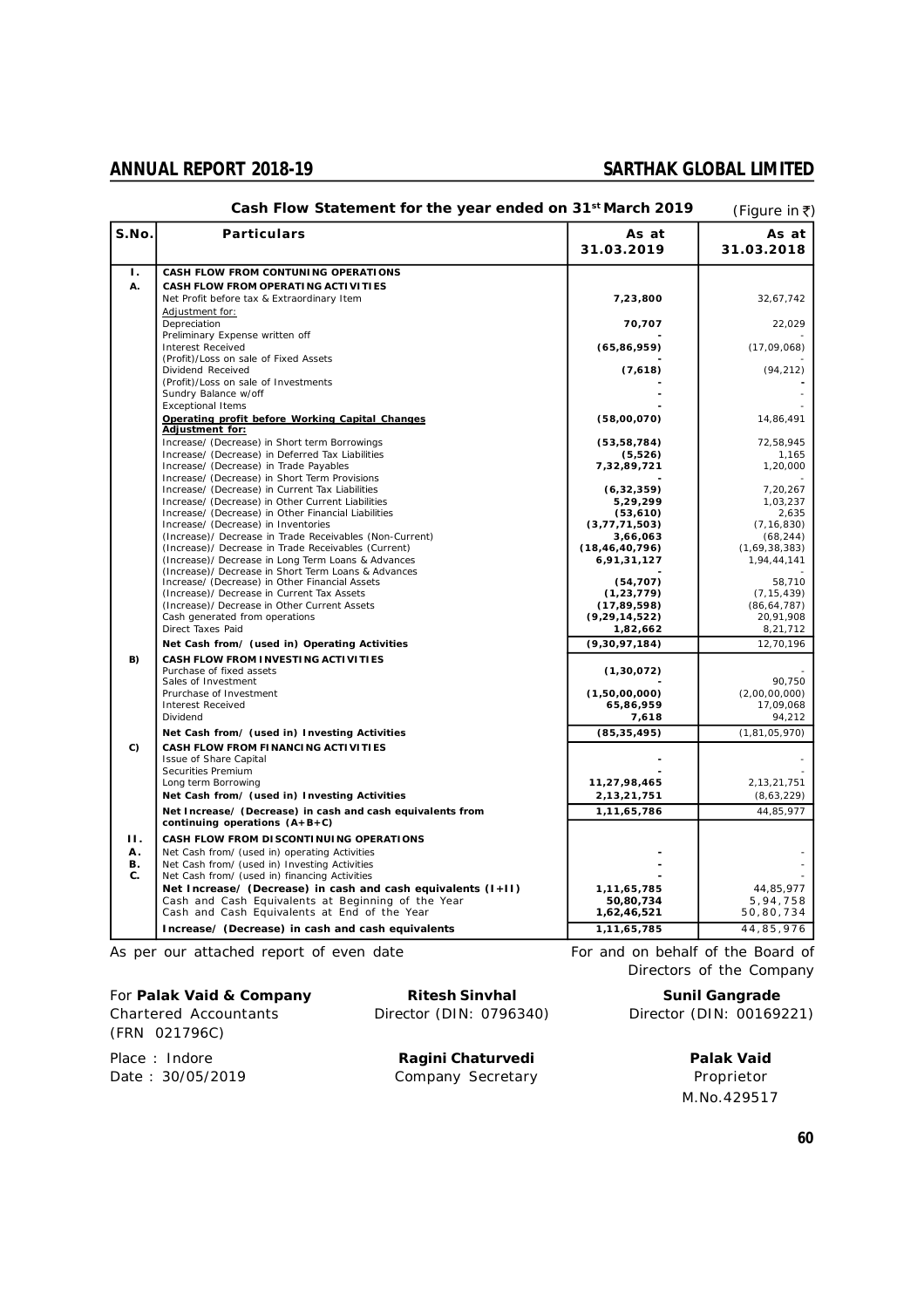| I      |
|--------|
|        |
|        |
|        |
| Ļ<br>, |
|        |
|        |
|        |
|        |
|        |
|        |
|        |

# A. EQUITY SHARE CAPITAL **A. EQUITY SHARE CAPITAL**

| Particulars                     | <b>Notes</b> | Amount     |
|---------------------------------|--------------|------------|
| As at 1st April, 2017           |              | 30,000,000 |
| Changes in Equity Share Capital |              |            |
| As at 31st March, 2018          |              | 30,000,000 |
| Changes in Equity Share Capital |              |            |
| As at 31st March, 2019          |              | 30,000,000 |

# OTHER EQUITY **B. OTHER EQUITY** ு

|                                                              |                                                             |                                                                |                    | Reserves & Surplus            |                  |                   |                                                                     | Equity                                                        |                                                |                                | Exchange                                                                                  |                                                           |                                                   |
|--------------------------------------------------------------|-------------------------------------------------------------|----------------------------------------------------------------|--------------------|-------------------------------|------------------|-------------------|---------------------------------------------------------------------|---------------------------------------------------------------|------------------------------------------------|--------------------------------|-------------------------------------------------------------------------------------------|-----------------------------------------------------------|---------------------------------------------------|
|                                                              | <b>pplication</b><br>allotment<br>pending<br>money<br>Share | of compound<br>instruments<br>Component<br>financial<br>Equity | Capital<br>Reserve | Securities premium<br>reserve | Other<br>Reserve | Retained Earnings | Comprehens<br>instruments<br>ive Income<br>through<br>Other<br>Debt | intruments<br>Comprehe<br>through<br>Other<br>Income<br>nsive | portion of<br>Cash flow<br>Effective<br>hedges | <b>Revaluatio</b><br>n Surplus | differences on<br>statements of<br>translating<br>the financial<br>operation<br>a foreign | Comprehe<br>items of<br>Income<br>Other<br>nsive<br>Other | warrants<br>received<br>against<br>share<br>Money |
| Balance as at 1st April 2017                                 | ï                                                           |                                                                | t                  |                               | ï                | 19,037,727        |                                                                     | J.                                                            |                                                |                                | ï                                                                                         | ï                                                         |                                                   |
| Changes in accounting policy or<br>prior period errors       | ı                                                           |                                                                |                    |                               |                  |                   |                                                                     | ï                                                             |                                                |                                |                                                                                           |                                                           |                                                   |
| Restated balance at the beginning<br>of the reporting period | ı                                                           |                                                                |                    |                               |                  |                   |                                                                     | $\mathbf{r}$                                                  |                                                | ı                              | ı                                                                                         |                                                           |                                                   |
| Total comprehensive income of the<br>year                    |                                                             |                                                                |                    |                               |                  | 2,446,030         |                                                                     | ï                                                             |                                                |                                |                                                                                           |                                                           |                                                   |
| <b>Dividends</b>                                             |                                                             |                                                                |                    |                               |                  |                   |                                                                     | f.                                                            |                                                |                                |                                                                                           |                                                           |                                                   |
| Transfer to reserve                                          |                                                             |                                                                |                    |                               |                  | ï                 |                                                                     | ï                                                             |                                                |                                |                                                                                           |                                                           |                                                   |
| Any other change                                             | ı                                                           |                                                                |                    |                               |                  |                   |                                                                     | $\blacksquare$                                                |                                                |                                | ٠                                                                                         |                                                           |                                                   |
| Balance at 31st March, 2018                                  |                                                             |                                                                | ı                  |                               |                  | 21,483,757        |                                                                     | ٠                                                             |                                                |                                |                                                                                           |                                                           |                                                   |
| Profit for the year                                          |                                                             |                                                                |                    |                               |                  | 541,138           |                                                                     | ï                                                             |                                                |                                |                                                                                           |                                                           |                                                   |
| Changes in accounting policy or<br>prior period errors       |                                                             |                                                                |                    |                               |                  |                   |                                                                     | ï                                                             |                                                |                                |                                                                                           |                                                           |                                                   |
| Restated balance at the beginning<br>of the reporting period | ł                                                           |                                                                | ï                  |                               | í,               |                   | ï                                                                   | t,                                                            | ï                                              | t,                             | ï                                                                                         |                                                           |                                                   |
| Total comprehensive income of the<br>year                    |                                                             |                                                                |                    |                               |                  |                   |                                                                     | ×,                                                            |                                                |                                |                                                                                           |                                                           |                                                   |
| <b>Dividends</b>                                             | í,                                                          |                                                                |                    |                               |                  | ï                 |                                                                     | ï                                                             |                                                |                                |                                                                                           |                                                           |                                                   |
| Transfer to retained earnings                                |                                                             |                                                                |                    |                               |                  |                   |                                                                     | ×,                                                            |                                                |                                |                                                                                           |                                                           |                                                   |
| Any other change                                             | ï                                                           |                                                                |                    |                               |                  |                   | ï                                                                   | ×,                                                            |                                                | ٠                              | ï                                                                                         |                                                           |                                                   |
| Balance at 31st March, 2019                                  |                                                             |                                                                |                    |                               |                  | 22,024,895        |                                                                     | ٠                                                             |                                                |                                |                                                                                           |                                                           |                                                   |

# **ANNUAL REPORT 2018-19**

# **SARTHAK GLOBAL LIMITED**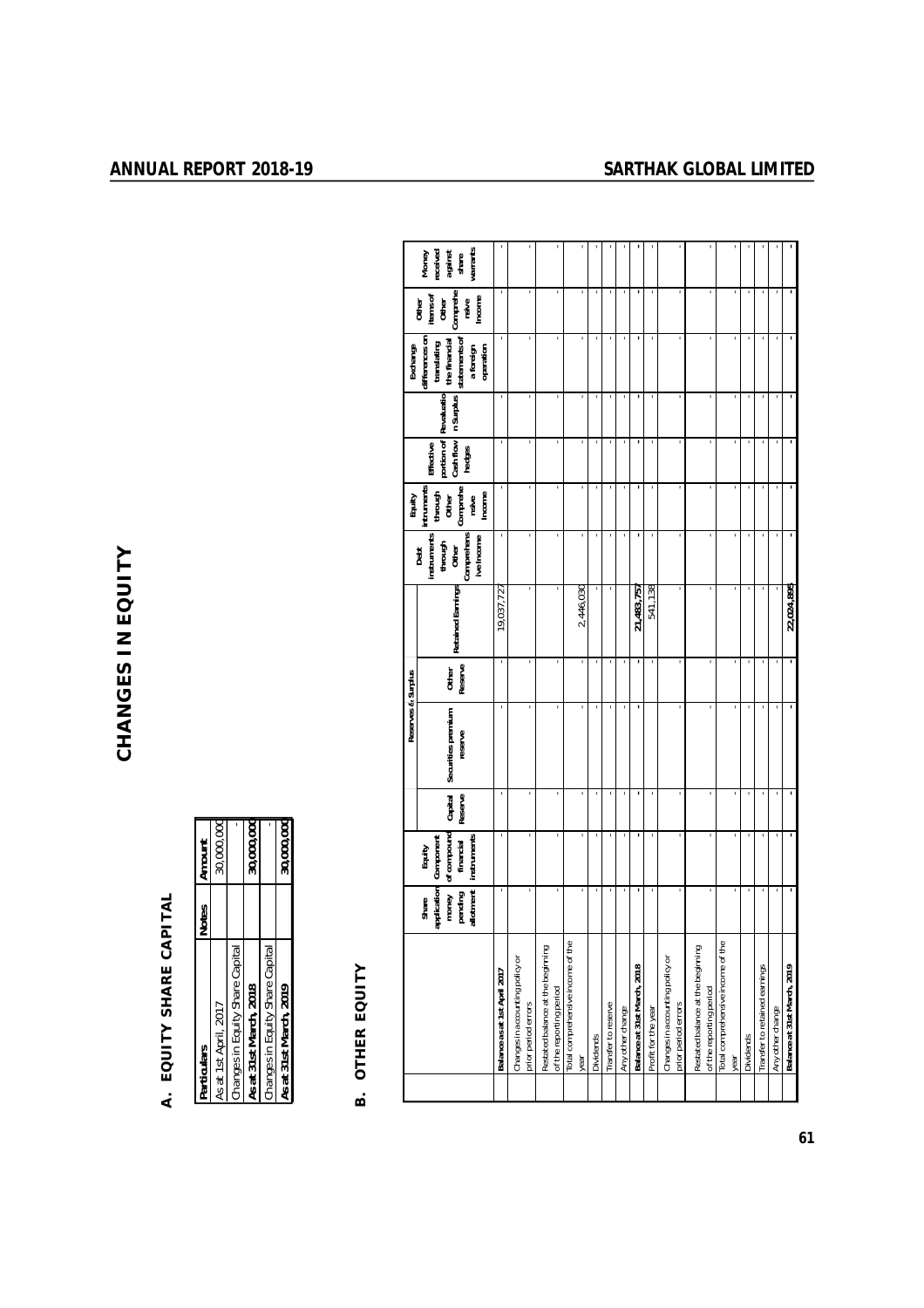#### **NOTES TO FINANCIAL STATEMENT AS ON 31/03/2019**

#### **A Corporate Information**

Sarthak Global Limited is a limited company incorported and domiciled in India under the provisions of the Companies Act, 1956. The Company earned major income from the business of Investments and trading in securities and rendering services as share transfer agent during the year. The Company has its registered office at 706, TULSIANI CHAMBERS,NARIMAN POINT MUMBAI Mumbai City MH 400021.

#### **B Basis of Preparation & Presentation with Significant Accounting Policies**

- **B.01** The financial statements have benn prepared in accordance with Indian Accounting Standards (Ind AS) notified under setion 133 of the Companies Act, 2013 read with Companies (Indian Accounting Standards) Rules, 2015, as amended.
- **B.02** The financial statements upto year ended on March 31, 2017, were prepared in accordance with the accounting standards notified under Companies (Acocunting Standard) Rules, 2006 (as amended) and other relevant provisions of the Act.
- **B.03** These financial statemetns are the first financial statements of the Company under Ind AS. The accounting policies set out have been applied in preparing the financial statements for the year ended March 31, 2018, the comperative information presented in these financial statements for the year ended March 31, 2017. In preparing its opening Ind-AS balance sheet, the company has adjusted the amounts reported previously in financial statements prepared in accordance with the accounting standards notified under Companies (Accounting Standards) Rules, 2006 (as amended) and other relevant provisions of the Act (previous GAAP or Indian GAAP). An explanation of how the transition from previous GAAP to Ind AS has affeced the Company financial position, financial performance and cash flow is set out in the following table(s) and note(s)  $:$ 
	- a The Company has shown all of its property, plant and equipment and investment property at their previous GAAP carrying value according to exemption available under first time adopter under Ind AS 101.
	- b. The Company has shown its investment in equity instrument on the basis of the facts and circumstances at the date of transition to Ind AS and the Company avail the same.
	- c. Reconcilation between previous GAAP and Ind AS is attached as per note no. 30.
	- d. The Company has made allowances for doubtful debts based on assessment of the recoverability of trade and other receivables. The identification of doubtful debts requires use of judgement and estimates.
- **B.04** Revenue: Revenue is measured at the fair value of the consideration received or receivable.
- **B.05** Income Tax: Tax expenses for the period, comprising of current tax and deferred tax, are included in the determination of he net profit or loss for the period. Current tax is the amount of tax payable on the taxable income for the year as determined in accordance with the provisions of Income Tax Act, 1961. Deferred tax is recognised on timing differences, being the difference between taxable income and accounting income that originate in one period and are capable or reveresal in one more subsequent years.
- **B.06** Cash and cash equivalents: In the cash flow statement, cash and cash equivalents include cash in hand, demand deposits with banks, other short term highly liquid investments with original maturities of three months or less that are readily convertible to known amounts of cash and which are subject to an insignificant risk of changes in value.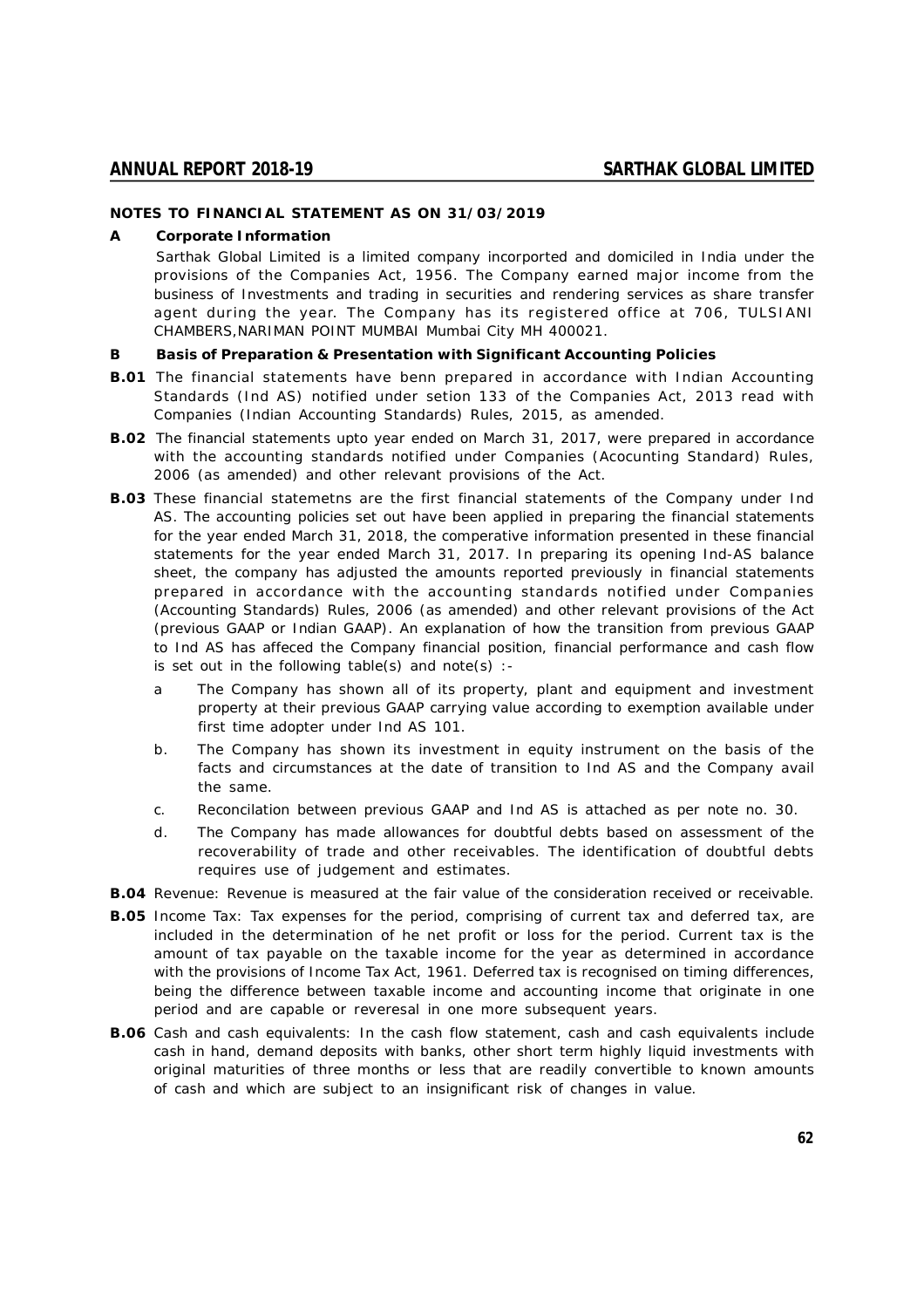- **B.07** Impairment of assets: Financial assets: The Company on a forward looking basis the expected credit losses associated with its financial assets. The impairment methodology applied depends on whether there has been a significant increase in creidt risk. For trade receivables only, the Company applied the simplified approach , which requires expected lifetime losses to be recognised form initial recognition of the receivables.
- **B.08** Property, Plant and equipment: All items of property, plant and equipment are stated at historical cost less depreciation. Historical cost includes expenditure that is directly attributable to the acquisition of the items.
- **B.09** Trade payables represent liabilities for goods and services provided to the Company prior to the end of the financial year which are unpaid. The amounts are unsecured. Trade and other payables are represented as current liabilities unless payment is not due within 12 months after the reporting period.
- **B.10** Provisions are recognised when there is a present obligation as a result of past event, it is probable that an outflow of resources embodying economic benefits will be required to settle the obligation and there is a reliable estimate of the amount of the obligation. Contingent Liabilities are disclosed when there is possible obligation arising from past events, the existence of which will be confirmed only by the occurrence or non occurrence of one or more uncertain future events not wholly within the control of the Company or a present obligation that arises from past events where it is either not probable that an outflow of resources will be required to settle or a reliable estimate of the amount cannot be made.
- **B.11** Basic earning per share is calculated by dividing the net profit or loss for the period attributable to the equity shareholders by the weighted average number of equity shares outstanding during the period. Earnings considered in ascertaining the Company's earnings per share is the net profit for the period after deducting preference dividends and any attributable tax thereto for the period. The weighted average number of equity shares outstanding during the period and for all periods presented is adjusted for events, such as bonus shares, other than the conversion of potential equity shares, that have changed the number of equity shares outstanding, without a corresponding change in resources.
- **B.12** For the purpose of calculating the diluted earnings per share, the net profit or loss for the period attributable to equity shareholders and the weighted average number of shares outstanding during the period is adjusted for the effects of all dilutive potential equity shares.
- **B.13** This is first year of Tax audit and opening balance taken as submitted by the assessee.
- **B.14** The amount of CGST and SGST paid is recorded as per the information given by assessee.
- **B.15** We have not checked the TRANS 1 figure (if any) filed by the assessee.
- **B.16** The assessee has not submitted form no GSTR-2A for our verification.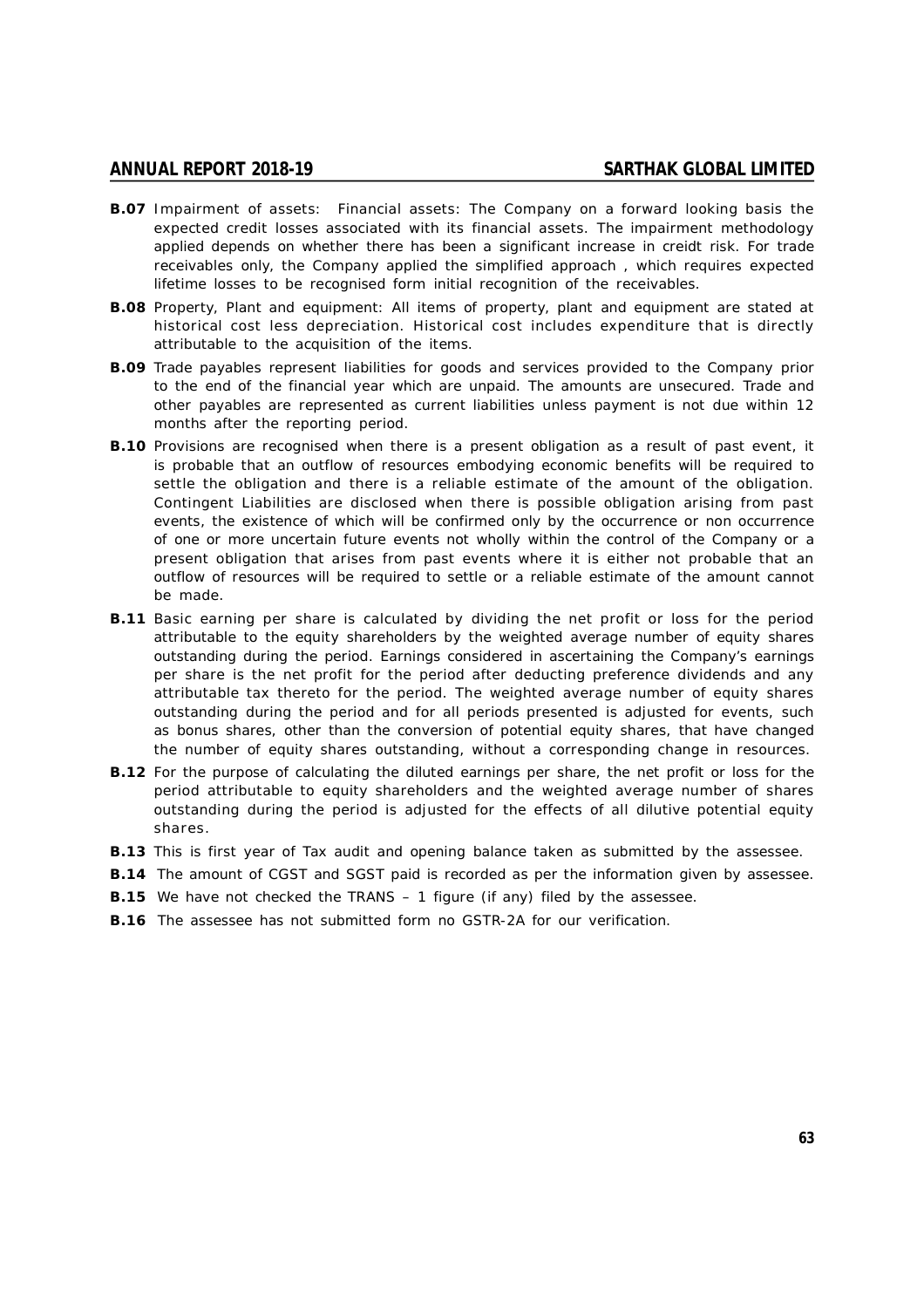# **SARTHAK GLOBAL LIMITED**

| Ξ<br>NOTE 1. PROPERTY, PL            | <b>EQUIPMENT</b><br>ಳ |         |             |        |         |           |       |           |           |
|--------------------------------------|-----------------------|---------|-------------|--------|---------|-----------|-------|-----------|-----------|
| Particulars                          | ä                     | Bicycle | Computer    | Cooler | Fax     | Furniture | Motor | Office    | Total     |
|                                      | Conditioner           |         | & Softwares |        | Machine |           | Pump  | Equipment |           |
| Year ended 31st March 2018           |                       |         |             |        |         |           |       |           |           |
| Gross Carrying Amount                |                       |         |             |        |         |           |       |           |           |
| Opening Gross Carrying Amount        | 1,26,650              | 6,375   | 5,28,053    | 30,340 | 44,850  | 1,78,221  | 2,850 | 40,584    | 9,57,923  |
| Additions                            |                       |         |             |        |         |           |       |           |           |
| Closing Gross Carrying Amount        | 1,26,650              | 6,375   | 5,28,053    | 30,340 | 44,850  | 1,78,221  | 2,850 | 40,584    | 9,57,923  |
| <b>Accumulated Depreciation</b>      |                       |         |             |        |         |           |       |           |           |
| Oening accumulated depreciation      | 88,360                | 3,395   | 4,87,906    | 22,880 | 42,607  | 1,71,528  | 2,707 | 38,555    | 8,57,938  |
| Depreciation charged during the year | 5,264                 | 730     | 12,033      | 2,972  |         | 1,030     |       |           | 22,029    |
| Closing accumulated Depreciation     | 93,624                | 4,125   | 4,99,939    | 25,852 | 42,607  | 1,72,558  | 2,707 | 38,555    | 8,79,967  |
| Net Carrying amount                  | 33,026                | 2,250   | 28,114      | 4,488  | 2,243   | 5,663     | 143   | 2,029     | 77,956    |
| Year ended 31st March 2019           |                       |         |             |        |         |           |       |           |           |
| Gross Carrying Amount                |                       |         |             |        |         |           |       |           |           |
| Opening Gross Carrying Amount        | 1,26,650              | 6,375   | 5,28,053    | 30,340 | 44,850  | 1,78,221  | 2,850 | 40,584    | 9,57,923  |
| Additions                            |                       |         | 1,30,072    |        |         |           |       |           | 1,30,072  |
| Closing Gross Carrying Amount        | 1,26,650              | 6,375   | 6,58,125    | 30,340 | 44,850  | 1,78,221  | 2,850 | 40,584    | 10,87,995 |
| Accumulated Depreciation             |                       |         |             |        |         |           |       |           |           |
| Oening accumulated depreciation      | 93,624                | 4,125   | 4,99,939    | 25,852 | 42,607  | 1,72,558  | 2,707 | 38,555    | 8,79,967  |
| Depreciation charged during the year | 3,447                 | 730     | 63,495      | 2,972  |         | 64        |       |           | 70,708    |
| Closing accumulated Depreciation     | 97,071                | 4,855   | 5,63,434    | 28,824 | 42,607  | 1,72,622  | 2,707 | 38,555    | 9,50,675  |
| Net Carrying amount                  | 29,579                | 1,520   | 94,691      | 1,516  | 2,243   | 5,599     | 143   | 2,029     | 1,37,321  |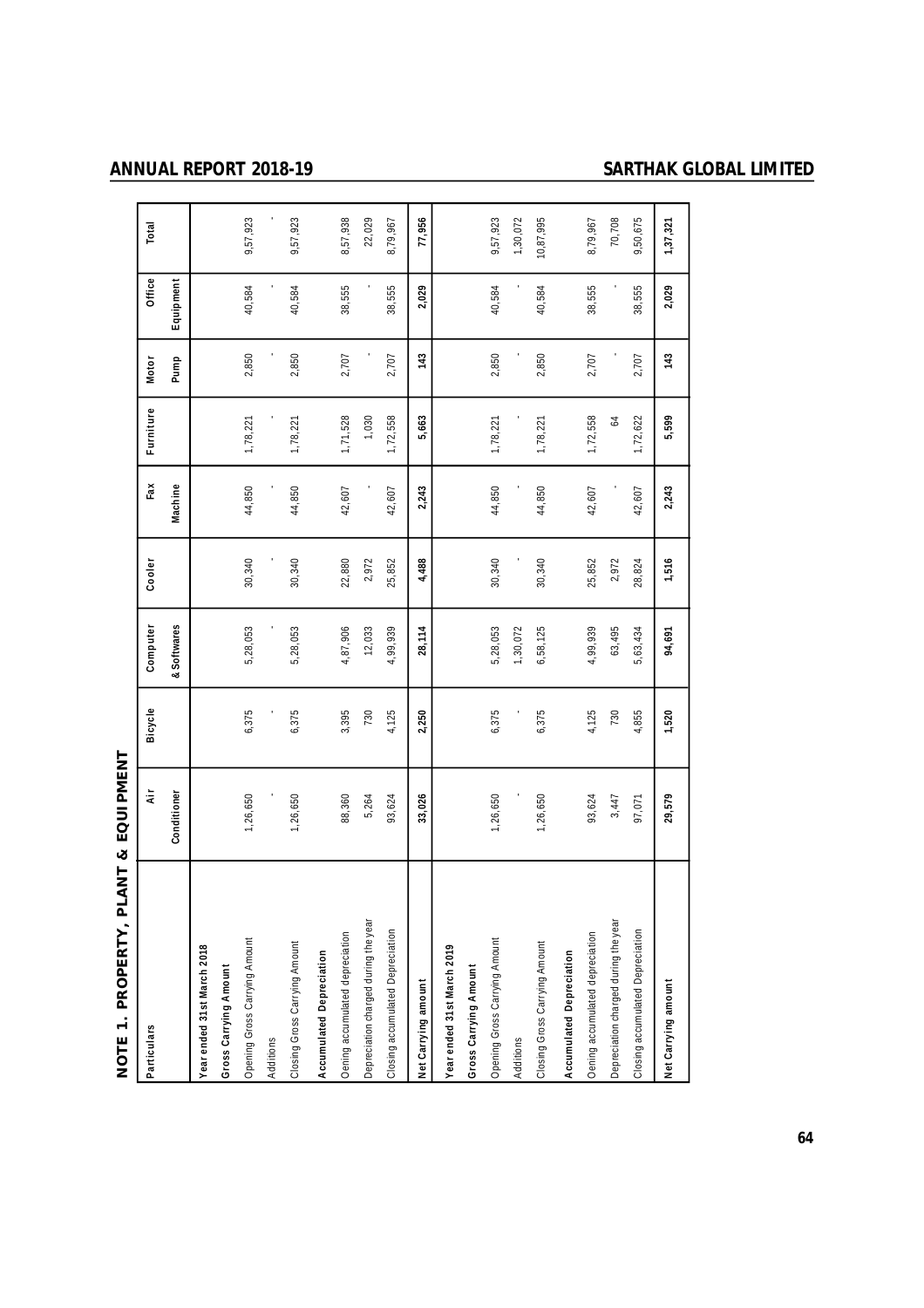# **SARTHAK GLOBAL LIMITED**

#### **Note 2(i). NON-CURRENT INVESTMENTS**

# (Figure in )

|    | <b>Particulars</b>                    | No. of Shares | As At       | As At       |
|----|---------------------------------------|---------------|-------------|-------------|
|    |                                       |               | 31.03.2019  | 31.03.2018  |
|    |                                       |               |             |             |
| a) | Quoted (Non-Trade)                    |               |             |             |
|    | Other than subsidiary:                |               |             |             |
|    | Adunik Synthetics Ltd.                | 500           | 16,875      | 16,875      |
|    | Alpine Industries Ltd.                | 4,659         | 1,78,361    | 1,78,361    |
|    | Bharat Foods Co. Op. Ltd.             | 3,50,000      | 3,50,00,000 | 2,00,00,000 |
|    | Bramanand Himgiri Ltd.                | 23,000        | 1,15,000    | 1,15,000    |
|    | Devki Leasing & Finance Ltd.          | 800           | 8,000       | 8,000       |
|    | IDBI Bank Ltd.                        | 808           | 37,205      | 37,205      |
|    | Indra Ratna Ltd.                      | 5,000         | 72,000      | 72,000      |
|    | Keval (India) Ltd.                    | 6,000         | 60,000      | 60,000      |
|    | Kukson Foods Ltd.                     | 1,500         | 48,267      | 48,267      |
|    | Medi Caps Ltd.                        | 200           | 25,200      | 25,200      |
|    | National Steel & Agro Industries Ltd. | 1,67,150      | 50,85,000   | 50,85,000   |
|    | PCS Data Industries Ltd.              | 3,000         | 66,000      | 66,000      |
|    | Sanghi Polyster Ltd.                  | 100           | 2,207       | 2,207       |
|    | Sarthak Industries Ltd.               | 29,600        | 2,98,291    | 2,98,291    |
|    | Sidha Global Ltd.                     | 3,700         | 22,200      | 22,200      |
|    | UTI Master Gain                       | 3,039         | 37,995      | 37,995      |
|    | UTI Master Share                      | 2,000         | 1,08,000    | 1,08,000    |
|    | <b>Total</b>                          | 6,01,056      | 4,11,80,601 | 2,61,80,601 |
| b) | Unquoted:                             |               |             |             |
|    | Hariratan Impex P. Ltd.               | 1,050         | 10,500      | 10,500      |
|    | Neha Securities P. Ltd.               | 50            | 5,000       | 5,000       |
|    | Shahra Securities P. Ltd.             | 160           | 6,100       | 6,100       |
|    |                                       | 1,260         | 21,600      | 21,600      |
|    | Debentures or bonds                   |               |             |             |
|    |                                       |               |             |             |
|    | 9% Bond in Lloyd Steel Limited,       |               |             |             |
|    | Fully Paid-Up                         |               |             |             |
|    | <b>Total</b>                          | 6,02,316      | 4,12,02,201 | 2,62,02,201 |
|    | Less: Provisions                      |               | 33,43,074   | 33,43,074   |
|    | Market value of Investments           | 6,02,316      | 3,78,59,127 | 2,28,59,127 |
|    | Aggregate amount of quoted            |               | 4,11,80,601 | 2,61,80,601 |
|    | investments                           |               |             |             |
|    | Aggregate amount of unquoted          |               | 21,600      | 21,600      |
|    | investments                           |               |             |             |
|    | Market Value of Investments           |               | 3,78,59,127 | 2,28,59,127 |
|    | Aggregate amount of Impairment        |               |             |             |
|    | in value of Investments               |               |             |             |
|    | Aggregate amount of Debentures        |               |             |             |
|    | and Bonds                             |               |             |             |
|    | Aggregate amount of Unquoted          |               |             |             |
|    | investments- In Government Securities |               |             |             |
|    | Aggregate amount of Unquoted          |               |             |             |
|    | investments- In Partnership Firm      |               |             |             |
|    |                                       |               |             |             |

Basis of Valuation: The Non current investments are valued at cost of acquisition, no provision is made for diminution in the value of investment where diminution is temporary.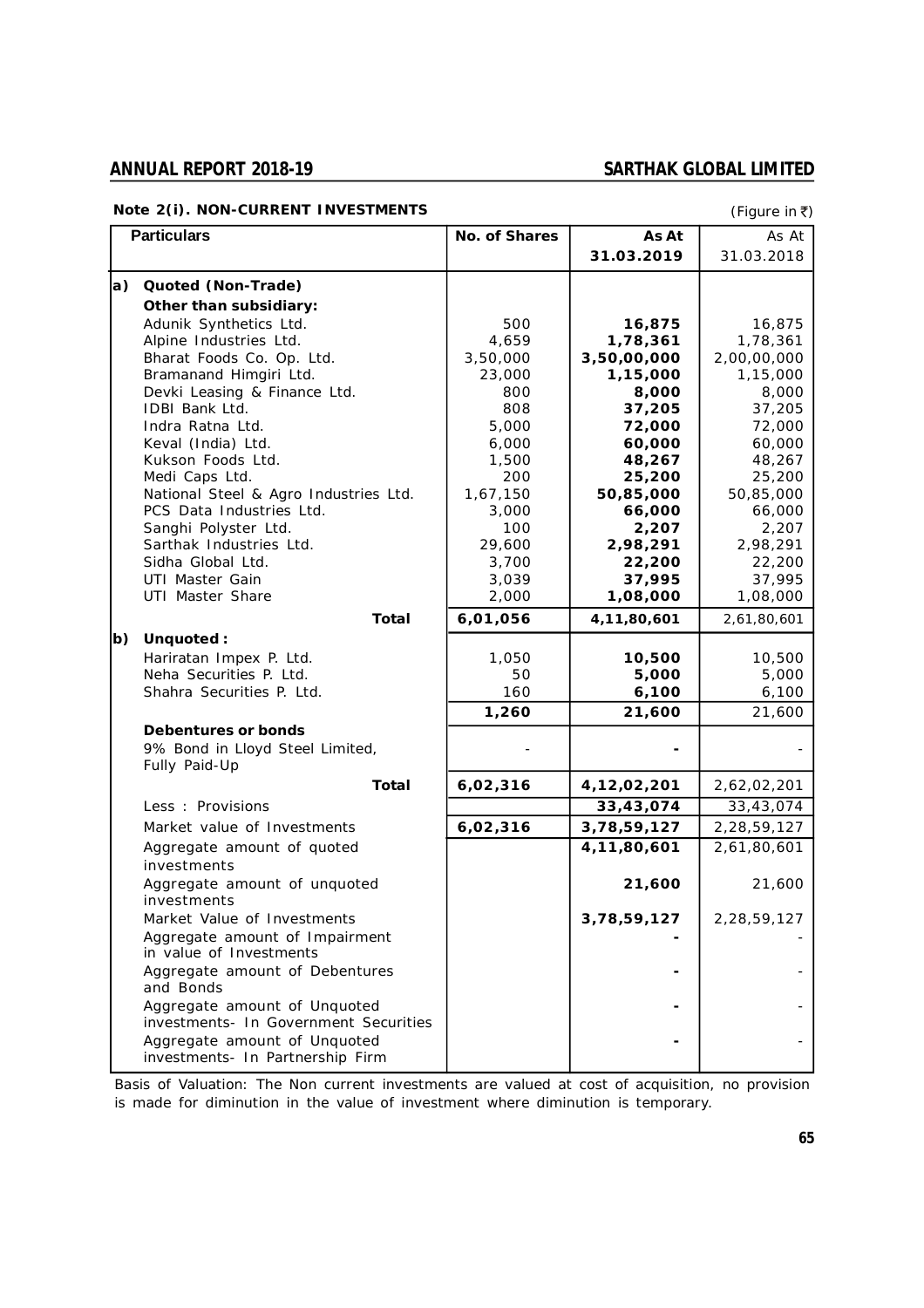# **SARTHAK GLOBAL LIMITED**

# **Note 3 TRADE RECEIVABLES**

#### (Figure in )

| <b>Particulars</b>                       | As At           | As At       |
|------------------------------------------|-----------------|-------------|
|                                          | 31.03.2019      | 31.03.2018  |
| Trade Receivables                        | 20, 15, 79, 179 | 1,73,04,446 |
| Receivables from Related parties (As per |                 |             |
| Annexure A attached)                     |                 |             |
| Less: Allowance for doubtful debts       |                 |             |
| <b>Total Receivables</b>                 | 20, 15, 79, 179 | 1,73,04,446 |
| Current Portion                          | 20, 15, 79, 179 | 1,69,38,383 |
| Non-Current Portion                      |                 | 3,66,063    |

#### **Break-up of Security Details**

| <b>Particulars</b>                   | As At           | As At       |
|--------------------------------------|-----------------|-------------|
|                                      | 31.03.2019      | 31.03.2018  |
| Secured                              |                 |             |
| Unsecured, considered Good           | 20, 15, 79, 179 | 1,73,04,446 |
| Unsecured, considered doubtful       |                 |             |
|                                      | 20, 15, 79, 179 | 1,73,04,446 |
| Less: Allowance for bad and douthful |                 |             |
| trade receivable                     |                 |             |
|                                      | 20, 15, 79, 179 | 1,73,04,446 |

#### **Note 4. LOANS**

(Figure in )

| <b>Particulars</b>            |         | 31.03.2019         | 31.03.2018 |                    |
|-------------------------------|---------|--------------------|------------|--------------------|
|                               | Current | <b>Non-Current</b> | Current    | <b>Non-Current</b> |
| Secured, Considered good      |         |                    |            |                    |
| Unsecured, Considered good    |         | 5,84,79,378        |            | 8,52,73,637        |
| Loan to Related parties       |         | 59,000             |            | 4,23,95,868        |
| Other Loans                   |         |                    |            |                    |
| Unsecured, considered doutful |         |                    |            |                    |
| <b>Total Loans</b>            |         | 5,85,38,378        |            | 12,76,69,505       |

1. The interest has not been charged on all above parties.

# **Note 5. INVENTORIES**

|     | <b>Particulars</b>           | As At       | As At      |
|-----|------------------------------|-------------|------------|
|     |                              | 31.03.2019  | 31.03.2018 |
| a   | Raw Materials                |             |            |
| b   | Work-in-progress             | ۰           |            |
| C   | Finished goods               |             |            |
| l d | Stock in trade (Shares)      | 4,05,81,251 | 28,09,748  |
| e   | Consumables, Stores & Spares |             |            |
|     | Total                        | 4,05,81,251 | 28,09,748  |

\*Basis of Inventory Valuation : Valued at lower of cost and net relisable value, except scrap is valued at net realisable value .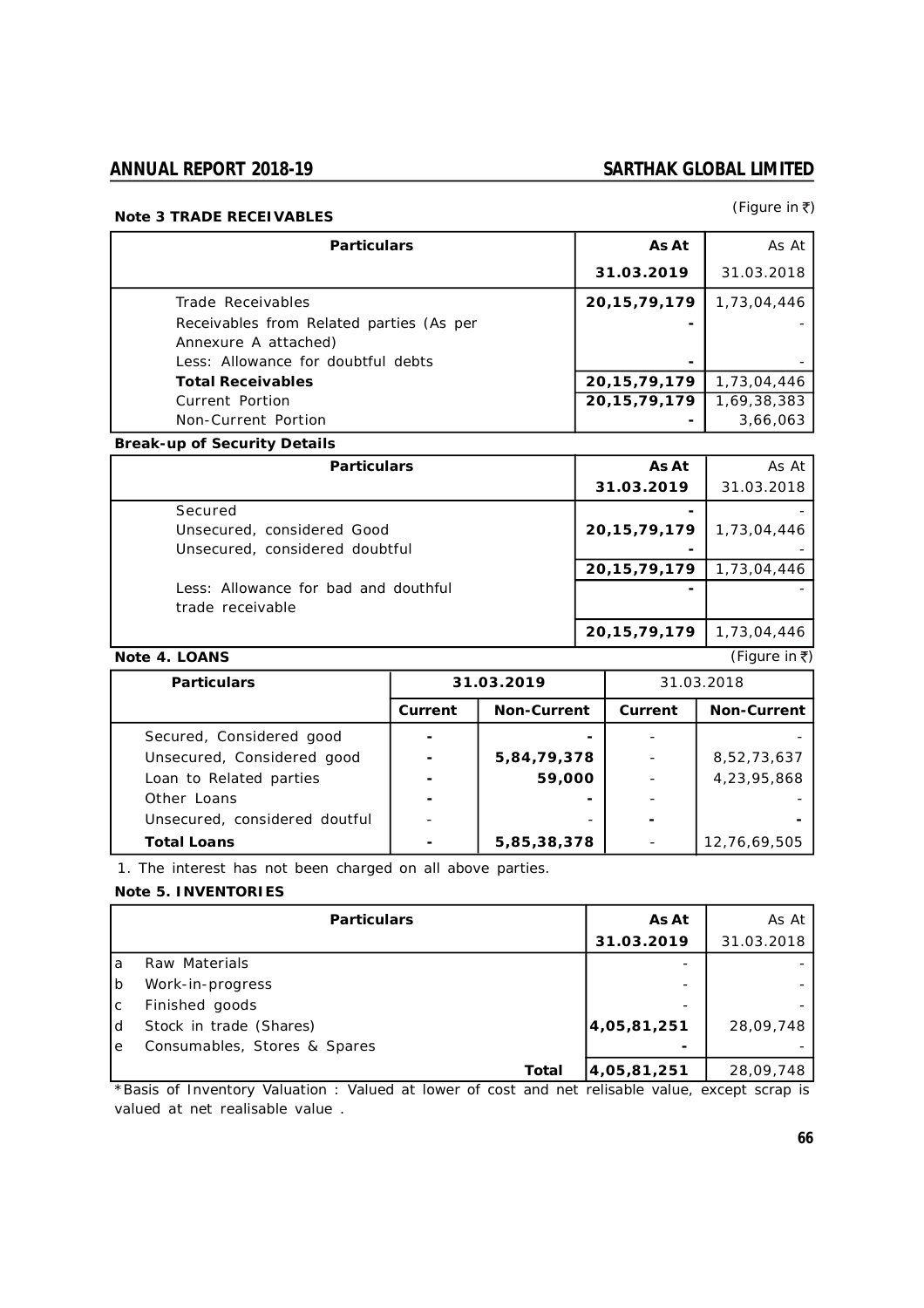# **SARTHAK GLOBAL LIMITED**

(Figure in )

#### **Note 6. CASH AND CASH EQUIVALENTS**

| <b>Particulars</b>         | As At       | As At      |
|----------------------------|-------------|------------|
|                            | 31.03.2019  | 31.03.2018 |
| Balances with Banks<br>(a) |             |            |
| In Current Accounts        | 1,61,05,552 | 49,29,816  |
| (b) Cash on hand           | 64,336      | 1,01,477   |
| Cheques in hand<br>(c)     | 76,633      | 49,441     |
| Total                      | 1,62,46,521 | 50,80,734  |

#### **Note 7. FINANCIAL ASSESTS- OTHERS**

| <b>Particulars</b>              |            | As At    | As At      |
|---------------------------------|------------|----------|------------|
|                                 | 31.03.2019 |          | 31.03.2018 |
| Loans and Advances to Employees |            | -        | 32,501     |
| Security Deposits               |            | 1,09,275 | 22,067     |
| Total                           |            | 1,09,275 | 54,568     |

#### **Note 8. CURRENT TAX ASSESTS (NET)**

| <b>Particulars</b>           | As At                    | As At      |
|------------------------------|--------------------------|------------|
|                              | 31.03.2019               | 31.03.2018 |
| Income Tax Refund Receivable | 17,66,239                | 10,86,786  |
| TDS, A.Y. 19-20              | 9,44,326                 |            |
| Advance Tax                  | $\overline{\phantom{0}}$ | 15,00,000  |
| Total                        | 27,10,565                | 25,86,786  |

#### **Note 9. OTHER CURRENT ASSESTS**

| <b>Particulars</b>       | As At       | As At      |
|--------------------------|-------------|------------|
|                          | 31.03.2019  | 31.03.2018 |
| <b>FDR</b>               | 87,03,254   | 81,62,787  |
| Krishi Upaj Mandi Samiti | 5,12,000    | 5,02,000   |
| <b>GST Receivable</b>    | 12,39,131   |            |
| Total                    | 1,04,54,385 | 86,64,787  |

# **Note 10. EQUITY SHARE CAPITAL**

| <b>Particulars</b>                                   | As At       | As At       |
|------------------------------------------------------|-------------|-------------|
|                                                      | 31.03.2019  | 31.03.2018  |
| <b>Authorized Capital:</b>                           |             |             |
| 40,00,000 Equity Shares of ₹ 10 each                 | 4,00,00,000 | 4,00,00,000 |
| (Previous Year 40,00,000 Equity Shares of ₹ 10 each) |             |             |
|                                                      | 4,00,00,000 | 4,00,00,000 |
| Issued, Subscribed and Paid-up Capital:              |             |             |
| 30,00,000 Equity Shares of ₹ 10 each Fully Paid-up   | 3,00,00,000 | 3,00,00,000 |
| (Previous Year 30,00,000 Equity Shares of ₹ 10 each) |             |             |
|                                                      | 3,00,00,000 | 3,00,00,000 |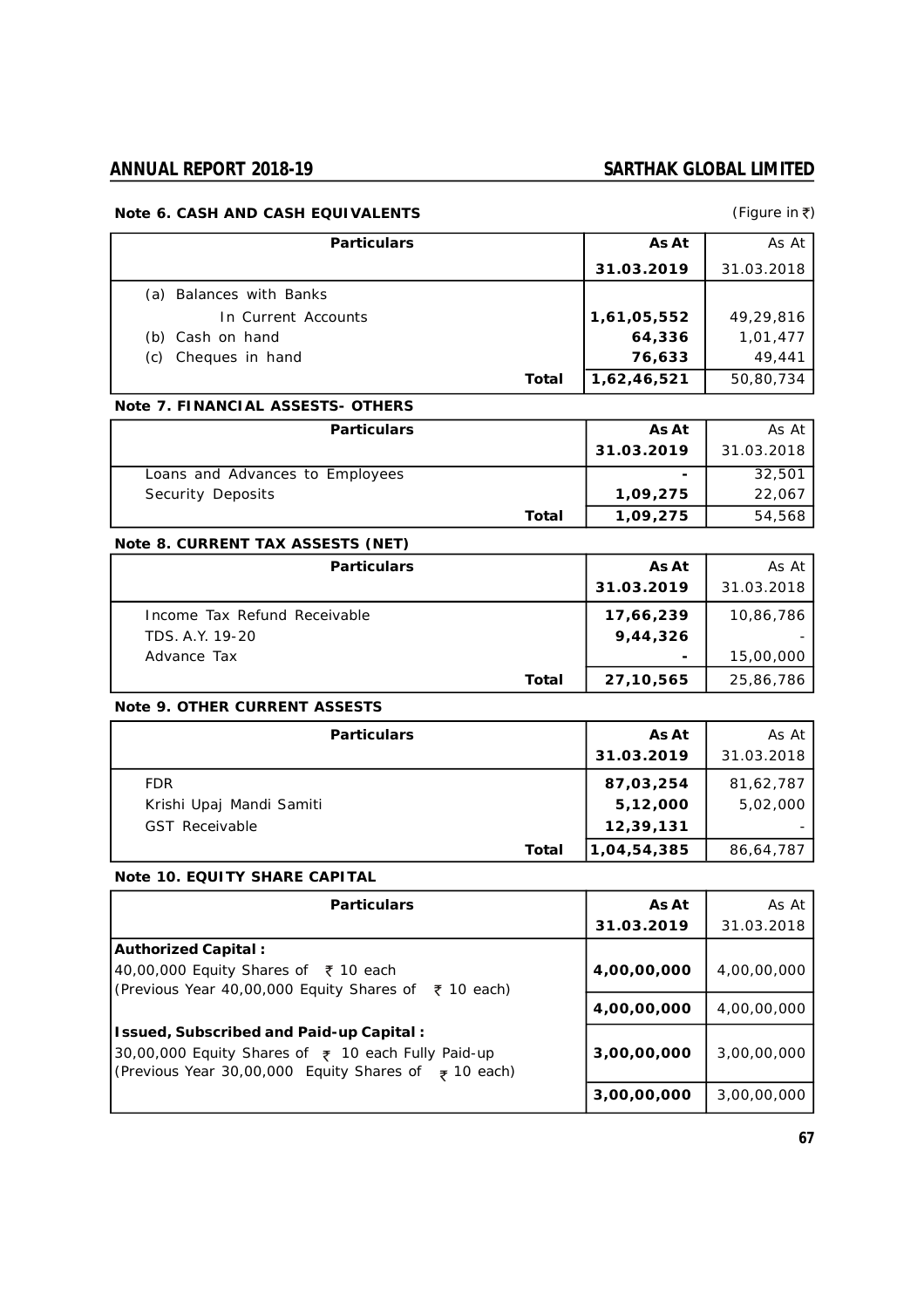# **SARTHAK GLOBAL LIMITED**

#### **Note 10.1 The Reconciliation of the number of Equity shares and amount outstanding is set out below:** (Figure in )

| <b>Particulars</b>         | As at March $31st$ 2019 |                              | As at March $31st$ 2018 |             |  |
|----------------------------|-------------------------|------------------------------|-------------------------|-------------|--|
| <b>Equity Shares</b>       | No. of Shares           | Amount                       | No. of Shares           | Amount      |  |
| Balance at the beginning   | 30,00,000               | 3,00,00,000                  | 30,00,000               | 3,00,00,000 |  |
| of the year                |                         |                              |                         |             |  |
| Add: Shares issued during  | $\blacksquare$          | $\qquad \qquad \blacksquare$ |                         |             |  |
| the year                   |                         |                              |                         |             |  |
| Balances at the end of the | 30,00,000               | 3,00,00,000                  | 30,00,000               | 3,00,00,000 |  |
| year                       |                         |                              |                         |             |  |

| Note 10.2 The Details of shares held by Shareholder holding more than 5% shares in the |  |
|----------------------------------------------------------------------------------------|--|
| Company:                                                                               |  |

| <b>Particulars</b>           | As at March $31st$ 2019 |        |               | As at March 31st 2018 |
|------------------------------|-------------------------|--------|---------------|-----------------------|
|                              | No. of Shares           | % held | No. of Shares | % held                |
|                              | held                    |        | held          |                       |
| <b>EQUITY SHARES</b>         |                         |        |               |                       |
| Deepti Housing Pvt. Ltd.     | 2,00,000                | 6.67%  | 2,00,000      | 6.67%                 |
| Gagandeep Exports Pvt. Ltd.  | 2,50,000                | 8.83%  | 2,50,000      | 8.83%                 |
| Mahakosh Papers Pvt. Ltd.    | 2,50,000                | 8.83%  | 2,50,000      | 8.83%                 |
| All Other Share Holders hold | 23,00,000               | 76.67% | 23,00,000     | 76.67%                |
| less than or equal to 5%     |                         |        |               |                       |

#### **Note 11. OTHER EQUITY**

|       | <b>Particulars</b>                                         | As At       | As At          |
|-------|------------------------------------------------------------|-------------|----------------|
|       |                                                            | 31.03.2019  | 31.03.2018     |
| (i)   | General Reserve                                            | 36,99,668   | 36,99,668      |
| (ii)  | Securities Premium                                         |             |                |
| (iii) | Retained Earnings                                          | 2,20,24,895 | 2, 14, 83, 757 |
|       | (iv) Equity instruments through other comprehensive income |             |                |
|       | <b>Total Reserves and Surplus</b>                          | 2,57,24,563 | 2,51,83,425    |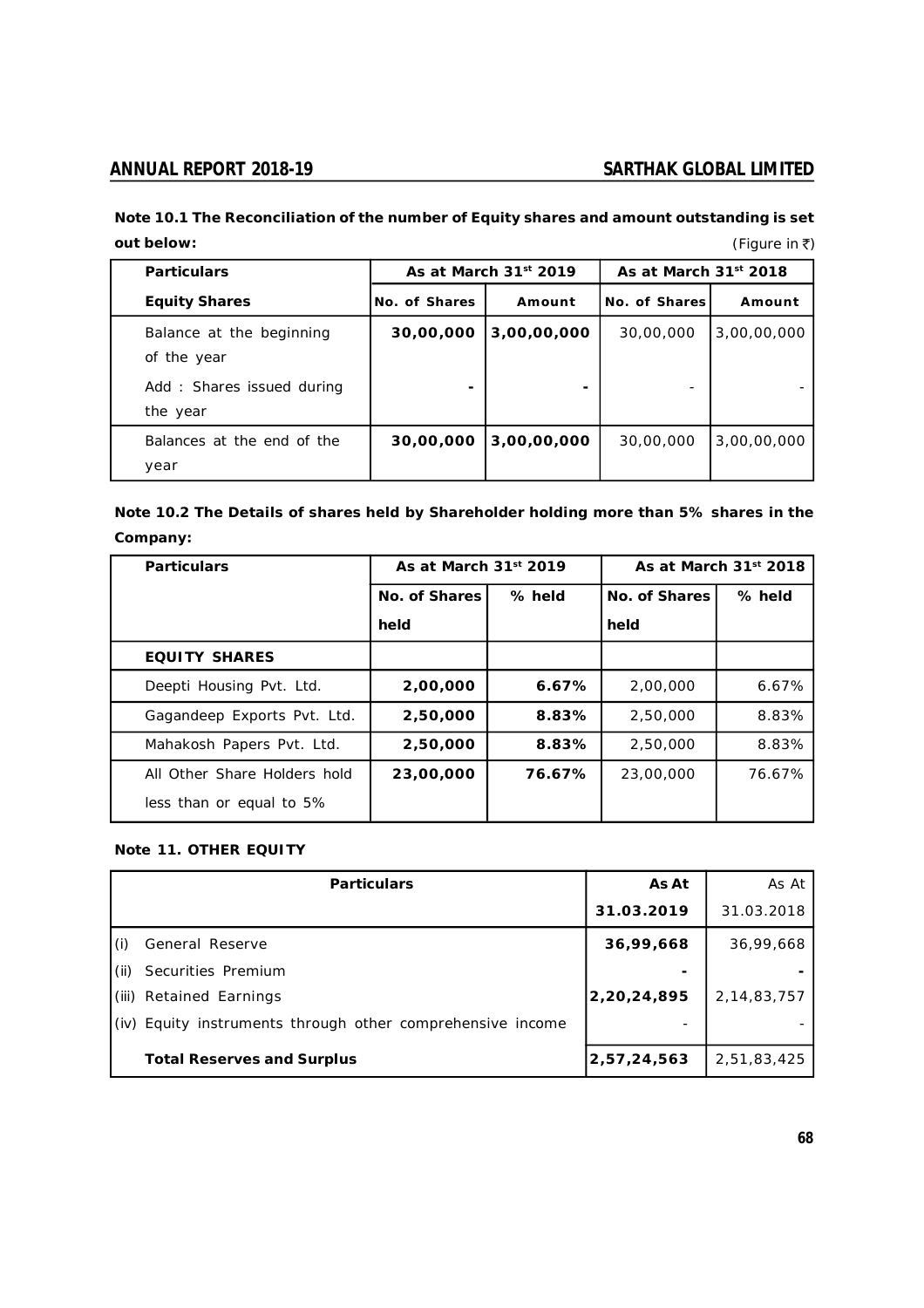# **SARTHAK GLOBAL LIMITED**

| (Figure in ₹) |  |  |
|---------------|--|--|
|---------------|--|--|

|     | <b>Particulars</b>                          | As At          | As At          |
|-----|---------------------------------------------|----------------|----------------|
|     |                                             | 31.03.2019     | 31.03.2018     |
| (i) | <b>General Reserve:</b>                     |                |                |
|     | Balance as at the beginning of the year     | 36,99,668      | 36,99,668      |
|     | Add: Received during the year               |                |                |
|     | Balance as at the end of the year           | 36,99,668      | 36,99,668      |
|     | (ii) Retained Earnings                      |                |                |
|     | Balance as at the beginning of the year     | 2, 14, 83, 757 | 1,90,37,727    |
|     | Add: profit/(Loss) for the year             | 5,41,138       | 24,46,030      |
|     | Less: Previous year adjustments             |                |                |
|     | Less: Impact due to applicability of IND AS |                |                |
|     | Balance as at the end of the year           | 2,20,24,895    | 2, 14, 83, 757 |

**Nature and purpose of Reserves**

#### **General Reserve**

The general reserve is created from time to time transfer of profits from retained eranings. General reserve is created by transfer from componant of equity to another and is not an item of other comprehnsive income,items included in general reserve will not be reclassified subsequently to statement of profit and loss.

#### **Retained Earnings**

The amount that can be distributed by the company as dividends to its Equity shareholders is determined based on the balance in the reserves and also considering the requirements of the Companies Act, 2013. Thus the amount reported above are not distributable in entirely.

This reserves represents the cumulative gains and losses arising on the revaluation of equity instruments measured at fair value through other comprehensive income, net of amount reclassified to retained earnings when those assets have been disposed of.

#### **Note 12. NON-CURRENT LIABILITIES-BORROWINGS**

| <b>Particulars</b>     | As At                       | As At      |
|------------------------|-----------------------------|------------|
|                        | 31.03.2019                  | 31.03.2018 |
| <b>UNSECURED LOANS</b> |                             |            |
| From Related Parties   |                             |            |
| From Others            | 23,62,39,800   12,34,41,335 |            |
|                        | 23,62,39,800   12,34,41,335 |            |

#### **Note 13. DEFERRED TAX LIABILITY**

| <b>Particulars</b>                  | As At      | As At      |
|-------------------------------------|------------|------------|
|                                     | 31.03.2019 | 31.03.2018 |
| Opening Balance                     | 8,136      | 6,971      |
| Add: Provision made during the year | (5, 526)   | 1,165      |
| Closing Balance                     | 2,610      | 8,136      |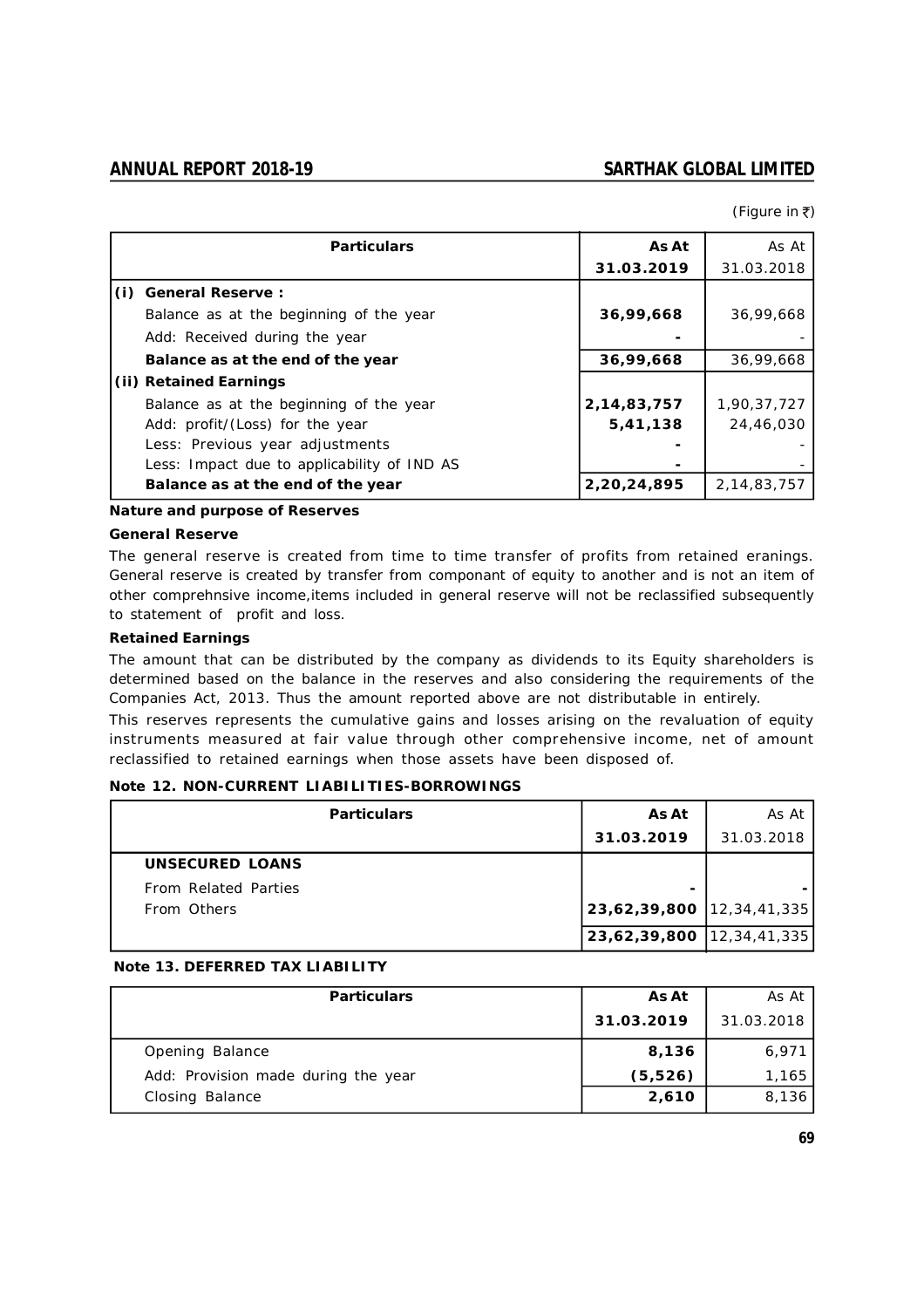# **SARTHAK GLOBAL LIMITED**

#### **Note 14. CURRENT LIABILITIES - BORROWINGS**

| <b>Particulars</b>  | As At      | As At      |
|---------------------|------------|------------|
|                     | 31.03.2019 | 31.03.2018 |
| <b>SECURED LOAN</b> |            |            |
| From Banks          | 19,00,161  | 72,58,945  |
| From Others         |            |            |
| <b>Total</b>        | 19,00,161  | 72,58,945  |

#### **Note 15. TRADE PAYABLES**

| <b>Particulars</b> |       | As At       | As At      |
|--------------------|-------|-------------|------------|
|                    |       | 31.03.2019  | 31.03.2018 |
| Current            |       |             |            |
| Trade Payables     |       | 7,34,29,721 | 1,40,000   |
|                    | Total | 7,34,29,721 | 1,40,000   |

#### **Note 16. OTHER FINANCIAL LIABILITIES**

| <b>Particulars</b>       | As At      | As At      |
|--------------------------|------------|------------|
|                          | 31.03.2019 | 31.03.2018 |
| Current                  |            |            |
| Aduit Fees Payable       | 35,000     | 15,000     |
| Bonus Payable            | 25,290     | 1,00,900   |
| Director's Bonus Patable | 36,500     | 34,500     |
| Total                    | 96,790     | 1,50,400   |

#### **Note 17. OTHER CURRENT LIABILITIES**

| <b>Particulars</b> | As At<br>31.03.2019 | As At<br>31.03.2018 |
|--------------------|---------------------|---------------------|
| GST Payable        | $\,$                | 17,556              |
| TDS Payable        | 6,34,169            | 87,314              |
| <b>Total</b>       | 6,34,169            | 1,04,870            |

#### **Note 18. CURRENT TAX LIABILITIES (NET)**

| <b>Particulars</b>                    | As At      | As At      |
|---------------------------------------|------------|------------|
|                                       | 31.03.2019 | 31.03.2018 |
| Opening Balance                       | 8,20,547   | 1,00,280   |
| Add: Current tax payable for the year | 1,88,188   | 8,20,547   |
| Less: Taxes paid                      | 8,20,547   | 1,00,280   |
| Closing Balance                       | 1,88,188   | 8,20,547   |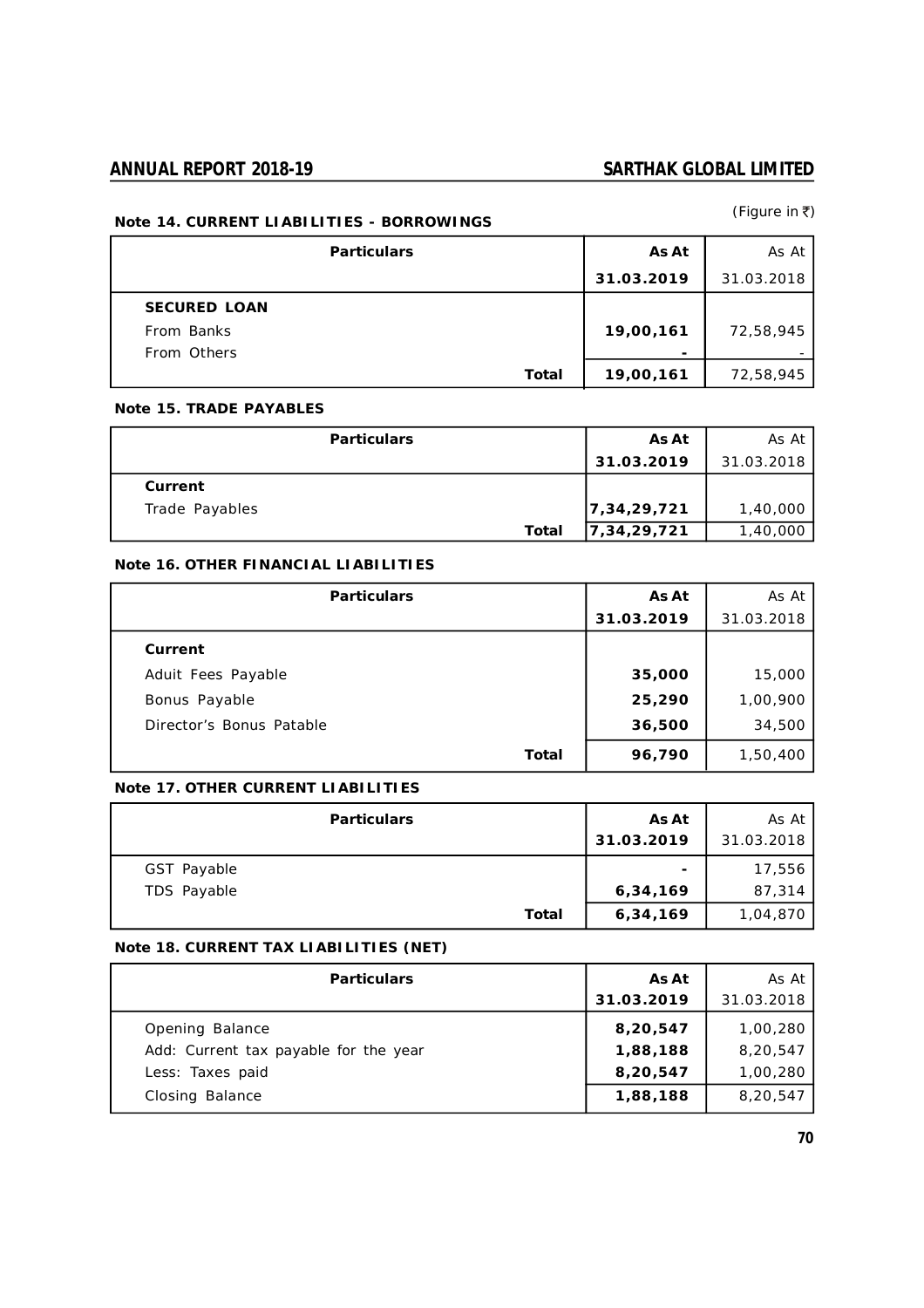# **SARTHAK GLOBAL LIMITED**

(Figure in )

### **Note 19. REVENUE FROM OPERATIONS**

| <b>Particulars</b>        |       | <b>For the Year</b> For the Year |            |
|---------------------------|-------|----------------------------------|------------|
|                           |       | 31.03.2019                       | 31.03.2018 |
| (1) Professional Services |       | 30,09,383                        | 22,23,375  |
| (2) Sale of Shares        |       |                                  | 1,81,231   |
| (3) Other Sales           |       | $39,18,97,941$   2,19,17,875     |            |
|                           | Total | $39,49,07,324$   2,43,22,481     |            |

# **Note 20. OTHER INCOME**

| <b>Particulars</b>     | For the Year I           | For the Year   |
|------------------------|--------------------------|----------------|
|                        | 31.03.2019               | 31.03.2018     |
| Claim & Settlement     | $\overline{\phantom{0}}$ | 25,00,000      |
| Dividend               | 7,618                    | 94,212         |
| Interest               | 65,86,959                | 17,09,068      |
| Interest on IT Refund  |                          | 4,020          |
| Miscellaneous Income   | $\blacksquare$           | 3,69,25,432    |
| Rate Difference of DOC | 3,70,000                 |                |
| Total                  | 69,64,577                | 4, 12, 32, 732 |

#### **Note 21. PURCHASES**

| <b>Particulars</b> |       | For the Year   For the Year       |  |
|--------------------|-------|-----------------------------------|--|
|                    |       | $31.03.2019$ 31.03.2018           |  |
| Purchase           |       | $\mid$ 42,51,99,901   1,78,91,154 |  |
|                    | Total | $ 42,51,99,901 $ 1,78,91,154      |  |

#### **Note 22. CHANGES IN INVENTORIES**

| <b>Particulars</b>                      | For the Year | For the Year |
|-----------------------------------------|--------------|--------------|
|                                         | 31.03.2019   | 31.03.2018   |
| Opening stock of Shares                 | 19,84,918    | 20,92,918    |
| Less :- Closing stock of Shares         | 19,84,918    | 28,09,748    |
|                                         |              | (7, 16, 830) |
| Opening stock of Soyabean Seeds         | 8,24,830     |              |
| Less: - Closing stock of Soyabean Seeds | 8,24,830     |              |
|                                         |              |              |
| Opening stock of Commodities            |              |              |
| Less :- Closing stock of Commodities    | 3,77,71,503  |              |
|                                         | 3,77,71,503  |              |
| Total                                   | 3,77,71,503  | (7, 16, 830) |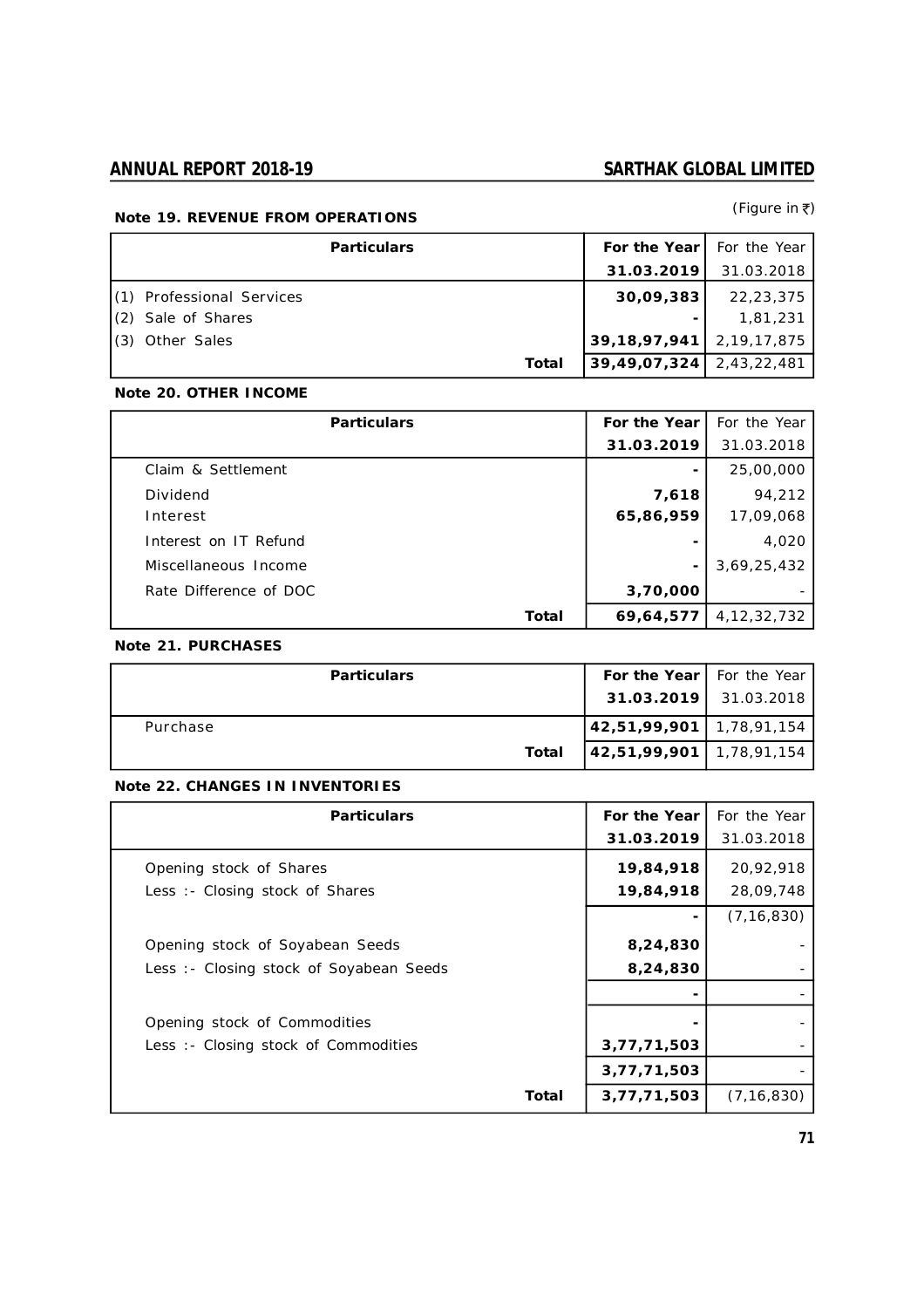# **SARTHAK GLOBAL LIMITED**

#### **Note 23. EMPLOYEES BENEFIT EXPENSES**

# (Figure in )

| <b>Particulars</b>      | For the Year I | For the Year |
|-------------------------|----------------|--------------|
|                         | 31.03.2019     | 31.03.2018   |
| Bonus to Employees      | 25,290         | 1,00,900     |
| Director Bonus          | 36,500         | 34,500       |
| Director Sitting Fees   | 18,000         | 18,000       |
| Directors Remuneration  | 4,38,000       | 4,14,000     |
| Salary Expenses         | 16,50,200      | 23,49,000    |
| Security Guard Expenses | 1,56,000       | 1,56,000     |
| Staff Welfare Expenses  | 49,688         | 55,372       |
| Total                   | 23,73,678      | 31, 27, 772  |

## **Note 24. FINANCE COST**

| <b>Particulars</b>               | For the Year   For the Year |            |
|----------------------------------|-----------------------------|------------|
|                                  | 31.03.2019                  | 31.03.2018 |
| Bank Charges                     | 3,428                       | 10.159     |
| Interest Paid to Unsecured Loans | 62,70,965                   | 8,62,466   |
| Interest to Bank                 | 5,51,393                    | 64,885     |
| Total                            | 68,25,786                   | 9.37.510   |

# **Note 25. OTHER EXPENSES**

| <b>Particulars</b>               | For the Year | For the Year |
|----------------------------------|--------------|--------------|
|                                  | 31.03.2019   | 31.03.2018   |
| lAdvertisement                   | 44,293       | 37,311       |
| Audit Fees                       | 35,000       | 15,000       |
| <b>Bad Debts</b>                 |              | 3,94,25,432  |
| Books & Periodicals              | 35,000       | 4,500        |
| Brokerage                        | 1,16,718     |              |
| CGST Paid                        | 1,571        |              |
| Connectivity Expenses            | 91,418       | 96,522       |
| Conveyance Expenses              | 8,190        | 3,510        |
| Consultancy Expenses             | 4,00,000     |              |
| Electricity Expenses             | 1,50,156     | 1,33,060     |
| General Expenses                 | 1,11,436     | 32,254       |
| IGST Paid                        | 56           |              |
| Insurance Expenses               | 6,307        | 6,146        |
| Interest on GST                  | 40           | 45           |
| Interest on TDS                  | 3,935        | 1,016        |
| Legal & Professional Expenses    | 3, 14, 146   | 1,76,412     |
| Listing Fees                     | 2,50,000     | 2,50,000     |
| Late Payment Charges (Warehouse) | 2,93,638     |              |
| Loss on trading of Commodities   | 5,73,405     |              |
| Office Rent Ahmedabad            | 3,000        |              |
| Postage Expenses                 | 5,822        | 1,404        |
| Printing & Stationery Expenses   | 59,143       | 47,484       |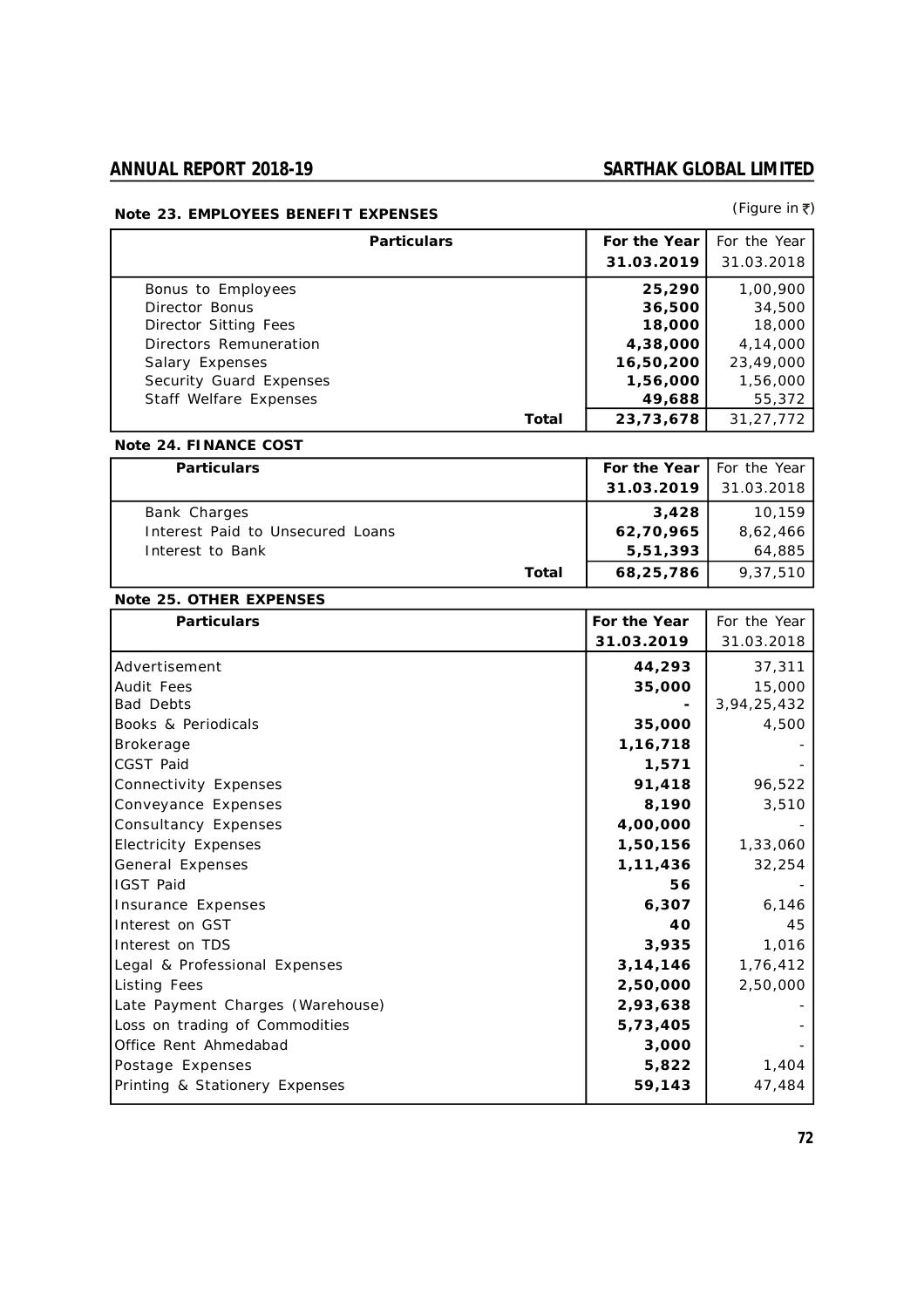# **SARTHAK GLOBAL LIMITED**

| <b>Particulars</b>              | For the Year | For the Year   |
|---------------------------------|--------------|----------------|
|                                 | 31.03.2019   | 31.03.2018     |
| Balance written Off             |              | 5,05,408       |
| Round Off                       | 15,810       |                |
| <b>Rent</b>                     | 1,20,000     | 1,20,000       |
| Repairs & Maintenance           |              | 1,680          |
| <b>SGST Paid</b>                | 1,571        |                |
| Service Tax Expenses            |              | 3,641          |
| Software Hardware & Maintenance | 80,640       | 88,300         |
| Telephone Expenses              | 38,411       | 42,739         |
| Travelling Expenses - Director  |              |                |
| Travelling Expenses             | 8,19,761     | 31,710         |
| <b>SEBI</b>                     |              |                |
| Shortage of Material            | 2,74,502     |                |
| Swachh Bharat Cess Expenses     |              | 2,262          |
| Warehouse Rent                  | 5,95,563     |                |
| Total                           | 44,49,532    | 4, 10, 25, 836 |

## **Note 26. EARNINGS PER SHARE**

| <b>Particulars</b>                                                                                        | As at      | As at      |
|-----------------------------------------------------------------------------------------------------------|------------|------------|
|                                                                                                           | 31.03.2019 | 31.03.2018 |
| Number of equity shares issued / subscribed / Paid-up<br>(face value Rs. 10/- per share)                  | 30,00,000  | 30,00,000  |
| Profit after tax and prior period items but before<br>exceptional item as per Statement of Profit or Loss | 5,41,138   | 24,46,030  |
| Basic and diluted earnings per share                                                                      | 0.18       | 0.82       |

# **Note 27.**

- 1. Previous year's figures are re-arranged or regrouped wherever necessary to conform to current year's classification and make them comparable.
- 2. Other expenses includes loss on trading of commodities of Rs. 5,73,405/-

# **Note 28.**

We have not obtained confirmation of the balances outstanding in the accounts of Sundry Debtors, Sundry Creditors, Unsecured Loans, Loans and Advances etc., and the same have been taken as per books of accounts.

# **Note 29. PAYMENT TO AUDITORS**

| <b>Particulars</b>                           | As at      | As at      |
|----------------------------------------------|------------|------------|
|                                              | 31.03.2019 | 31.03.2018 |
| Payment made to auditors for Statutory Audit | 35,000     | 15,000     |
| Total                                        | 35,000     | 15,000     |

(Figure in )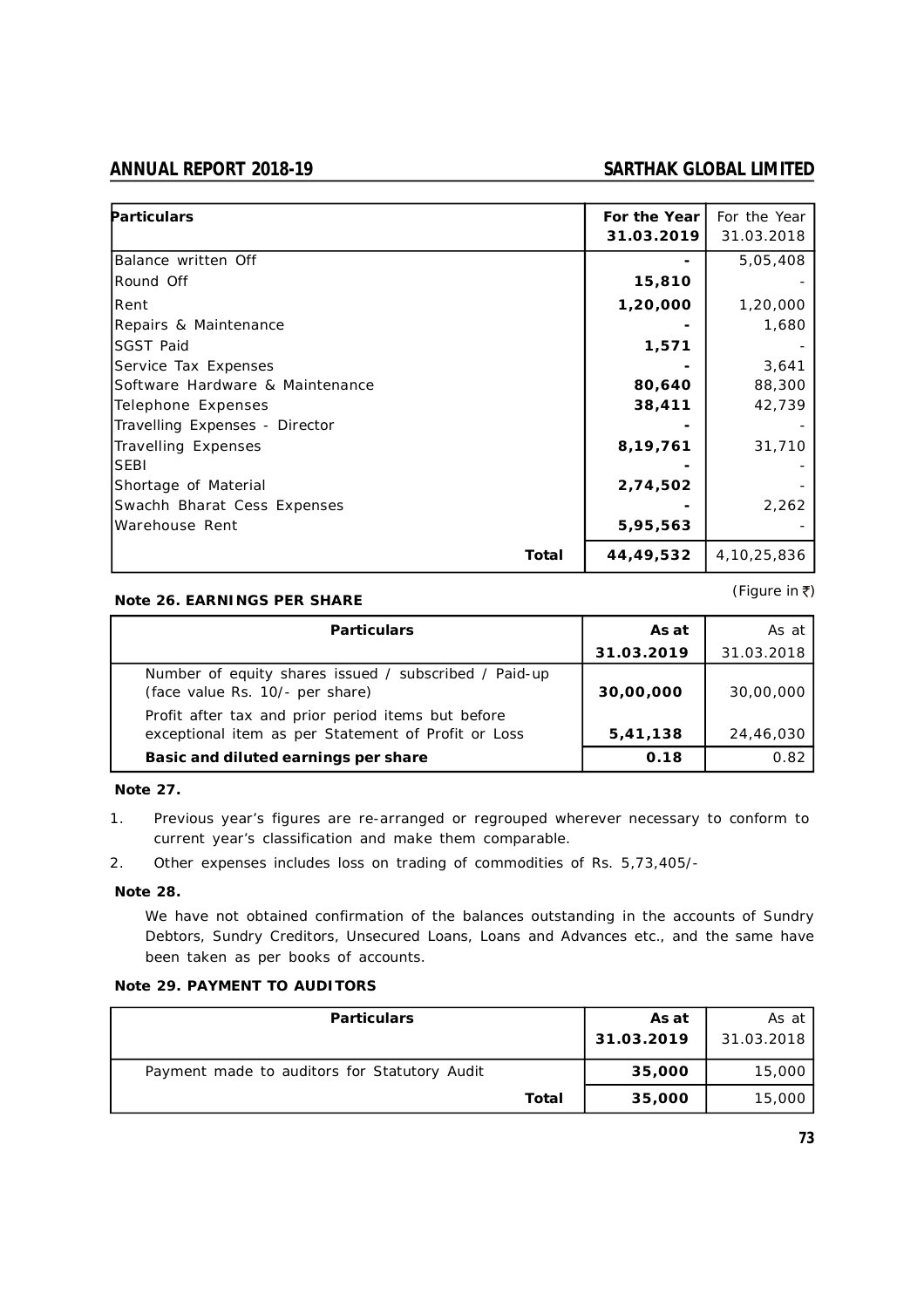# **SARTHAK GLOBAL LIMITED**

#### **Note 30. PARTICULARS IN RESPECT OF OPENING STOCK, PURCHASES, SALES AND CLOSING STOCK**

| <b>ITEM</b>  | <b>OPENING STOCK</b> |                              |            | <b>PURCHASES</b> | <b>CLOSING STOCK</b><br><b>SALES</b> |                   |           |              |
|--------------|----------------------|------------------------------|------------|------------------|--------------------------------------|-------------------|-----------|--------------|
|              | QTY.(MT)             | <b>VALUE</b>                 | QTY.(MT)   | <b>VALUE</b>     | QTY.(MT)                             | <b>SALE VALUE</b> | QTY.(MT)  | <b>VALUE</b> |
| Castor Seed  |                      | ۰                            | 1,712.539  | 8,53,53,155      | 1,464.210                            | 7,64,64,674       | 248.329   | 1,13,61,052  |
| Chana        | ۰                    | ٠                            | 4.074.400  | 16,31,28,214     | 3,844.695                            | 15,40,99,804      | 229.705   | 91,88,200    |
| Coriander    | ۰                    | ٠                            | 478.111    | 2,90,17,667      | 199.800                              | 1,23,87,600       | 278.311   | 1,66,49,940  |
| Soya Seed    | ۰                    | ٠                            | 2.854.740  | 6,61,17,952      | 1.957.180                            | 6,70,97,966       | 897.560   | 572.310      |
| Masoor       |                      | ۰                            | 1.905.098  | 7,21,50,412      | 1,905.098                            | 7,24,14,395       |           |              |
| Wheat        | ۰                    | ٠                            | 500,000    | 94,32,500        | 500,000                              | 94,33,500         | $\sim$    |              |
| <b>TOTAL</b> |                      | $\qquad \qquad \blacksquare$ | 11,524.888 | 42,51,99,900     | 9.870.983                            | 39,18,97,939      | 1.653.905 | 3,77,71,502  |

#### **Note 31. TRANSACTIONS WITH RELATED PARTIES AND KEY MANAGERIAL PERSONNEL**

As per Accounting standard 18, the disclosures of transactions with the related parties as defined in the Accounting standard are given below:-

(i) List of related parties where control exists and related parties with whom transaction have taken place and relationship:-

| Category                                                                                         | Group | Name of the Related Parties                                                                                                   |
|--------------------------------------------------------------------------------------------------|-------|-------------------------------------------------------------------------------------------------------------------------------|
| Key Management Personnel                                                                         | A     | Shri Ritesh Sinyhal                                                                                                           |
|                                                                                                  |       | Shri Yogendra Mohan Sharma                                                                                                    |
|                                                                                                  |       | Mrs. Swati Sudesh Oturkar                                                                                                     |
|                                                                                                  |       | Shri Sunil Gangrade                                                                                                           |
|                                                                                                  |       | Ms. Ragini Chaturvedi                                                                                                         |
|                                                                                                  |       | Shri Pinkesh Gupta                                                                                                            |
| Relatives of Key Management Personnel<br>with whom there was transaction during<br>the year      | R.    | Nil                                                                                                                           |
| Enterprises over which Key<br>Managerial personnel are able to<br>exercise significant influence | C     | Nirbhay Multitrade Pvt. Ltd.<br>Sarthak Industries Ltd.<br>Shahra Securities Pyt. Ltd.<br>Vishal Resorts and Hotels Pyt. Ltd. |

**Disclosures of transactions between the company and related parties and status of outstanding balances as on 31/03/2019.**

| <b>Particulars</b>         | Group | Opening        | Received during | Paid during | Closing          |
|----------------------------|-------|----------------|-----------------|-------------|------------------|
|                            |       | <b>Balance</b> | the year        | the year    | <b>Balance</b>   |
| Loans & Advances           |       |                |                 |             |                  |
| (Assets)                   |       |                |                 |             |                  |
| Shahra Securities P. Ltd.  | C     |                |                 |             |                  |
| Sunil Gangrade             | A     | 21,000         | 12,000          | 50,000      | 59,000           |
| Sarthak Industries Limited |       | 3,837          | 8,261           | 17,652      | 13,228           |
| (Share Division)           |       |                |                 |             |                  |
| Sarthak Industries Limited |       |                | 4,49,55,160     | 1,93,00,000 | (2, 56, 55, 160) |
| (Material Purchase)        |       |                |                 |             |                  |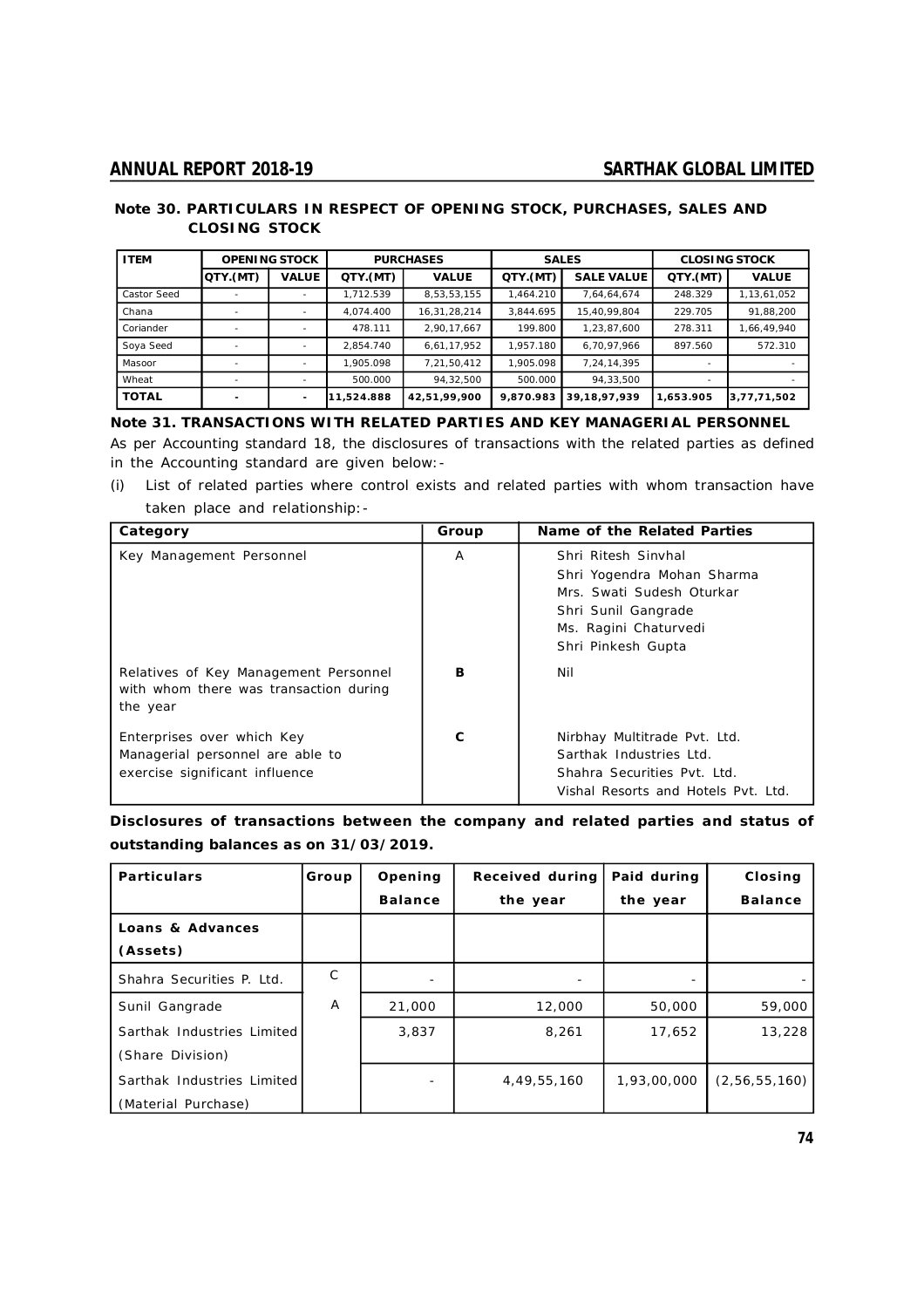# **SARTHAK GLOBAL LIMITED**

| <b>Particulars</b>                             | Group        | Opening        | Received during | Paid during | Closing        |
|------------------------------------------------|--------------|----------------|-----------------|-------------|----------------|
|                                                |              | <b>Balance</b> | the year        | the year    | <b>Balance</b> |
| Payments made during<br>the year               |              |                |                 |             |                |
| Professional Services                          |              |                |                 | 17,562      |                |
| (Sarthak Industries Ltd.)                      | $\mathsf{C}$ |                |                 |             |                |
| Directors Remunerations                        | Α            |                |                 | 4,38,000    |                |
| <b>Directors Bonus</b>                         |              |                |                 | 34,500      |                |
| Pinkesh Gupta (CFO)                            | A            |                |                 | 2,57,400    |                |
| Ragini Chaturvedi (CS)                         | A            |                |                 | 36,000      |                |
| Material Purchase<br>(Sarthak Industries Ltd.) | $\mathsf{C}$ |                |                 | 4,49,55,160 |                |

### **Note 32. SEGMENT REPORTING**

The Company's sole business segment is business of Investments and trading in securities and rendering services as share transfer agent.

As per our attached report of even date For and on behalf of the Board of

For **Palak Vaid & Company Ritesh Sinvhal Sunil Gangrade** Chartered Accountants Director (DIN: 0796340) Director (DIN: 00169221) (FRN 021796C)

Place : Indore **Ragini Chaturvedi Place : Indore Palak Vaid** Date : 30/05/2018 Company Secretary Proprietor

Directors of the Company

M.No.429517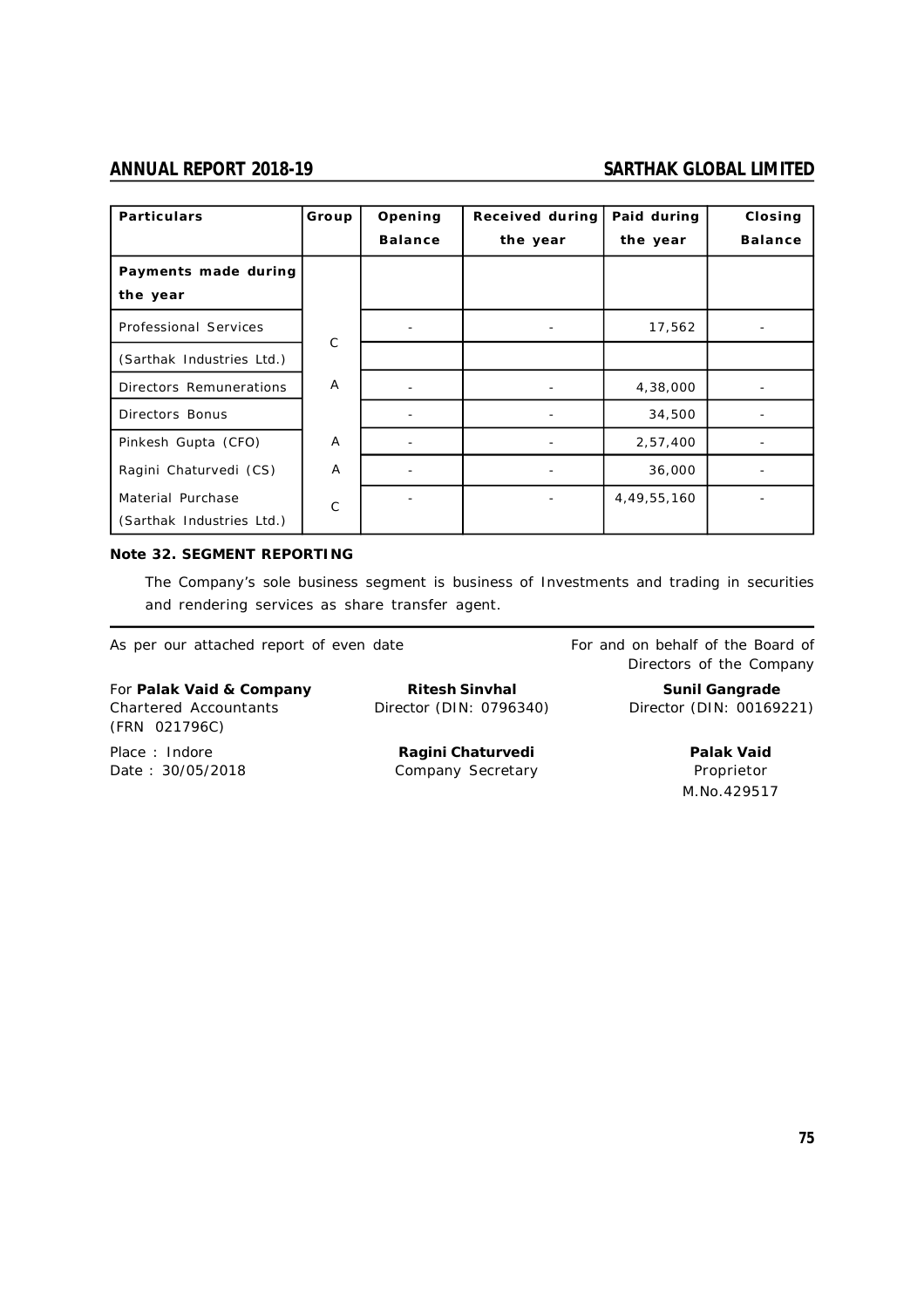# **SARTHAK GLOBAL LIMITED**

#### **FORM NO. MGT- 11**

# **PROXY FORM**

|                 | [Pursuant to Section 105(6) of the Companies Act, 2013 and rule 19(3) of the Companies (Management |
|-----------------|----------------------------------------------------------------------------------------------------|
|                 | and Administration) Rules, 20141                                                                   |
| CIN             | : L99999MH1985PLC136835                                                                            |
| Name of company | $\pm$ SARTHAK GLOBAL LIMITED                                                                       |

| <b>IVALLIC OF COLLIDALLY</b> | . JANTIAN ULUPAL LIMITLY                                                        |
|------------------------------|---------------------------------------------------------------------------------|
| Registered office            | : 609, Floor 6, West Wing Tulsiani Chambers, Nariman Point, Mumbai (MH)- 400021 |
|                              |                                                                                 |
| Registered address           |                                                                                 |
| E-mail Id                    |                                                                                 |
| Folio No/ Client Id          |                                                                                 |
| DP ID                        |                                                                                 |
|                              | I/We, being the member(s) of  shares of the above named company, hereby appoint |
| 1. Name<br>.                 |                                                                                 |

| Address:  |                                                                                                                                                                                                                                                                                                                                              |
|-----------|----------------------------------------------------------------------------------------------------------------------------------------------------------------------------------------------------------------------------------------------------------------------------------------------------------------------------------------------|
| E-mail Id |                                                                                                                                                                                                                                                                                                                                              |
| Signature |                                                                                                                                                                                                                                                                                                                                              |
| 2. Name   |                                                                                                                                                                                                                                                                                                                                              |
| Address:  |                                                                                                                                                                                                                                                                                                                                              |
| E-mail Id |                                                                                                                                                                                                                                                                                                                                              |
| Signature | $\vdots$ $\vdots$ $\vdots$ $\vdots$ $\vdots$ $\vdots$ $\vdots$ $\vdots$ $\vdots$ $\vdots$ $\vdots$ $\vdots$ $\vdots$ $\vdots$ $\vdots$ $\vdots$ $\vdots$ $\vdots$ $\vdots$ $\vdots$ $\vdots$ $\vdots$ $\vdots$ $\vdots$ $\vdots$ $\vdots$ $\vdots$ $\vdots$ $\vdots$ $\vdots$ $\vdots$ $\vdots$ $\vdots$ $\vdots$ $\vdots$ $\vdots$ $\vdots$ |
| 3. Name   |                                                                                                                                                                                                                                                                                                                                              |
|           |                                                                                                                                                                                                                                                                                                                                              |
| E-mail Id |                                                                                                                                                                                                                                                                                                                                              |
| Signature |                                                                                                                                                                                                                                                                                                                                              |

as my/our proxy to attend and vote (on a poll) for me/us and on my/our behalf at the 34<sup>th</sup> Annual General Meeting of the Company, to be held on the **Friday, 27th September, 2019** at 1.45 p.m. at Room No. 4, Anna Bhuvan, 3rd Floor, 87C Devji Ratansi Marg, Dana Bunder, Mumbai-400009 (MH), India and at any adjournment thereof in respect of such resolutions as are indicated below:

| <b>Resolution No.</b>    | Description                                                                                                                                                                                                      |
|--------------------------|------------------------------------------------------------------------------------------------------------------------------------------------------------------------------------------------------------------|
| <b>Ordinary Business</b> |                                                                                                                                                                                                                  |
|                          | To receive, consider, approve and adopt the Audited Financial Statements of<br>the Company for the financial year ended $31^{st}$ March, 2019 together with the<br>Report of the Directors and Auditors thereon. |
|                          | To appoint a Director in place of Mrs. Swati Sudesh Oturkar (DIN: 07024890),<br>who retires by rotation and being eligible offers herself for re-appointment.                                                    |

Signed this ……... day of ………... 2019

| Affix   |
|---------|
|         |
| Revenue |
| Stamp   |
|         |

# **Signature of shareholder Signature of Proxy holder(s)**

**Note:** This form of proxy in order to be effective should be duly completed and deposited at the Registered Office of the Company, not less than 48 hours before the commencement of the Meeting.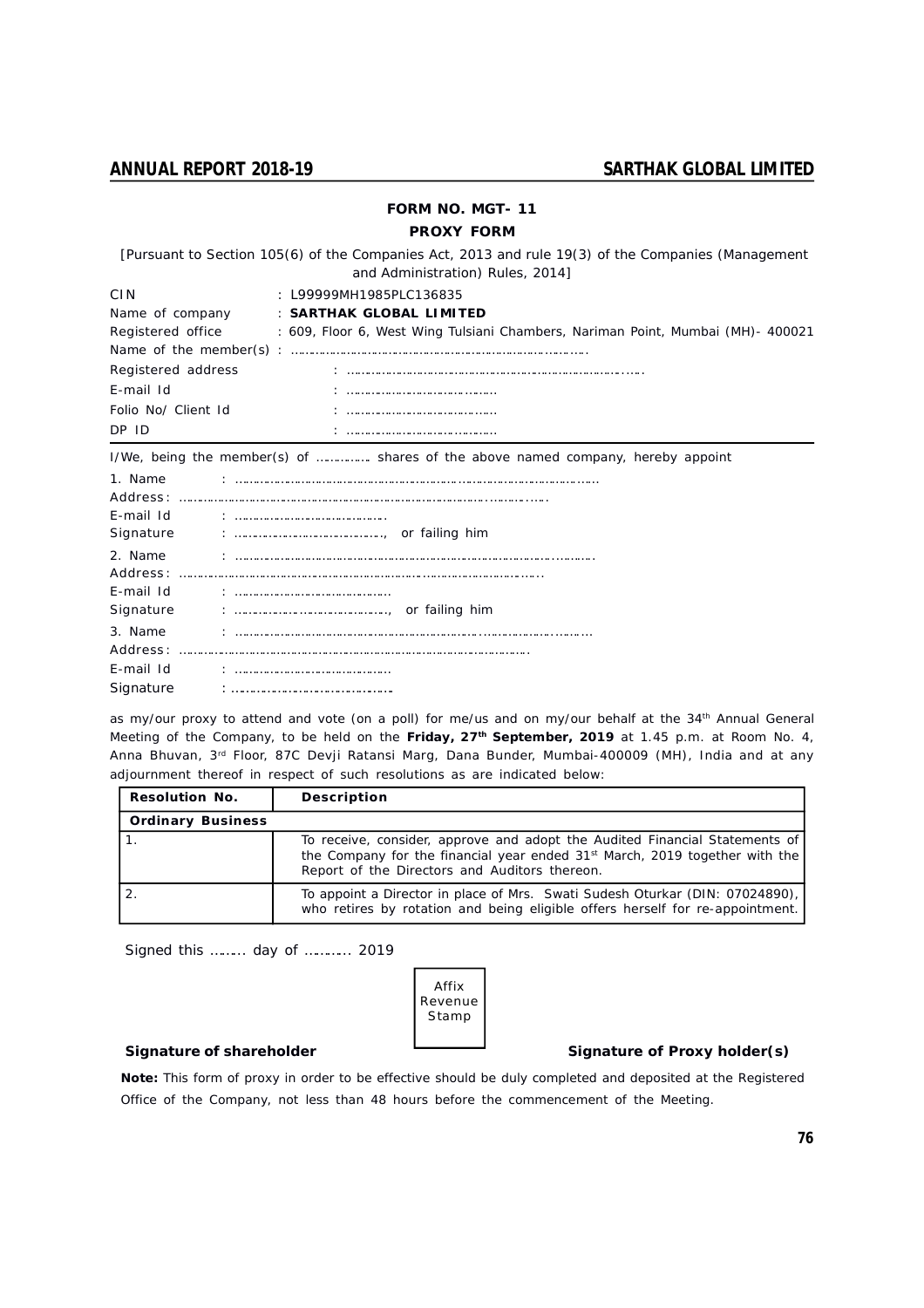# **SARTHAK GLOBAL LIMTED**

CIN: L99999MH1985PLC136835

**Regd. Office: 609, Floor 6, Tulsiani Chambers, Nariman Point, Mumbai – 400 021, India**

# **34th Annual General Meeting**

# **ATTENDANCE SLIP**

ANNUAL GENERAL MEETING ON FRIDAY, 27TH SEPTEMBER, 2019

Registered Folio No/ Client Id No. ………………………………………………….....………….

Full Name of Member (in BLOCK LETTERS) ………………………………………….….……

No. of Shares held……………………………........…………………………………………………….

I/We certify that I/We am/are registered shareholder/ proxy for the registered shareholder of the Company.

I/We hereby record my/our presence at the 34TH Annual General Meeting of the Company at Room No. 4, Anna Bhuvan, 3rd Floor, 87C Devji Ratansi Marg, Dana Bunder, Mumbai-400009 (MH), India on Friday, 27<sup>th</sup> September, 2019.

———————————————————

### **(Member/proxy's Signature)**

(Name in BLOCK LETTERS, if signed by proxy)

#### **Note :**

- 1. Shareholders / proxy holders are requested to bring the attendance slips with them when they come to the meeting and hand over them at the entrance after affixing their signatures on them.
- 2. If it is intended to appoint a proxy, the form of proxy should be completed and deposited at the Registered Office of the Company at least 48 hours before the Meeting.